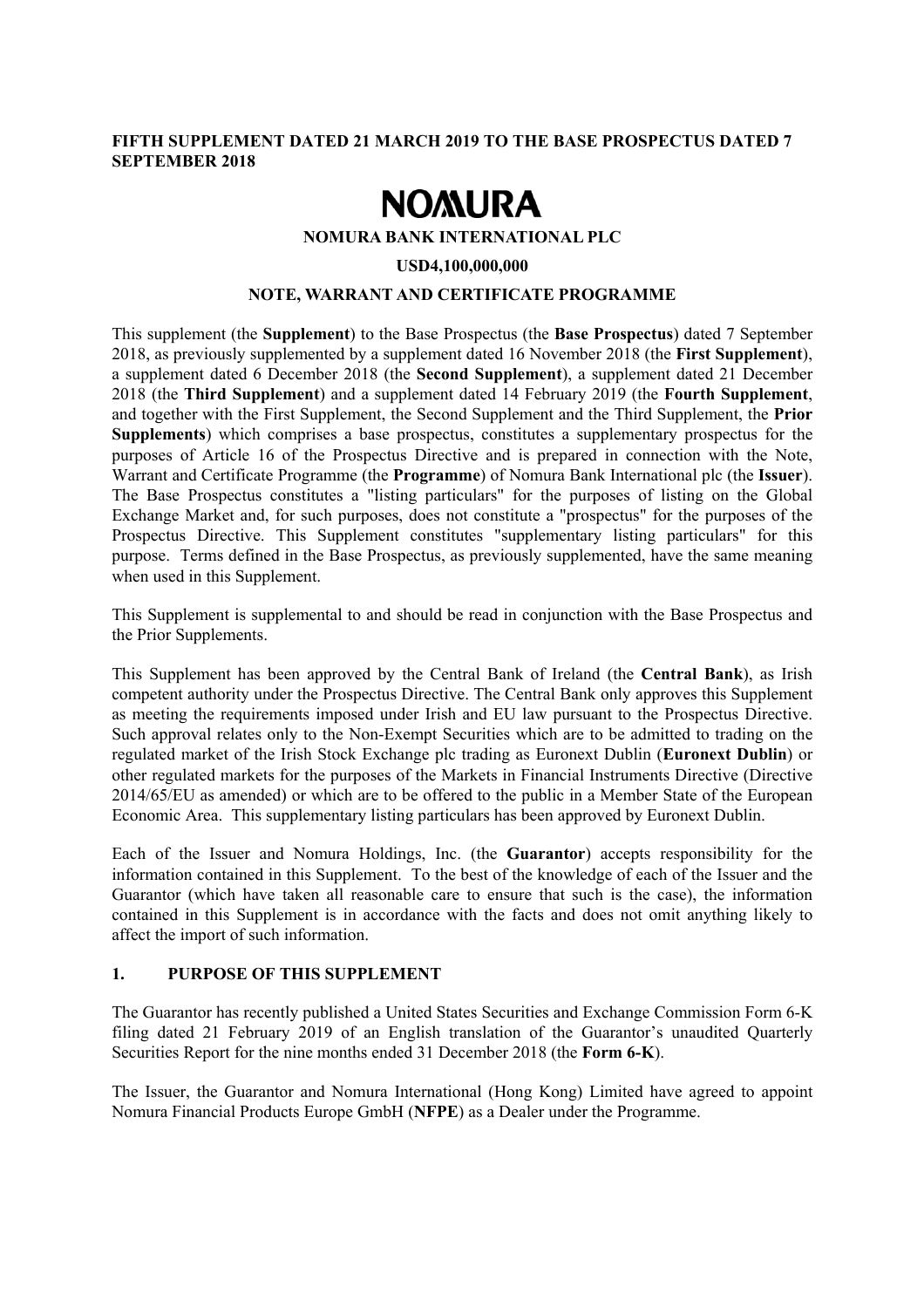Pursuant to the statements published by S&P Global Ratings and Moody's Investor Services, the disclosure on pages 3 and 176 of the Base Prospectus referring to credit ratings endorsement shall be amended.

For the purpose of ensuring that Securityholders are bound by the provisions of UK Bail-in powers in relation to the Issuer on or after the date of this Supplement, the Terms and Conditions of the N&C Securities and W&C Securities of the Base Prospectus shall be updated respectively.

The purpose of this Supplement is to (a) incorporate by reference the Form 6-K, (b) update the Base Prospectus to include NFPE as a Dealer to the Programme, (c) update the disclosure referring to credit ratings endorsement, (d) incorporate UK Bail-in powers provisions into the Terms and Conditions of the Base Prospectus and (e) update the "Summary of the Programme".

# **2. PUBLICATION OF THE GUARANTOR'S FORM 6-K**

The Guarantor has recently published the Form 6-K.

A copy of the Form 6-K (available at: https://www.nomuraholdings.com/investor/library/sec/6k/190221/190221.pdf) has been filed with the Central Bank and Euronext Dublin and, by virtue of this Supplement, the Form 6-K is incorporated by reference in, and forms part of, the Base Prospectus.

# **3. APPOINTMENT OF NFPE AS DEALER**

Pursuant to a Dealer Accession Letter dated on or about 21 March 2019, NFPE has acceded to the Programme. Accordingly, all references to a Dealer and or Dealers in the Base Prospectus shall include NFPE. The following address of NFPE is deemed to be added to page 896 under the section "DEALERS":

**"Nomura Financial Products Europe GmbH**  Rathenauplatz 1 60313 Frankfurt am Main Germany"

# **4. UPDATE OF CREDIT RATINGS ENDORSEMENT**

As of 1 August 2018, the ratings of the Issuer and the Guarantor as issued by S&P Global Ratings Japan Inc. are endorsed by S&P Global Ratings Europe Limited.

As of 18 August 2018, the ratings of the Guarantor as issued by Moody's Japan K.K. are endorsed by Moody's Deutschland GmbH.

As such, the paragraph beginning "Each of Moody's Japan" on pages 3 and 176 of the Base Prospectus is deemed to be deleted its entirety and replaced with the following:

"Each of S&P Japan, Moody's Japan and Fitch Japan is not established in the European Union and has not applied for registration under Regulation (EC) No. 1060/2009 (as amended) (the **CRA Regulation**). The ratings have, however, been endorsed by S&P Global Ratings Europe Limited (**SPGRE**), Moody's Deutschland GmbH (**Moody's Deutschland**) and Fitch Ratings Ltd (**Fitch Ratings**) respectively in accordance with the CRA Regulation. Each of SPGRE, Moody's Deutschland and Fitch Ratings is established in the European Union and registered under the CRA Regulation. As such, SPGRE, Moody's Deutschland and Fitch Ratings are included in the list of credit rating agencies published by the European Securities and Markets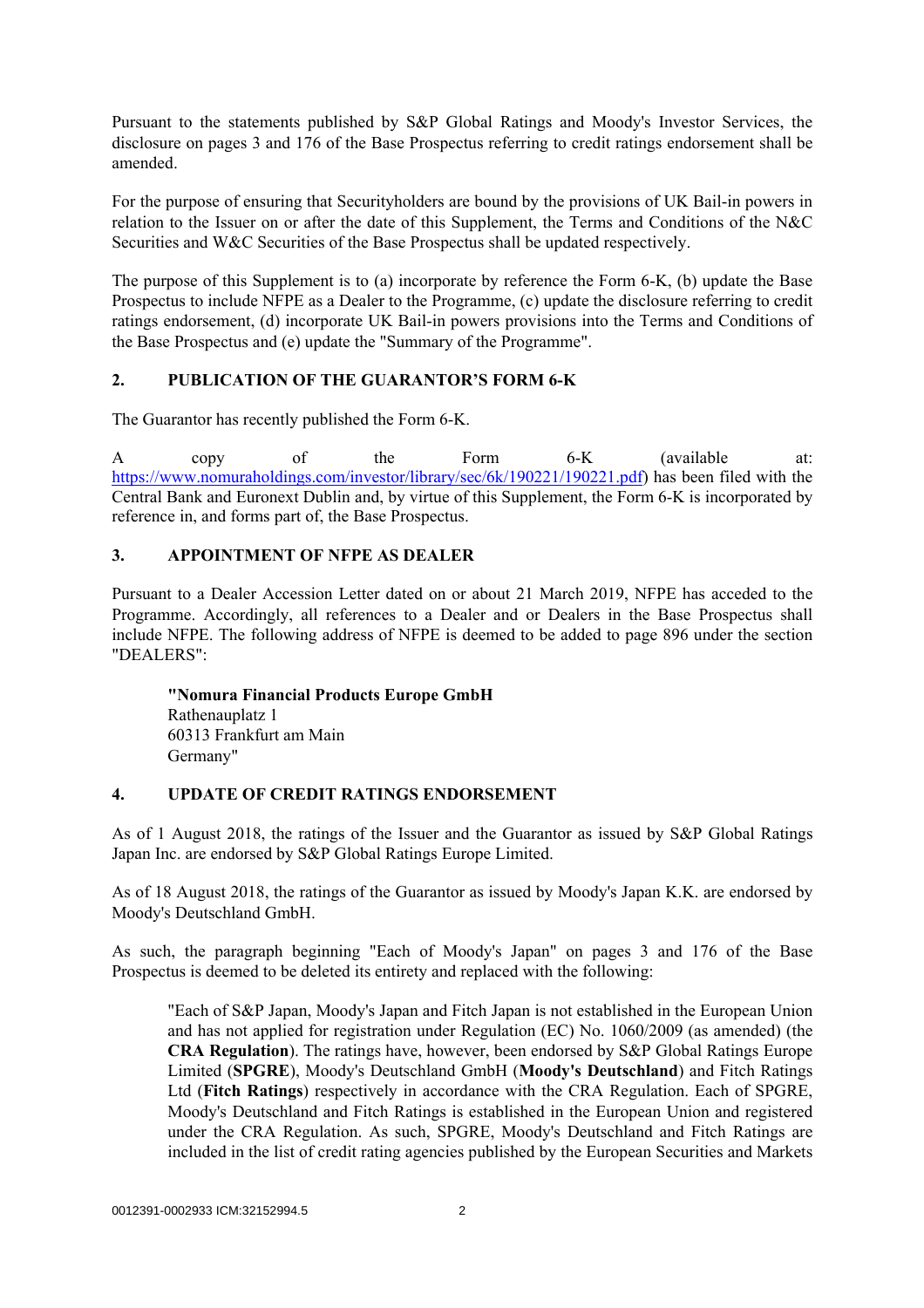Authority (**ESMA**) on its website in accordance with the CRA Regulation. ESMA has indicated that ratings issued in Japan which have been endorsed by SPGRE, Moody's Deutschland and/or Fitch Ratings (respectively) may be used in the EU by the relevant market participants."

## **5. UPDATE OF THE TERMS AND CONDITIONS OF THE SECURITIES**

The following paragraph is deemed to be added to the Terms and Conditions of the N&C Securities on page 324 of the Base Prospectus as a new sub-condition 21.4 immediately after the sub-condition entitled "Process Agent for the Guarantor":

# **"21.4 Exercise of Bail-in Power**

For the avoidance of doubt, this Condition 21.4, shall only apply to N&C Securities issued by the Issuer and designated as "Swedish N&C Securities" or "Swiss N&C Securities", as applicable, in the applicable Final Terms.

Notwithstanding and to the exclusion of any other term of the N&C Securities or any other agreements, arrangements, or understandings between the Issuer and any Securityholder, by its acquisition of the N&C Securities, each Securityholder (which, for the purposes of this clause, includes each holder of a beneficial interest in the N&C Securities), acknowledges and accepts that the Amounts Due arising under the N&C Securities may be subject to the exercise of Bail-in Powers by the relevant UK resolution authority, and acknowledges, accepts, consents and agrees to be bound by:

- (a) the effect of the exercise of the UK Bail-in Power by the relevant UK resolution authority, that may include and result in any of the following, or some combination thereof:
	- (i) the reduction of all, or a portion, of the Amounts Due;
	- (ii) the conversion of all, or a portion, of the Amounts Due on the N&C Securities into shares, other securities or other obligations of the Issuer or another person (and the issue to or conferral on the Securityholder of such shares, securities or obligations), including by means of an amendment, modification or variation of the terms of the N&C Securities;
	- $(iii)$  the cancellation of the N&C Securities;
	- (iv) the amendment or alteration of the maturity of the N&C Securities or amendment of the amount of interest payable on the N&C Securities, or the date on which the interest becomes payable, including by suspending payment for a temporary period; and/or
- (b) the variation of the terms of the N&C Securities, if necessary, to give effect to the exercise of Bail-in Power by the relevant UK resolution authority.

For these purposes:

**Amounts Due** are all principal, interest and other amounts, together in the case of interestbearing N&C Securities with any accrued but unpaid interest, due on the N&C Securities. References to such amounts will include amounts that have become due and payable, but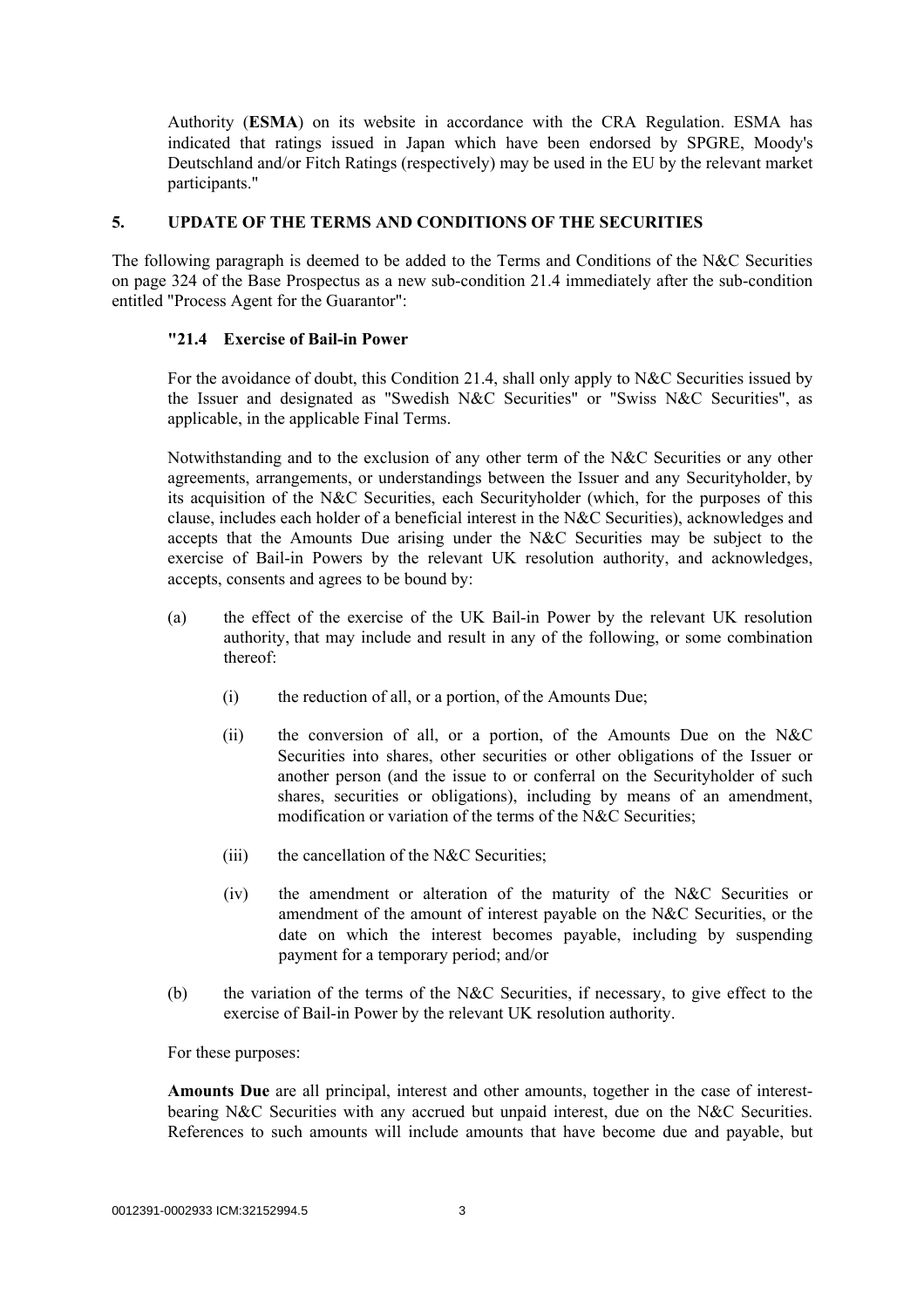which have not been paid, prior to the exercise of Bail-in Power by the relevant UK resolution authority.

**Bail-in Power** means any write-down, conversion, transfer, modification, or suspension power existing from time to time under, and exercised in compliance with, any laws, regulations, rules or requirements in effect in the United Kingdom, relating to the transposition of Directive 2014/59/EU establishing a framework for the recovery and resolution of credit institutions and investment firms (the **BRRD**) as amended from time to time, including but not limited to the Banking Act 2009 as amended from time to time, and the instruments, rules and standards created thereunder, pursuant to which:

- (i) any obligation of a regulated entity (or other affiliate of such regulated entity) can be reduced, cancelled, modified, or converted into shares, other securities, or other obligations of such regulated entity or any other person (or suspended for a temporary period); and
- (ii) any right in a contract governing an obligation of a regulated entity may been deemed to have been exercised.

A reference to a **regulated entity** is to any BRRD Undertaking as such term is defined under the PRA Rulebook promulgated by the United Kingdom Prudential Regulation Authority, as amended from time to time, which includes, certain credit institutions, investment firms, and certain of their parent or holding companies.

No repayment or payment of Amounts Due on the N&C Securities, will become due and payable or be paid after the exercise of any Bail-in Power by the relevant UK resolution authority if and to the extent such amounts have been reduced, converted, cancelled, amended or altered as a result of such exercise.

Neither a reduction or cancellation, in part or in full, of the Amounts Due, the conversion thereof into another security or obligation of the Issuer or another person, as a result of the exercise of the Bail-in Power by the relevant UK resolution authority with respect to the Issuer, nor the exercise of the Bail-in Power by the relevant UK resolution authority with respect to the N&C Securities will be an Event of Default.

Upon the exercise of the Bail-in Power by the relevant UK resolution authority with respect to the N&C Securities, the Issuer will provide notice to Securityholders in accordance with the Conditions as soon as practicable regarding such exercise of the Bail-in Power. The Issuer will also deliver a copy of such notice to the Agents for information purposes."

The following paragraph is deemed to be added to the Terms and Conditions of the W&C Securities on page 447 of the Base Prospectus as a new sub-condition 16.4 immediately after the sub-condition entitled "Process Agent for the Guarantor":

#### **"16.4 Exercise of Bail-in Power**

For the avoidance of doubt, this Condition 16.4, shall only apply to W&C Securities issued by the Issuer and designated as "Swedish W&C Securities" or "Swiss W&C Securities", as applicable, in the applicable Final Terms.

Notwithstanding and to the exclusion of any other term of the W&C Securities or any other agreements, arrangements, or understandings between the Issuer and any Securityholder, by its acquisition of the W&C Securities, each Securityholder (which, for the purposes of this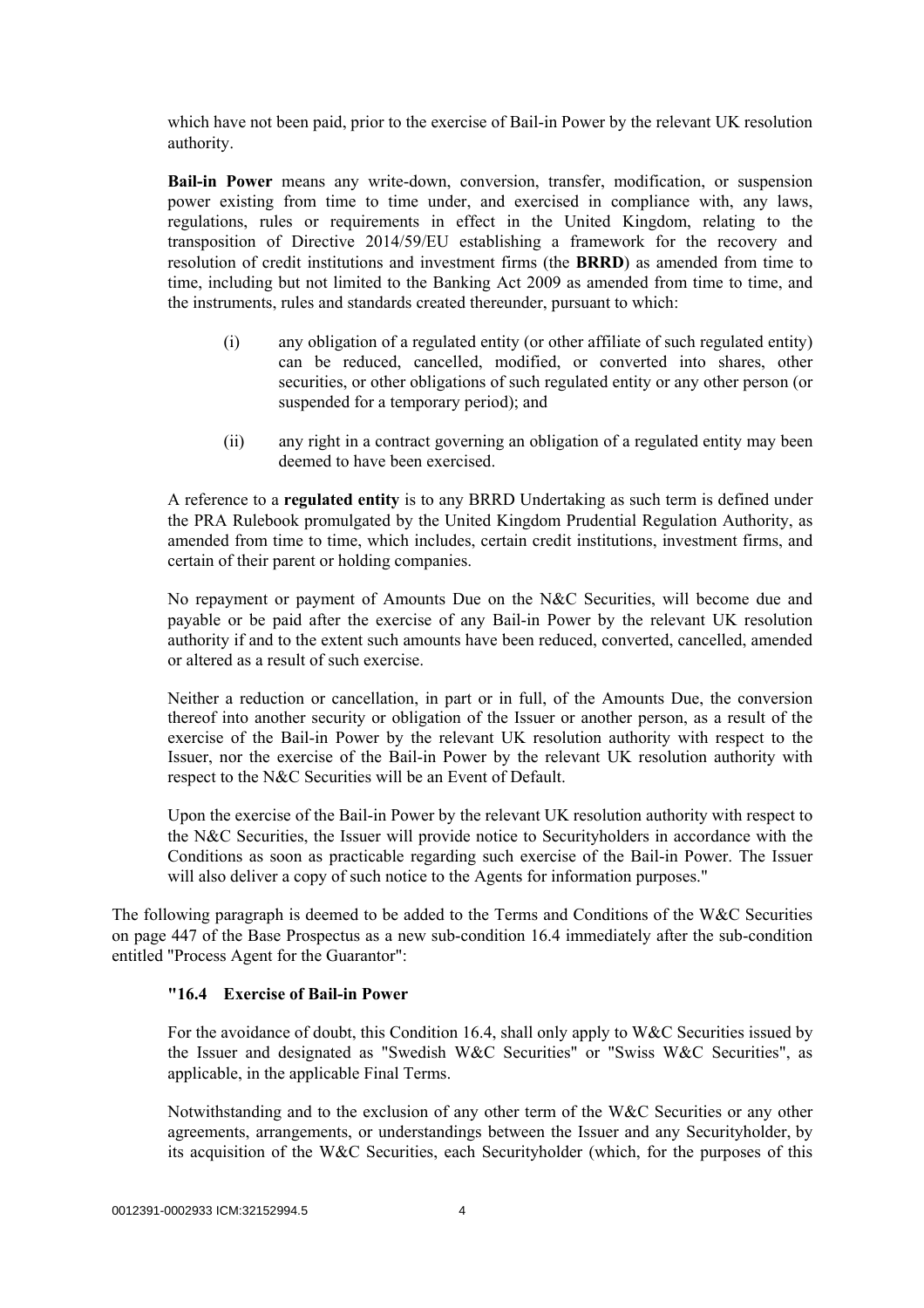clause, includes each holder of a beneficial interest in the W&C Securities), acknowledges and accepts that the Amounts Due arising under the W&C Securities may be subject to the exercise of Bail-in Powers by the relevant UK resolution authority, and acknowledges, accepts, consents and agrees to be bound by:

- (a) the effect of the exercise of Bail-in Power by the relevant UK resolution authority, that may include and result in any of the following, or some combination thereof:
	- (i) the reduction of all, or a portion, of the Amounts Due;
	- (ii) the conversion of all, or a portion, of the Amounts Due on the W&C Securities into shares, other securities or other obligations of the Issuer or another person (and the issue to or conferral on the Securityholder of such shares, securities or obligations), including by means of an amendment, modification or variation of the terms of the W&C Securities;
	- $(iii)$  the cancellation of the W&C Securities;
	- (iv) the amendment or alteration of the maturity of the W&C Securities or amendment of the amount of interest payable on the W&C Securities, or the date on which the interest becomes payable, including by suspending payment for a temporary period; and/or
- (b) the variation of the terms of the W&C Securities, if necessary, to give effect to the exercise of Bail-in Power by the relevant UK resolution authority.

For these purposes:

**Amounts Due** are all amounts due on the W&C Securities. References to such amounts will include amounts that have become due and payable, but which have not been paid, prior to the exercise of Bail-in Power by the relevant UK resolution authority.

**Bail-in Power** means any write-down, conversion, transfer, modification, or suspension power existing from time to time under, and exercised in compliance with, any laws, regulations, rules or requirements in effect in the United Kingdom, relating to the transposition of Directive 2014/59/EU establishing a framework for the recovery and resolution of credit institutions and investment firms (the **BRRD**) as amended from time to time, including but not limited to the Banking Act 2009 as amended from time to time, and the instruments, rules and standards created thereunder, pursuant to which:

- (i) any obligation of a regulated entity (or other affiliate of such regulated entity) can be reduced, cancelled, modified, or converted into shares, other securities, or other obligations of such regulated entity or any other person (or suspended for a temporary period); and
- (ii) any right in a contract governing an obligation of a regulated entity may been deemed to have been exercised.

A reference to a **regulated entity** is to any BRRD Undertaking as such term is defined under the PRA Rulebook promulgated by the United Kingdom Prudential Regulation Authority, as amended from time to time, which includes, certain credit institutions, investment firms, and certain of their parent or holding companies.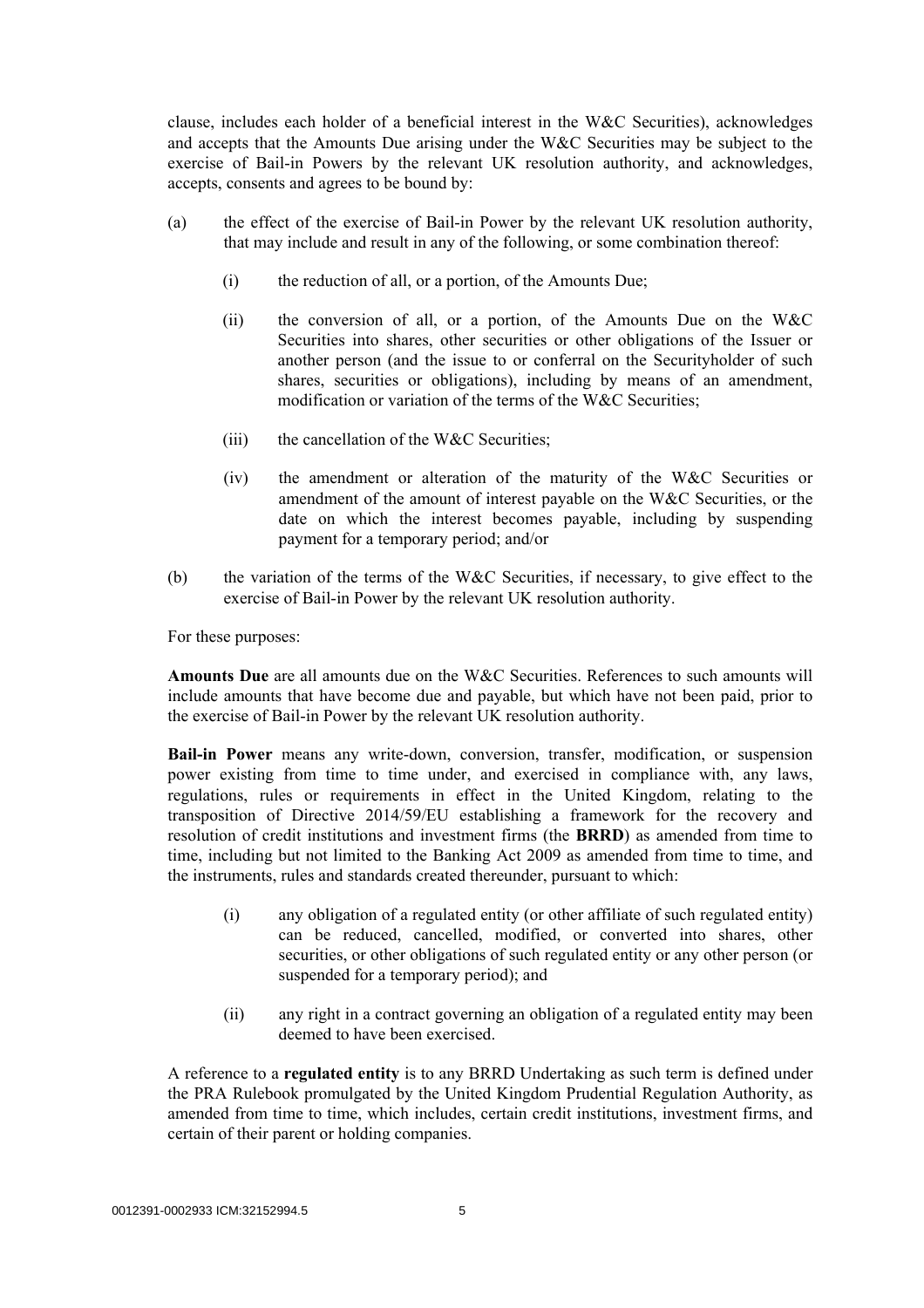No repayment or payment of Amounts Due on the W&C Securities, will become due and payable or be paid after the exercise of any Bail-in Power by the relevant UK resolution authority if and to the extent such amounts have been reduced, converted, cancelled, amended or altered as a result of such exercise.

Neither a reduction or cancellation, in part or in full, of the Amounts Due, the conversion thereof into another security or obligation of the Issuer or another person, as a result of the exercise of the Bail-in Power by the relevant UK resolution authority with respect to the Issuer, nor the exercise of the Bail-in Power by the relevant UK resolution authority with respect to the W&C Securities will be an Event of Default.

Upon the exercise of the Bail-in Power by the relevant UK resolution authority with respect to the W&C Securities, the Issuer will provide notice to Securityholders in accordance with the Conditions as soon as practicable regarding such exercise of the Bail-in Power. The Issuer will also deliver a copy of such notice to the Agents for information purposes."

# **6. UPDATE OF THE "SUMMARY OF THE PROGRAMME"**

The Summary of the Base Prospectus shall be deemed updated and replaced with the Summary in the Annex to this Supplement.

# **7. GENERAL**

All references to pages in this Supplement are to the original unsupplemented Base Prospectus, notwithstanding any amendments described herein.

To the extent that there is any inconsistency between (a) any statement in this Supplement or any statement incorporated by reference into this Supplement and (b) any other statement in or incorporated by reference in the Base Prospectus, the statements in (a) above will prevail.

Save as disclosed in this Supplement and the Prior Supplements, there has been no other significant new factor, material mistake or inaccuracy relating to information included in the Base Prospectus since the publication of the Base Prospectus.

Copies of all documents incorporated by reference in the Base Prospectus can be obtained from the Principal Agent as described on page 174 of the Base Prospectus.

If documents which are incorporated by reference themselves incorporate any information or other documents therein, either expressly or implicitly, such information or other documents will not form part of this Supplement for the purposes of the Prospectus Directive.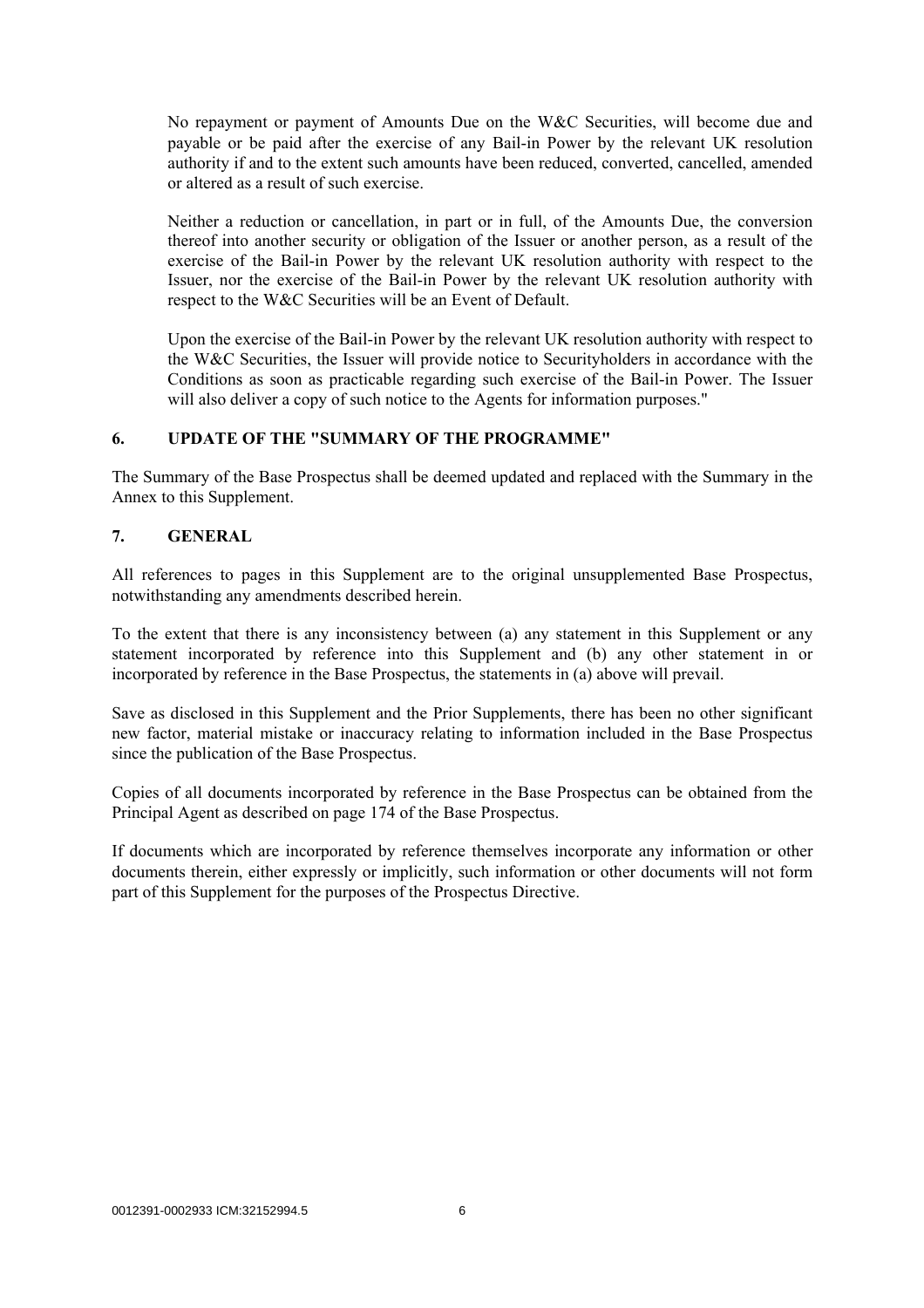#### **ANNEX**

#### **SUMMARY OF THE PROGRAMME**

#### *The following section applies to Non-Exempt Securities only.*

*Summaries are made up of disclosure requirements known as "Elements". These Elements are numbered in Section A – E (A.1 – E.7). This Summary contains all the Elements required to be included in a summary for this type of Security, the Issuer and the Guarantor. Because some Elements are not required to be addressed, there may be gaps in the numbering sequence of the Elements. Even though an Element may be required to be inserted in the summary because of the type of Security, the Issuer and the Guarantor, it is possible that no relevant information can be given regarding the Element. In this case a short description of the Element is included in the summary with the mention of "not applicable". Information described in the italicised drafting prompts will be completed (where applicable) when preparing the issue specific summary for a Series of Securities.*

| <b>Element</b> | <b>Title</b>                                                                                     |                                                                                                                                                                                                                                                                                                                                                                                                                                                                                                                                         |
|----------------|--------------------------------------------------------------------------------------------------|-----------------------------------------------------------------------------------------------------------------------------------------------------------------------------------------------------------------------------------------------------------------------------------------------------------------------------------------------------------------------------------------------------------------------------------------------------------------------------------------------------------------------------------------|
| A.1            | Warning that<br>the summary<br>should be read                                                    | This summary should be read as an introduction to the Base<br>$\bullet$<br>Prospectus and the applicable Final Terms.                                                                                                                                                                                                                                                                                                                                                                                                                   |
|                | as an<br>introduction<br>and provision<br>as to claims                                           | Any decision to invest in the Securities should be based on<br>$\bullet$<br>consideration of the Base Prospectus as a whole, including any<br>documents incorporated by reference and the applicable Final<br>Terms.                                                                                                                                                                                                                                                                                                                    |
|                |                                                                                                  | Where a claim relating to the information contained in the<br>$\bullet$<br>Base Prospectus and the applicable Final Terms is brought<br>before a court, the plaintiff investor might, under the national<br>legislation of the Member State, have to bear the costs of<br>translating the Base Prospectus and the applicable Final Terms<br>before the legal proceedings are initiated.                                                                                                                                                 |
|                |                                                                                                  | Civil liability attaches only to those persons who have tabled<br>$\bullet$<br>the summary, including any translation hereof, but only if the<br>summary is misleading, inaccurate or inconsistent when read<br>together with the other parts of this Base Prospectus and the<br>applicable Final Terms or it does not provide, when read<br>together with the other parts of the Base Prospectus and the<br>applicable Final Terms, key information in order to aid<br>investors when considering whether to invest in the Securities. |
| A.2            | Consent as to<br>use of the Base<br>Prospectus,<br>period of<br>validity and<br>other conditions | Certain Tranches of Securities with a denomination or issue price of<br>less than $£100,000$ (or its equivalent in any other currency) may be<br>offered in circumstances where there is no exemption from the<br>obligation under the Prospectus Directive to publish a prospectus.<br>Any such offer is referred to as a Non-Exempt Offer.                                                                                                                                                                                            |
|                | attached                                                                                         | Issue specific summary:                                                                                                                                                                                                                                                                                                                                                                                                                                                                                                                 |

#### **Section A − Introduction and warnings**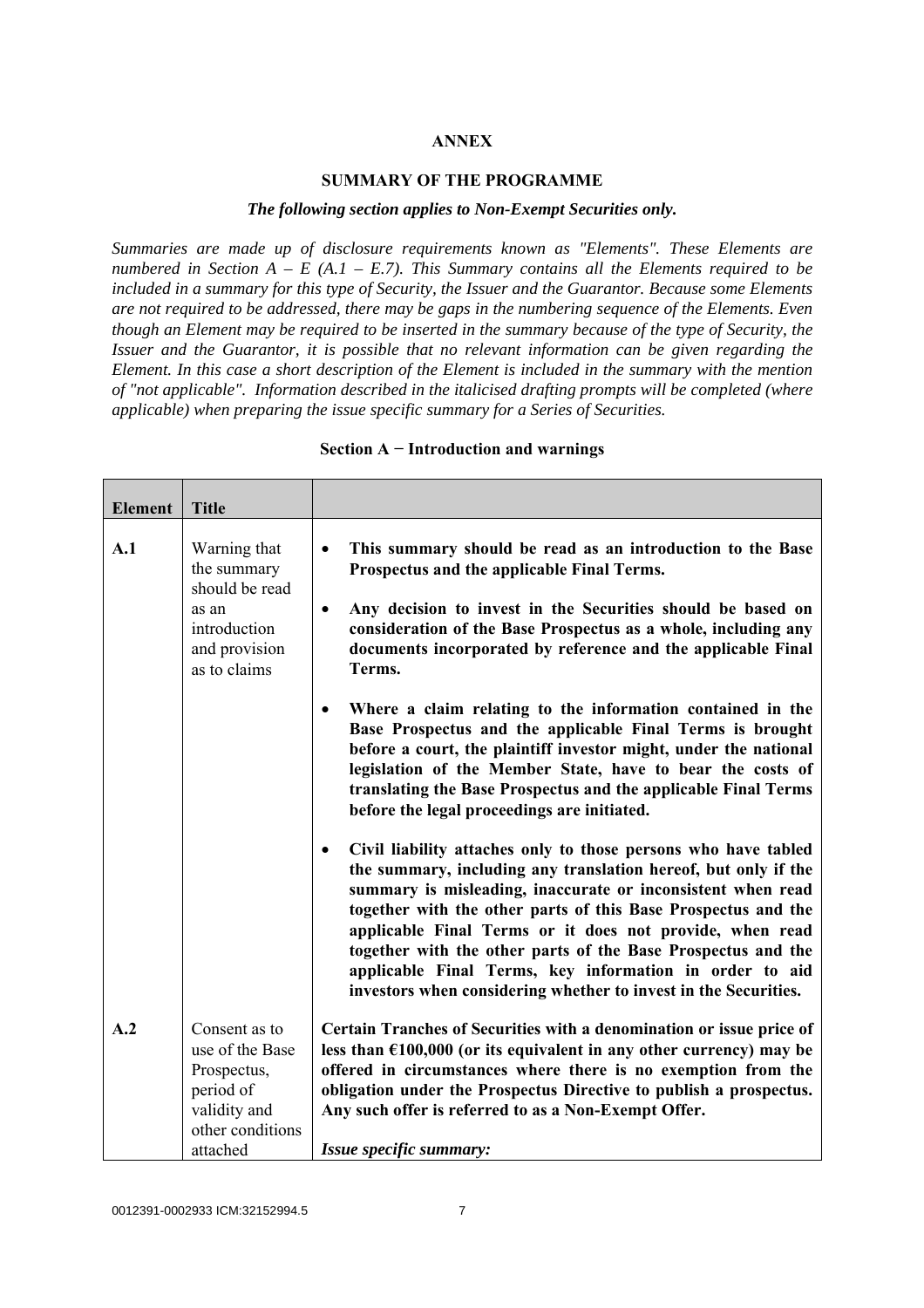| <b>Element</b>               | <b>Title</b> |                                                                                                                                                                                                                                                                                                                                                                                                                                                                                                                   |  |
|------------------------------|--------------|-------------------------------------------------------------------------------------------------------------------------------------------------------------------------------------------------------------------------------------------------------------------------------------------------------------------------------------------------------------------------------------------------------------------------------------------------------------------------------------------------------------------|--|
| part of a Non-Exempt Offer.] |              | [Not Applicable – the Securities are not being offered to the public as                                                                                                                                                                                                                                                                                                                                                                                                                                           |  |
|                              |              | [Consent: Subject to the conditions set out below, the Issuer consents<br>to the use of the Base Prospectus in connection with a Non-Exempt<br>Offer of Securities by the relevant Dealer, [names of specific financial<br>intermediaries listed in final terms,] [and] [each financial intermediary<br>whose name is published on the Issuer's website (see the "Corporate<br>Disclosure" section at www.nomuranow.com) and identified as an<br>Authorised Offeror in respect of the relevant Non-Exempt Offer]. |  |
|                              |              | Offer period: The Issuer's consent referred to above is given for Non-<br>Exempt Offers of Securities during [offer period for the issue to be<br>specified here] (the Offer Period).                                                                                                                                                                                                                                                                                                                             |  |
|                              |              | Conditions to consent: The conditions to the Issuer's consent are that<br>such consent (a) is only valid during the Offer Period; and (b) only<br>extends to the use of the Base Prospectus to make Non-Exempt Offers<br>of these Securities in [specify each relevant Member State in which the<br>particular Tranche of Securities can be offered].                                                                                                                                                             |  |
|                              |              | <b>INTENDING</b><br><b>OR</b><br>AN.<br><b>INVESTOR</b><br>TO<br><b>PURCHASE</b><br>PURCHASING ANY SECURITIES IN A NON-EXEMPT OFFER<br>FROM AN AUTHORISED OFFEROR WILL DO SO, AND<br>OFFERS AND SALES OF SUCH TO AN INVESTOR BY SUCH<br><b>AUTHORISED</b><br><b>OFFEROR</b><br><b>WILL</b><br>IN<br>BE<br>MADE,                                                                                                                                                                                                   |  |
|                              |              | ACCORDANCE WITH THE TERMS AND CONDITIONS OF<br>THE OFFER IN PLACE BETWEEN SUCH AUTHORISED<br><b>OFFEROR</b><br><b>SUCH</b><br><b>INVESTOR</b><br><b>AND</b><br><b>INCLUDING</b>                                                                                                                                                                                                                                                                                                                                   |  |
|                              |              | ARRANGEMENTS IN RELATION TO PRICE, ALLOCATIONS,<br><b>EXPENSES</b><br><b>SETTLEMENT.</b><br><b>AND</b><br><b>THE</b><br><b>RELEVANT</b><br><b>INFORMATION WILL BE PROVIDED BY THE AUTHORISED</b><br><b>OFFEROR AT THE TIME OF SUCH OFFER.]</b>                                                                                                                                                                                                                                                                    |  |

# **Section B – Issuer [and Guarantor]**

| <b>Element</b> | <b>Title</b>                                           |                                                                                                                                                                         |
|----------------|--------------------------------------------------------|-------------------------------------------------------------------------------------------------------------------------------------------------------------------------|
| B.1            | Legal and<br>commercial<br>name of the<br>Issuer       | Nomura Bank International plc.                                                                                                                                          |
| B.2            | Domicile/<br>legal form/<br>legislation/<br>country of | The Issuer is a public limited company registered in England and<br>Wales under number 1981122 and was incorporated under the<br>Companies Act 1985 on 22 January 1986. |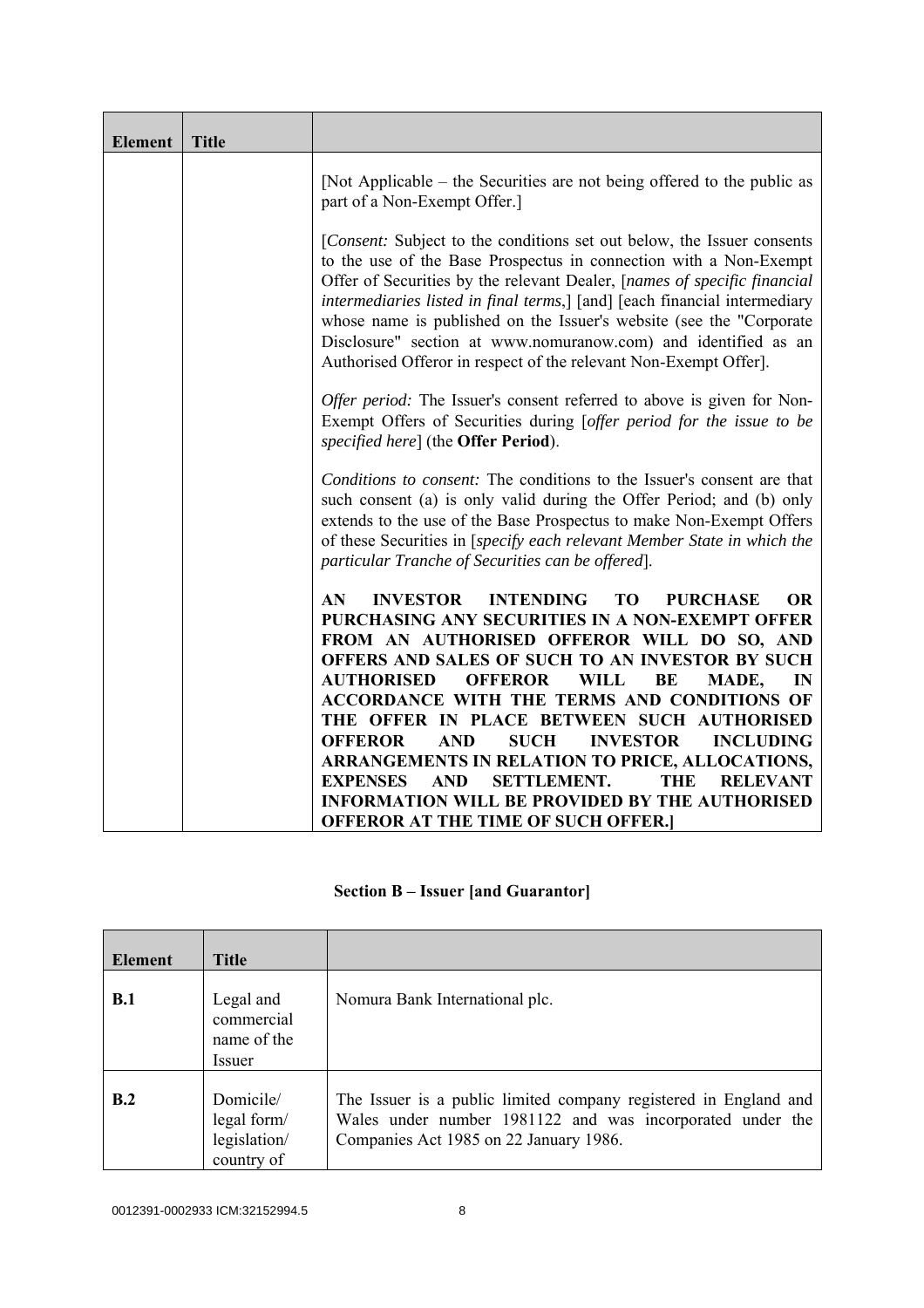|             | incorporation                                                                                                                                                          |                                                                                                                                                                                                                                                                                                                                                                                                                                                                                                           |                                                                                                                      |               |
|-------------|------------------------------------------------------------------------------------------------------------------------------------------------------------------------|-----------------------------------------------------------------------------------------------------------------------------------------------------------------------------------------------------------------------------------------------------------------------------------------------------------------------------------------------------------------------------------------------------------------------------------------------------------------------------------------------------------|----------------------------------------------------------------------------------------------------------------------|---------------|
| B.4b        | Trend<br>information<br>affecting the<br>Issuer and the<br>industries<br>in which it<br>operates                                                                       | Not applicable, there are no known trends, uncertainties, demands,<br>commitments or events that are reasonably likely to have a material<br>effect on the Issuer and the industries in which it operates for at least<br>the current financial year.                                                                                                                                                                                                                                                     |                                                                                                                      |               |
| B.5         | Description of<br>the Group                                                                                                                                            | The Issuer is a wholly owned subsidiary of Nomura Europe Holdings<br>plc (the main European holding company of the Nomura Group (as<br>defined below)) which in turn is a wholly owned subsidiary of<br>Nomura Holdings, Inc. (the Guarantor). The Guarantor is the<br>ultimate holding company of a group of companies and manages<br>financial operations for those subsidiary companies (together the<br>Nomura Group). Nomura Holdings, Inc. was formerly known as<br>The Nomura Securities Co., Ltd. |                                                                                                                      |               |
| B.9         | Profit forecast<br>or estimate                                                                                                                                         |                                                                                                                                                                                                                                                                                                                                                                                                                                                                                                           | Not applicable, no profit forecasts or estimates have been made in the<br>Base Prospectus in relation to the Issuer. |               |
| B.10        | Audit<br>report<br>qualifications                                                                                                                                      | Not applicable, no qualifications are contained in any audit report<br>included in the Base Prospectus in relation to the Issuer.                                                                                                                                                                                                                                                                                                                                                                         |                                                                                                                      |               |
| <b>B.12</b> | Selected historical key financial information                                                                                                                          |                                                                                                                                                                                                                                                                                                                                                                                                                                                                                                           |                                                                                                                      |               |
|             | <b>Income Statement</b>                                                                                                                                                |                                                                                                                                                                                                                                                                                                                                                                                                                                                                                                           |                                                                                                                      |               |
|             | The key financial information below is extracted from the Issuer's audited income<br>statement and statement of comprehensive income for the year ended 31 March 2018: |                                                                                                                                                                                                                                                                                                                                                                                                                                                                                                           |                                                                                                                      |               |
|             |                                                                                                                                                                        |                                                                                                                                                                                                                                                                                                                                                                                                                                                                                                           | 31 March 2017                                                                                                        | 31 March 2018 |
|             |                                                                                                                                                                        |                                                                                                                                                                                                                                                                                                                                                                                                                                                                                                           | (Thousands of USD)                                                                                                   |               |
|             | Net interest income                                                                                                                                                    |                                                                                                                                                                                                                                                                                                                                                                                                                                                                                                           | 35,201                                                                                                               | 65,062        |
|             | Fee and commission income                                                                                                                                              |                                                                                                                                                                                                                                                                                                                                                                                                                                                                                                           | 53,777                                                                                                               | 49,057        |
|             | Dealing loss                                                                                                                                                           |                                                                                                                                                                                                                                                                                                                                                                                                                                                                                                           | (54,098)                                                                                                             | (75, 320)     |
|             | Administrative expenses                                                                                                                                                |                                                                                                                                                                                                                                                                                                                                                                                                                                                                                                           | (12, 354)                                                                                                            | (12,902)      |
|             | taxation                                                                                                                                                               | Profit on ordinary activities before                                                                                                                                                                                                                                                                                                                                                                                                                                                                      | 18,366                                                                                                               | 19,840        |
|             | Tax charge on profit on ordinary<br>activities                                                                                                                         |                                                                                                                                                                                                                                                                                                                                                                                                                                                                                                           | (3,751)                                                                                                              | (3,709)       |

 $1$  By virtue of a Supplement dated 21 December 2018, selected key financial information for the six months ended 30 September 2018 together with comparative financial information for the same period in the previous financial year has been included. The significant change statement has been updated accordingly.

l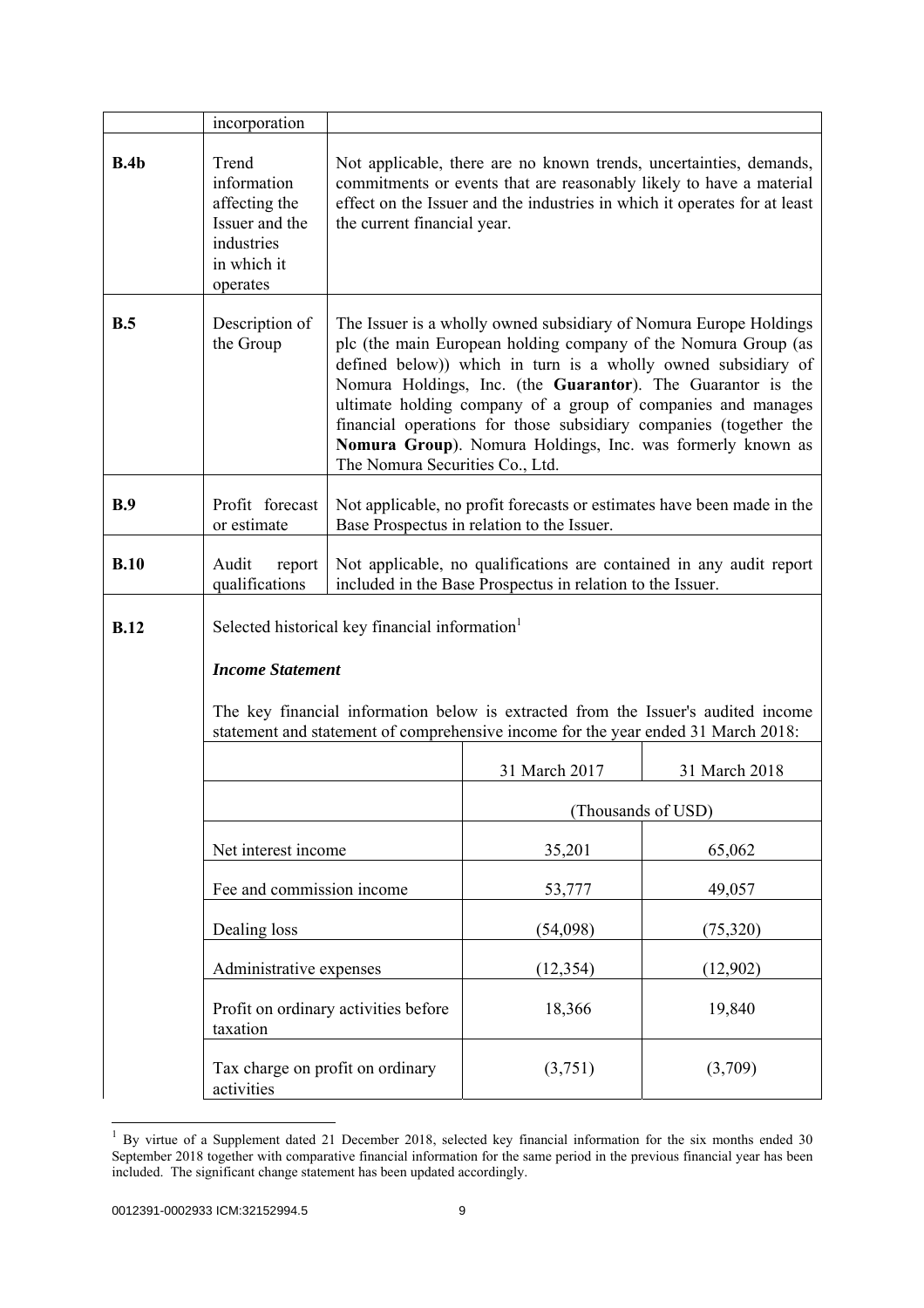| Profit for the year                                                                                                                                                                | 14,615            | 16,131             |
|------------------------------------------------------------------------------------------------------------------------------------------------------------------------------------|-------------------|--------------------|
| Total<br>comprehensive<br>income/(loss) for the year                                                                                                                               | (51, 471)         | 7,580              |
| The key financial information below is extracted from the Issuer's unaudited income<br>statement and statement of comprehensive income for the period ending 30 September<br>2018: |                   |                    |
|                                                                                                                                                                                    | 30 September 2017 | 30 September 2018  |
|                                                                                                                                                                                    |                   | (Thousands of USD) |
| Net interest income                                                                                                                                                                | 34,971            | 29,770             |
| Fee and commission income                                                                                                                                                          | 23,258            | 35,317             |
| Fee and commission expense                                                                                                                                                         | (2,872)           | (2,405)            |
| Dealing loss                                                                                                                                                                       | (37,707)          | (46, 253)          |
| Administrative expenses                                                                                                                                                            | (6, 447)          | (6,115)            |
| Profit on ordinary activities before<br>taxation                                                                                                                                   | 11,203            | 10,314             |
| Income tax expense                                                                                                                                                                 | (2,129)           | (1,960)            |
| Profit for the period                                                                                                                                                              | 9,074             | 8,354              |
| Total comprehensive loss for the<br>period                                                                                                                                         | (11,683)          | (3,614)            |
| <b>Statement of Financial Position</b>                                                                                                                                             |                   |                    |
| The key financial information below is extracted from the Issuer's audited statement of<br>financial position as at 31 March 2018:                                                 |                   |                    |
|                                                                                                                                                                                    | 31 March 2017     | 31 March 2018      |
|                                                                                                                                                                                    |                   | (Thousands of USD) |
| Total assets                                                                                                                                                                       | 7,772,643         | 7,844,926          |
| Total equity                                                                                                                                                                       | 475,160           | 482,740            |
|                                                                                                                                                                                    |                   |                    |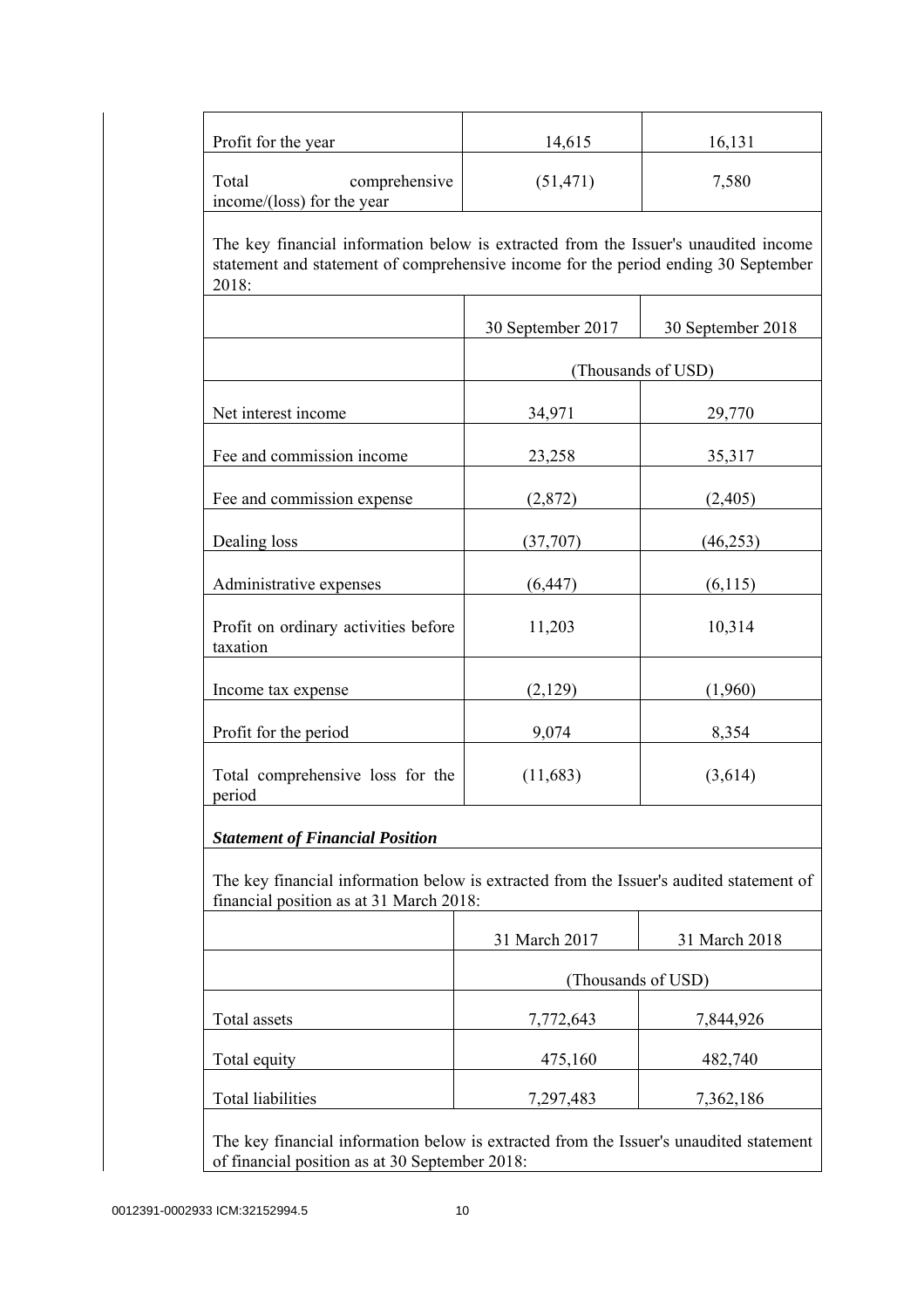|             |                                                 |                                                                                                                                                                                                                                                                                                                                                                                                                                                                                                                                                                                                                                                                                                                                                                                                                                                           | 30 September 2018                                                                                                                                                             |  |
|-------------|-------------------------------------------------|-----------------------------------------------------------------------------------------------------------------------------------------------------------------------------------------------------------------------------------------------------------------------------------------------------------------------------------------------------------------------------------------------------------------------------------------------------------------------------------------------------------------------------------------------------------------------------------------------------------------------------------------------------------------------------------------------------------------------------------------------------------------------------------------------------------------------------------------------------------|-------------------------------------------------------------------------------------------------------------------------------------------------------------------------------|--|
|             |                                                 |                                                                                                                                                                                                                                                                                                                                                                                                                                                                                                                                                                                                                                                                                                                                                                                                                                                           | (Thousands of USD)                                                                                                                                                            |  |
|             | Total assets                                    |                                                                                                                                                                                                                                                                                                                                                                                                                                                                                                                                                                                                                                                                                                                                                                                                                                                           | 6,327,137                                                                                                                                                                     |  |
|             | Total equity<br><b>Total liabilities</b>        |                                                                                                                                                                                                                                                                                                                                                                                                                                                                                                                                                                                                                                                                                                                                                                                                                                                           | 480,185                                                                                                                                                                       |  |
|             |                                                 |                                                                                                                                                                                                                                                                                                                                                                                                                                                                                                                                                                                                                                                                                                                                                                                                                                                           | 5,846,952                                                                                                                                                                     |  |
|             |                                                 |                                                                                                                                                                                                                                                                                                                                                                                                                                                                                                                                                                                                                                                                                                                                                                                                                                                           | Statements of no significant or material adverse change                                                                                                                       |  |
|             | Issuer since 31 March 2018.                     |                                                                                                                                                                                                                                                                                                                                                                                                                                                                                                                                                                                                                                                                                                                                                                                                                                                           | There has been no significant change in the financial position of the Issuer since 30<br>September 2018 and there has been no material adverse change in the prospects of the |  |
| <b>B.13</b> | Events<br>impacting the<br>Issuer's<br>solvency | Not applicable, there are no recent events particular to the Issuer<br>which are to a material extent relevant to the evaluation of the Issuer's<br>solvency.                                                                                                                                                                                                                                                                                                                                                                                                                                                                                                                                                                                                                                                                                             |                                                                                                                                                                               |  |
| <b>B.14</b> | Dependence<br>upon<br>other<br>group entities   | The Issuer is dependent upon the Guarantor and other members of the<br>Nomura Group. See also Element B.5 above.                                                                                                                                                                                                                                                                                                                                                                                                                                                                                                                                                                                                                                                                                                                                          |                                                                                                                                                                               |  |
| <b>B.15</b> | Principal<br>activities                         | The Issuer's primary role is to support the Global Wholesale Business<br>of the Nomura Group. Its principal activities include (i) issuance of<br>guaranteed credit and equity-linked notes and certificates, (ii)<br>provision of sub-participation and structured loans (including bridge<br>and warehouse financing), (iii) purchase of structured credit assets and<br>structured loans, (iv) provision of traditional banking products such as<br>loans and credit facilities in major currencies, repurchase and reverse<br>repurchase transactions, letters of credit and guarantees; and (v) taking<br>deposits (including foreign exchange and other reference-linked<br>deposits). The Issuer has a representative office in Istanbul, Turkey.<br>The Issuer has closed its branch in Milan, Italy and its representative<br>office in Beijing. |                                                                                                                                                                               |  |
| <b>B.16</b> | Controlling<br>shareholders                     | The Issuer is an indirectly owned wholly owned subsidiary of the<br>Guarantor. Nomura Europe Holdings plc (the main European holding<br>company of the Nomura Group) holds 100 per cent. of the share<br>capital of the Issuer. Nomura Europe Holdings plc is a direct wholly<br>owned subsidiary of the Guarantor.                                                                                                                                                                                                                                                                                                                                                                                                                                                                                                                                       |                                                                                                                                                                               |  |
| <b>B.17</b> | Credit ratings                                  | Agency, Ltd. (JCR)                                                                                                                                                                                                                                                                                                                                                                                                                                                                                                                                                                                                                                                                                                                                                                                                                                        | The long-term debt of the Issuer has been rated A by S&P Global<br>Ratings Japan Inc. (S&P Japan) and AA- by Japan Credit Rating                                              |  |
|             |                                                 | The Programme has not been rated but Securities issued under the<br>Programme may be rated or unrated.                                                                                                                                                                                                                                                                                                                                                                                                                                                                                                                                                                                                                                                                                                                                                    |                                                                                                                                                                               |  |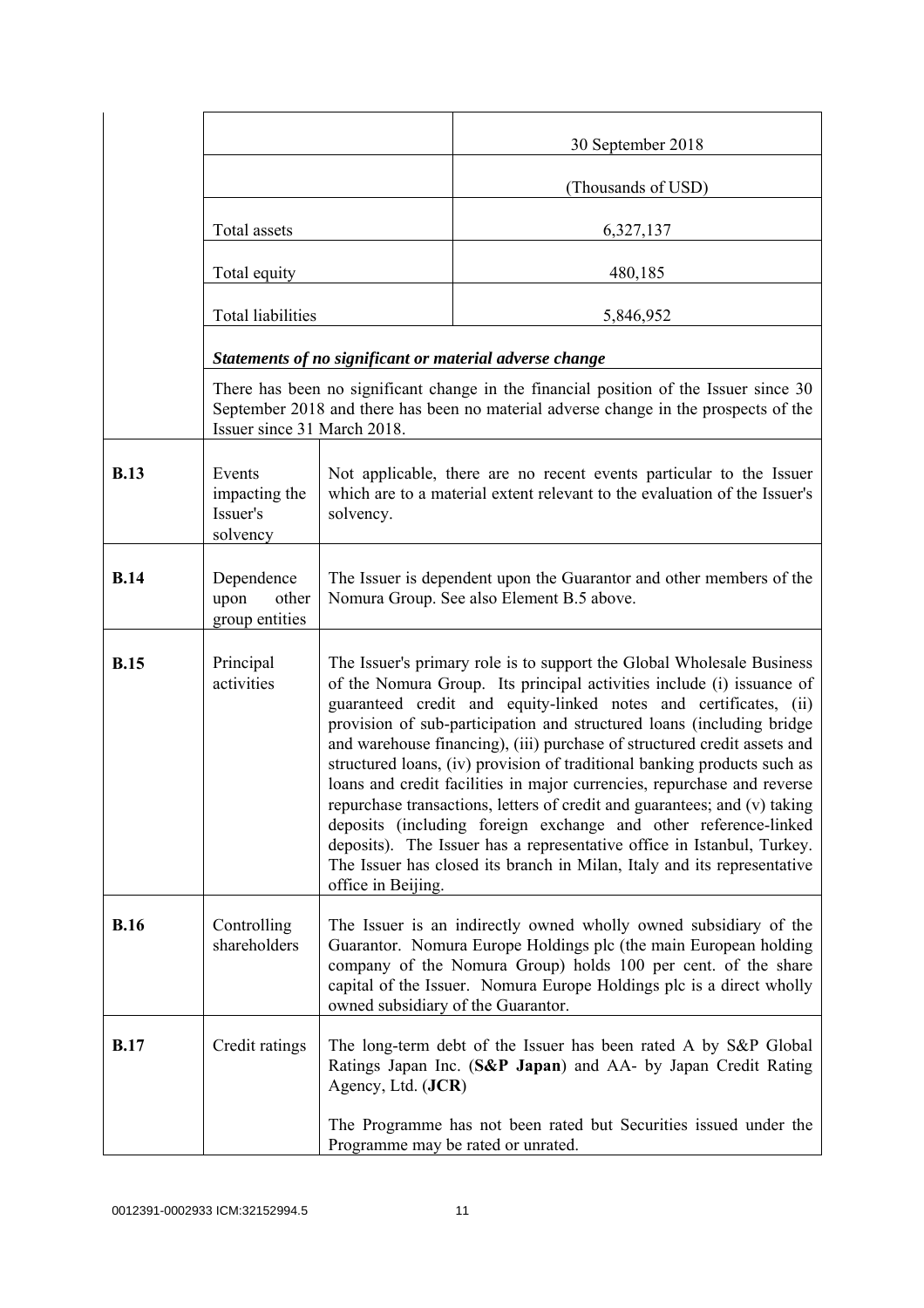|             |                                                                                                                                    | Issue specific summary:<br>[The Securities [have been/are expected to be] rated [specify rating(s)]                                                                                                                                                                                                                                                                                                                                                                                                                                                                                                                                                                                                                                                                                                                                                                                                                                                                                                                                                                                                                                                                                                                                                                                                                                                    |
|-------------|------------------------------------------------------------------------------------------------------------------------------------|--------------------------------------------------------------------------------------------------------------------------------------------------------------------------------------------------------------------------------------------------------------------------------------------------------------------------------------------------------------------------------------------------------------------------------------------------------------------------------------------------------------------------------------------------------------------------------------------------------------------------------------------------------------------------------------------------------------------------------------------------------------------------------------------------------------------------------------------------------------------------------------------------------------------------------------------------------------------------------------------------------------------------------------------------------------------------------------------------------------------------------------------------------------------------------------------------------------------------------------------------------------------------------------------------------------------------------------------------------|
|             |                                                                                                                                    | of Tranche being issued by [specify rating agent(s)].<br>A security rating is not a recommendation to buy, sell or hold<br>securities and may be subject to suspension, reduction or withdrawal<br>at any time by the assigning rating agency.<br>[Not applicable - No ratings have been assigned to the debt securities]                                                                                                                                                                                                                                                                                                                                                                                                                                                                                                                                                                                                                                                                                                                                                                                                                                                                                                                                                                                                                              |
|             |                                                                                                                                    | at the request of or with the co-operation of the Issuer in the rating<br>process.                                                                                                                                                                                                                                                                                                                                                                                                                                                                                                                                                                                                                                                                                                                                                                                                                                                                                                                                                                                                                                                                                                                                                                                                                                                                     |
| <b>B.18</b> | Description<br>of<br>the<br>Guarantee<br>insert<br>(Only<br>Element<br><i>this</i><br>B.18 if the<br>Securities are<br>guaranteed) | Securities issued under the Programme may be unguaranteed or may<br>be issued with the benefit of a guarantee from the Guarantor.<br>Issue specific summary:<br>[If the Securities are N&C Securities insert: The payment of<br>[principal][,] [interest] and all other amounts [payable] [or]<br>[deliverable] by the Issuer in respect of the Securities] [If the<br>Securities are W&C Securities insert: the Issuer's [payment] [and/or]<br>[delivery] obligations in respect of the Securities] are unconditionally<br>and irrevocably guaranteed pursuant to a deed of guarantee executed<br>by the Guarantor on or about 7 September 2018 (the Guarantee). The<br>obligations of the Guarantor under the Guarantee constitute direct,<br>unconditional, unsubordinated and [If the Securities are N&C<br>Securities insert: (subject to the provisions of a negative pledge)]<br>unsecured obligations of the Guarantor and will ( $[If the Securities are$<br><i>N&amp;C Securities insert:</i> subject as aforesaid and] save for obligations<br>in respect of national and local taxes and certain other statutory<br>exceptions) at all times rank at least equally with all other present and<br>future unsecured and unsubordinated obligations of the Guarantor.<br>The Guarantee will be governed by, and construed in accordance with, |
|             |                                                                                                                                    | English law.]                                                                                                                                                                                                                                                                                                                                                                                                                                                                                                                                                                                                                                                                                                                                                                                                                                                                                                                                                                                                                                                                                                                                                                                                                                                                                                                                          |
| <b>B.19</b> | Information<br>about<br>the<br>Guarantor                                                                                           |                                                                                                                                                                                                                                                                                                                                                                                                                                                                                                                                                                                                                                                                                                                                                                                                                                                                                                                                                                                                                                                                                                                                                                                                                                                                                                                                                        |
|             | (Only<br>insert<br>this Element<br>$B.19$ if the<br>Securities are<br>guaranteed)                                                  |                                                                                                                                                                                                                                                                                                                                                                                                                                                                                                                                                                                                                                                                                                                                                                                                                                                                                                                                                                                                                                                                                                                                                                                                                                                                                                                                                        |
| B.19/ B.1   | Legal and<br>commercial<br>name of the<br>Guarantor                                                                                | Nomura Holdings, Inc.                                                                                                                                                                                                                                                                                                                                                                                                                                                                                                                                                                                                                                                                                                                                                                                                                                                                                                                                                                                                                                                                                                                                                                                                                                                                                                                                  |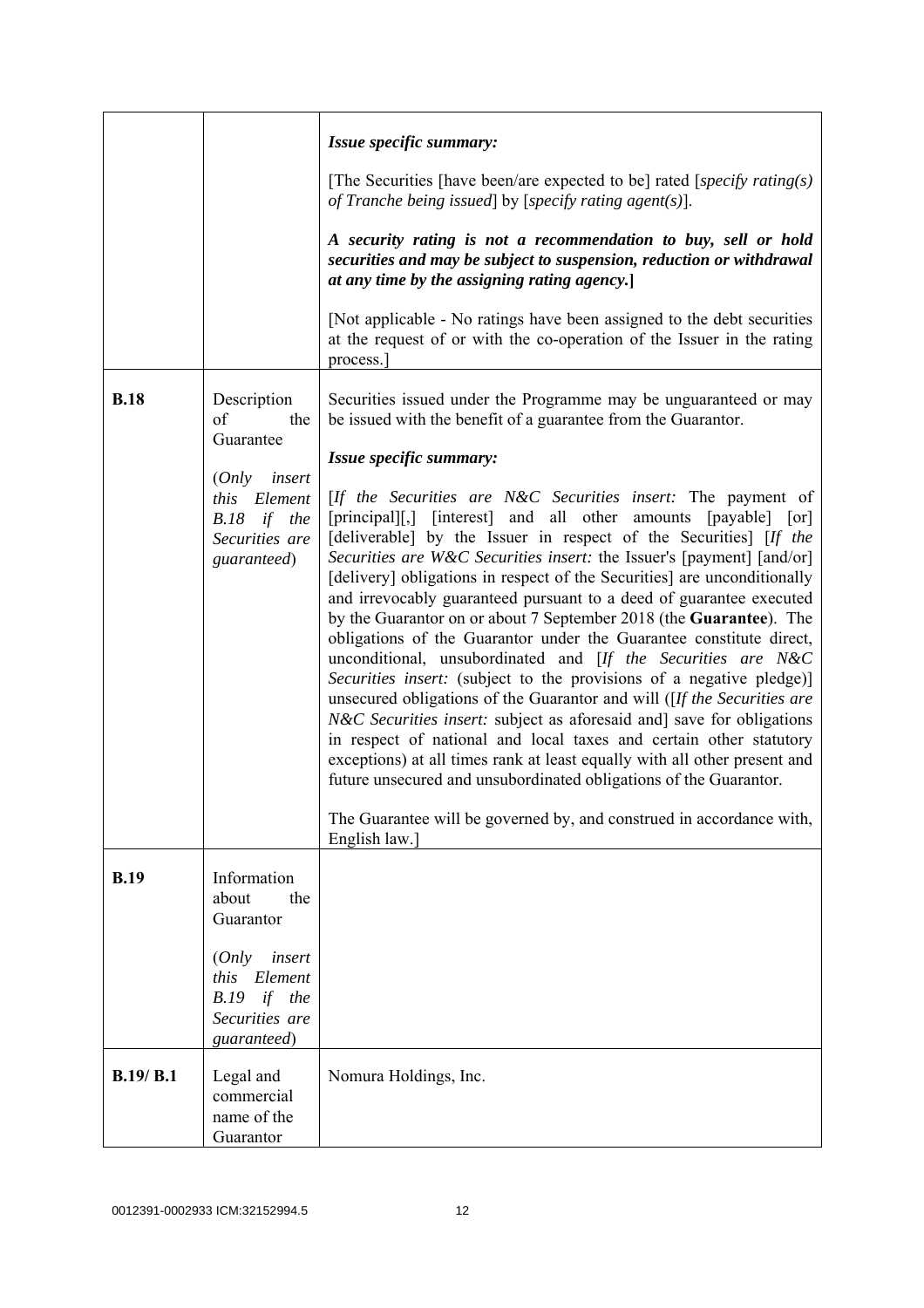| B.19/B.2         | Domicile/<br>legal form/<br>legislation/<br>country of<br>incorporation                                                                                                                              | The Guarantor was established in Japan and is a joint stock<br>corporation incorporated under the laws of Japan.                                                                                                                                                                                                                                                                                                                                                                    |                   |               |
|------------------|------------------------------------------------------------------------------------------------------------------------------------------------------------------------------------------------------|-------------------------------------------------------------------------------------------------------------------------------------------------------------------------------------------------------------------------------------------------------------------------------------------------------------------------------------------------------------------------------------------------------------------------------------------------------------------------------------|-------------------|---------------|
| <b>B19/ B.4b</b> | Trend<br>information<br>affecting the<br>Guarantor<br>and the<br>industries in<br>which it<br>operates                                                                                               | Not applicable, there are no known trends, uncertainties, demands,<br>commitments or events that are reasonably likely to have a material<br>effect on the Guarantor's prospects and the industries in which it<br>operates, for its current financial year.                                                                                                                                                                                                                        |                   |               |
| <b>B19/B.5</b>   | Description<br>of the Group                                                                                                                                                                          | The Guarantor is the ultimate holding company of a group of<br>companies and manages financial operations for those subsidiary<br>companies (together the Nomura Group). Nomura Holdings, Inc.<br>was formerly known as The Nomura Securities Co., Ltd. The Issuer is<br>a wholly owned subsidiary of Nomura Europe Holdings plc (the main<br>European holding company of the Nomura Group) which in turn is a<br>wholly owned subsidiary of Nomura Holdings, Inc. (the Guarantor). |                   |               |
| <b>B19/B.9</b>   | Profit forecast<br>or estimate                                                                                                                                                                       | Not applicable, no profit forecasts or estimates have been made in the<br>Base Prospectus in relation to the Guarantor.                                                                                                                                                                                                                                                                                                                                                             |                   |               |
| <b>B19/ B.10</b> | Audit report<br>qualifications                                                                                                                                                                       | Not applicable, no qualifications are contained in any audit report<br>included in the Base Prospectus in relation to the Guarantor.                                                                                                                                                                                                                                                                                                                                                |                   |               |
| B19/ B.12        |                                                                                                                                                                                                      | Selected historical key financial information <sup>2</sup> :                                                                                                                                                                                                                                                                                                                                                                                                                        |                   |               |
|                  | <b>Income Statement</b>                                                                                                                                                                              |                                                                                                                                                                                                                                                                                                                                                                                                                                                                                     |                   |               |
|                  | The key financial information below is extracted from the Guarantor's audited<br>consolidated statements of income for each of the two years ended 31 March 2017 and<br>31 March 2018, respectively: |                                                                                                                                                                                                                                                                                                                                                                                                                                                                                     |                   |               |
|                  |                                                                                                                                                                                                      |                                                                                                                                                                                                                                                                                                                                                                                                                                                                                     | 31 March 2017     | 31 March 2018 |
|                  |                                                                                                                                                                                                      |                                                                                                                                                                                                                                                                                                                                                                                                                                                                                     | (Millions of Yen) |               |
|                  | Total revenue                                                                                                                                                                                        |                                                                                                                                                                                                                                                                                                                                                                                                                                                                                     | 1,715,516         | 1,972,158     |
|                  | Interest expense                                                                                                                                                                                     |                                                                                                                                                                                                                                                                                                                                                                                                                                                                                     | 312,319           | 475,189       |
|                  | Net revenue                                                                                                                                                                                          |                                                                                                                                                                                                                                                                                                                                                                                                                                                                                     | 1,403,197         | 1,496,969     |
|                  | Total non-interest expenses                                                                                                                                                                          |                                                                                                                                                                                                                                                                                                                                                                                                                                                                                     | 1,080,402         | 1,168,811     |
|                  | Income before income taxes                                                                                                                                                                           |                                                                                                                                                                                                                                                                                                                                                                                                                                                                                     | 322,795           | 328,158       |

 $2$  By virtue of a Supplement dated 14 February 2019 and a Supplement dated 21 March 2019, selected key financial information for the nine months ended 31 December 2018 together with comparative financial information for the same period in the previous financial year has been included. The significant change statement has been updated accordingly.

l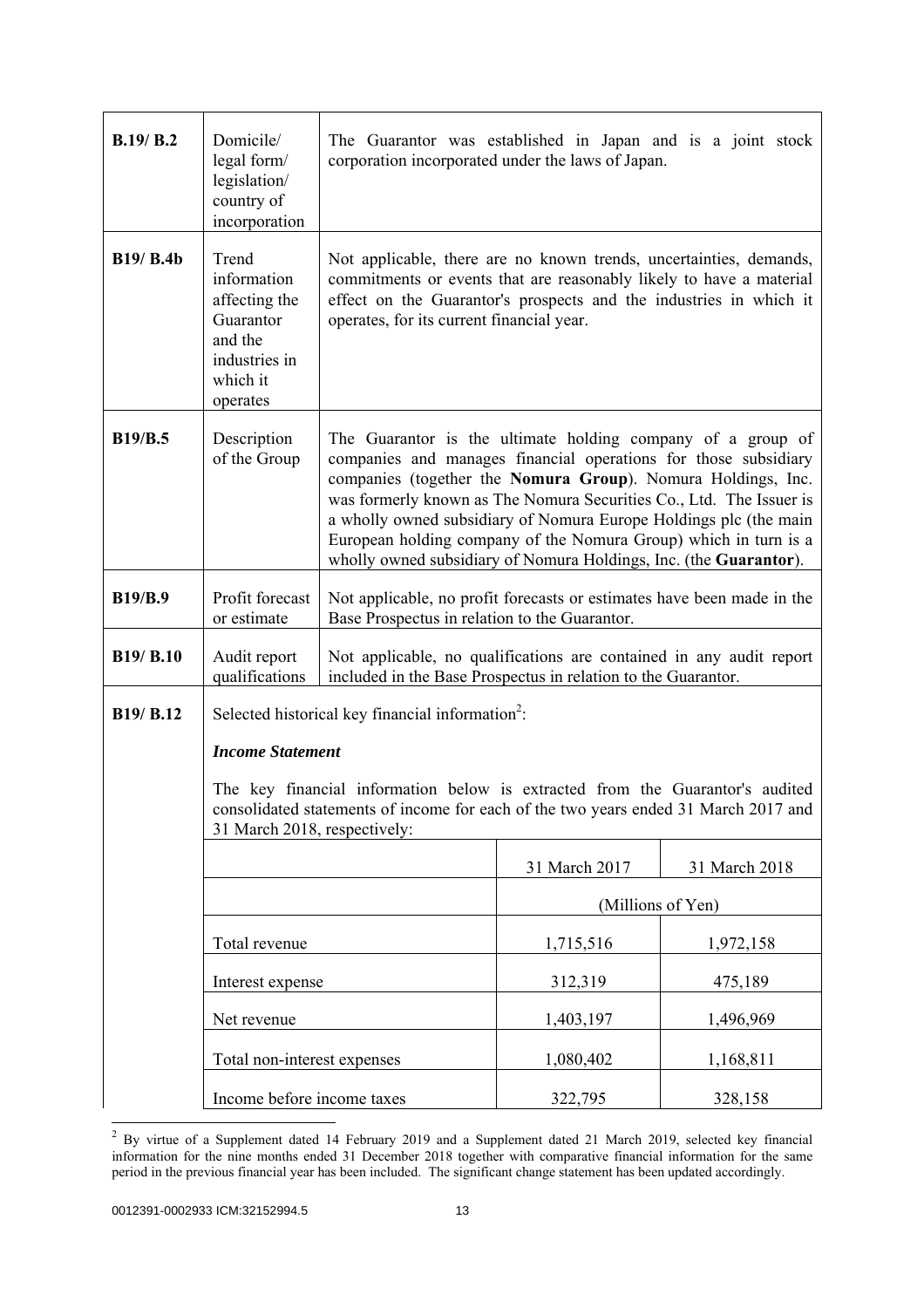| Income tax expense                                                                                                                             | 80,229           | 103,866           |
|------------------------------------------------------------------------------------------------------------------------------------------------|------------------|-------------------|
| Net income                                                                                                                                     | 242,566          | 224,292           |
| Net income attributable to NHI<br>shareholders                                                                                                 | 239,617          | 219,343           |
| Return on equity <sup>(1)</sup>                                                                                                                | 8.7%             | 7.9%              |
| <sup>(1)</sup> Calculated as net income attributable to NHI shareholders divided by total NHI shareholders' equity.                            |                  |                   |
| they appear in the English translation of the Guarantor's unaudited Quarterly Securities<br>Report for the nine months ended 31 December 2018: | 31 December 2017 | 31 December 2018  |
|                                                                                                                                                |                  | (Millions of Yen) |
| Total revenue                                                                                                                                  | 1,460,944        | 1,336,766         |
| Interest expense                                                                                                                               | 342,012          | 521,250           |
| Net revenue                                                                                                                                    | 1,118,932        | 815,516           |
| Total non-interest expenses                                                                                                                    | 837,697          | 877,570           |
| Income (loss) before income taxes                                                                                                              | 281,235          | (62, 054)         |
| Income tax expense                                                                                                                             | 79,788           | 36,331            |
|                                                                                                                                                |                  |                   |
| Net income (loss)                                                                                                                              | 201,447          | (98, 385)         |
| Net income (loss) attributable to NHI<br>shareholders                                                                                          | 196,668          | (101, 286)        |

(1) Calculated as net income (loss) attributable to NHI shareholders divided by total NHI shareholders' equity (annualised).

# *Statement of Financial Position*

 The key financial information below is extracted from the Guarantor's audited consolidated balance sheets as at 31 March 2017 and 31 March 2018:

|              | 31 March 2017     | 31 March 2018 |
|--------------|-------------------|---------------|
|              | (Millions of Yen) |               |
| Total assets | 42,852,078        | 40,591,329    |
| Total equity | 2,843,791         | 2,799,824     |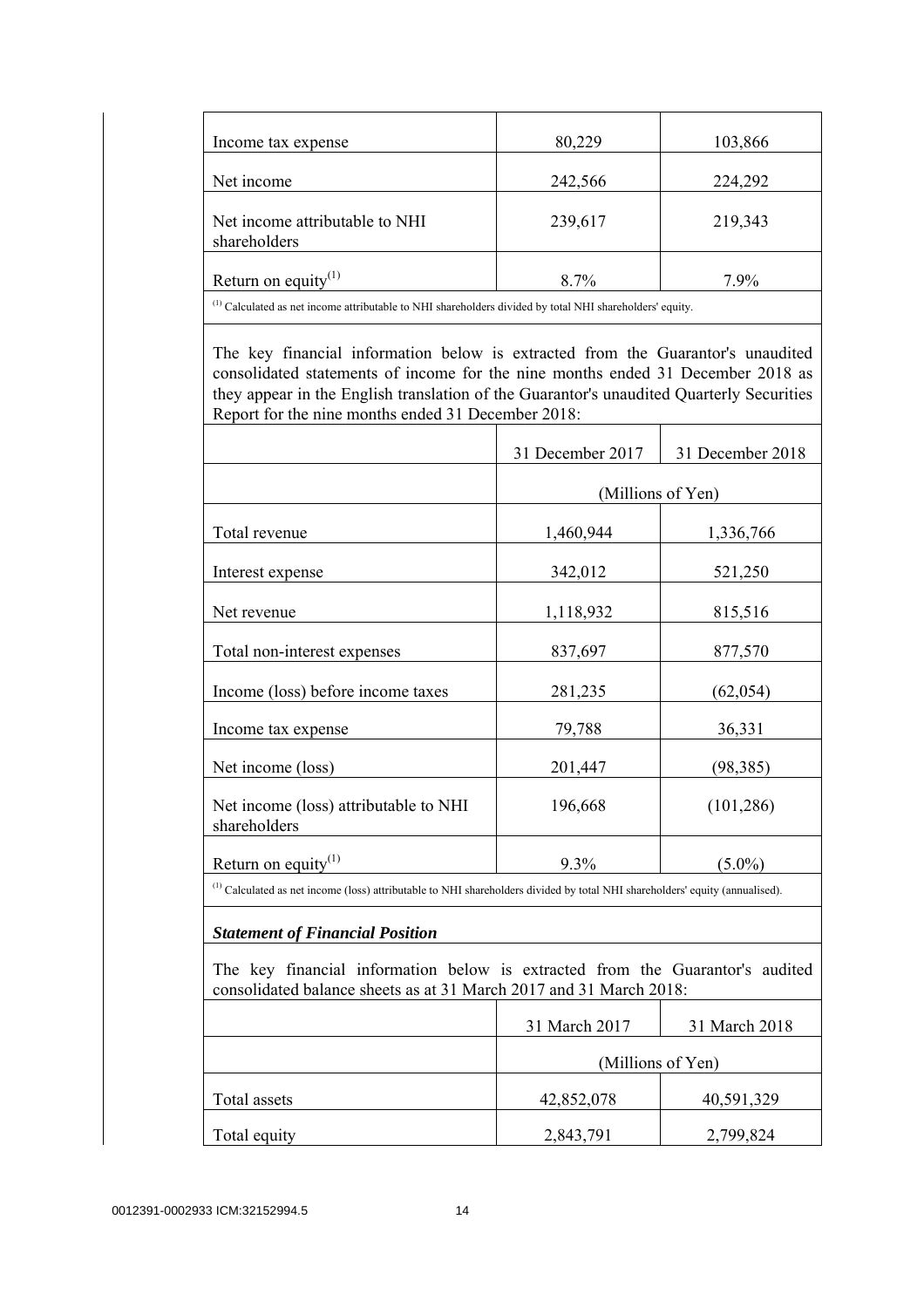|                  | <b>Total liabilities</b>                                |                                                                                                                                                                                                                                                                                                                        | 40,008,287                          | 37,791,505       |
|------------------|---------------------------------------------------------|------------------------------------------------------------------------------------------------------------------------------------------------------------------------------------------------------------------------------------------------------------------------------------------------------------------------|-------------------------------------|------------------|
|                  |                                                         | The key financial information below is extracted from the Guarantor's unaudited<br>consolidated balance sheets as at 31 December 2018 as they appear in the English<br>translation of the Guarantor's unaudited Quarterly Securities Report for the nine<br>months ended 31 December 2018:                             |                                     |                  |
|                  |                                                         |                                                                                                                                                                                                                                                                                                                        | 31 March 2018<br>$(Restated)^{(1)}$ | 31 December 2018 |
|                  |                                                         |                                                                                                                                                                                                                                                                                                                        | (Millions of Yen)                   |                  |
|                  | Total assets                                            |                                                                                                                                                                                                                                                                                                                        | 40, 343, 947                        | 45,113,023       |
|                  | Total equity                                            |                                                                                                                                                                                                                                                                                                                        | 2,799,824                           | 2,706,011        |
|                  | <b>Total liabilities</b>                                |                                                                                                                                                                                                                                                                                                                        | 37,544,123                          | 42,407,012       |
|                  |                                                         | (1) The numbers for the year ended 31 March 2018 have been restated to reflect the change in accounting policy for certain<br>derivatives as implemented on 1 April 2018. The restated numbers for the year ended 31 March 2018 are unaudited.                                                                         |                                     |                  |
|                  | Statements of no significant or material adverse change |                                                                                                                                                                                                                                                                                                                        |                                     |                  |
|                  |                                                         | There has been no significant change in the financial or trading position of the<br>Guarantor or the Nomura Group since 31 December 2018.                                                                                                                                                                              |                                     |                  |
|                  | March 2018.                                             | There has been no material adverse change in the prospects of the Guarantor since 31                                                                                                                                                                                                                                   |                                     |                  |
| B19/ B.13        | Events<br>impacting the<br>Guarantor's<br>solvency      | Not applicable, there are no recent events particular to the Guarantor<br>which are to a material extent relevant to the evaluation of its<br>solvency.                                                                                                                                                                |                                     |                  |
| <b>B19/ B.14</b> | Dependence<br>upon other<br>Group entities              | See Element B.5 above. The Guarantor is the ultimate holding<br>company for the Nomura Group.<br>The Guarantor depends on<br>dividends, distributions and other payments from subsidiaries to make<br>payments on its obligations.                                                                                     |                                     |                  |
| B19/ B.15        | The<br>Guarantor's<br>Principal<br>activities           | The Guarantor is a holding company of one of the leading financial<br>services groups in Japan. The Nomura Group operates offices in<br>countries and regions worldwide including Japan, the United States,<br>United Kingdom,<br>Singapore<br>and Hong Kong<br>the<br>Administrative Region through its subsidiaries. |                                     | Special          |
|                  |                                                         | The Nomura Group's clients include individuals, corporations,<br>financial institutions, governments and governmental agencies.                                                                                                                                                                                        |                                     |                  |
|                  |                                                         | The Nomura Group's business consists of Retail, Asset Management,<br>Wholesale and Merchant Banking.                                                                                                                                                                                                                   |                                     |                  |
|                  |                                                         | In its Retail segment, the Nomura Group provides investment<br>consultation services mainly to individual clients in Japan.                                                                                                                                                                                            |                                     | In its           |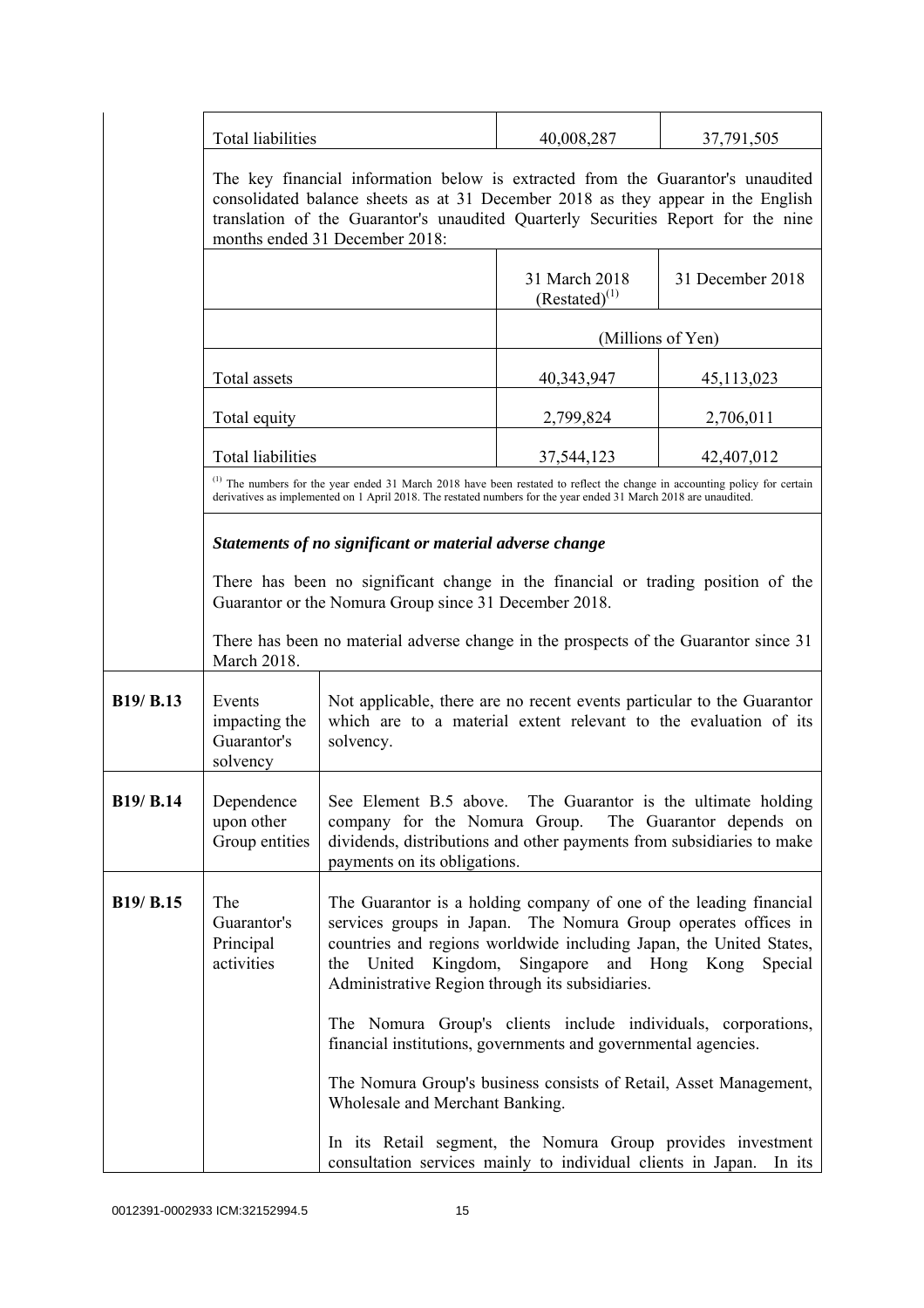|                  |                             | Asset Management segment, the Nomura Group develops and<br>manages investment trusts, and provides investment advisory services.<br>In its Wholesale segment, the Nomura Group is engaged in the sales<br>and trading of debt and equity securities, derivatives, and currencies<br>on a global basis to various institutions, provides investment banking<br>services such as the underwriting of debt and equity securities as well<br>as mergers and acquisitions and financial advice.<br>The Nomura Group established a Merchant Banking Division in<br>January 2018. In the Merchant Banking Division, the Nomura Group<br>will primarily provide equity as a new solution for business<br>reorganisations and revitalisations, business succession as well as<br>management buyouts. |       |
|------------------|-----------------------------|---------------------------------------------------------------------------------------------------------------------------------------------------------------------------------------------------------------------------------------------------------------------------------------------------------------------------------------------------------------------------------------------------------------------------------------------------------------------------------------------------------------------------------------------------------------------------------------------------------------------------------------------------------------------------------------------------------------------------------------------------------------------------------------------|-------|
| <b>B19/ B.16</b> | Controlling<br>shareholders | To its knowledge, the Guarantor is not directly or indirectly owned or<br>controlled by another corporation, by any government or by any other<br>natural or legal person severally or jointly. The Guarantor knows of no<br>arrangements the operation of which may at a later time result in a<br>change of control of the Nomura Group.                                                                                                                                                                                                                                                                                                                                                                                                                                                  |       |
| B19/ B.17        | Credit ratings              | Long-term credit ratings of the Guarantor:                                                                                                                                                                                                                                                                                                                                                                                                                                                                                                                                                                                                                                                                                                                                                  |       |
|                  |                             | S&P Global Ratings Japan<br>Inc.                                                                                                                                                                                                                                                                                                                                                                                                                                                                                                                                                                                                                                                                                                                                                            | $A-$  |
|                  |                             | Moody's Japan K.K.                                                                                                                                                                                                                                                                                                                                                                                                                                                                                                                                                                                                                                                                                                                                                                          | Baa1  |
|                  |                             | Fitch Ratings Japan Limited                                                                                                                                                                                                                                                                                                                                                                                                                                                                                                                                                                                                                                                                                                                                                                 | $A-$  |
|                  |                             | Rating and Investment<br>Information, Inc.                                                                                                                                                                                                                                                                                                                                                                                                                                                                                                                                                                                                                                                                                                                                                  | $A+$  |
|                  |                             | Japan Credit Rating Agency,<br>Ltd.                                                                                                                                                                                                                                                                                                                                                                                                                                                                                                                                                                                                                                                                                                                                                         | $AA-$ |

# **Section C – Securities**

| Element | <b>Title</b>                         |                                                                                                                                                                                                                                                                                                                                                                                                                                                                                                                                                                                                                                                                                                                                                                                                                                                                |
|---------|--------------------------------------|----------------------------------------------------------------------------------------------------------------------------------------------------------------------------------------------------------------------------------------------------------------------------------------------------------------------------------------------------------------------------------------------------------------------------------------------------------------------------------------------------------------------------------------------------------------------------------------------------------------------------------------------------------------------------------------------------------------------------------------------------------------------------------------------------------------------------------------------------------------|
|         |                                      |                                                                                                                                                                                                                                                                                                                                                                                                                                                                                                                                                                                                                                                                                                                                                                                                                                                                |
| C.1     | Type and class of<br>Securities/ISIN | The Securities described in this section are debt securities,<br>warrants or exercisable certificates with a denomination or issue<br>price of less than $\epsilon$ 100,000 (or its equivalent in any other<br>currency). The Programme allows for the issuance of Notes,<br>Warrants and Certificates. The Securities to be issued under the<br>Programme may be Fixed Rate N&C Securities, Floating Rate<br>N&C Securities, Zero Coupon N&C Securities, Securities for<br>which the coupon, redemption and/or cash settlement amount<br>payments (as applicable) are linked to currency exchange rates<br>(Fixed FX Interest N&C Securities, FX Redemption N&C<br>Securities, Fixed Denomination FX Redemption N&C Securities,<br>FX Basket Knock-Out W&C Securities or FX Basket Knock-In<br>W&C Securities), a share or a basket of shares (Equity Basket) |
|         |                                      | Conditional Interest N&C Securities, Equity Basket Knock-In                                                                                                                                                                                                                                                                                                                                                                                                                                                                                                                                                                                                                                                                                                                                                                                                    |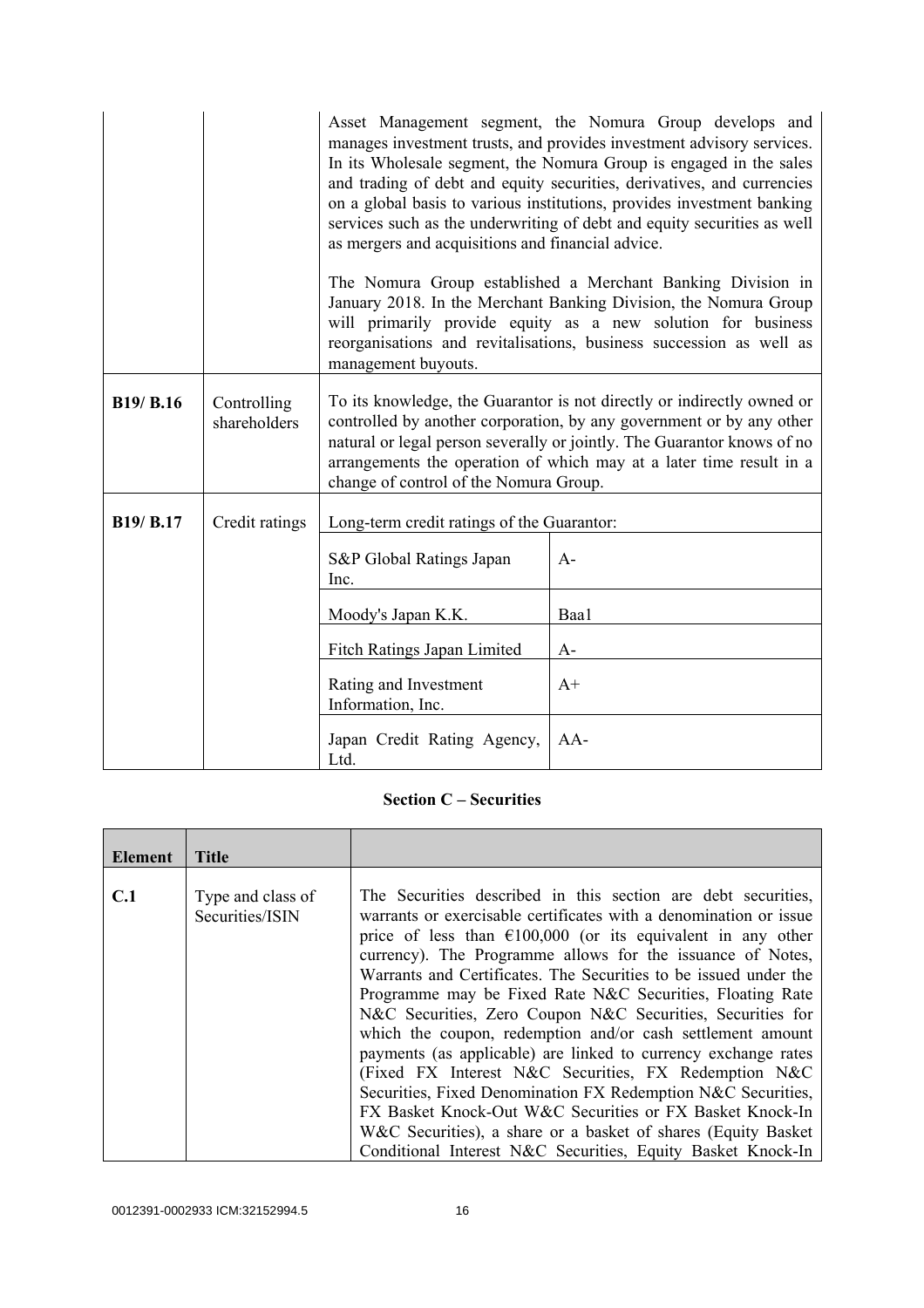| <b>Element</b> | <b>Title</b> |                                                                                                                                                                                                                                                                                                                                                                                                                                                                                                                                                                                                                                                                                                                                                                                                                                                                                                                                                                                                                                                                                                                                                                                                                                                                                                                                                  |
|----------------|--------------|--------------------------------------------------------------------------------------------------------------------------------------------------------------------------------------------------------------------------------------------------------------------------------------------------------------------------------------------------------------------------------------------------------------------------------------------------------------------------------------------------------------------------------------------------------------------------------------------------------------------------------------------------------------------------------------------------------------------------------------------------------------------------------------------------------------------------------------------------------------------------------------------------------------------------------------------------------------------------------------------------------------------------------------------------------------------------------------------------------------------------------------------------------------------------------------------------------------------------------------------------------------------------------------------------------------------------------------------------|
|                |              | N&C Securities, Equity Basket Barrier Knock-In N&C Securities,<br>Equity Basket Bonus Barrier N&C Securities, Equity Basket<br>Autocall N&C Securities, Equity Delta One Redemption N&C<br>Securities or Equity Delta One W&C Securities), an index or<br>basket of indices (Index Basket Conditional Interest N&C<br>Securities, Index Basket Knock-In N&C Securities, Index Basket<br>Barrier Knock-In N&C Securities, Index Basket Bonus Barrier<br>N&C Securities or Index Basket Autocall N&C Securities), one<br>or more fixed or floating interest rates (Multi-Rate Interest N&C<br>Securities, Range Accrual Interest N&C Securities or Dual Range<br>Accrual Interest N&C Securities), an inflation index (Leveraged<br>Inflation Interest N&C Securities), one or more swap rates (Swap<br>Rate Linked Interest N&C Securities, Reverse Convertible Swap<br>Rate Redemption N&C Securities or Geared Put Swap Rate<br>Redemption N&C Securities) or the creditworthiness of a single<br>reference entity, a basket of reference entities or a tranche of<br>reference entities comprising an index (Zero Recovery Single<br>Name Credit Linked N&C Securities, Zero Recovery Basket<br>Credit Linked N&C Securities and Tranched Zero Recovery<br>Credit Linked N&C Securities (respectively)), or a combination<br>of the foregoing. |
|                |              | Issue specific summary:                                                                                                                                                                                                                                                                                                                                                                                                                                                                                                                                                                                                                                                                                                                                                                                                                                                                                                                                                                                                                                                                                                                                                                                                                                                                                                                          |
|                |              | The Securities are <i>[insert title of Securities]</i> . The Series Number<br>of the Securities is $\lceil \bullet \rceil$ . The Tranche number is $\lceil \bullet \rceil$ .                                                                                                                                                                                                                                                                                                                                                                                                                                                                                                                                                                                                                                                                                                                                                                                                                                                                                                                                                                                                                                                                                                                                                                     |
|                |              | International Securities Identification Number (ISIN): [ $\bullet$ ].                                                                                                                                                                                                                                                                                                                                                                                                                                                                                                                                                                                                                                                                                                                                                                                                                                                                                                                                                                                                                                                                                                                                                                                                                                                                            |
|                |              | [Committee on Uniform Securities Identification Procedures<br>$(CUSIP)$ number: $\lceil \quad \rceil$                                                                                                                                                                                                                                                                                                                                                                                                                                                                                                                                                                                                                                                                                                                                                                                                                                                                                                                                                                                                                                                                                                                                                                                                                                            |
|                |              | The Securities will be consolidated and form a single series with<br>[identify earlier Tranches] on [the Issue Date/ exchange of the<br>Temporary Bearer Global N&C Security for interests in the<br>Permanent Bearer Global N&C Security, which is expected to<br>occur on or about [date]]]                                                                                                                                                                                                                                                                                                                                                                                                                                                                                                                                                                                                                                                                                                                                                                                                                                                                                                                                                                                                                                                    |
| C.2            | Currency     | Subject to compliance with all applicable laws, regulations and<br>directives, Securities may be issued in any currency agreed<br>between the Issuer and the relevant Dealer at the time of issue.                                                                                                                                                                                                                                                                                                                                                                                                                                                                                                                                                                                                                                                                                                                                                                                                                                                                                                                                                                                                                                                                                                                                               |
|                |              | Issue specific summary:                                                                                                                                                                                                                                                                                                                                                                                                                                                                                                                                                                                                                                                                                                                                                                                                                                                                                                                                                                                                                                                                                                                                                                                                                                                                                                                          |
|                |              | [If the Securities are W&C Securities, insert: The Securities are<br>payable in $\lceil \bullet \rceil$ (the Specified Currency).]                                                                                                                                                                                                                                                                                                                                                                                                                                                                                                                                                                                                                                                                                                                                                                                                                                                                                                                                                                                                                                                                                                                                                                                                               |
|                |              | [If the Securities are N&C Securities, insert: The Securities are<br>[denominated] in [ $\bullet$ ] (the Specified Currency) and payable in<br>[•] (the Settlement Currency).]                                                                                                                                                                                                                                                                                                                                                                                                                                                                                                                                                                                                                                                                                                                                                                                                                                                                                                                                                                                                                                                                                                                                                                   |
|                |              | [Insert if the payments in respect of the Securities are payable in                                                                                                                                                                                                                                                                                                                                                                                                                                                                                                                                                                                                                                                                                                                                                                                                                                                                                                                                                                                                                                                                                                                                                                                                                                                                              |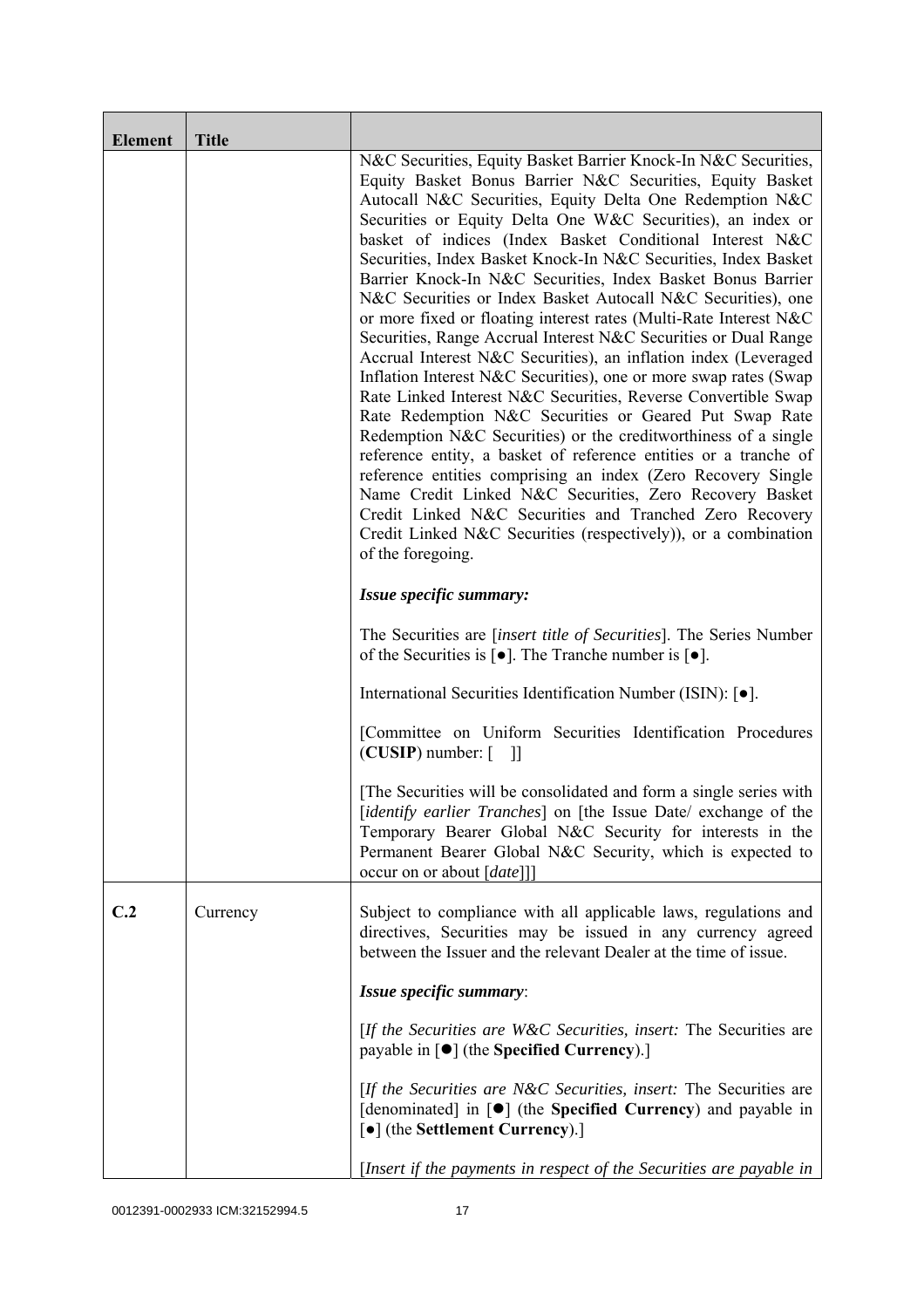| <b>Element</b> | <b>Title</b>                                                                                      |                                                                                                                                                                                                                                                                                                                                                                                                                                                                                                                                                                                                                                                                                                                                                                                                                                                                                                          |
|----------------|---------------------------------------------------------------------------------------------------|----------------------------------------------------------------------------------------------------------------------------------------------------------------------------------------------------------------------------------------------------------------------------------------------------------------------------------------------------------------------------------------------------------------------------------------------------------------------------------------------------------------------------------------------------------------------------------------------------------------------------------------------------------------------------------------------------------------------------------------------------------------------------------------------------------------------------------------------------------------------------------------------------------|
|                |                                                                                                   | Renminbi and CNY Currency Event applies: If the Issuer<br>determines, in respect of the date for payment of any amount<br>payable in respect of the Securities, that the Issuer will be unable<br>to make a payment in Renminbi in accordance with the terms of<br>the Securities on such date due to illiquidity, inconvertibility or<br>non-transferability of Renminbi, the Issuer's obligation to pay<br>such amount in Renminbi may be replaced by an obligation to<br>pay such amount in U.S. dollars converted using the spot rate for<br>exchange of Renminbi into U.S. dollars in respect of the relevant<br>payment date.                                                                                                                                                                                                                                                                      |
| C.5            | Restrictions on<br>transferability                                                                | The Securities will be freely transferable, subject to the offering<br>and selling restrictions in Australia, Argentina, Belgium, Brazil,<br>Chile, Colombia, Denmark, the Dubai International Financial<br>Centre, El Salvador, France, Guatemala, Hungary, Hong Kong<br>Special Administrative Region, Ireland, Italy, Japan, the Republic<br>of Korea, Kuwait, Malaysia, Mexico, Panama, the People's<br>Republic of China, Peru, the Philippines, Poland, Portugal, Qatar,<br>Romania, Singapore, Sweden, Switzerland, Taiwan, Thailand, the<br>United Arab Emirates, the United Kingdom, the United States,<br>Venezuela and under the Prospectus Directive and the laws of any<br>jurisdiction in which the relevant Securities are offered or sold.<br>Purchasers of Securities in the U.S. are advised to consult legal<br>counsel prior to making any transfer of such Securities. <sup>3</sup> |
| C.8            | Rights attaching to<br>the Securities,<br>including ranking<br>and limitations on<br>those rights | Securities issued under the Programme will have terms and<br>conditions relating to, among other matters:<br><b>Status (Ranking)</b>                                                                                                                                                                                                                                                                                                                                                                                                                                                                                                                                                                                                                                                                                                                                                                     |
|                |                                                                                                   | Securities are direct, unconditional, unsubordinated and [If the<br>Securities are N&C Securities, insert: (subject to the provisions<br>of a negative pledge)] unsecured obligations of the Issuer and<br>rank pari passu and without prejudice among themselves and ([If<br>the Securities are N&C Securities, insert: subject as aforesaid<br>and] save for such exceptions as may be provided by applicable<br>legislation) at least equally with all other unsecured and<br>unsubordinated obligations of the Issuer, from time to time<br>outstanding.                                                                                                                                                                                                                                                                                                                                             |
|                |                                                                                                   | <b>Taxation</b>                                                                                                                                                                                                                                                                                                                                                                                                                                                                                                                                                                                                                                                                                                                                                                                                                                                                                          |
|                |                                                                                                   | [If the Securities are N&C Securities, insert: All payments of<br>principal and interest in respect of the Securities will be made free<br>and clear of, and without withholding taxes (or other similar<br>withholdings or deductions) in the United Kingdom (in the case of<br>the Issuer) [or Japan (in the case of the Guarantor)], unless such<br>with holding or deduction is required by law. In the event any                                                                                                                                                                                                                                                                                                                                                                                                                                                                                    |

<sup>&</sup>lt;sup>3</sup> By virtue of a Supplement dated 6 December 2018 Romania has been added to the list of jurisdictions.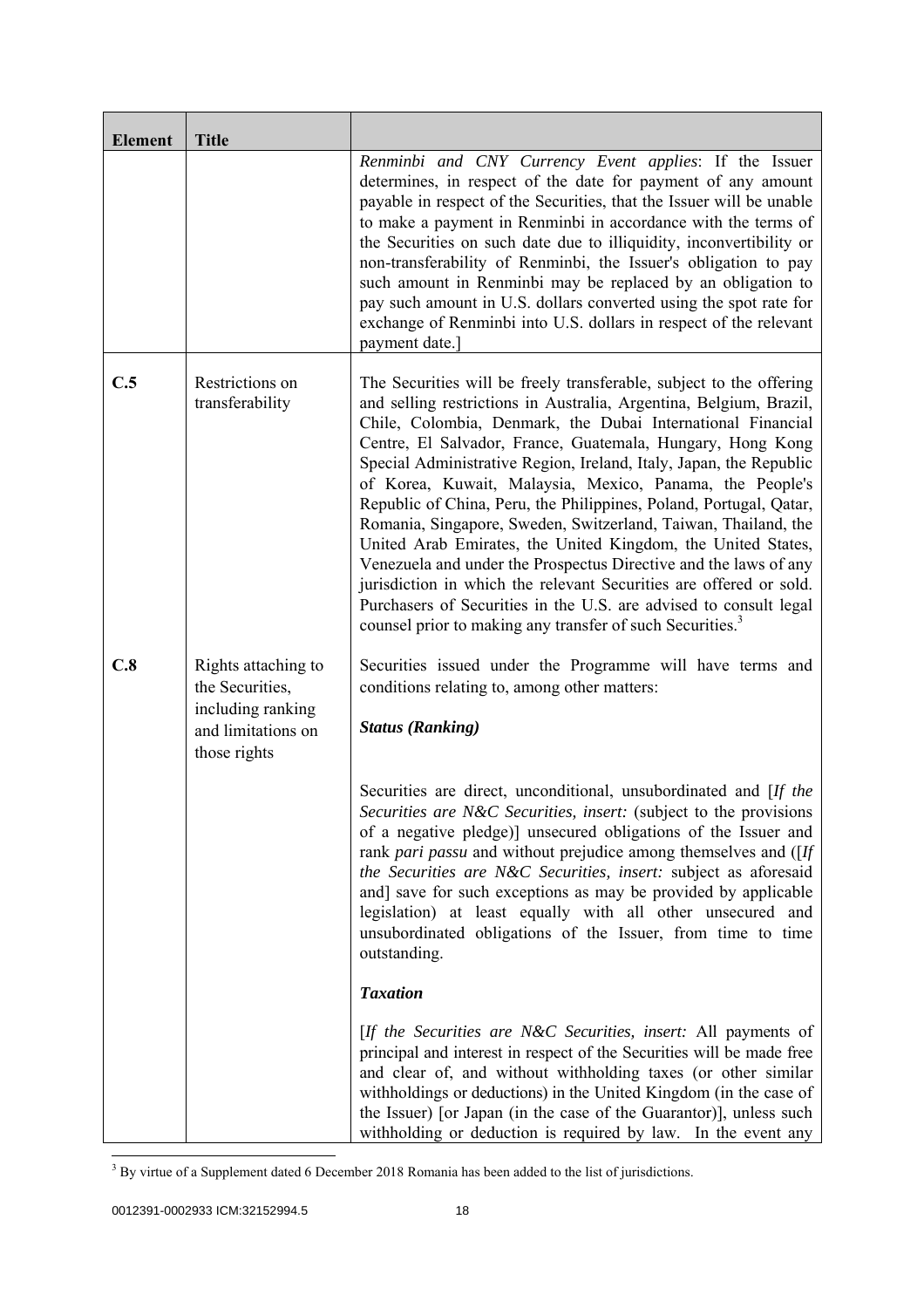| <b>Element</b> | <b>Title</b> |                                                                                                                                                                                                                                                                                                                                                                                                                                                                                                                                                                                                                                                                                                                                                                                                                                                                                                                                                                                                                                                                                                                                                             |
|----------------|--------------|-------------------------------------------------------------------------------------------------------------------------------------------------------------------------------------------------------------------------------------------------------------------------------------------------------------------------------------------------------------------------------------------------------------------------------------------------------------------------------------------------------------------------------------------------------------------------------------------------------------------------------------------------------------------------------------------------------------------------------------------------------------------------------------------------------------------------------------------------------------------------------------------------------------------------------------------------------------------------------------------------------------------------------------------------------------------------------------------------------------------------------------------------------------|
|                |              | such deduction is made, the Issuer [or the Guarantor, as<br>applicable] [Insert if tax gross-up does not apply to the N&C<br>Securities: will not be required to pay additional amounts to cover<br>the amounts so deducted.] [Insert if tax gross-up applies to the<br>N&C Securities: will, save in certain limited circumstances, be<br>required to pay additional amounts to cover the amounts so<br>deducted.]                                                                                                                                                                                                                                                                                                                                                                                                                                                                                                                                                                                                                                                                                                                                         |
|                |              | [If the Securities are $W\&C$ Securities, insert: [The Issuer shall not<br>be] [Neither the Issuer nor the Guarantor shall be] liable for or<br>otherwise obliged to pay any tax, duty, withholding or other<br>payment (including any stamp or transfer tax) which may arise as<br>a result of the ownership, transfer, exercise or enforcement of any<br>Security by any person and all payments made by the Issuer [or<br>the Guarantor] shall be made subject to any such tax, duty,<br>withholding, deduction or other payment which may be required<br>to be made, paid, withheld or deducted.]                                                                                                                                                                                                                                                                                                                                                                                                                                                                                                                                                       |
|                |              | [All payments in respect of the Securities will be subject in all<br>cases to (i) any fiscal or other laws and regulations applicable<br>thereto in the place of payment, (ii) any withholding or deduction<br>required pursuant to Section 871(m) of the U.S. Internal Revenue<br>Code of 1986 (the Code), and (iii) any withholding or deduction<br>required pursuant to an agreement described in Section 1471(b) of<br>the Code or otherwise imposed pursuant to Sections 1471 through<br>1474 of the Code, any regulations or agreements thereunder, any<br>official interpretations thereof, or (without prejudice to the<br>provisions of N&C Securities Condition 9 (Taxation)) any law<br>implementing an intergovernmental approach thereto.]                                                                                                                                                                                                                                                                                                                                                                                                     |
|                |              | [If the Securities are $N\&C$ Securities, insert:                                                                                                                                                                                                                                                                                                                                                                                                                                                                                                                                                                                                                                                                                                                                                                                                                                                                                                                                                                                                                                                                                                           |
|                |              | [Issuer's] [N][n]egative pledge                                                                                                                                                                                                                                                                                                                                                                                                                                                                                                                                                                                                                                                                                                                                                                                                                                                                                                                                                                                                                                                                                                                             |
|                |              | So long as any of the Securities remain outstanding, the Issuer<br>will not create or have outstanding any mortgage, charge, pledge<br>or other security interest upon the whole or any part of its<br>undertaking, assets or revenues, present or future, to secure any of<br>its own Indebtedness or to secure its guarantee of or any<br>indemnity in respect of any Indebtedness of any third party for the<br>benefit of the existing or future holders thereof, without at the<br>same time either securing the Securities at least equally and<br>rateably with such Indebtedness or, as the case may be, such<br>guarantee or indemnity or according to the Securities such other<br>security or guarantee as shall have been approved by an<br>Extraordinary Resolution of the Securityholders for the time<br>being, where Indebtedness means any indebtedness represented<br>by securities which have a maturity of greater than one year and<br>are for the time being, or are intended to be, quoted, listed,<br>ordinarily dealt in or traded on any stock exchange or over-the-<br>counter or other securities market in the jurisdiction of |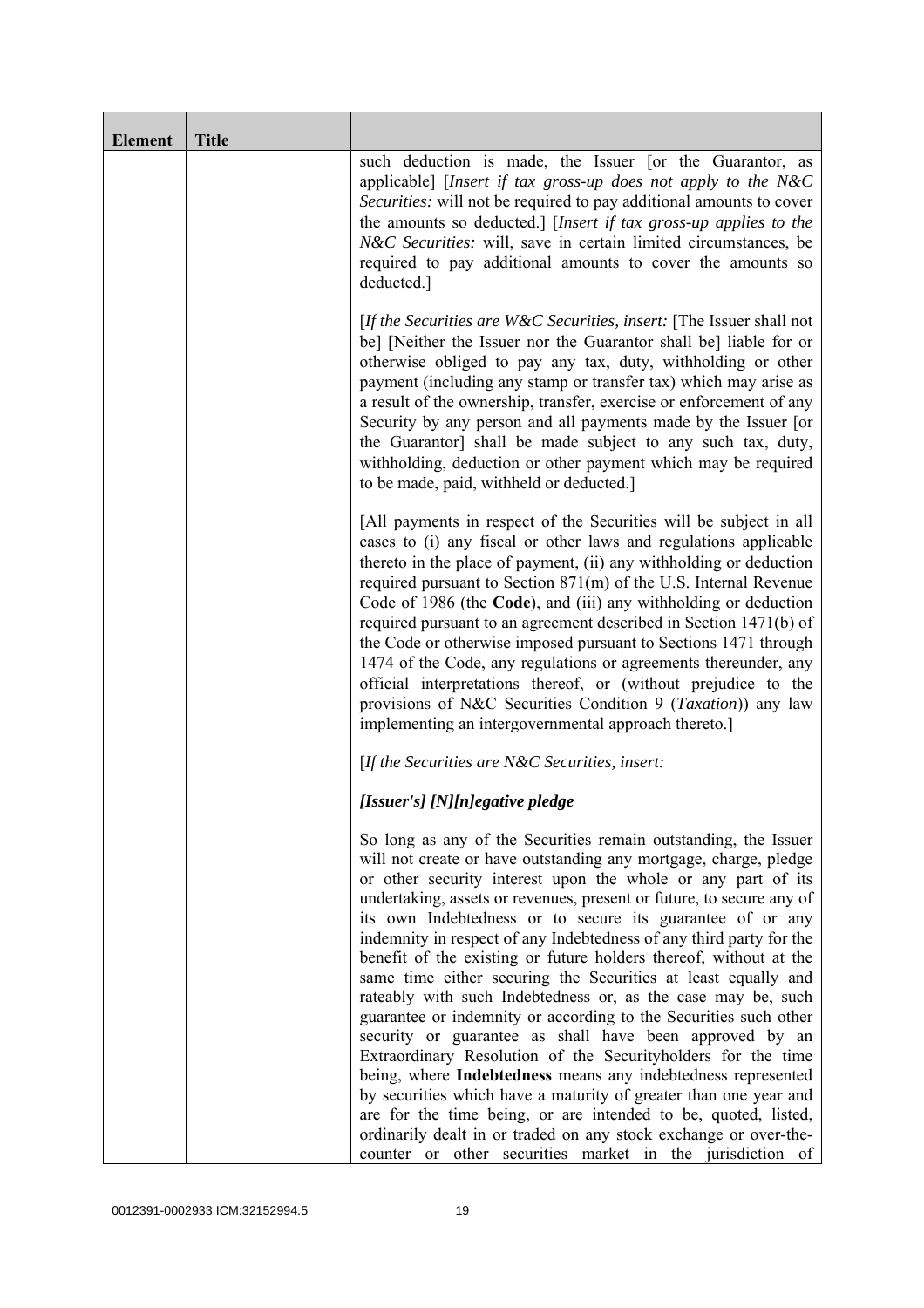| <b>Element</b> | <b>Title</b> |                                                                                                                                                                                                                                                                                                                                                                                                                                                                                                                                                                                                               |
|----------------|--------------|---------------------------------------------------------------------------------------------------------------------------------------------------------------------------------------------------------------------------------------------------------------------------------------------------------------------------------------------------------------------------------------------------------------------------------------------------------------------------------------------------------------------------------------------------------------------------------------------------------------|
|                |              | incorporation of the Issuer.]                                                                                                                                                                                                                                                                                                                                                                                                                                                                                                                                                                                 |
|                |              | [If the Securities are Guaranteed N&C Securities insert:                                                                                                                                                                                                                                                                                                                                                                                                                                                                                                                                                      |
|                |              | Guarantor's negative pledge                                                                                                                                                                                                                                                                                                                                                                                                                                                                                                                                                                                   |
|                |              | So long as the Securities remain outstanding, the Guarantor will<br>not create or permit to be outstanding any mortgage, charge,<br>pledge or other security interest upon the whole or any part of its<br>property, assets or revenues, present or future, to secure for the<br>benefit of the holders of any securities (i) payment of any sum<br>due in respect of any securities or (ii) any payment under any<br>guarantee of securities or (iii) any payment under any indemnity<br>or other like obligation relating to securities, in any such case in<br>which:                                      |
|                |              | either such securities are by their terms payable, or confer<br>(a)<br>a right to receive payment, in any currency other than the<br>currency of the jurisdiction of incorporation of the<br>Guarantor which is Japanese Yen, or such securities are<br>denominated in Japanese Yen and more than 50 per cent.<br>of the aggregate principal amount thereof is initially<br>distributed outside the jurisdiction of incorporation of the<br>Guarantor which is Japan, by or with the authorisation of<br>the Guarantor or (if not the Guarantor) the Issuer; and                                              |
|                |              | (b)<br>such securities are for the time being, or are intended to<br>be, quoted, listed, ordinarily dealt in or traded on any<br>stock exchange or over-the-counter or other securities<br>market outside Japan,                                                                                                                                                                                                                                                                                                                                                                                              |
|                |              | without in any such case at the same time according to the<br>Guarantee either the same security as is granted to or is<br>outstanding in respect of such securities, guarantee, indemnity or<br>other like obligation or such other security or guarantee as shall<br>an Extraordinary Resolution<br>approved by<br>of the<br>be<br>Securityholders. For the purposes of the above, "securities"<br>means bonds, debentures, notes or other similar investment<br>securities of the Issuer or the Guarantor, or any other person with<br>a stated maturity of more than one year from the creation thereof.] |
|                |              | [If the Securities are W&C Securities, insert:                                                                                                                                                                                                                                                                                                                                                                                                                                                                                                                                                                |
|                |              | Negative pledge                                                                                                                                                                                                                                                                                                                                                                                                                                                                                                                                                                                               |
|                |              | The terms of the Securities will not contain a negative pledge<br>provision in respect of either the Issuer [or the Guarantor].]                                                                                                                                                                                                                                                                                                                                                                                                                                                                              |
|                |              | <b>Events of default</b>                                                                                                                                                                                                                                                                                                                                                                                                                                                                                                                                                                                      |
|                |              | [If the Securities are N&C Securities, insert:                                                                                                                                                                                                                                                                                                                                                                                                                                                                                                                                                                |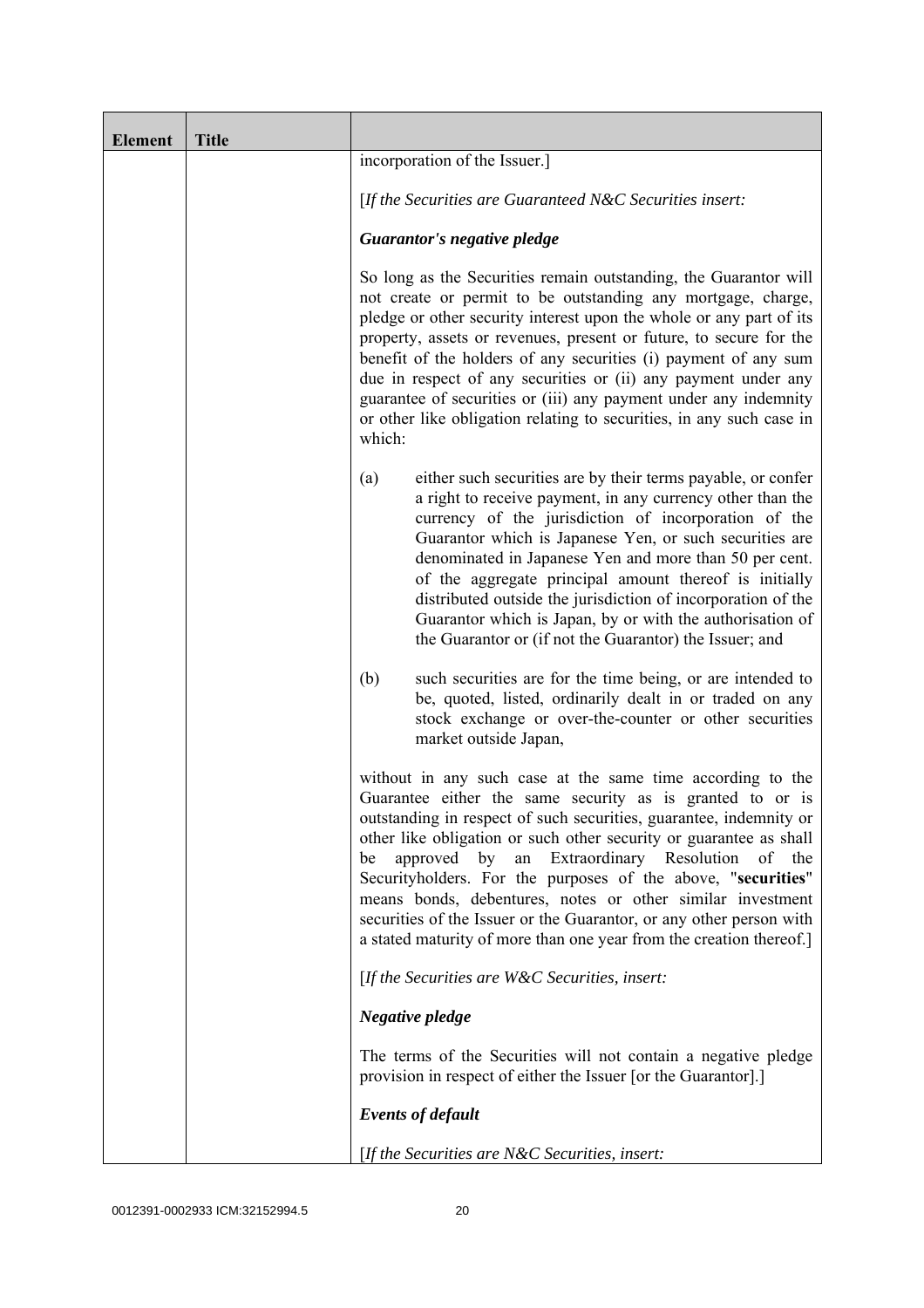| <b>Element</b> | <b>Title</b> |                                                                                                                                                                                                                                                                                                                                                                                                                                                                                                                                                                                                                                                                                                                                                                                                                                                                                                                                                                                                                                                                                                          |
|----------------|--------------|----------------------------------------------------------------------------------------------------------------------------------------------------------------------------------------------------------------------------------------------------------------------------------------------------------------------------------------------------------------------------------------------------------------------------------------------------------------------------------------------------------------------------------------------------------------------------------------------------------------------------------------------------------------------------------------------------------------------------------------------------------------------------------------------------------------------------------------------------------------------------------------------------------------------------------------------------------------------------------------------------------------------------------------------------------------------------------------------------------|
|                |              | The terms of the Securities will contain, amongst others, the<br>following events of default:                                                                                                                                                                                                                                                                                                                                                                                                                                                                                                                                                                                                                                                                                                                                                                                                                                                                                                                                                                                                            |
|                |              | default for a period of 30 days or more in payment of any<br>(a)<br>sum due in respect of the Securities;                                                                                                                                                                                                                                                                                                                                                                                                                                                                                                                                                                                                                                                                                                                                                                                                                                                                                                                                                                                                |
|                |              | failure by the Issuer [or the Guarantor] to perform or<br>(b)<br>observe any of [its][their respective] other covenants or<br>agreements under the Securities [, the Guarantee] or<br>(where such other covenants or agreements are for the<br>benefit of the Securityholders) the Agency Agreement<br>continuing for a period of 90 days after the date on which<br>written notice is given to the Issuer [and the Guarantor]<br>by any Securityholder requiring remedy of such default;                                                                                                                                                                                                                                                                                                                                                                                                                                                                                                                                                                                                                |
|                |              | any indebtedness for borrowed money other than the<br>(c)<br>Securities having an aggregate outstanding principal<br>amount equal to or greater than U.S.\$10,000,000 (or its<br>equivalent) of the Issuer [or the Guarantor] becomes<br>prematurely repayable following a default, or the Issuer<br>[or the Guarantor] defaults in the repayment of any such<br>indebtedness at the maturity thereof or at the expiration of<br>any applicable grace period therefor (or in the case of<br>such indebtedness due on demand, defaults in the<br>payment of such indebtedness at the expiration of three<br>business days after demand therefor or, if longer, any<br>applicable grace period therefor) or any guarantee of or<br>indemnity in respect of any indebtedness for borrowed<br>money of others having a principal amount or aggregate<br>principal amount for the time being outstanding of at least<br>U.S.\$10,000,000 (or its equivalent) given by the Issuer<br>[or the Guarantor] shall not be honoured when due and<br>called upon at the expiration of any applicable grace<br>period; |
|                |              | (d)<br>subject to certain exceptions, and, in certain instances, the<br>passing of a specified time period, events resulting from a<br>decree or order by a court relating to the reorganisation,<br>winding up, insolvency, bankruptcy or similar procedure<br>of the Issuer [or the Guarantor];                                                                                                                                                                                                                                                                                                                                                                                                                                                                                                                                                                                                                                                                                                                                                                                                        |
|                |              | events resulting from the instigation by the Issuer [or the<br>(e)<br>Guarantor] of, or the consent of the Issuer [or the<br>Guarantor] to, proceedings relating to the reorganisation,<br>bankruptcy or similar procedure of the Issuer [or the<br>Guarantor] or the moratorium of payments in respect of<br>the Issuer; [or]                                                                                                                                                                                                                                                                                                                                                                                                                                                                                                                                                                                                                                                                                                                                                                           |
|                |              | (f)<br>subject to certain exceptions, the Issuer [or the Guarantor]<br>ceasing to carry on the whole or substantially the whole                                                                                                                                                                                                                                                                                                                                                                                                                                                                                                                                                                                                                                                                                                                                                                                                                                                                                                                                                                          |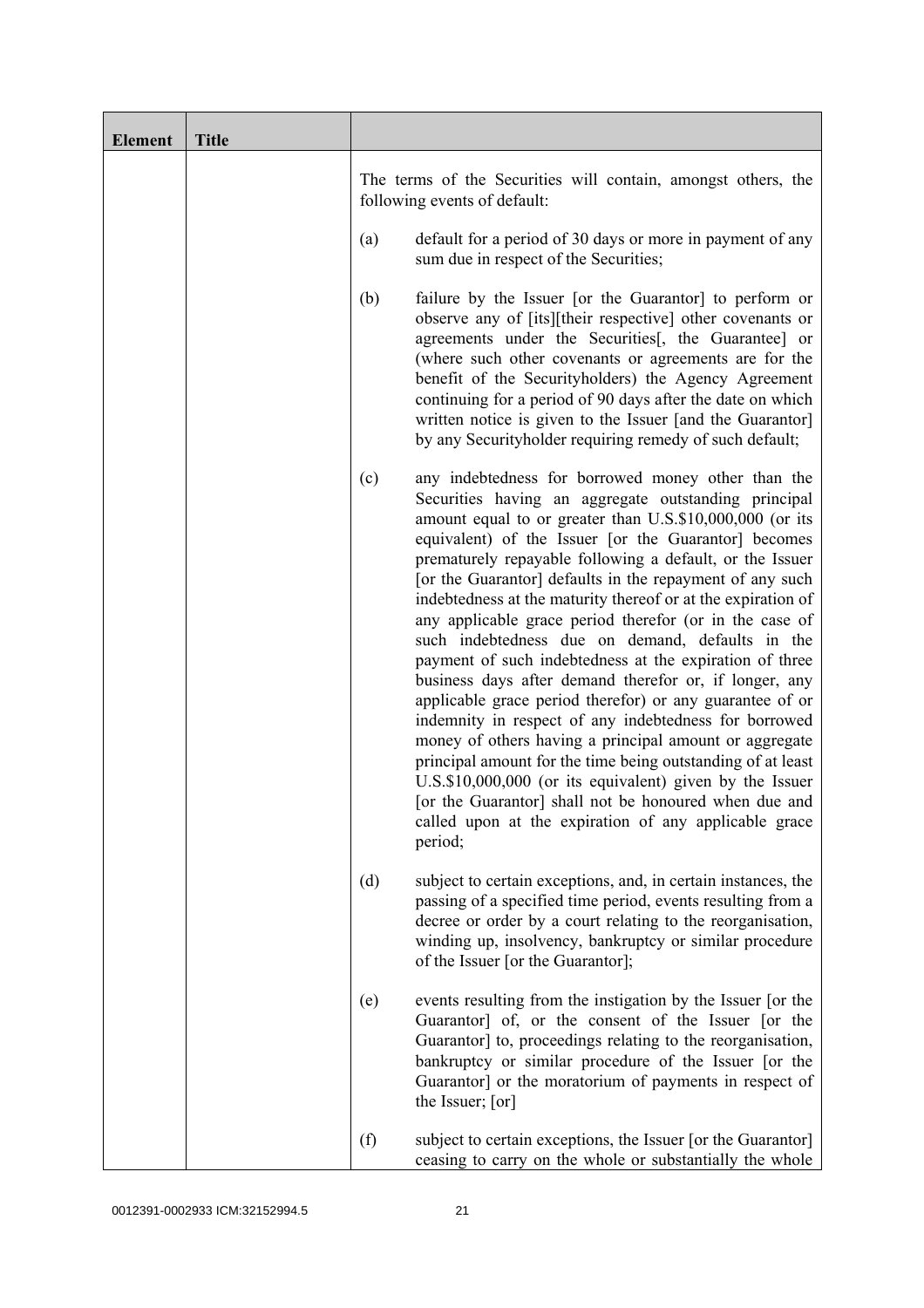| <b>Element</b> | <b>Title</b>                                                                                                                   |                                                                                                                                                                                                                                                                                                                                                                                                                                               |
|----------------|--------------------------------------------------------------------------------------------------------------------------------|-----------------------------------------------------------------------------------------------------------------------------------------------------------------------------------------------------------------------------------------------------------------------------------------------------------------------------------------------------------------------------------------------------------------------------------------------|
|                |                                                                                                                                | of its business or disposing of the whole or substantially<br>the whole of its assets[.] $\lceil$ ; or                                                                                                                                                                                                                                                                                                                                        |
|                |                                                                                                                                | for any reason whatsoever the Guarantee not being (or<br>(g)<br>being claimed by the Guarantor not to be) in full force<br>and effect.]]                                                                                                                                                                                                                                                                                                      |
|                |                                                                                                                                | [If the Securities are $W\&C$ Securities, insert:                                                                                                                                                                                                                                                                                                                                                                                             |
|                |                                                                                                                                | The terms of the Securities will contain; amongst others, the<br>following events of default:                                                                                                                                                                                                                                                                                                                                                 |
|                |                                                                                                                                | events resulting from a decree or order by a court relating<br>(a)<br>to the reorganisation, winding-up, insolvency, bankruptcy<br>or similar procedure of the Issuer [or the Guarantor]<br>(subject to certain exceptions); or                                                                                                                                                                                                               |
|                |                                                                                                                                | (b)<br>events resulting from the instigation by the Issuer [or the<br>Guarantor] of, or the consent of the Issuer [or the<br>Guarantor] to, proceedings relating to the reorganisation,<br>bankruptcy or similar procedure of the Issuer [or the<br>Guarantor] or the moratorium of payments in respect of<br>the Issuer.]                                                                                                                    |
|                |                                                                                                                                | <b>Meetings</b>                                                                                                                                                                                                                                                                                                                                                                                                                               |
|                |                                                                                                                                | The relevant Conditions contain provisions for calling meetings<br>of Securityholders to consider matters affecting their interests<br>generally. These provisions permit defined majorities to bind all<br>Securityholders including Securityholders who did not attend and<br>vote at the relevant meeting and Securityholders who voted in a<br>manner contrary to the majority.                                                           |
| [C.9]          | Interest/Redemption                                                                                                            | <i>Interest</i>                                                                                                                                                                                                                                                                                                                                                                                                                               |
|                | of N&C Securities<br>(Do not include this<br>Element C.9 if the<br>relevant Securities<br>are derivative<br>securities for the | Securities may or may not bear interest.<br>Interest-bearing<br>Securities will either bear interest payable at a fixed rate, a<br>floating rate, a structured floating rate, an FX linked rate, an<br>equity linked rate, an index linked rate, an inflation index linked<br>rate or a swap rate linked rate.                                                                                                                                |
|                | purpose of<br>Commission                                                                                                       | Issue specific summary:                                                                                                                                                                                                                                                                                                                                                                                                                       |
|                | Regulation (EC) No.<br>809/2004 (as<br>amended) (being<br>Securities which may<br>redeem at an amount                          | [For fixed rate interest Securities: The Securities bear interest<br>[from their date of issue/from $\lceil \bullet \rceil$ ] at the fixed rate of $\lceil \bullet \rceil$ per<br>cent. per annum. As of the Issue Date, the yield of the Securities<br>is $\lceil \bullet \rceil$ per cent. Interest will be paid [annually] in arrear on $\lceil \bullet \rceil$ in<br>each year. The first interest payment will be made on $[\bullet]$ .] |
|                | other than 100% of<br>their nominal<br>amount (Derivative                                                                      | [For floating rate interest Securities: The Securities bear interest<br>[from their date of issue/from $\lceil \bullet \rceil$ ] at floating rates calculated by                                                                                                                                                                                                                                                                              |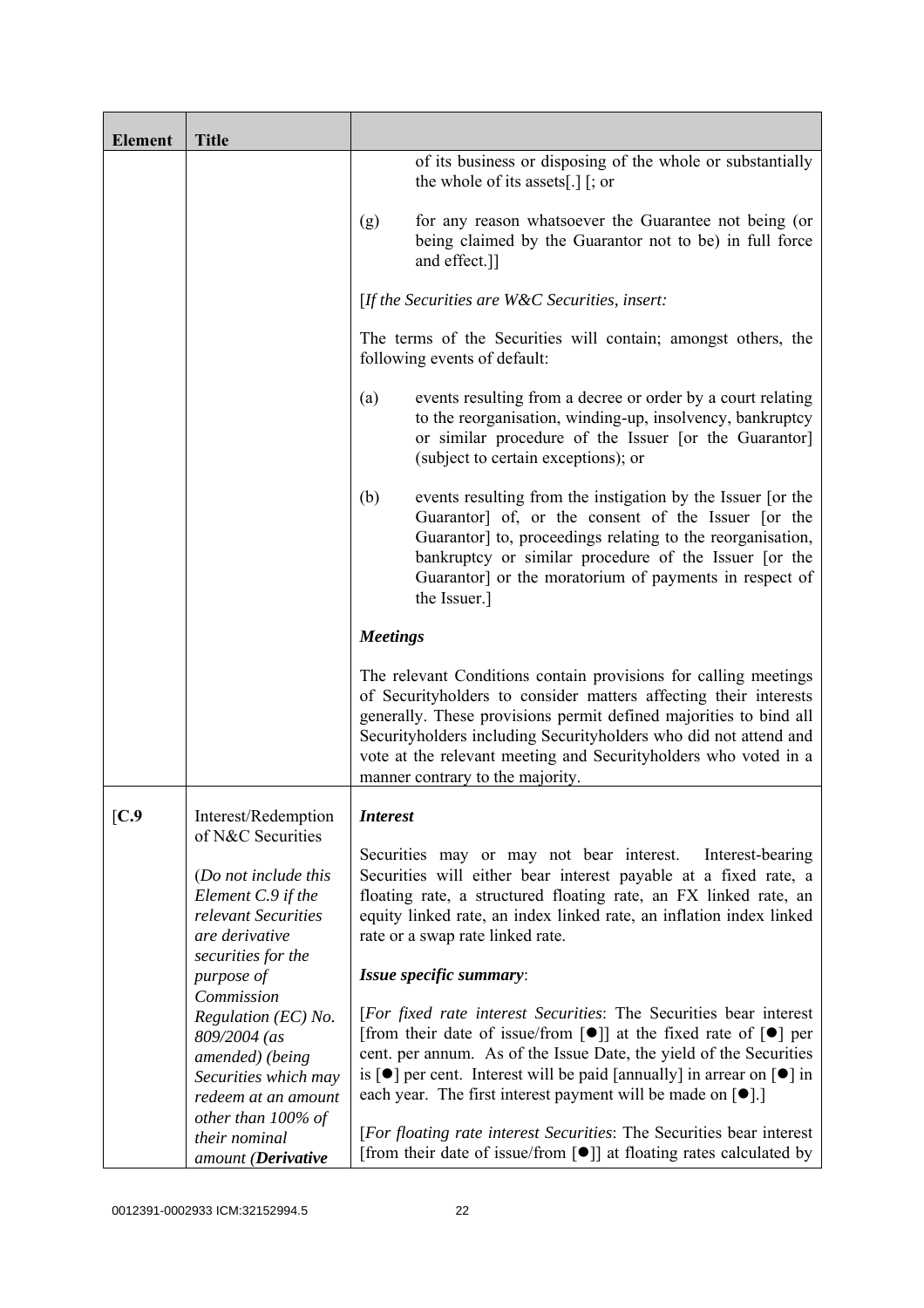| <b>Element</b> | <b>Title</b> |                                                                                                                                                                                                                                                                                                                                                                                                                                                                                                                                                                                                                                                                                                                                                                                                                                                                                                    |
|----------------|--------------|----------------------------------------------------------------------------------------------------------------------------------------------------------------------------------------------------------------------------------------------------------------------------------------------------------------------------------------------------------------------------------------------------------------------------------------------------------------------------------------------------------------------------------------------------------------------------------------------------------------------------------------------------------------------------------------------------------------------------------------------------------------------------------------------------------------------------------------------------------------------------------------------------|
|                | Securities)) | reference to [specify reference rate for Securities being issued]<br>[plus/minus] a margin of [ $\bullet$ ] per cent. Interest will be paid<br>[quarterly/semi-annually/annually] in arrear on [ $\bullet$ ] in each year[,<br>subject to adjustment for non-business days]. The first interest<br>payment will be made on $\lceil \bullet \rceil$ .]                                                                                                                                                                                                                                                                                                                                                                                                                                                                                                                                              |
|                |              | [For Securities with a derivative component to the interest<br>payment: The Securities bear interest [from their date of<br>issue/from $\lceil \bullet \rceil$ at [a structured floating rate/a FX linked rate/an<br>equity linked rate/an index linked rate/an inflation index linked<br>rate/a swap rate linked rate] as set out in item C.10. Interest will be<br>paid [quarterly/semi-annually/annually] in arrear on [ $\bullet$ ] in each<br>year. The first interest payment will be made on $[•]$ .                                                                                                                                                                                                                                                                                                                                                                                        |
|                |              | [Include for floating rate securities only where a maximum<br>and/or minumum rate of interest applies: The Rate of Interest [for<br>any Coupon Period] shall not [exceed the Maximum Rate of<br>Interest [or] [be less than the Minimum Rate of Interest]. [The<br>[Maximum][Minimum] Rate of Interest for [each Coupon Period]<br>will be [specify (per Coupon Period if Maximum/Minimum Rate<br>of Interest varies between Coupon Periods)].                                                                                                                                                                                                                                                                                                                                                                                                                                                     |
|                |              | [Not Applicable - The Securities do not bear any interest [and will]<br>be offered and sold at a discount to their nominal amount.]                                                                                                                                                                                                                                                                                                                                                                                                                                                                                                                                                                                                                                                                                                                                                                |
|                |              | Redemption                                                                                                                                                                                                                                                                                                                                                                                                                                                                                                                                                                                                                                                                                                                                                                                                                                                                                         |
|                |              | The terms under which Securities may be redeemed (including<br>the maturity date and the price at which they will be redeemed on<br>the maturity date as well as any provisions relating to early<br>redemption) will be agreed between the Issuer and the relevant<br>Dealer at the time of issue of the relevant Securities.                                                                                                                                                                                                                                                                                                                                                                                                                                                                                                                                                                     |
|                |              | Issue specific summary:                                                                                                                                                                                                                                                                                                                                                                                                                                                                                                                                                                                                                                                                                                                                                                                                                                                                            |
|                |              | Unless previously redeemed or cancelled, each Security will be<br>redeemed on [ <i>Insert relevant Maturity Date</i> ] at $\lceil \text{par}/\rceil \bullet \rceil$ per cent.<br>of its nominal amount].                                                                                                                                                                                                                                                                                                                                                                                                                                                                                                                                                                                                                                                                                           |
|                |              | The Securities may be redeemed early [for tax reasons][[,] at the<br>option of the Issuer][[,] at the option of security holders][[,][and]<br>upon the occurrence of certain regulatory events [[[, ][and] in<br>circumstances where the performance of the Issuer's [or the<br>Guarantor's] obligations under the Securities [or the Guarantee (as<br>applicable)] has or will become unlawful, illegal or otherwise<br>prohibited] [and following the occurrence of certain events<br>relating to [the][any] [asset][or][basis] by reference to which the<br>return on the Securities may be determined including those<br>[Adjustment][and][Disruption] Events described in Element C.10<br>below] at [specify each permutation of the early redemption price<br>from the Conditions (including, where relevant, replicating the<br>method by which the relevant early redemption price will be |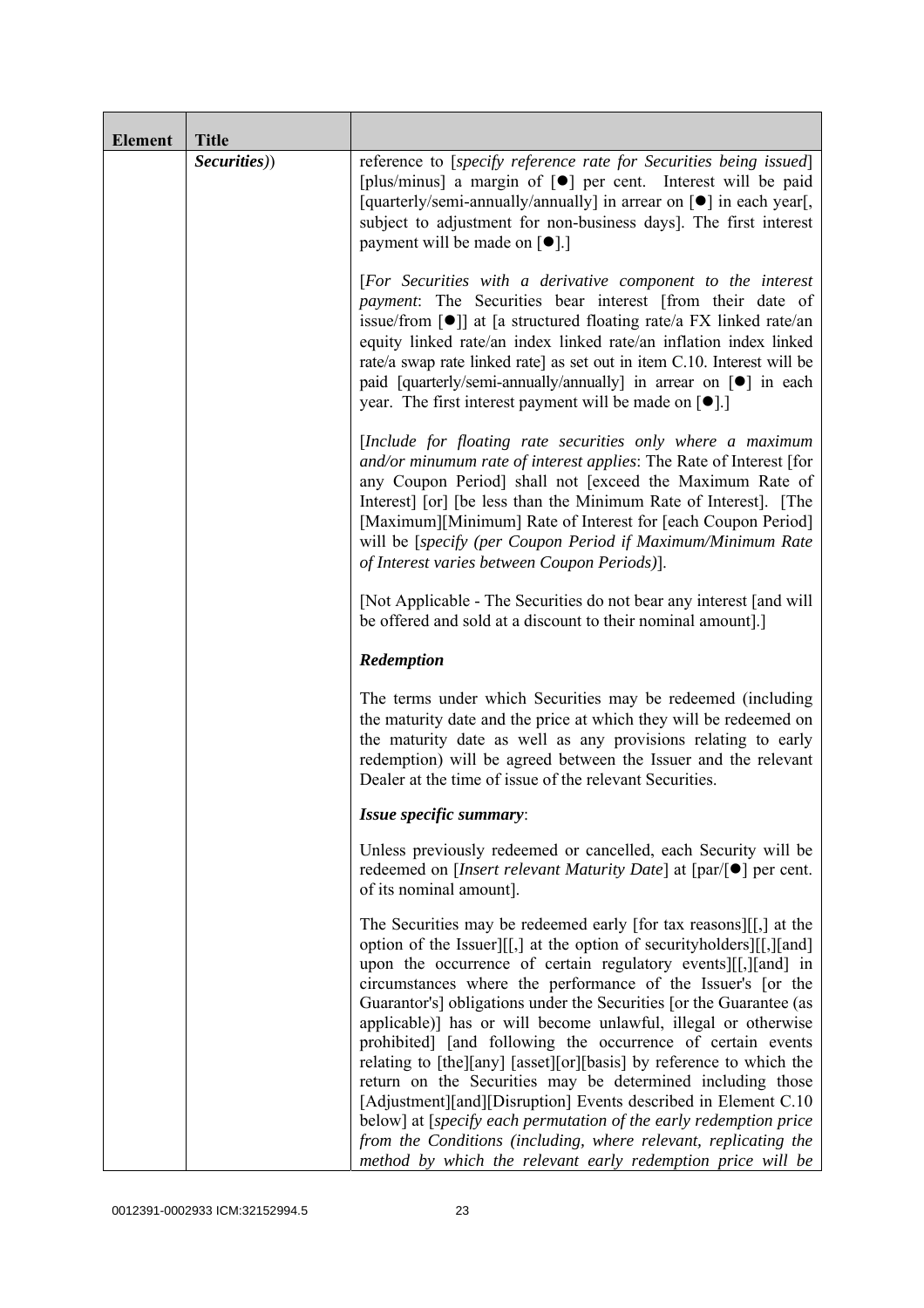| <b>Element</b> | <b>Title</b>                                                                               |                                                                                                                                                                                                                                                                                                                                                                                                                                                                                                                                                             |
|----------------|--------------------------------------------------------------------------------------------|-------------------------------------------------------------------------------------------------------------------------------------------------------------------------------------------------------------------------------------------------------------------------------------------------------------------------------------------------------------------------------------------------------------------------------------------------------------------------------------------------------------------------------------------------------------|
|                |                                                                                            | calculated from the Conditions) and the circumstances in which<br>each such permutation may apply in accordance with the<br>Conditions.<br>If relevant, specify any maximum or minimum<br>redemption amounts, applicable to the Securities being issued].                                                                                                                                                                                                                                                                                                   |
|                |                                                                                            | <b>Representative of Securityholders</b>                                                                                                                                                                                                                                                                                                                                                                                                                                                                                                                    |
|                |                                                                                            | Not Applicable $-$ No representative of the Security holders has<br>been appointed by the Issuer.                                                                                                                                                                                                                                                                                                                                                                                                                                                           |
|                |                                                                                            | Please also refer to item C.8 above for rights attaching to the<br>Securities.                                                                                                                                                                                                                                                                                                                                                                                                                                                                              |
| [C.10]         | Derivative<br>component in the                                                             | [Not Applicable – There is no derivative component to the<br>interest payment for the Securities]                                                                                                                                                                                                                                                                                                                                                                                                                                                           |
|                | interest payment<br>(Do not include this<br>Element C.10 if the                            | (This Element should be specified as "Not Applicable" if there is<br>no derivative component to the interest payment for the<br>Securities)                                                                                                                                                                                                                                                                                                                                                                                                                 |
|                | relevant Securities<br>are Derivative<br>Securities as defined<br>in Element C.9<br>above) | [Payments of interest in respect of the Securities will be<br>determined by reference to the performance of the [insert relevant<br><i>Reference Item(s)</i> ]. The Calculation Agent for the Securities is<br>$\lceil \bullet \rceil$ .                                                                                                                                                                                                                                                                                                                    |
|                |                                                                                            | [Insert if applicable:                                                                                                                                                                                                                                                                                                                                                                                                                                                                                                                                      |
|                |                                                                                            | Coupon Accrual Date means [ $\bullet$ ].                                                                                                                                                                                                                                                                                                                                                                                                                                                                                                                    |
|                |                                                                                            | Coupon Period means [insert coupon period].                                                                                                                                                                                                                                                                                                                                                                                                                                                                                                                 |
|                |                                                                                            | Coupon Payment Date means [ $\bullet$ ].]                                                                                                                                                                                                                                                                                                                                                                                                                                                                                                                   |
|                |                                                                                            | [Include where a maximum and/or minumum rate of interest<br>applies: Notwithstanding the Rate of Interest that may be<br>calculated in accordance with the provisions set out below, the<br>Rate of Interest [for any Coupon Period] shall not [exceed the<br>Maximum Rate of Interest [or] [be less than the Minimum<br>Rate of Interest].<br>[The [Maximum][Minimum] Rate of<br>Interest for [each Coupon Period] will be [specify (per Coupon<br>Period if Maximum/Minimum Rate of Interest varies between<br>Coupon Periods)[.]]                        |
|                |                                                                                            | <i>In the case of Fixed FX Interest N&amp;C Securities:</i> The interest<br>payable in respect of the Securities will be an amount in the<br>Settlement Currency.                                                                                                                                                                                                                                                                                                                                                                                           |
|                |                                                                                            | The Rate of Interest for each Coupon Period shall be a rate<br>expressed as a percentage (which will not be less than, but may be<br>equal to, zero) calculated by the Calculation Agent equal to [in the<br>case of a Fixed FX Interest N&C Security specified as a Currency<br>2 Fixed Rate N&C Security: the Base Rate of Interest multiplied by<br>the relevant Settlement Rate, calculated by the Calculation Agent<br>as of the relevant Valuation Date] [in the case of a Fixed FX<br>Interest N&C Security specified as a Currency 1 Fixed Rate N&C |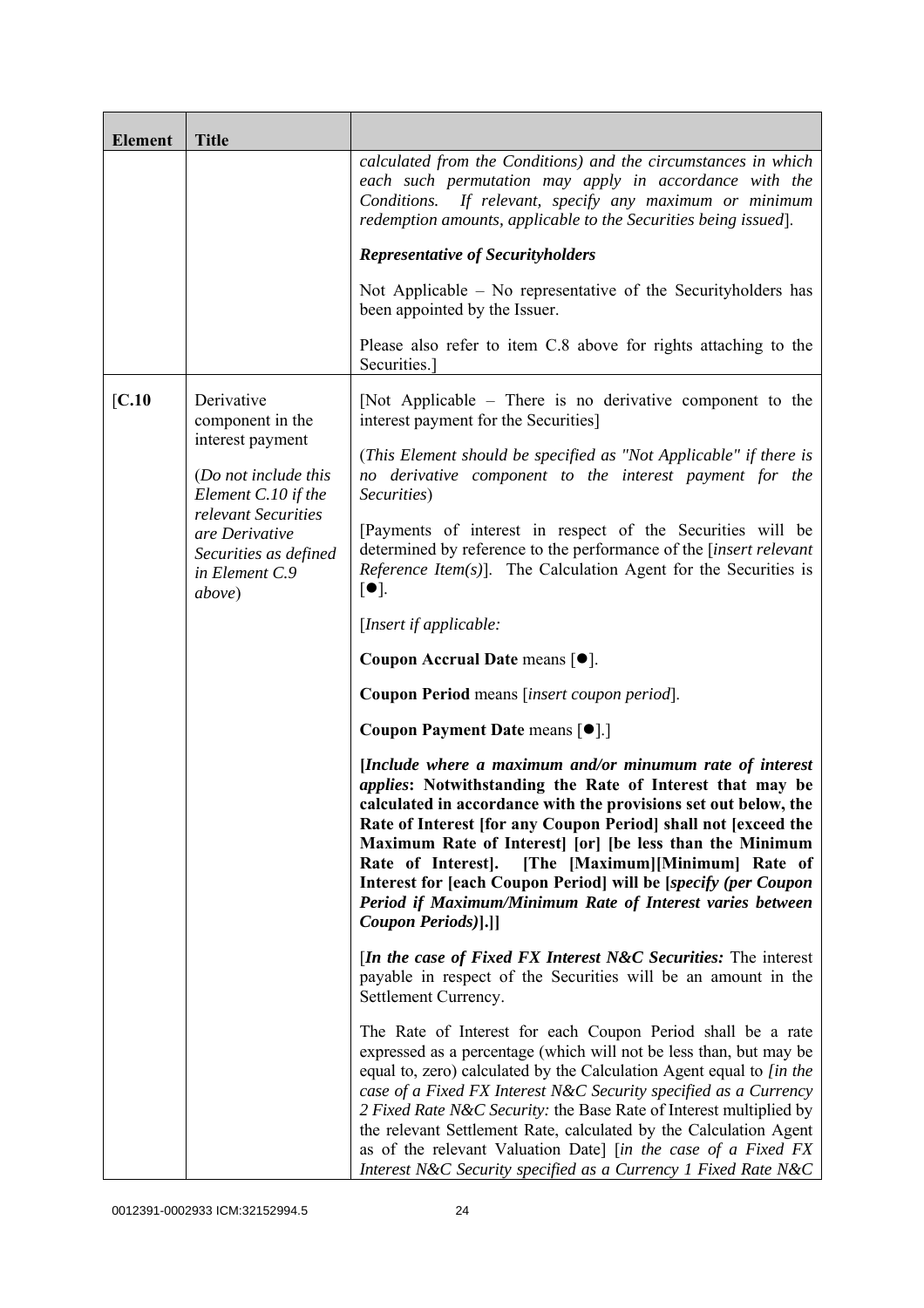| <b>Element</b> | <b>Title</b> |                                                                                                                                                                                                                                                                                                                                                                                                                                                                                                                                                                                                                                       |
|----------------|--------------|---------------------------------------------------------------------------------------------------------------------------------------------------------------------------------------------------------------------------------------------------------------------------------------------------------------------------------------------------------------------------------------------------------------------------------------------------------------------------------------------------------------------------------------------------------------------------------------------------------------------------------------|
|                |              | Security: the Base Rate of Interest divided by the relevant<br>Settlement Rate, calculated by the Calculation Agent as of the<br>relevant Valuation Date].                                                                                                                                                                                                                                                                                                                                                                                                                                                                            |
|                |              | Where:                                                                                                                                                                                                                                                                                                                                                                                                                                                                                                                                                                                                                                |
|                |              | <b>Currency Pair</b> means [specify Currency Pairs in form of [insert]<br>first currency]/[insert second currency]] (repeat for each<br>Currency Pair).                                                                                                                                                                                                                                                                                                                                                                                                                                                                               |
|                |              | <b>Base Rate of Interest means <math>\lceil \bullet \rceil</math> per cent.</b>                                                                                                                                                                                                                                                                                                                                                                                                                                                                                                                                                       |
|                |              | <b>FX Price Source</b> means [specify per Settlement Rate Option].                                                                                                                                                                                                                                                                                                                                                                                                                                                                                                                                                                    |
|                |              | Reference Exchange Rate means the spot exchange rate for the<br>Specified Currency quoted against the Settlement Currency<br>expressed as the number of units of the Specified Currency<br>quoted per one unit of the Settlement Currency.                                                                                                                                                                                                                                                                                                                                                                                            |
|                |              | Relevant Currency means each of the Specified Currency and<br>the Settlement Currency.                                                                                                                                                                                                                                                                                                                                                                                                                                                                                                                                                |
|                |              | Settlement Rate means the Reference Exchange Rate on the<br>relevant Valuation Date at the Valuation Time as determined by<br>the Calculation Agent by reference to the Settlement Rate Option<br>(and such determination may be made, without limitation, with<br>such adjustments as are, at the discretion of the Calculation<br>Agent, necessary to the published quoting conventions and/or<br>implying the Reference Exchange Rate from more than one<br>Settlement Rate Option) unless any applicable disruption event<br>exists or occurs, in which case, the Settlement Rate will be<br>determined by the Calculation Agent. |
|                |              | <b>Settlement Rate Option</b> means the rate published for the<br>Specified Currency/Settlement Currency fixing rate on the FX<br>Price Source at or about the Valuation Time on the relevant<br>Valuation Date or, if the Reference Exchange Rate is to be<br>implied from more than one Settlement Rate Option, the rate, for<br>each Currency Pair, published for the Currency Pair fixing rate on<br>the FX Price Source at or about the Valuation Time on the<br>Valuation Date.                                                                                                                                                 |
|                |              | Valuation Date means $[•]$ .                                                                                                                                                                                                                                                                                                                                                                                                                                                                                                                                                                                                          |
|                |              | <b>Valuation Time means <math>\lceil \bullet \rceil</math>.</b>                                                                                                                                                                                                                                                                                                                                                                                                                                                                                                                                                                       |
|                |              | [In the case of Equity Basket Conditional Interest N&C<br><b>Securities:</b> The Rate of Interest in respect of a Coupon Payment<br>Date shall be a rate expressed as a percentage (which will not be<br>less than, but may be equal to, zero) calculated by the Calculation<br>Agent equal to:                                                                                                                                                                                                                                                                                                                                       |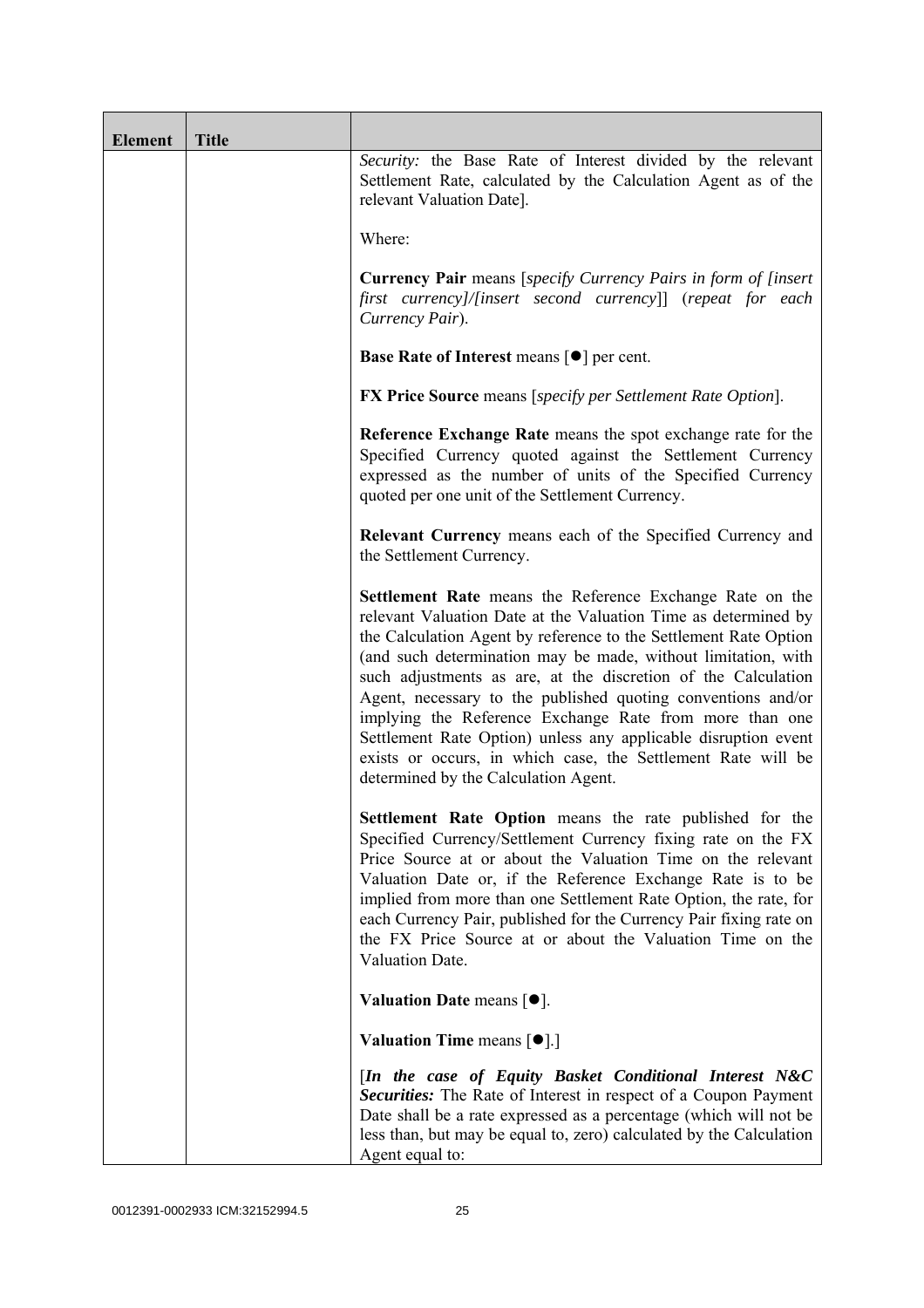| <b>Element</b> | <b>Title</b> |                                                                                                                                                                                                                                                              |
|----------------|--------------|--------------------------------------------------------------------------------------------------------------------------------------------------------------------------------------------------------------------------------------------------------------|
|                |              | if no Conditional Coupon Barrier Event has occurred on<br>(a)<br>the Observation Date immediately preceding such<br>Coupon Payment Date, the Base Rate of Interest; or                                                                                       |
|                |              | if a Conditional Coupon Barrier Event has occurred on<br>(b)<br>the Observation Date immediately preceding<br>such<br>Coupon Payment Date, the Floor Rate of Interest.                                                                                       |
|                |              | All Equity Basket Conditional Interest N&C Securities are<br>Conditional Interest N&C Securities.                                                                                                                                                            |
|                |              | Where:                                                                                                                                                                                                                                                       |
|                |              | Base Rate of Interest means [ $\bullet$ ] per cent. per annum.                                                                                                                                                                                               |
|                |              | <b>Conditional Coupon Barrier Event means the Coupon</b><br>Reference Performance in respect of any Share on an Observation<br>Date is equal to or less than the Conditional Coupon Barrier Level<br>in respect of such Observation Date.                    |
|                |              | <b>Conditional Coupon Barrier Level</b> means [specify % for each<br>Observation Date].                                                                                                                                                                      |
|                |              | Coupon Reference Performance means, in respect of an<br>Observation Date and a Share, a percentage determined by the<br>Calculation Agent equal to the Reference Performance of such<br>Share in respect of such Observation Date.                           |
|                |              | <b>Floor Rate of Interest means <math>\lceil \bullet \rceil</math> per cent.</b>                                                                                                                                                                             |
|                |              | i means a Share.                                                                                                                                                                                                                                             |
|                |              | Initial Valuation Date means [ $\bullet$ ].                                                                                                                                                                                                                  |
|                |              | o means an Observation Date.                                                                                                                                                                                                                                 |
|                |              | <b>Observation Date means <math>\lceil \bullet \rceil</math>.</b>                                                                                                                                                                                            |
|                |              | Observation Price means, in respect of an Observation Date and<br>a Share, an amount equal to the price per share in respect of such<br>Share quoted on the applicable exchange at the Valuation Time<br>on such Observation Date.                           |
|                |              | Reference Performance means, in respect of an Observation<br>Date and a Share, a rate expressed as a percentage (which will not<br>be less than, but may be equal to, zero) calculated by the<br>Calculation Agent in accordance with the following formula: |
|                |              | Observation Price <sub>i.o</sub>                                                                                                                                                                                                                             |
|                |              | Strike Price <sub>i</sub>                                                                                                                                                                                                                                    |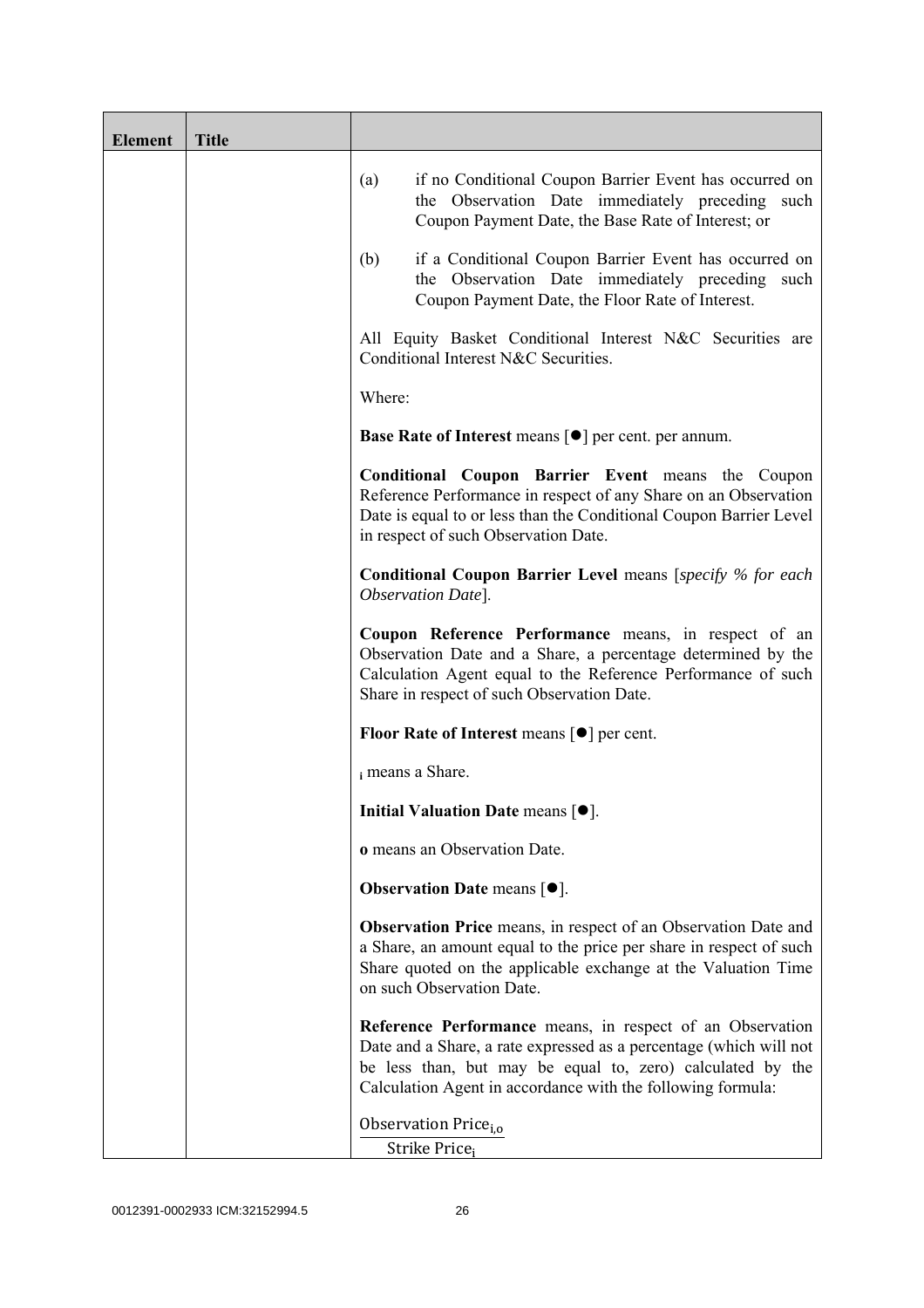| <b>Element</b> | <b>Title</b> |                                                                                                                                                                                                                                                                                         |
|----------------|--------------|-----------------------------------------------------------------------------------------------------------------------------------------------------------------------------------------------------------------------------------------------------------------------------------------|
|                |              | <b>Share</b> means $\lceil \bullet \rceil$ .                                                                                                                                                                                                                                            |
|                |              | <b>Strike Price</b> means, in relation to a Share, the price per share in<br>respect of such Share quoted on the applicable exchange at the<br>Valuation Time on the Initial Valuation Date.                                                                                            |
|                |              | <b>Valuation Time means <math>\lceil \bullet \rceil</math>.</b>                                                                                                                                                                                                                         |
|                |              | [In the case of Index Basket Conditional Interest N&C<br>Securities: The Rate of Interest in respect of a Coupon Payment<br>Date shall be a rate expressed as a percentage (which will not be<br>less than, but may be equal to, zero) calculated by the Calculation<br>Agent equal to: |
|                |              | if no Conditional Coupon Barrier Event has occurred on<br>(a)<br>the Observation Date immediately preceding such<br>Coupon Payment Date, the Base Rate of Interest; or                                                                                                                  |
|                |              | if a Conditional Coupon Barrier Event has occurred on<br>(b)<br>the Observation Date immediately preceding<br>such<br>Coupon Payment Date, the Floor Rate of Interest.                                                                                                                  |
|                |              | All Index Basket Conditional Interest N&C Securities are<br>Conditional Interest N&C Securities.                                                                                                                                                                                        |
|                |              | Where:                                                                                                                                                                                                                                                                                  |
|                |              | <b>Base Rate of Interest means <math>\lceil \bullet \rceil</math> per cent.</b>                                                                                                                                                                                                         |
|                |              | <b>Conditional Coupon Barrier Event means the Coupon</b><br>Reference Performance in respect of any Index on an Observation<br>Date is equal to or less than the Conditional Coupon Barrier Level<br>in respect of such Observation Date.                                               |
|                |              | <b>Conditional Coupon Barrier Level means [specify % for each</b><br>Observation Date].                                                                                                                                                                                                 |
|                |              | Coupon Reference Performance means, in respect of an<br>Observation Date and an Index, a percentage determined by the<br>Calculation Agent equal to the Reference Performance of such<br>Index in respect of such Observation Date.                                                     |
|                |              | <b>Floor Rate of Interest means <math>\lceil \bullet \rceil</math> per cent.</b>                                                                                                                                                                                                        |
|                |              | i means an Index.                                                                                                                                                                                                                                                                       |
|                |              | <b>Index</b> means $\lceil \bullet \rceil$ .                                                                                                                                                                                                                                            |
|                |              | Initial Valuation Date means $[•]$ .                                                                                                                                                                                                                                                    |
|                |              | o means an Observation Date.                                                                                                                                                                                                                                                            |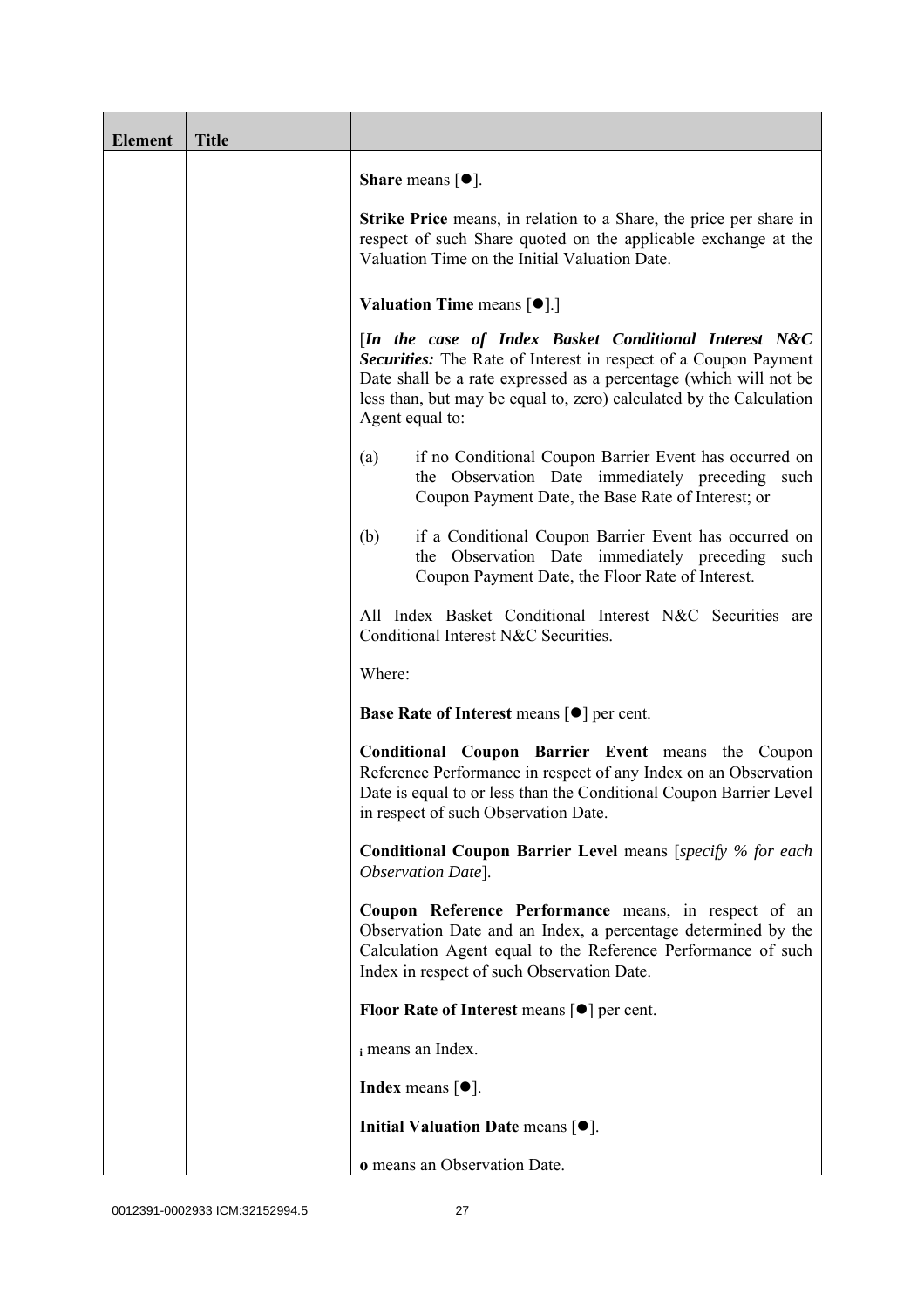| <b>Element</b> | <b>Title</b> |                                                                                                                                                                                                                                                                                                                                                                                                                                                                                                                                                                                                                                                                                                                          |
|----------------|--------------|--------------------------------------------------------------------------------------------------------------------------------------------------------------------------------------------------------------------------------------------------------------------------------------------------------------------------------------------------------------------------------------------------------------------------------------------------------------------------------------------------------------------------------------------------------------------------------------------------------------------------------------------------------------------------------------------------------------------------|
|                |              | Observation Date means [ $\bullet$ ].                                                                                                                                                                                                                                                                                                                                                                                                                                                                                                                                                                                                                                                                                    |
|                |              | <b>Observation Level</b> means, in respect of an Observation Date and<br>an Index, an amount equal to the closing level of such Index, as<br>calculated and announced by the relevant index sponsor, at the<br>Valuation Time on such Observation Date.                                                                                                                                                                                                                                                                                                                                                                                                                                                                  |
|                |              | <b>Reference Performance</b> means, in respect of an Observation Date<br>and an Index, a rate expressed as a percentage (which will not be<br>less than, but may be equal to, zero) calculated by the Calculation<br>Agent in accordance with the following formula:                                                                                                                                                                                                                                                                                                                                                                                                                                                     |
|                |              | Observation Level <sub>i,o</sub><br>Strike Level <sub>i</sub>                                                                                                                                                                                                                                                                                                                                                                                                                                                                                                                                                                                                                                                            |
|                |              | <b>Strike Level</b> means, in relation to an Index, the closing level of<br>such Index, as calculated and announced by the relevant index<br>sponsor, at the Valuation Time on the Initial Valuation Date.                                                                                                                                                                                                                                                                                                                                                                                                                                                                                                               |
|                |              | <b>Valuation Time means <math>\lceil \bullet \rceil</math>.</b>                                                                                                                                                                                                                                                                                                                                                                                                                                                                                                                                                                                                                                                          |
|                |              | [In the case of Multi-Rate Interest N&C Securities: The Rate of<br>Interest for each Coupon Period shall be a rate expressed as a<br>percentage (which will not be less than, but may be equal to,<br>zero) calculated by the Calculation Agent equal to:                                                                                                                                                                                                                                                                                                                                                                                                                                                                |
|                |              | the Cap; or, if lesser<br>(a)                                                                                                                                                                                                                                                                                                                                                                                                                                                                                                                                                                                                                                                                                            |
|                |              | (b)<br>(i) the Floor or, if greater, (ii) the Rates Performance in<br>respect of such Coupon Period.                                                                                                                                                                                                                                                                                                                                                                                                                                                                                                                                                                                                                     |
|                |              | Where:                                                                                                                                                                                                                                                                                                                                                                                                                                                                                                                                                                                                                                                                                                                   |
|                |              | Cap means $\lceil \bullet \rceil$ per cent.                                                                                                                                                                                                                                                                                                                                                                                                                                                                                                                                                                                                                                                                              |
|                |              | <b>Designated Maturity means, in respect of the First Rate <math>\lceil \bullet \rceil</math> and</b><br>in respect of the Second Rate $[•]$ .                                                                                                                                                                                                                                                                                                                                                                                                                                                                                                                                                                           |
|                |              | First Rate means, in respect of a Coupon Period, the rate that<br>would be determined for that Coupon Period were the floating<br>rate N&C Security provisions of the Conditions to apply to<br>determine the First Rate, with the floating rate being calculated by<br>reference to [specify first reference rate for Securities being<br><i>issued</i> ] and were ISDA Determination to be applicable for such<br>purposes[, provided that $[(i)]$ [if the rate so calculated is greater<br>than the relevant First Rate Cap, the First Rate shall be the First<br>Rate Cap][; and][[(ii)] if the rate so calculated is less than the<br>relevant First Rate Floor, the First Rate shall be the First Rate<br>Floor]]. |
|                |              | First Rate Amount means [specify for each Coupon Period].                                                                                                                                                                                                                                                                                                                                                                                                                                                                                                                                                                                                                                                                |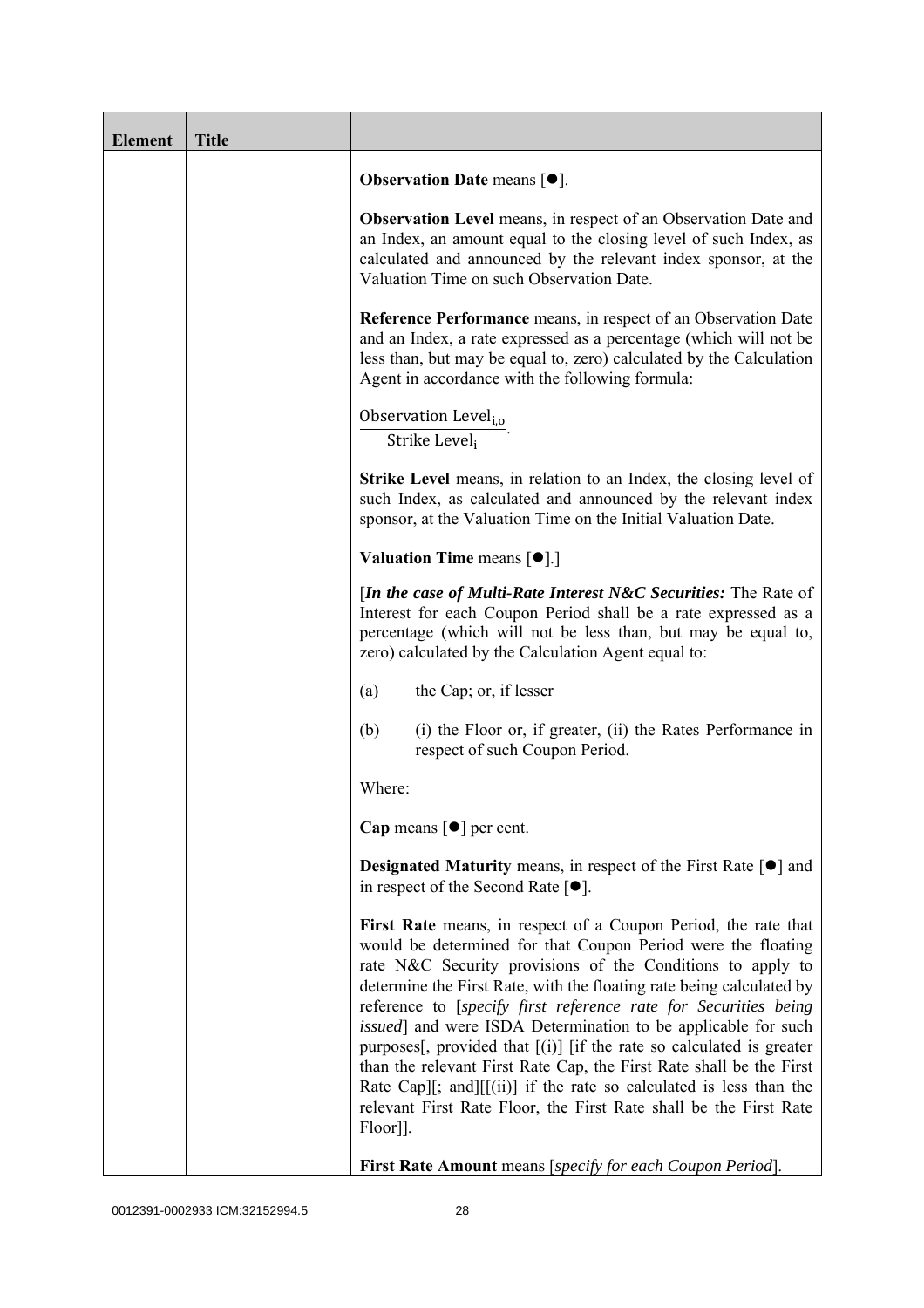| <b>Element</b> | <b>Title</b> |                                                                                                                                                                                                                                                                                                                                                                                                                                                                                                                                                                                                                                                                                                                           |  |  |
|----------------|--------------|---------------------------------------------------------------------------------------------------------------------------------------------------------------------------------------------------------------------------------------------------------------------------------------------------------------------------------------------------------------------------------------------------------------------------------------------------------------------------------------------------------------------------------------------------------------------------------------------------------------------------------------------------------------------------------------------------------------------------|--|--|
|                |              | [First Rate Cap means [specify for each Coupon Period].]                                                                                                                                                                                                                                                                                                                                                                                                                                                                                                                                                                                                                                                                  |  |  |
|                |              | [First Rate Floor means [specify for each Coupon Period].]                                                                                                                                                                                                                                                                                                                                                                                                                                                                                                                                                                                                                                                                |  |  |
|                |              | <b>Floating Rate Option</b> means, in respect of the First Rate $\lceil \bullet \rceil$ and<br>in respect of the Second Rate $[•]$ .<br>Floor means $\lceil \bullet \rceil$ per cent.                                                                                                                                                                                                                                                                                                                                                                                                                                                                                                                                     |  |  |
|                |              |                                                                                                                                                                                                                                                                                                                                                                                                                                                                                                                                                                                                                                                                                                                           |  |  |
|                |              | <b>Rates Performance</b> means, in respect of a Coupon Period, a rate<br>expressed as a percentage calculated by the Calculation Agent<br>equal to the sum of:                                                                                                                                                                                                                                                                                                                                                                                                                                                                                                                                                            |  |  |
|                |              | the product of (i) the First Rate Amount and (ii) the First<br>(a)<br>Rate, in each case in respect of such Coupon Period;                                                                                                                                                                                                                                                                                                                                                                                                                                                                                                                                                                                                |  |  |
|                |              | the product of (i) the Second Rate Amount and (ii) the<br>(b)<br>Second Rate, in each case in respect of such Coupon<br>Period; and                                                                                                                                                                                                                                                                                                                                                                                                                                                                                                                                                                                       |  |  |
|                |              | the Third Rate in respect of such Coupon Period.<br>(c)                                                                                                                                                                                                                                                                                                                                                                                                                                                                                                                                                                                                                                                                   |  |  |
|                |              | Reset Date means, in respect of the First Rate: [specify the first<br>day of the Coupon Period /[specify the last day of the Coupon<br>Period] and in respect of the Second Rate: [specify the first day of<br>the Coupon Period /[specify the last day of the Coupon Period].                                                                                                                                                                                                                                                                                                                                                                                                                                            |  |  |
|                |              | Second Rate means, in respect of a Coupon Period, the rate that<br>would be determined for that Coupon Period were the floating<br>rate N&C Security provisions of the Conditions to apply to<br>determine the Second Rate, with the floating rate being calculated<br>by reference to [specify second reference rate for Securities being<br>issued] and were ISDA Determination to be applicable for such<br>purposes[, provided that $[(i)]$ [if the rate so calculated is greater<br>than the relevant Second Rate Cap, the Second Rate shall be the<br>Second Rate Cap][; and][[(ii)] if the rate so calculated is less than<br>the relevant Second Rate Floor, the Second Rate shall be the<br>Second Rate Floor]]. |  |  |
|                |              | <b>Second Rate Amount</b> means [specify for each Coupon Period].                                                                                                                                                                                                                                                                                                                                                                                                                                                                                                                                                                                                                                                         |  |  |
|                |              | [Second Rate Cap means [specify for each Coupon Period].]                                                                                                                                                                                                                                                                                                                                                                                                                                                                                                                                                                                                                                                                 |  |  |
|                |              | [Second Rate Floor means [specify for each Coupon Period].]                                                                                                                                                                                                                                                                                                                                                                                                                                                                                                                                                                                                                                                               |  |  |
|                |              | <b>Third Rate</b> means [specify for each Coupon Period].]                                                                                                                                                                                                                                                                                                                                                                                                                                                                                                                                                                                                                                                                |  |  |
|                |              | [In the case of Range Accrual Interest N&C Securities: The<br>Rate of Interest for each Coupon Period shall be a rate expressed<br>as a percentage which will not be [greater than the Rate of<br>Interest Cap or] less than the Rate of Interest Floor but will                                                                                                                                                                                                                                                                                                                                                                                                                                                          |  |  |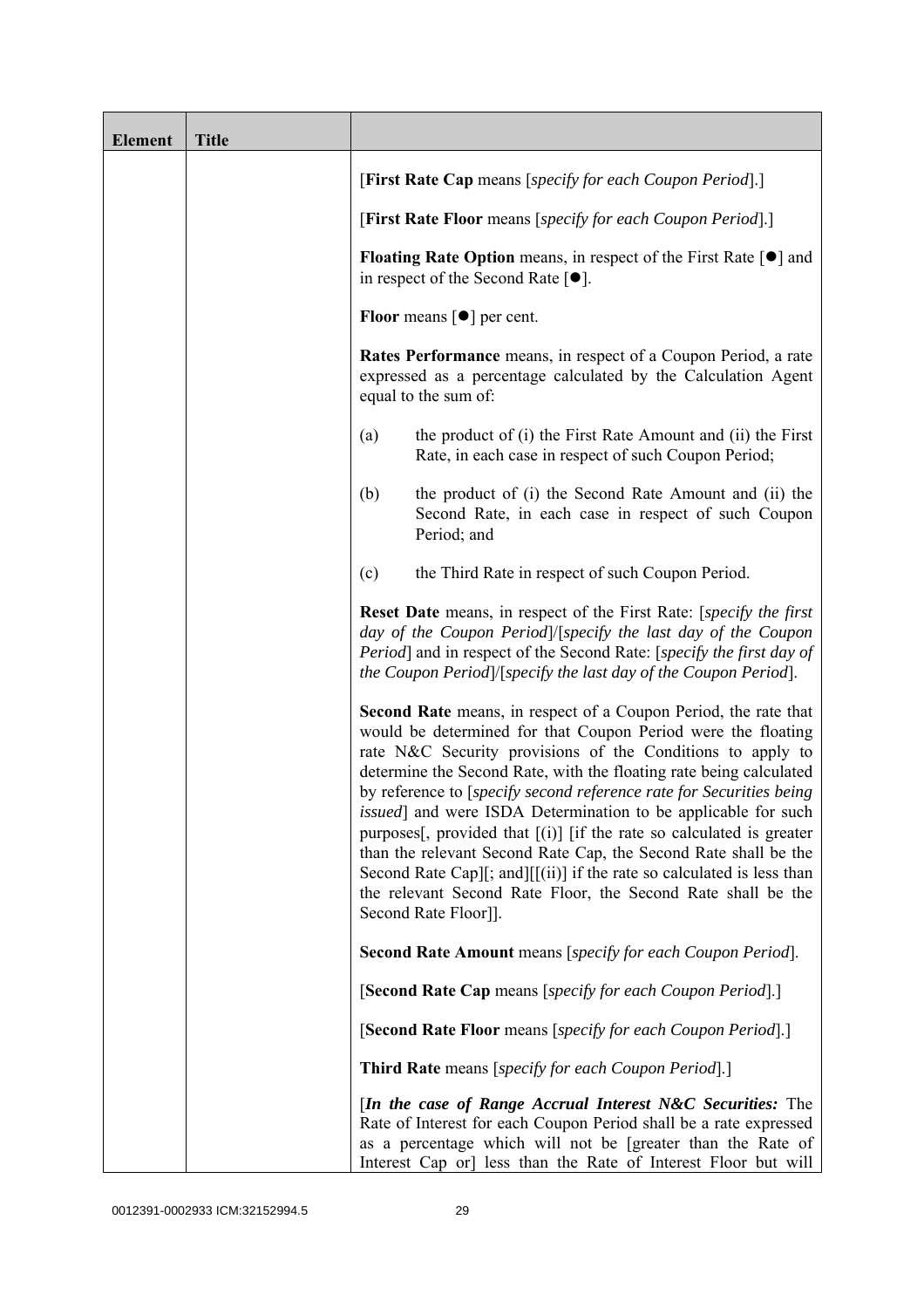| <b>Element</b> | <b>Title</b> |                                                                                                                                                                                                                                                                                                                                                                                                               |         |                                                                                                                                                                                                                                                                                                                                                                                                                  |
|----------------|--------------|---------------------------------------------------------------------------------------------------------------------------------------------------------------------------------------------------------------------------------------------------------------------------------------------------------------------------------------------------------------------------------------------------------------|---------|------------------------------------------------------------------------------------------------------------------------------------------------------------------------------------------------------------------------------------------------------------------------------------------------------------------------------------------------------------------------------------------------------------------|
|                |              | otherwise be calculated by the Calculation Agent as equal to the<br>product of $(a)$ and $(b)$ below:                                                                                                                                                                                                                                                                                                         |         |                                                                                                                                                                                                                                                                                                                                                                                                                  |
|                |              | (a)                                                                                                                                                                                                                                                                                                                                                                                                           |         | the lesser of $(i)$ and $(ii)$ below:                                                                                                                                                                                                                                                                                                                                                                            |
|                |              |                                                                                                                                                                                                                                                                                                                                                                                                               | (i)     | the Rates Performance Cap; or                                                                                                                                                                                                                                                                                                                                                                                    |
|                |              |                                                                                                                                                                                                                                                                                                                                                                                                               | (ii)    | the greater of $(x)$ the Rates Performance Floor<br>and (y) the Rates Performance in respect of such<br>Coupon Period; and                                                                                                                                                                                                                                                                                       |
|                |              | (b)                                                                                                                                                                                                                                                                                                                                                                                                           | Period. | the Range Day Accrual Rate in respect of such Coupon                                                                                                                                                                                                                                                                                                                                                             |
|                |              | Where:                                                                                                                                                                                                                                                                                                                                                                                                        |         |                                                                                                                                                                                                                                                                                                                                                                                                                  |
|                |              | <b>Designated Maturity</b> means, in respect of the First Rate: $[•]$ , in<br>respect of the Second Rate: [●] [and in respect of the Range Day<br>Rate: $\lceil \bullet \rceil$   in respect of Dual Rate 1: $\lceil \bullet \rceil$ and in respect of Dual<br>Rate 2: $\lceil \bullet \rceil$ ].                                                                                                             |         |                                                                                                                                                                                                                                                                                                                                                                                                                  |
|                |              | <b>[Dual Rate 1</b> means in respect of any day, the rate that would be<br>determined for that day were the floating rate N&C Security<br>provisions of the Conditions to apply to determine Dual Rate 1,<br>with the floating rate being calculated by reference to [specify]<br>Dual Rate 1 reference rate for Securities being issued] and were<br>ISDA Determination to be applicable for such purposes.] |         |                                                                                                                                                                                                                                                                                                                                                                                                                  |
|                |              |                                                                                                                                                                                                                                                                                                                                                                                                               |         | <b>[Dual Rate 2</b> means in respect of any day, the rate that would be<br>determined for that day were the floating rate N&C Security<br>provisions of the Conditions to apply to determine Dual Rate 2,<br>with the floating rate being calculated by reference to [specify]<br>Dual Rate 2 reference rate for Securities being issued and were<br>ISDA Determination to be applicable for such purposes.]     |
|                |              | purposes.                                                                                                                                                                                                                                                                                                                                                                                                     |         | First Rate means, in respect of a Coupon Period, the rate that<br>would be determined for that Coupon Period were the floating<br>rate N&C Security provisions of the Conditions to apply to<br>determine the First Rate, with the floating rate being calculated by<br>reference to [specify first reference rate for Securities being<br><i>issued</i> ] and were ISDA Determination to be applicable for such |
|                |              |                                                                                                                                                                                                                                                                                                                                                                                                               |         | <b>First Rate Amount</b> means [specify for each Coupon Period].                                                                                                                                                                                                                                                                                                                                                 |
|                |              | $2: [\bullet]$ .                                                                                                                                                                                                                                                                                                                                                                                              |         | <b>Floating Rate Option</b> means, in respect of the First Rate: $[•]$ , in<br>respect of the Second Rate: [●] [and in respect of the Range Day<br>Rate: $\lceil \bullet \rceil$   [in respect of Dual Rate 1: $\lceil \bullet \rceil$ and in respect of Dual Rate                                                                                                                                               |
|                |              |                                                                                                                                                                                                                                                                                                                                                                                                               |         | Lower Barrier means $\lceil \bullet \rceil$ per cent.                                                                                                                                                                                                                                                                                                                                                            |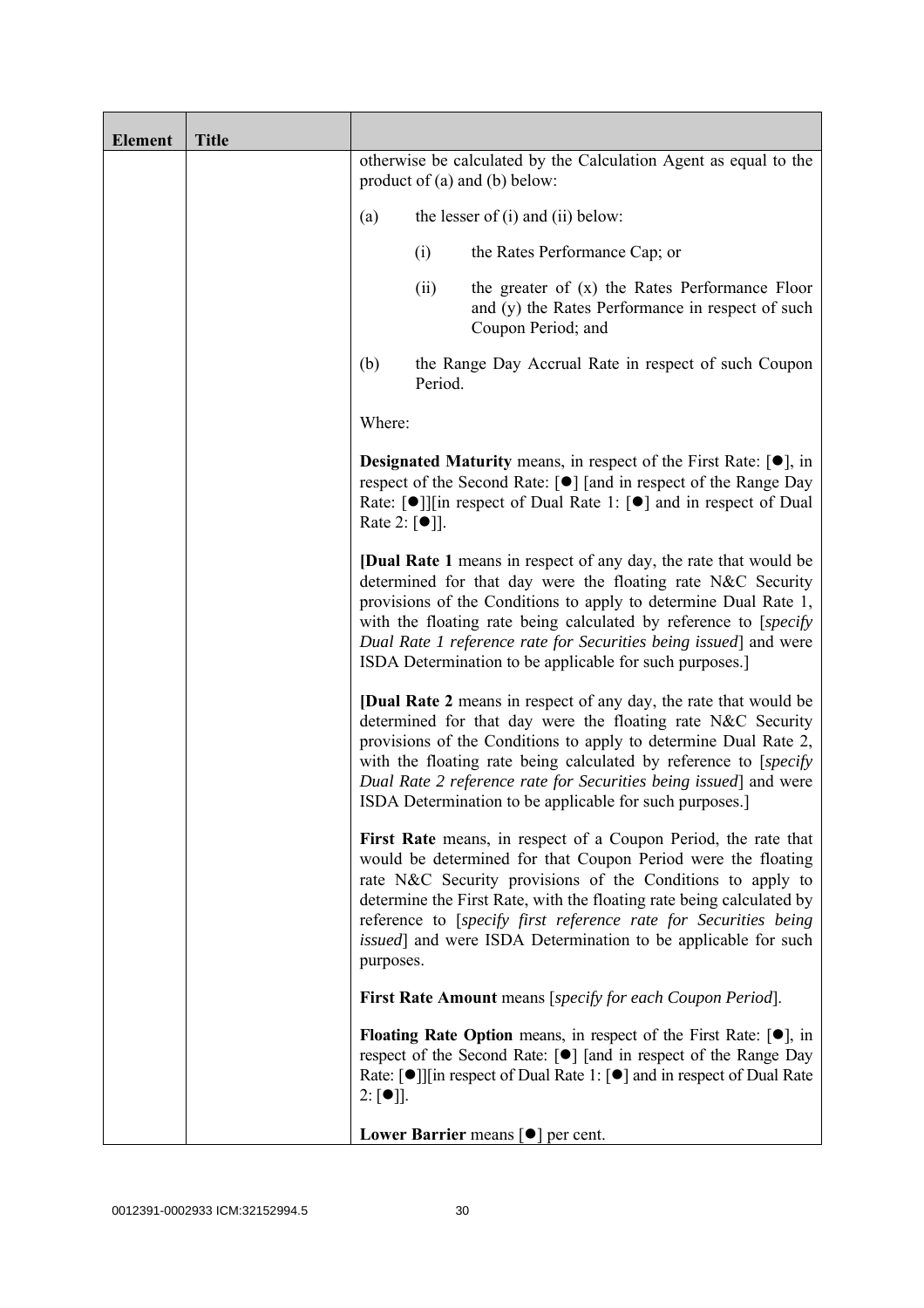| <b>Element</b> | <b>Title</b> |                                                                                                                                                                                                                                                                                                                                                                                                                                                                                                                                                                                                          |  |  |
|----------------|--------------|----------------------------------------------------------------------------------------------------------------------------------------------------------------------------------------------------------------------------------------------------------------------------------------------------------------------------------------------------------------------------------------------------------------------------------------------------------------------------------------------------------------------------------------------------------------------------------------------------------|--|--|
|                |              | Range Day Rate means:                                                                                                                                                                                                                                                                                                                                                                                                                                                                                                                                                                                    |  |  |
|                |              | [Insert if Single Rate Determination applies:                                                                                                                                                                                                                                                                                                                                                                                                                                                                                                                                                            |  |  |
|                |              | in respect of a day that is a Rate Determination Date, the<br>(a)<br>rate that would be determined for that day were the<br>floating rate N&C Security provisions of the Conditions<br>to apply to determine the Range Day Rate, with the<br>floating rate being calculated by reference to [specify]<br>range day reference rate for Securities being issued] and<br>were ISDA Determination to be applicable for such<br>purposes; and                                                                                                                                                                 |  |  |
|                |              | in respect of a day that is not a Rate Determination Date,<br>(b)<br>the Range Day Rate in respect of the Rate Determination<br>Date immediately preceding such day.                                                                                                                                                                                                                                                                                                                                                                                                                                     |  |  |
|                |              | [Insert if Dual Rate Determination applies:                                                                                                                                                                                                                                                                                                                                                                                                                                                                                                                                                              |  |  |
|                |              | in respect of a day that is a Rate Determination Date, a<br>(a)<br>rate calculated as follows:                                                                                                                                                                                                                                                                                                                                                                                                                                                                                                           |  |  |
|                |              | Range Day Rate = Dual Rate 1 <i>minus</i> Dual Rate 2; and                                                                                                                                                                                                                                                                                                                                                                                                                                                                                                                                               |  |  |
|                |              | (b)<br>in respect of a day that is not a Rate Determination Date,<br>the Range Day Rate in respect of the Rate Determination<br>Date immediately preceding such day.                                                                                                                                                                                                                                                                                                                                                                                                                                     |  |  |
|                |              | Range Day Accrual Rate means, in respect of a Coupon<br>Period[:][,] [If Single Rate Observation Date applies, insert:                                                                                                                                                                                                                                                                                                                                                                                                                                                                                   |  |  |
|                |              | if on the relevant Rate Observation Date the Range Day<br>(a)<br>Rate is equal to or greater than the Lower Barrier and<br>equal to or less than the Upper Barrier, then 1; and                                                                                                                                                                                                                                                                                                                                                                                                                          |  |  |
|                |              | if on the relevant Rate Observation Date the Range Day<br>(b)<br>Rate is lower than the Lower Barrier or greater than the<br>Upper Barrier, then zero,                                                                                                                                                                                                                                                                                                                                                                                                                                                   |  |  |
|                |              | provided that, in each case, if the Rate Observation Date is not a<br>Rate Determination Date, the Range Day Rate used for these<br>purposes shall be the Range Day Rate in respect of the Rate<br>Determination<br>immediately preceding<br>Date<br>such<br>Rate<br>Observation Date.][If Single Rate Observation Date does not<br>apply, insert: a rate expressed as a percentage calculated by the<br>Calculation Agent equal to the quotient of (a) the Range Day<br>Numerator (as numerator) and (b) the Range Day Denominator<br>(as denominator), in each case in respect of such Coupon Period.] |  |  |
|                |              | [Range Day Denominator means, in respect of a Coupon Period,<br>the total number of [calendar days][Business Days] in such<br>Coupon Period.]                                                                                                                                                                                                                                                                                                                                                                                                                                                            |  |  |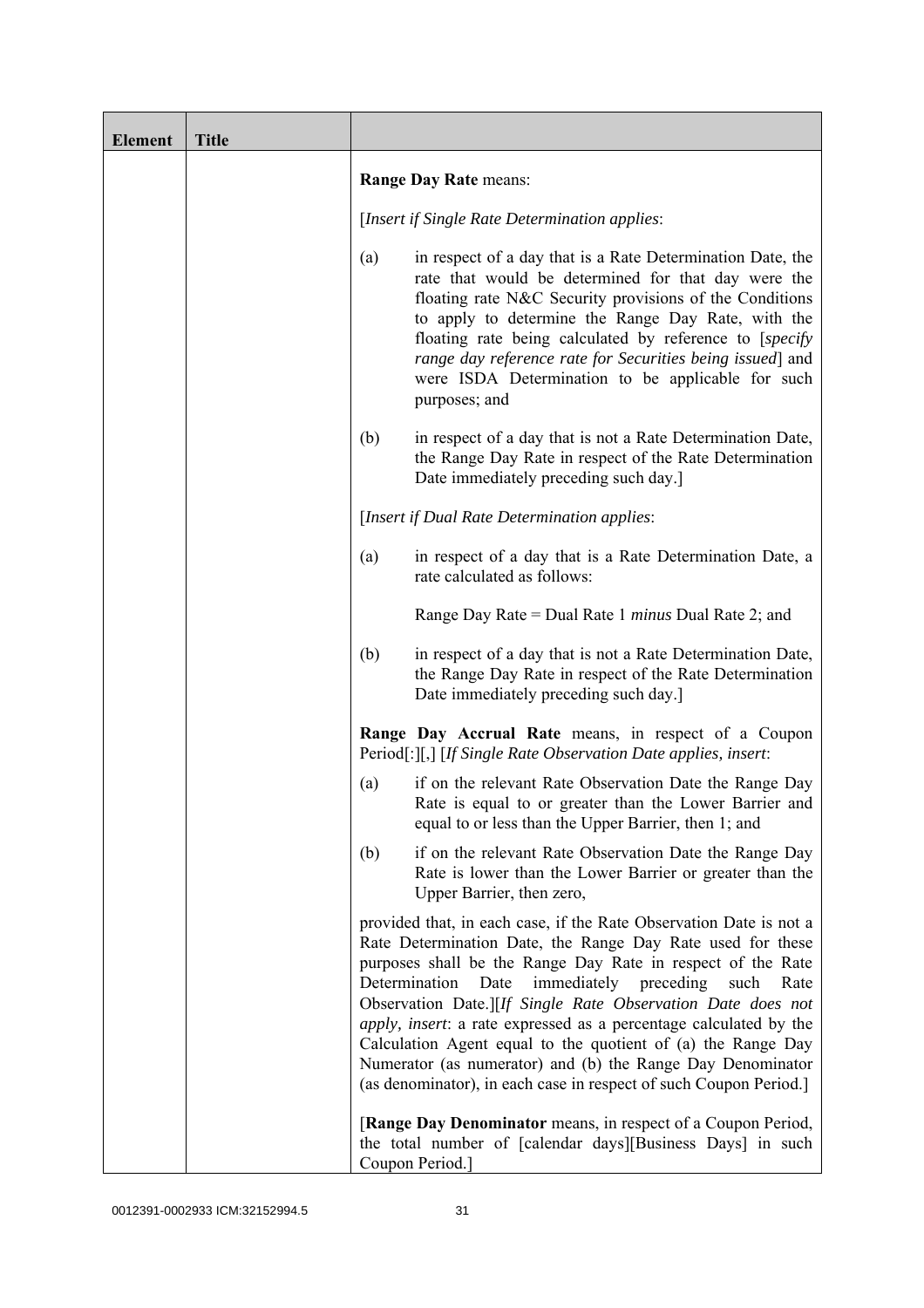| <b>Element</b> | <b>Title</b> |                                                                                                                                                                                                                                                                                                                                                                                                                                                                   |  |  |  |
|----------------|--------------|-------------------------------------------------------------------------------------------------------------------------------------------------------------------------------------------------------------------------------------------------------------------------------------------------------------------------------------------------------------------------------------------------------------------------------------------------------------------|--|--|--|
|                |              | [Range Day Numerator means, in respect of a Coupon Period,<br>the total number of [calendar days][Business Days] in such<br>Coupon Period in respect of which the Range Day Rate is equal<br>to or greater than the Lower Barrier and equal to or less than the<br>Upper Barrier, provided that the Range Day Rate for each<br>[calendar day] [Business Day] falling on or after the Rate Cut-off<br>Date shall be the Range Day Rate for the Rate Cut-off Date.] |  |  |  |
|                |              | [Rate Cut-off Date means the [●] [calendar day] [Business Day]<br>prior to the Coupon Payment Date (unadjusted for any business<br>day convention) for the relevant Coupon Period.]                                                                                                                                                                                                                                                                               |  |  |  |
|                |              | Rate Determination Centre means [ $\bullet$ ]/[TARGET 2].                                                                                                                                                                                                                                                                                                                                                                                                         |  |  |  |
|                |              | Rate Determination Date means a day on which commercial<br>banks and foreign exchange markets settle payments and are open<br>for general business (including dealing in foreign exchange and<br>foreign currency deposits) in $\lceil \bullet \rceil / \lceil a \rceil$ day on which the TARGET2<br>System is open].                                                                                                                                             |  |  |  |
|                |              | [If Single Rate Observation Date applies, insert: Rate<br><b>Observation Date</b> means, in respect of a Coupon Period, the date<br>specified in respect of such Coupon Period in the applicable Final<br>Terms.]                                                                                                                                                                                                                                                 |  |  |  |
|                |              | [Rate of Interest Cap means $\lceil \bullet \rceil$ per cent.]                                                                                                                                                                                                                                                                                                                                                                                                    |  |  |  |
|                |              | Rate of Interest Floor means [[ $\bullet$ ] per cent.][zero].                                                                                                                                                                                                                                                                                                                                                                                                     |  |  |  |
|                |              | <b>Rates Performance</b> means, in respect of a Coupon Period, a rate<br>expressed as a percentage calculated by the Calculation Agent<br>equal to the sum of:                                                                                                                                                                                                                                                                                                    |  |  |  |
|                |              | the product of (i) the First Rate Amount and (ii)<br>(a)<br>the First Rate, in each case in respect of such<br>Coupon Period;                                                                                                                                                                                                                                                                                                                                     |  |  |  |
|                |              | (b)<br>the product of (i) the Second Rate Amount and<br>(ii) the Second Rate, in each case in respect of<br>such Coupon Period; and                                                                                                                                                                                                                                                                                                                               |  |  |  |
|                |              | the Third Rate in respect of such Coupon Period.<br>(c)                                                                                                                                                                                                                                                                                                                                                                                                           |  |  |  |
|                |              | Rates Performance Cap means [ $\bullet$ ] per cent.                                                                                                                                                                                                                                                                                                                                                                                                               |  |  |  |
|                |              | Rates Performance Floor means [ $\bullet$ ] per cent.                                                                                                                                                                                                                                                                                                                                                                                                             |  |  |  |
|                |              | <b>Reset Date</b> means, in respect of the First Rate: [specify the first<br>day of the Coupon Period /[specify the last day of the Coupon<br>Period], in respect of the Second Rate: [specify the second day of<br>the Coupon Period]/[specify the last day of the Coupon Period]                                                                                                                                                                                |  |  |  |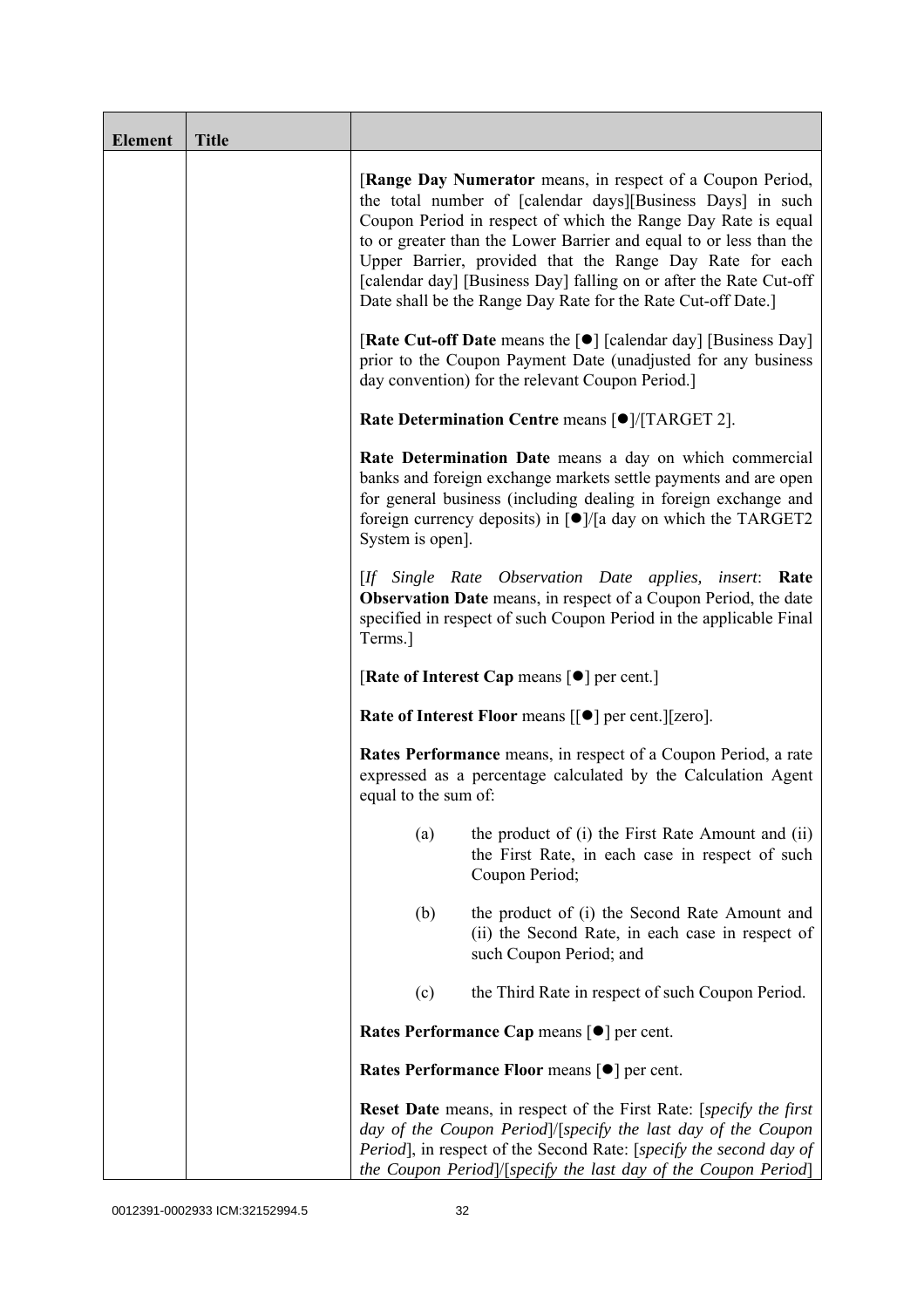| <b>Element</b> | <b>Title</b> |                                                                                                                                                                                                                                                                                                                                                                                |      |                                                                                                                                                                                                                                                                                                                                                                                                                     |
|----------------|--------------|--------------------------------------------------------------------------------------------------------------------------------------------------------------------------------------------------------------------------------------------------------------------------------------------------------------------------------------------------------------------------------|------|---------------------------------------------------------------------------------------------------------------------------------------------------------------------------------------------------------------------------------------------------------------------------------------------------------------------------------------------------------------------------------------------------------------------|
|                |              | and in respect of [the Range Day Rate][Dual Rate 1 and Dual<br>Rate 2]: the relevant Rate Determination Date.                                                                                                                                                                                                                                                                  |      |                                                                                                                                                                                                                                                                                                                                                                                                                     |
|                |              | purposes.                                                                                                                                                                                                                                                                                                                                                                      |      | <b>Second Rate</b> means, in respect of a Coupon Period, the rate that<br>would be determined for that Coupon Period were the floating<br>rate N&C Security provisions of the Conditions to apply to<br>determine the Second Rate, with the floating rate being calculated<br>by reference to [specify second reference rate for Securities being]<br>issued] and were ISDA Determination to be applicable for such |
|                |              | <b>Second Rate Amount</b> means [specify for each Coupon Period].                                                                                                                                                                                                                                                                                                              |      |                                                                                                                                                                                                                                                                                                                                                                                                                     |
|                |              | Third Rate means [specify for each Coupon Period].                                                                                                                                                                                                                                                                                                                             |      |                                                                                                                                                                                                                                                                                                                                                                                                                     |
|                |              |                                                                                                                                                                                                                                                                                                                                                                                |      | <b>Upper Barrier</b> means $\lceil \bullet \rceil$ per cent.]                                                                                                                                                                                                                                                                                                                                                       |
|                |              | [In the case of Dual Range Accrual Interest N&C Securities:<br>The Rate of Interest for each Coupon Period shall be a rate<br>expressed as a percentage which will not be [greater than the Rate<br>of Interest Cap or] less than the Rate of Interest Floor but will<br>otherwise be calculated by the Calculation Agent as equal to the<br>product of $(a)$ and $(b)$ below: |      |                                                                                                                                                                                                                                                                                                                                                                                                                     |
|                |              | (a)                                                                                                                                                                                                                                                                                                                                                                            |      | the lesser of $(i)$ and $(ii)$ below:                                                                                                                                                                                                                                                                                                                                                                               |
|                |              |                                                                                                                                                                                                                                                                                                                                                                                | (i)  | the Rates Performance Cap; or                                                                                                                                                                                                                                                                                                                                                                                       |
|                |              |                                                                                                                                                                                                                                                                                                                                                                                | (ii) | the greater of $(x)$ the Rates Performance Floor<br>and (y) the Rates Performance in respect of such<br>Coupon Period; and                                                                                                                                                                                                                                                                                          |
|                |              | (b)<br>the Range Day Accrual Rate in respect of such Coupon<br>Period.                                                                                                                                                                                                                                                                                                         |      |                                                                                                                                                                                                                                                                                                                                                                                                                     |
|                |              | Where:                                                                                                                                                                                                                                                                                                                                                                         |      |                                                                                                                                                                                                                                                                                                                                                                                                                     |
|                |              |                                                                                                                                                                                                                                                                                                                                                                                |      | <b>Designated Maturity means:</b>                                                                                                                                                                                                                                                                                                                                                                                   |
|                |              | (i)                                                                                                                                                                                                                                                                                                                                                                            |      | in respect of the First Rate: $[•]$ ;                                                                                                                                                                                                                                                                                                                                                                               |
|                |              | (ii)                                                                                                                                                                                                                                                                                                                                                                           |      | in respect of the Second Rate: $[•]$ ;                                                                                                                                                                                                                                                                                                                                                                              |
|                |              | (iii)                                                                                                                                                                                                                                                                                                                                                                          |      | in respect of Range Day Rate 1: $\lceil \bullet \rceil / \lceil \text{for Dual Rate 1} \rceil \lceil \bullet \rceil$<br>and for Dual Rate 2: $[•]$ ].                                                                                                                                                                                                                                                               |
|                |              | (iv)                                                                                                                                                                                                                                                                                                                                                                           |      | in respect of Range Day Rate 2: [●]/[for Dual Rate 1: [●]<br>and for Dual Rate 2: $[\bullet]$ ].                                                                                                                                                                                                                                                                                                                    |
|                |              | [Dual Rate 1 means in respect of any day and a Range Day Rate,<br>the rate that would be determined for that day were the floating<br>rate N&C Security provisions of the Conditions to apply to<br>determine Dual Rate 1 in respect of the relevant Range Day Rate,<br>with the floating rate being calculated by reference to [specify]                                      |      |                                                                                                                                                                                                                                                                                                                                                                                                                     |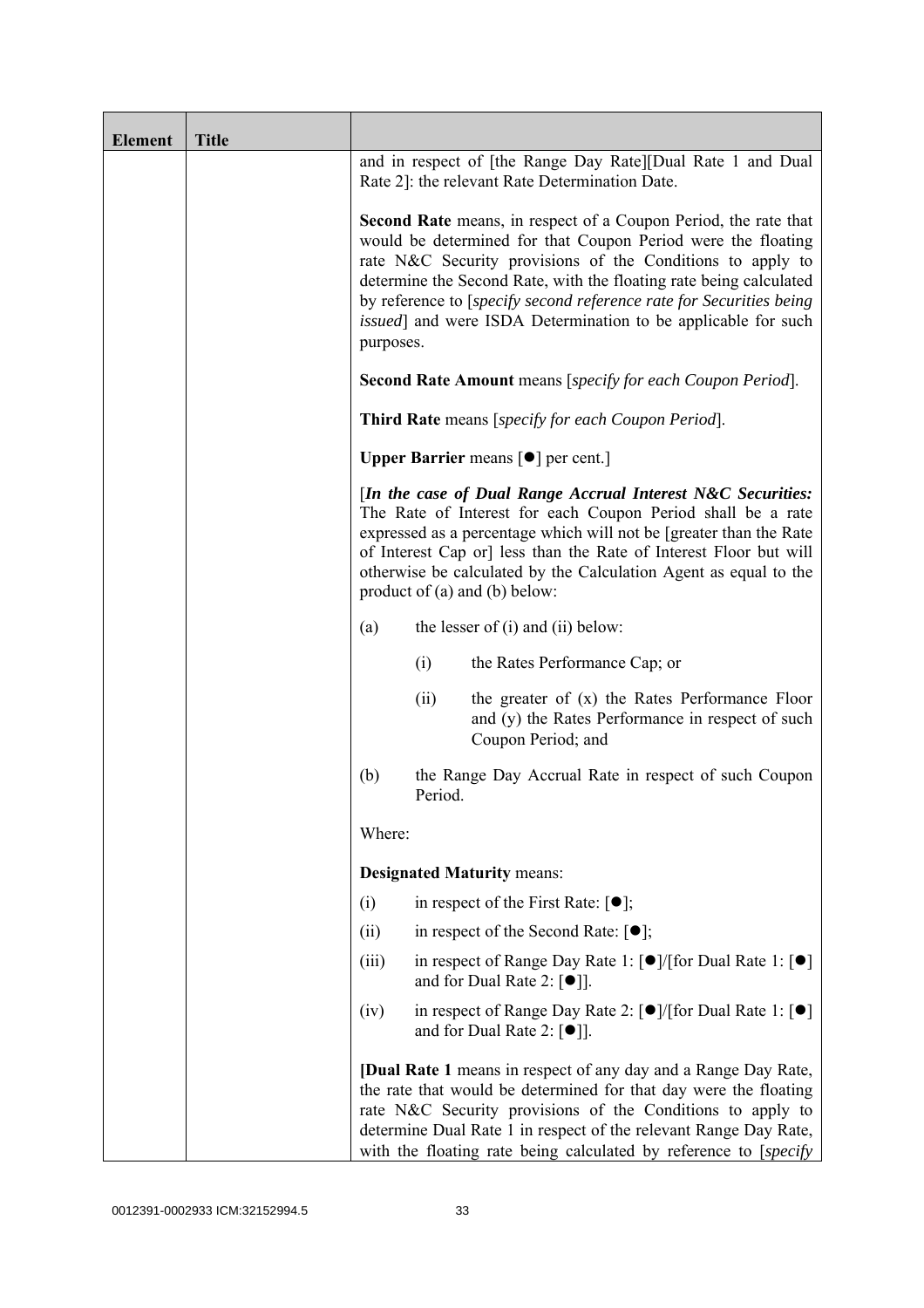| <b>Element</b> | <b>Title</b> |                                                                                                                                                                                                                                                                                                                                                                                                                                                                                |                                                                                                                                                                                                                                                                                                                                                                                                                                                             |  |
|----------------|--------------|--------------------------------------------------------------------------------------------------------------------------------------------------------------------------------------------------------------------------------------------------------------------------------------------------------------------------------------------------------------------------------------------------------------------------------------------------------------------------------|-------------------------------------------------------------------------------------------------------------------------------------------------------------------------------------------------------------------------------------------------------------------------------------------------------------------------------------------------------------------------------------------------------------------------------------------------------------|--|
|                |              | Dual Rate 1 reference rate for Securities being issued] and were<br>ISDA Determination to be applicable for such purposes.]                                                                                                                                                                                                                                                                                                                                                    |                                                                                                                                                                                                                                                                                                                                                                                                                                                             |  |
|                |              | <b>[Dual Rate 2</b> means in respect of any day and a Range Day Rate,<br>the rate that would be determined for that day were the floating<br>rate N&C Security provisions of the Conditions to apply to<br>determine Dual Rate 2 in respect of the relevant Range Day Rate,<br>with the floating rate being calculated by reference to [specify]<br>Dual Rate 2 reference rate for Securities being issued and were<br>ISDA Determination to be applicable for such purposes.] |                                                                                                                                                                                                                                                                                                                                                                                                                                                             |  |
|                |              | First Rate means, in respect of a Coupon Period, the rate that<br>would be determined for that Coupon Period were the floating<br>rate N&C Security provisions of the Conditions to apply to<br>determine the First Rate, with the floating rate being calculated by<br>reference to [specify first reference rate for Securities being<br><i>issued</i> ] and were ISDA Determination to be applicable for such<br>purposes.                                                  |                                                                                                                                                                                                                                                                                                                                                                                                                                                             |  |
|                |              |                                                                                                                                                                                                                                                                                                                                                                                                                                                                                | <b>First Rate Amount</b> means [specify for each Coupon Period].                                                                                                                                                                                                                                                                                                                                                                                            |  |
|                |              |                                                                                                                                                                                                                                                                                                                                                                                                                                                                                | <b>Floating Rate Option means:</b>                                                                                                                                                                                                                                                                                                                                                                                                                          |  |
|                |              | (i)                                                                                                                                                                                                                                                                                                                                                                                                                                                                            | in respect of the First Rate: $[•]$ ;                                                                                                                                                                                                                                                                                                                                                                                                                       |  |
|                |              | (ii)                                                                                                                                                                                                                                                                                                                                                                                                                                                                           | in respect of the Second Rate: $[•]$ ;                                                                                                                                                                                                                                                                                                                                                                                                                      |  |
|                |              | (iii)                                                                                                                                                                                                                                                                                                                                                                                                                                                                          | in respect of Range Day Rate 1: $\lceil \bullet \rceil / \lceil \text{for Dual Rate 1} \rceil \rceil$<br>and for Dual Rate 2: $\lceil \bullet \rceil$ .                                                                                                                                                                                                                                                                                                     |  |
|                |              | (iv)                                                                                                                                                                                                                                                                                                                                                                                                                                                                           | in respect of Range Day Rate 2: [●]/[for Dual Rate 1: [●]<br>and for Dual Rate 2: $[\bullet]$ ].                                                                                                                                                                                                                                                                                                                                                            |  |
|                |              |                                                                                                                                                                                                                                                                                                                                                                                                                                                                                | <b>Lower Barrier means:</b>                                                                                                                                                                                                                                                                                                                                                                                                                                 |  |
|                |              | (i)                                                                                                                                                                                                                                                                                                                                                                                                                                                                            | in respect of Range Day Rate 1: $\lceil \bullet \rceil$ per cent.                                                                                                                                                                                                                                                                                                                                                                                           |  |
|                |              | (ii)                                                                                                                                                                                                                                                                                                                                                                                                                                                                           | in respect of Range Day Rate 2: $\lceil \bullet \rceil$ per cent.                                                                                                                                                                                                                                                                                                                                                                                           |  |
|                |              | <b>Range Day Rate</b> means each of Range Day Rate 1 and Range<br>Day Rate 2.                                                                                                                                                                                                                                                                                                                                                                                                  |                                                                                                                                                                                                                                                                                                                                                                                                                                                             |  |
|                |              | Range Day Rate 1 means:                                                                                                                                                                                                                                                                                                                                                                                                                                                        |                                                                                                                                                                                                                                                                                                                                                                                                                                                             |  |
|                |              | [Insert if Single Rate Determination applies to Range Day Rate 1:                                                                                                                                                                                                                                                                                                                                                                                                              |                                                                                                                                                                                                                                                                                                                                                                                                                                                             |  |
|                |              | (a)                                                                                                                                                                                                                                                                                                                                                                                                                                                                            | in respect of a day that is a Rate Determination Date, the<br>rate that would be determined for that day were the<br>floating rate N&C Security provisions of the Conditions<br>to apply to determine Range Day Rate 1, with the floating<br>rate being calculated by reference to [specify range day<br>reference rate for Range Day Rate 1 for Securities being<br><i>issued</i> ] and were ISDA Determination to be applicable<br>for such purposes; and |  |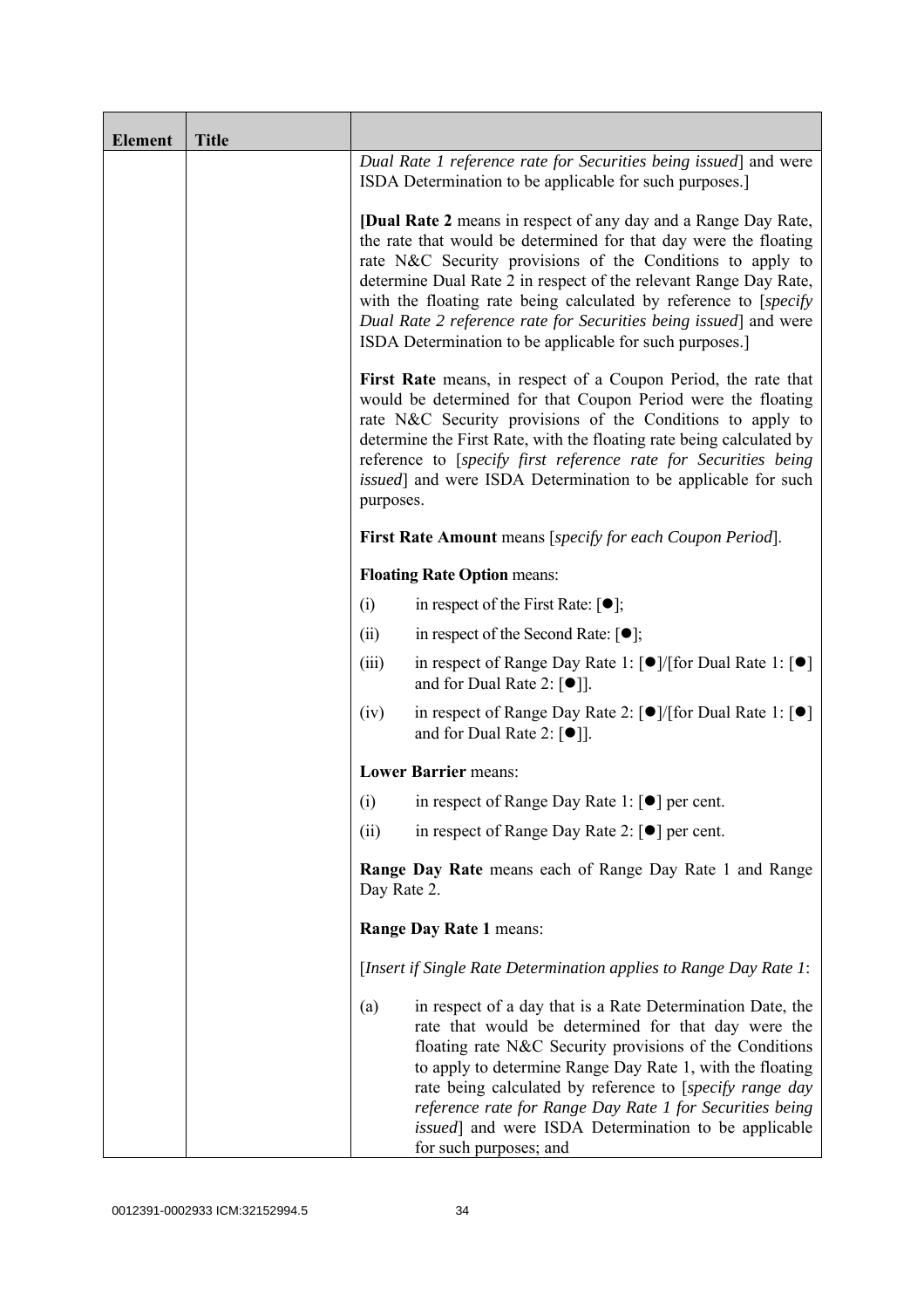| <b>Element</b> | <b>Title</b> |     |                                                                                                                                                                                                                                                                                                                                                                                                                                                             |
|----------------|--------------|-----|-------------------------------------------------------------------------------------------------------------------------------------------------------------------------------------------------------------------------------------------------------------------------------------------------------------------------------------------------------------------------------------------------------------------------------------------------------------|
|                |              | (b) | in respect of a day that is not a Rate Determination Date,<br>Range Day Rate 1 in respect of the Rate Determination<br>Date immediately preceding such day.]                                                                                                                                                                                                                                                                                                |
|                |              |     | [Insert if Dual Rate Determination applies:                                                                                                                                                                                                                                                                                                                                                                                                                 |
|                |              | (a) | in respect of a day that is a Rate Determination Date, a<br>rate calculated as follows:                                                                                                                                                                                                                                                                                                                                                                     |
|                |              |     | Range Day Rate $1 =$ Dual Rate 1 <i>minus</i> Dual Rate 2; and                                                                                                                                                                                                                                                                                                                                                                                              |
|                |              | (b) | in respect of a day that is not a Rate Determination Date,<br>Range Day Rate 1 in respect of the Rate Determination<br>Date immediately preceding such day.]                                                                                                                                                                                                                                                                                                |
|                |              |     | Range Day Rate 2 means:                                                                                                                                                                                                                                                                                                                                                                                                                                     |
|                |              |     | [Insert if Single Rate Determination applies to Range Day Rate 2:                                                                                                                                                                                                                                                                                                                                                                                           |
|                |              | (a) | in respect of a day that is a Rate Determination Date, the<br>rate that would be determined for that day were the<br>floating rate N&C Security provisions of the Conditions<br>to apply to determine Range Day Rate 2, with the floating<br>rate being calculated by reference to [specify range day<br>reference rate for Range Day Rate 2 for Securities being<br><i>issued</i> ] and were ISDA Determination to be applicable<br>for such purposes; and |
|                |              | (b) | in respect of a day that is not a Rate Determination Date,<br>Range Day Rate 2 in respect of the Rate Determination<br>Date immediately preceding such day.]                                                                                                                                                                                                                                                                                                |
|                |              |     | [Insert if Dual Rate Determination applies:                                                                                                                                                                                                                                                                                                                                                                                                                 |
|                |              | (a) | in respect of a day that is a Rate Determination Date, a<br>rate calculated as follows:                                                                                                                                                                                                                                                                                                                                                                     |
|                |              |     | Range Day Rate $2 =$ Dual Rate 1 <i>minus</i> Dual Rate 2; and                                                                                                                                                                                                                                                                                                                                                                                              |
|                |              | (b) | in respect of a day that is not a Rate Determination Date,<br>Range Day Rate 2 in respect of the Rate Determination<br>Date immediately preceding such day.]                                                                                                                                                                                                                                                                                                |
|                |              |     | Range Day Accrual Rate means, in respect of a Coupon<br>Period[:][,][If Single Rate Observation Date applies, insert:                                                                                                                                                                                                                                                                                                                                       |
|                |              | (a) | if on the relevant Rate Observation Date both:                                                                                                                                                                                                                                                                                                                                                                                                              |
|                |              |     | Range Day Rate 1 is equal to or greater than its<br>(i)<br>Lower Barrier and equal to or less than its Upper<br>Barrier; and                                                                                                                                                                                                                                                                                                                                |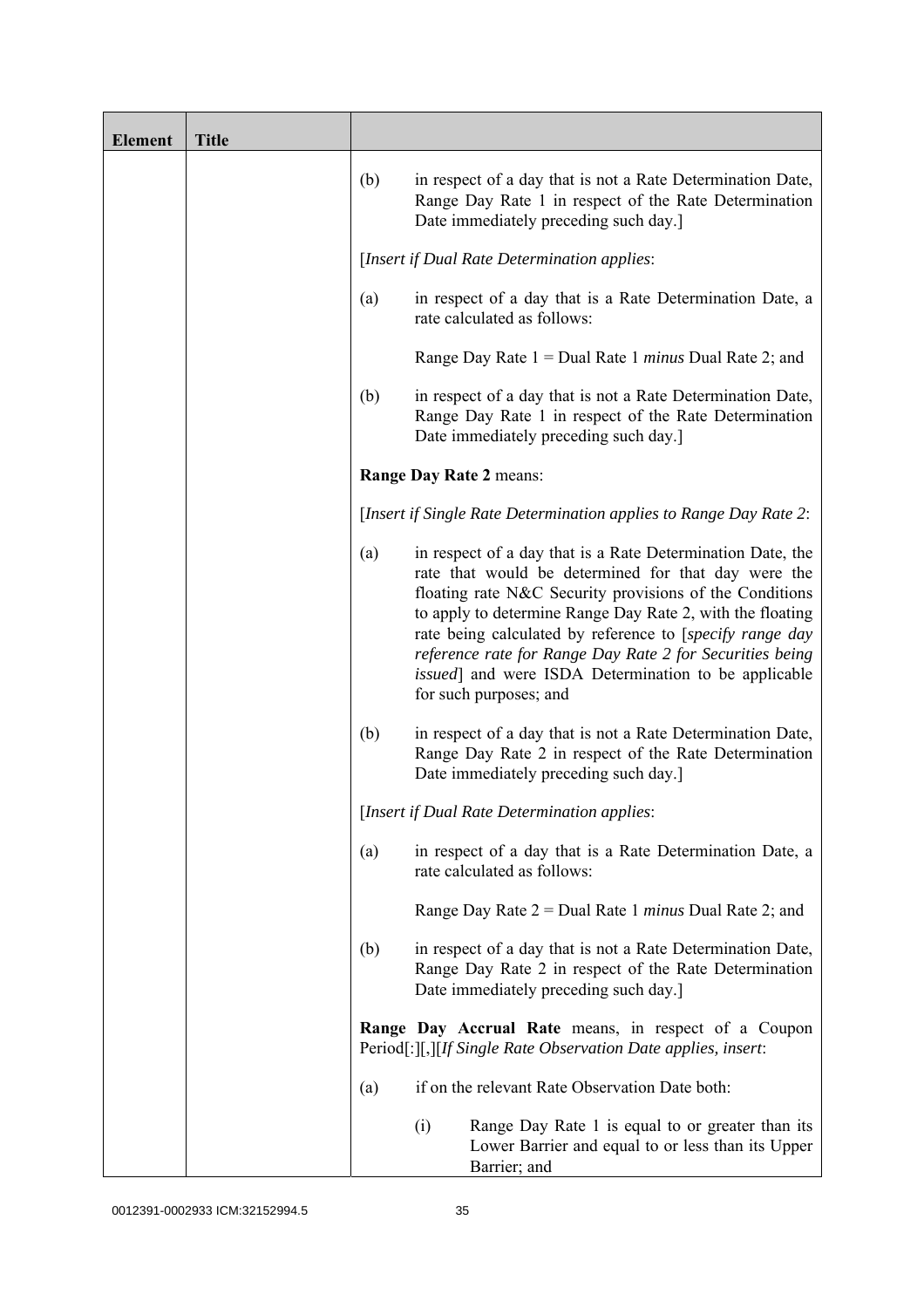| <b>Element</b> | <b>Title</b> |                                                                                                                                                                                                                                                                                                                                                                                                                                                                                                                                                                                                           |            |                                                                                                                                                                                              |
|----------------|--------------|-----------------------------------------------------------------------------------------------------------------------------------------------------------------------------------------------------------------------------------------------------------------------------------------------------------------------------------------------------------------------------------------------------------------------------------------------------------------------------------------------------------------------------------------------------------------------------------------------------------|------------|----------------------------------------------------------------------------------------------------------------------------------------------------------------------------------------------|
|                |              |                                                                                                                                                                                                                                                                                                                                                                                                                                                                                                                                                                                                           | (ii)       | Range Day Rate 2 is equal to or greater than its<br>Lower Barrier and equal to or less than its Upper<br>Barrier,                                                                            |
|                |              | then $1$ ; and                                                                                                                                                                                                                                                                                                                                                                                                                                                                                                                                                                                            |            |                                                                                                                                                                                              |
|                |              | (b)                                                                                                                                                                                                                                                                                                                                                                                                                                                                                                                                                                                                       |            | if on the relevant Rate Observation Date either or both of<br>the following conditions is met:                                                                                               |
|                |              |                                                                                                                                                                                                                                                                                                                                                                                                                                                                                                                                                                                                           | (i)        | Range Day Rate 1 is less than its Lower Barrier<br>or greater than its Upper Barrier; or                                                                                                     |
|                |              |                                                                                                                                                                                                                                                                                                                                                                                                                                                                                                                                                                                                           | (ii)       | Range Day Rate 2 is less than its Lower Barrier<br>or greater than its Upper Barrier,                                                                                                        |
|                |              |                                                                                                                                                                                                                                                                                                                                                                                                                                                                                                                                                                                                           | then zero, |                                                                                                                                                                                              |
|                |              | provided that, in each case, if the Rate Observation Date is not a<br>Rate Determination Date, each Range Day Rate used for these<br>purposes shall be the respective Range Day Rates in respect of the<br>Rate Determination Date immediately preceding such Rate<br>Observation Date.][If Single Rate Observation Date does not<br>apply, insert: a rate expressed as a percentage calculated by the<br>Calculation Agent equal to the quotient of (a) the Range Day<br>Numerator (as numerator) and (b) the Range Day Denominator<br>(as denominator), in each case in respect of such Coupon Period.] |            |                                                                                                                                                                                              |
|                |              | [Range Day Denominator means, in respect of a Coupon Period,<br>the total number of [calendar days][Business Days] in such<br>Coupon Period.]                                                                                                                                                                                                                                                                                                                                                                                                                                                             |            |                                                                                                                                                                                              |
|                |              |                                                                                                                                                                                                                                                                                                                                                                                                                                                                                                                                                                                                           |            | <b>[Range Day Numerator</b> means, in respect of a Coupon Period,<br>the total number of [calendar days][Business Days] in such<br>Coupon Period in respect of which both:                   |
|                |              | (1)                                                                                                                                                                                                                                                                                                                                                                                                                                                                                                                                                                                                       |            | Range Day Rate 1 is equal to or greater than its Lower<br>Barrier and equal to or less than its Upper Barrier; and                                                                           |
|                |              | (ii)                                                                                                                                                                                                                                                                                                                                                                                                                                                                                                                                                                                                      |            | Range Day Rate 2 is equal to or greater than its Lower<br>Barrier and equal to or less than its Upper Barrier,                                                                               |
|                |              |                                                                                                                                                                                                                                                                                                                                                                                                                                                                                                                                                                                                           |            | Provided that each Range Day Rate for each [calendar day]<br>[Business Day] falling on or after the Rate Cut-off Date shall be<br>the respective Range Day Rate for the Rate Cut-off Date.]  |
|                |              |                                                                                                                                                                                                                                                                                                                                                                                                                                                                                                                                                                                                           |            | [Rate Cut-off Date means the [ $\bullet$ ] [calendar day] [Business Day]<br>prior to the Coupon Payment Date (unadjusted for any business<br>day convention) for the relevant Coupon Period. |
|                |              |                                                                                                                                                                                                                                                                                                                                                                                                                                                                                                                                                                                                           |            | Rate Determination Centre means [ $\bullet$ ]/[TARGET 2].                                                                                                                                    |
|                |              |                                                                                                                                                                                                                                                                                                                                                                                                                                                                                                                                                                                                           |            | Rate Determination Date means a day on which commercial                                                                                                                                      |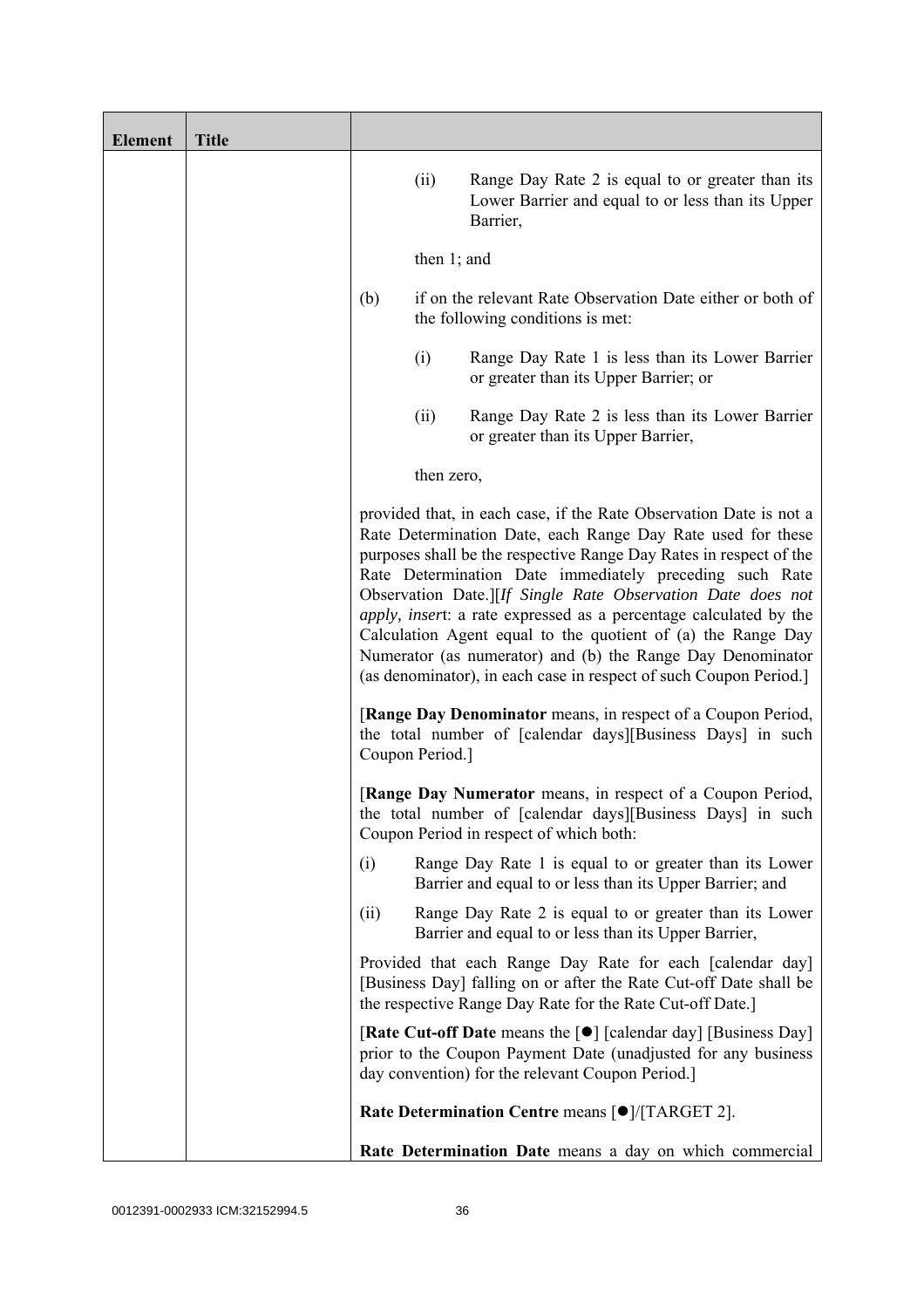| <b>Element</b> | <b>Title</b> |                          |                                                                                                                                                                                                                          |                                                                                                                         |
|----------------|--------------|--------------------------|--------------------------------------------------------------------------------------------------------------------------------------------------------------------------------------------------------------------------|-------------------------------------------------------------------------------------------------------------------------|
|                |              | System is open].         | banks and foreign exchange markets settle payments and are open<br>for general business (including dealing in foreign exchange and<br>foreign currency deposits) in $\lceil \bullet \rceil$ /[a day on which the TARGET2 |                                                                                                                         |
|                |              | Terms.]                  | [If Single Rate Observation Date applies, insert: Rate<br><b>Observation Date</b> means, in respect of a Coupon Period, the date<br>specified in respect of such Coupon Period in the applicable Final                   |                                                                                                                         |
|                |              |                          | [Rate of Interest Cap means $\lceil \bullet \rceil$ per cent.]                                                                                                                                                           |                                                                                                                         |
|                |              |                          | <b>Rate of Interest Floor means <math>\lceil \bullet \rceil</math> per cent. <math>\lceil \lceil \text{zero} \rceil</math>.</b>                                                                                          |                                                                                                                         |
|                |              | equal to the sum of:     | Rates Performance means, in respect of a Coupon Period, a rate<br>expressed as a percentage calculated by the Calculation Agent                                                                                          |                                                                                                                         |
|                |              | (a)                      | the product of (i) the First Rate Amount and (ii)<br>the First Rate, in each case in respect of such<br>Coupon Period;                                                                                                   |                                                                                                                         |
|                |              | (b)                      | the product of (i) the Second Rate Amount and<br>(ii) the Second Rate, in each case in respect of<br>such Coupon Period; and                                                                                             |                                                                                                                         |
|                |              | (c)                      | the Third Rate in respect of such Coupon Period.                                                                                                                                                                         |                                                                                                                         |
|                |              |                          | Rates Performance Cap means [ $\bullet$ ] per cent.                                                                                                                                                                      |                                                                                                                         |
|                |              |                          | <b>Rates Performance Floor means [●] per cent.</b>                                                                                                                                                                       |                                                                                                                         |
|                |              | <b>Reset Date means:</b> |                                                                                                                                                                                                                          |                                                                                                                         |
|                |              | (i)                      | in respect of the First Rate:                                                                                                                                                                                            | [specify the first day of<br>the<br>Coupon<br>Period /[specify<br>the<br>last day of the Coupon<br>Period];             |
|                |              | (ii)                     | in respect of the Second Rate:                                                                                                                                                                                           | [specify the second day<br>the<br>$\sigma f$<br>Coupon<br>Period /[specify<br>the<br>last day of the Coupon<br>Period]; |
|                |              | (iii)                    | in respect of Range Day Rate 1:                                                                                                                                                                                          | $\lceil \bullet \rceil$ / [for Dual Rate 1:<br>[●] and for Dual Rate<br>$2: [\bullet]$ .                                |
|                |              | (iv)                     | in respect of Range Day Rate 2:                                                                                                                                                                                          | $\lceil \bullet \rceil$ / [for Dual Rate 1:<br>[●] and for Dual Rate<br>$2: [\bullet]$ .                                |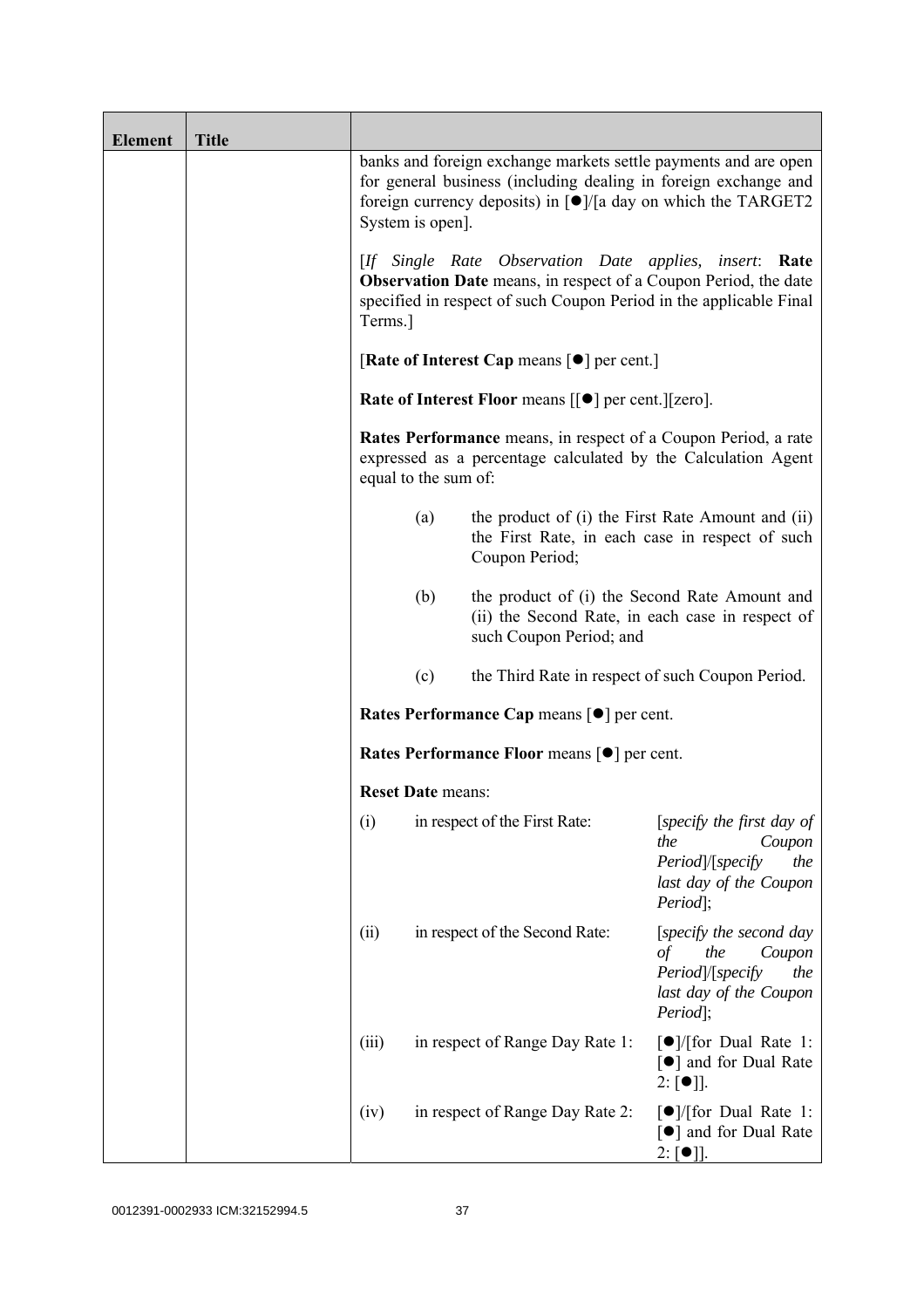| <b>Element</b> | <b>Title</b> |                                                                                                                                                                                                                                                                                                                                                                                                                                                                                                                                                                                                                                                                                                                                                                |
|----------------|--------------|----------------------------------------------------------------------------------------------------------------------------------------------------------------------------------------------------------------------------------------------------------------------------------------------------------------------------------------------------------------------------------------------------------------------------------------------------------------------------------------------------------------------------------------------------------------------------------------------------------------------------------------------------------------------------------------------------------------------------------------------------------------|
|                |              | <b>Second Rate</b> means, in respect of a Coupon Period, the rate that<br>would be determined for that Coupon Period were the floating<br>rate N&C Security provisions of the Conditions to apply to<br>determine the Second Rate, with the floating rate being calculated<br>by reference to [specify second reference rate for Securities being<br><i>issued</i> ] and were ISDA Determination to be applicable for such<br>purposes.<br><b>Second Rate Amount</b> means [specify for each Coupon Period].                                                                                                                                                                                                                                                   |
|                |              | <b>Third Rate</b> means [specify for each Coupon Period].                                                                                                                                                                                                                                                                                                                                                                                                                                                                                                                                                                                                                                                                                                      |
|                |              | <b>Upper Barrier means:</b>                                                                                                                                                                                                                                                                                                                                                                                                                                                                                                                                                                                                                                                                                                                                    |
|                |              | in respect of Range Day Rate 1: $\lceil \bullet \rceil$ per cent.<br>(i)                                                                                                                                                                                                                                                                                                                                                                                                                                                                                                                                                                                                                                                                                       |
|                |              | in respect of Range Day Rate 2: $\lceil \bullet \rceil$ per cent.<br>(ii)                                                                                                                                                                                                                                                                                                                                                                                                                                                                                                                                                                                                                                                                                      |
|                |              | [In the case of Leveraged Inflation Interest N&C Securities:<br>The Rate of Interest for each Coupon Period shall be a rate<br>expressed as a percentage (which will not be less than, but may be<br>equal to, zero) calculated by the Calculation Agent equal to the<br>sum of:                                                                                                                                                                                                                                                                                                                                                                                                                                                                               |
|                |              | the Base Rate of Interest; and<br>(a)                                                                                                                                                                                                                                                                                                                                                                                                                                                                                                                                                                                                                                                                                                                          |
|                |              | (b)<br>(i)<br>the Cap; or, if less                                                                                                                                                                                                                                                                                                                                                                                                                                                                                                                                                                                                                                                                                                                             |
|                |              | $(x)$ the Floor or, if greater, $(y)$ the Leveraged<br>(ii)<br>Index Performance in respect of such Coupon<br>Period.                                                                                                                                                                                                                                                                                                                                                                                                                                                                                                                                                                                                                                          |
|                |              | Where:                                                                                                                                                                                                                                                                                                                                                                                                                                                                                                                                                                                                                                                                                                                                                         |
|                |              | <b>Base Rate of Interest means <math>\lceil \bullet \rceil</math> per cent.</b>                                                                                                                                                                                                                                                                                                                                                                                                                                                                                                                                                                                                                                                                                |
|                |              | Cap means $\lceil \bullet \rceil$ per cent.                                                                                                                                                                                                                                                                                                                                                                                                                                                                                                                                                                                                                                                                                                                    |
|                |              | Final Index Level means, in respect of a Coupon Period, [If<br>Linear Interpolation does not apply, insert: the Index Level for<br>the relevant Reference Month for such Coupon Period.][If Linear<br>Interpolation applies, insert: a level calculated by the Calculation<br>Agent by linear interpolation based on the Index Levels for the<br>Index for the months that fall [insert value of " $x$ " below] months<br>and <i>[insert value of "y" below]</i> months prior to the month in<br>which the Coupon Payment Date for such Coupon Period is<br>scheduled to fall. For these purposes the Final Index Level will<br>be calculated in accordance with the following formula:<br>$IL_{m-x} + \frac{(nbd_{final})-1}{ND_m}$ x $(IL_{m-y} - IL_{m-x})$ |
|                |              |                                                                                                                                                                                                                                                                                                                                                                                                                                                                                                                                                                                                                                                                                                                                                                |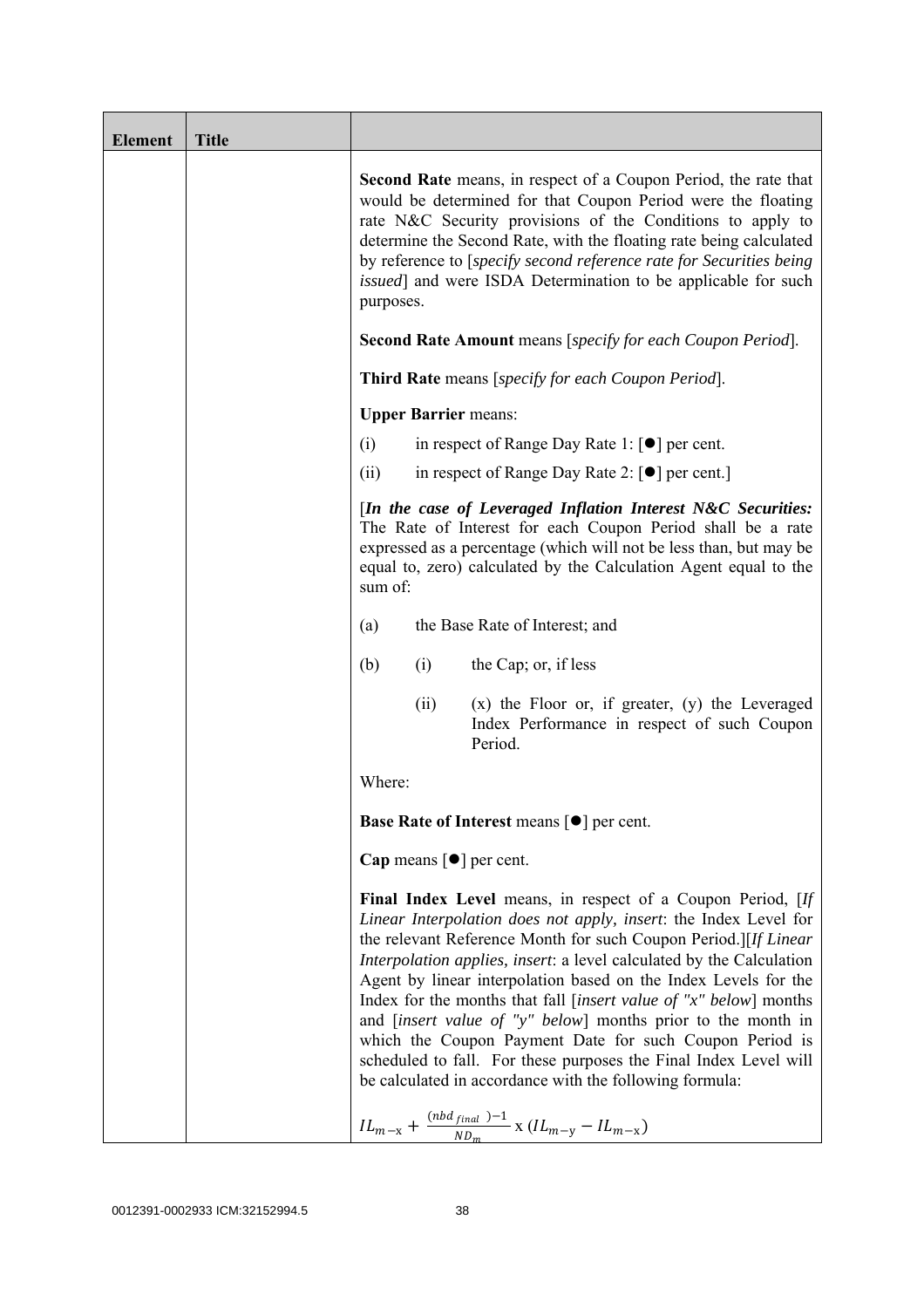| <b>Element</b> | <b>Title</b> |                                                                                                                                                                                                                                                                                                                                                                                                           |
|----------------|--------------|-----------------------------------------------------------------------------------------------------------------------------------------------------------------------------------------------------------------------------------------------------------------------------------------------------------------------------------------------------------------------------------------------------------|
|                |              | Where:                                                                                                                                                                                                                                                                                                                                                                                                    |
|                |              | <b>x</b> means $[\bullet]$ ;                                                                                                                                                                                                                                                                                                                                                                              |
|                |              | <b>y</b> means $[\bullet]$ ;                                                                                                                                                                                                                                                                                                                                                                              |
|                |              | $IL_{m-x}$ means, in respect of a Coupon Period, the Index Level for<br>the month that is x months prior to the month in which the<br>Coupon Accrual Date for such Coupon Period is scheduled to<br>fall;                                                                                                                                                                                                 |
|                |              | $IL_{m-v}$ means, in respect of a Coupon Period, the Index Level for<br>the month that is y months prior to the month in which the<br>Coupon Accrual Date for such Coupon Period is scheduled to<br>fall;                                                                                                                                                                                                 |
|                |              | <b>nbd</b> <sub>final</sub> means, in respect of a Coupon Period, the actual number<br>of calendar days from and including the first day of the month in<br>which the Coupon Accrual Date for such Coupon Period is<br>scheduled to fall to and including such Coupon Accrual Date; and                                                                                                                   |
|                |              | $NDm$ means, in respect of a Coupon Period, the number of<br>calendar days in the month in which the Coupon Accrual Date for<br>such Coupon Period is scheduled to fall.]                                                                                                                                                                                                                                 |
|                |              | <b>Floor</b> means $\lceil \bullet \rceil$ per cent.                                                                                                                                                                                                                                                                                                                                                      |
|                |              | <b>Index</b> means $\lceil \bullet \rceil$ .                                                                                                                                                                                                                                                                                                                                                              |
|                |              | Index Level means, in respect of a month and subject to the<br>inflation linked adjustment provisions of the Conditions, the first<br>publication or announcement of a level of the Index for such<br>month.                                                                                                                                                                                              |
|                |              | Index Performance means, in respect of a Coupon Period, a rate<br>expressed as a percentage calculated by the Calculation Agent equal<br>to the quotient of (a) (i) the Final Index Level in respect of such<br>Coupon Period minus (ii) the Initial Index Level in respect of such<br>Coupon Period (as numerator) and (b) the Initial Index Level in<br>respect of such Coupon Period (as denominator). |
|                |              | Initial Index Level means, in respect of such Coupon Period and<br>subject to the inflation linked adjustment provisions of the<br>Conditions, the first publication or announcement of a level of the<br>Index for the calendar month falling the Number of Calendar<br>Months (Initial Index Level) prior to the calendar month in which<br>the first day of such Coupon Period falls.                  |
|                |              | Leverage means $[\bullet]$ per cent.                                                                                                                                                                                                                                                                                                                                                                      |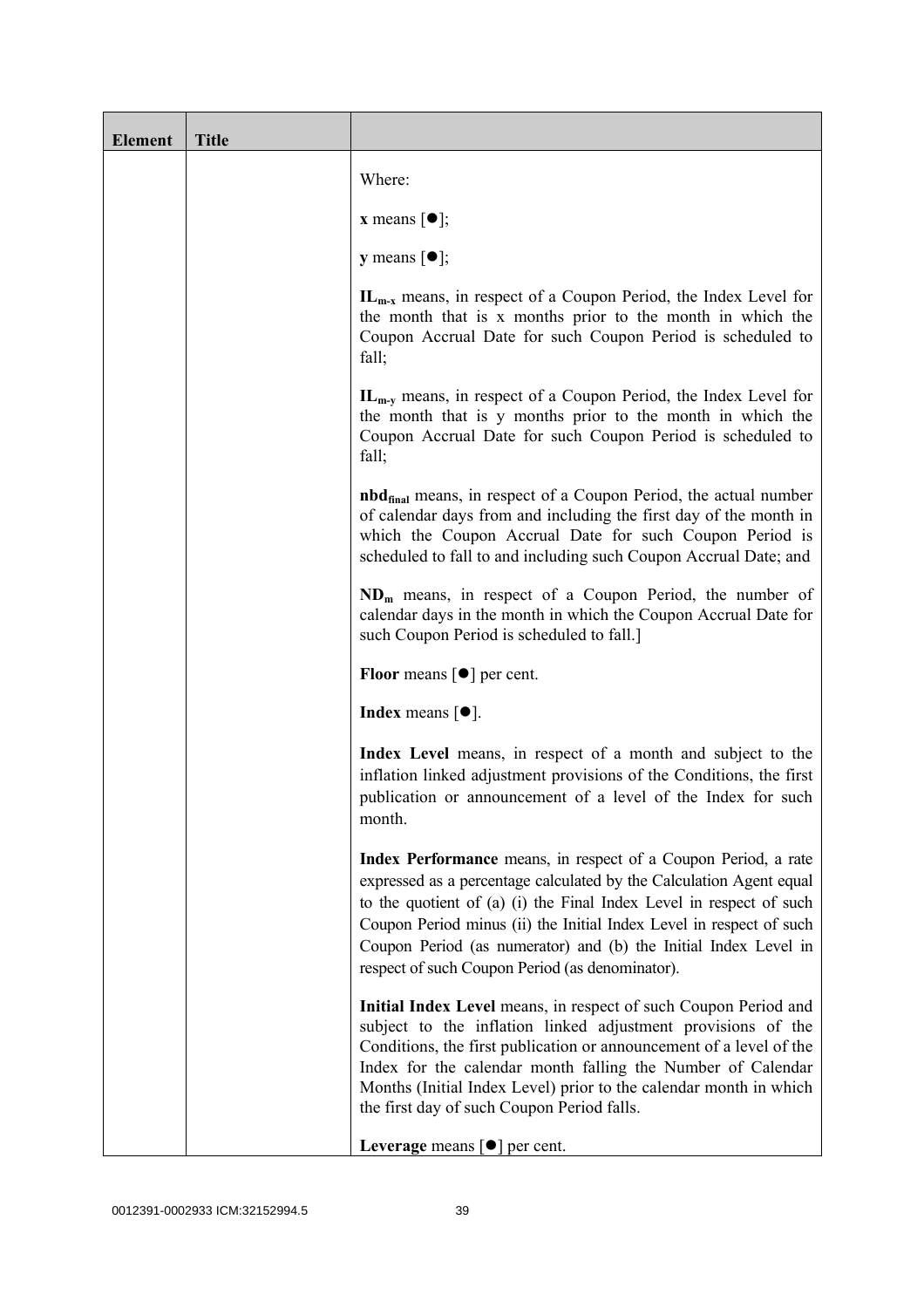| <b>Element</b> | <b>Title</b> |                                                                                                                                                                                                                                                                                                                                                                                                                                                                                                                                                                                                                            |
|----------------|--------------|----------------------------------------------------------------------------------------------------------------------------------------------------------------------------------------------------------------------------------------------------------------------------------------------------------------------------------------------------------------------------------------------------------------------------------------------------------------------------------------------------------------------------------------------------------------------------------------------------------------------------|
|                |              | Leveraged Index Performance means, in respect of a Coupon<br>Period, a rate expressed as a percentage calculated by the<br>Calculation Agent equal to the product of $(a)$ the Leverage and $(b)$<br>(i) the Index Performance in respect of such Coupon Period<br>minus (ii) the Strike.                                                                                                                                                                                                                                                                                                                                  |
|                |              | Number of Calendar Months (Initial Index Level) means [●]<br>calendar months.                                                                                                                                                                                                                                                                                                                                                                                                                                                                                                                                              |
|                |              | [If Linear Interpolation does not apply, insert: Number of<br>Calendar Months (Reference Index Level) means [ $\bullet$ ] calendar<br>months.                                                                                                                                                                                                                                                                                                                                                                                                                                                                              |
|                |              | <b>Reference Month</b> means, in respect of a Coupon Period[:][,] $[If$<br>Linear Interpolation applies, insert:                                                                                                                                                                                                                                                                                                                                                                                                                                                                                                           |
|                |              | in respect of the determination of $IL_{m-x}$ , the month in<br>(a)<br>respect of which the Index Level for $IL_{m-x}$ falls to be<br>determined; and                                                                                                                                                                                                                                                                                                                                                                                                                                                                      |
|                |              | in respect of the determination of $IL_{m-y}$ , the month in<br>(b)<br>respect of which the Index Level for $IL_{m-v}$ falls to be<br>determined,                                                                                                                                                                                                                                                                                                                                                                                                                                                                          |
|                |              | in each case as described in the definition of Final Index Level<br>above.]                                                                                                                                                                                                                                                                                                                                                                                                                                                                                                                                                |
|                |              | [If Linear Interpolation does not apply, insert: the calendar month<br>falling the Number of Calendar Months (Reference Index Level)<br>prior to the calendar month in which the Coupon Accrual Date in<br>respect of such Coupon Period falls.]                                                                                                                                                                                                                                                                                                                                                                           |
|                |              | <b>Strike</b> means $\lceil \bullet \rceil$ per cent.]                                                                                                                                                                                                                                                                                                                                                                                                                                                                                                                                                                     |
|                |              | [In the case of Swap Rate Linked Interest N&C Securities:                                                                                                                                                                                                                                                                                                                                                                                                                                                                                                                                                                  |
|                |              | The Rate of Interest for each Coupon Period shall be a rate<br>expressed as a percentage calculated by the Calculation Agent<br>which is equal to [Insert if Single Swap Rate Determination<br>applies in respect of all Coupon Periods: the relevant Single<br>Swap Rate specified in respect of such Coupon Period.][Insert if<br>Dual Swap Rate Determination applies in respect of all Coupon<br>Periods: the relevant Swap Rate Performance for such Coupon<br>Period.][Insert if each of Single Swap Rate Determination and<br>Dual Swap Rate Determination apply in respect of different<br>Coupon Periods: either: |
|                |              | if Single Swap Rate Determination is specified below in<br>(a)<br>respect of the relevant Coupon Period, the relevant Single<br>Swap Rate specified in respect of such Coupon Period; or                                                                                                                                                                                                                                                                                                                                                                                                                                   |
|                |              | if Dual Swap Rate Determination is specified below in<br>(b)<br>respect of the relevant Coupon Period, the Swap Rate                                                                                                                                                                                                                                                                                                                                                                                                                                                                                                       |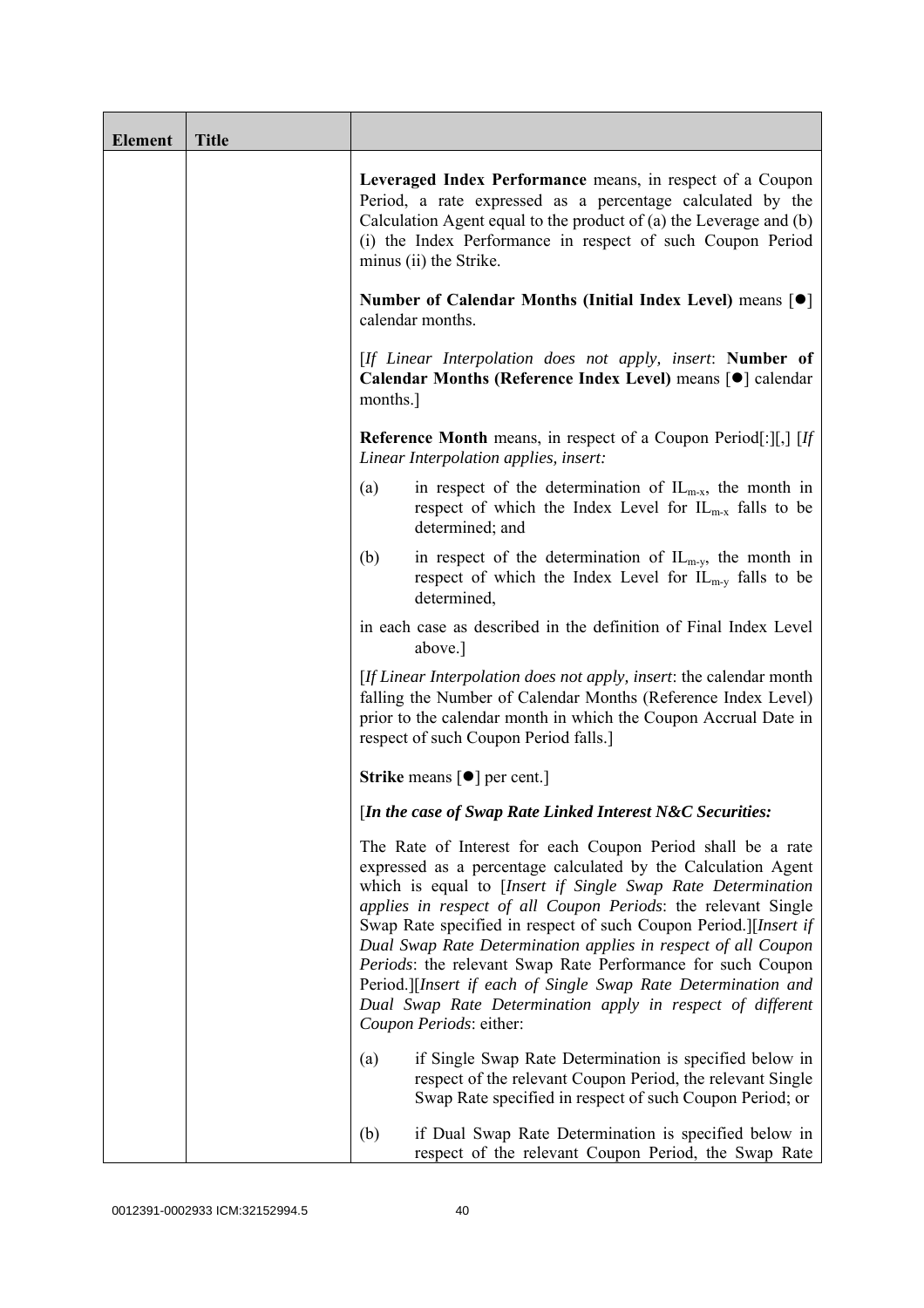| <b>Element</b> | <b>Title</b> |                                                                                                                                                                                                                                                                |
|----------------|--------------|----------------------------------------------------------------------------------------------------------------------------------------------------------------------------------------------------------------------------------------------------------------|
|                |              | Performance for such Coupon Period.]                                                                                                                                                                                                                           |
|                |              | Where:                                                                                                                                                                                                                                                         |
|                |              | [Insert if Dual Swap Rate Determination applies to any Coupon<br>Period: Swap Rate Performance means, in respect of a Coupon<br>Period, a rate expressed as a percentage calculated by the<br>Calculation Agent which is equal to:                             |
|                |              | Swap Rate Performance = RPM x $[FSR + LF_1 x SSR + LF_2 x]$<br>RDF]                                                                                                                                                                                            |
|                |              | Where:                                                                                                                                                                                                                                                         |
|                |              | <b>FSR</b> means the relevant First Swap Rate for such Coupon<br>Period;                                                                                                                                                                                       |
|                |              | $LF1$ means the applicable leverage factor for such Coupon<br>Period as specified below;                                                                                                                                                                       |
|                |              | $LF2$ means the applicable leverage factor for such Coupon<br>Period as specified below;                                                                                                                                                                       |
|                |              | <b>RPM</b> means the Rate Performance Multiplier for such Coupon<br>Period;                                                                                                                                                                                    |
|                |              | RDF means the Rate Deduction Factor for such Coupon<br>Period; and                                                                                                                                                                                             |
|                |              | SSR means the relevant Second Swap Rate for such Coupon<br>Period,                                                                                                                                                                                             |
|                |              | each as further specified below.]                                                                                                                                                                                                                              |
|                |              | [Insert if Dual Swap Rate Outperformance Determination applies]<br>to any Coupon Period: Swap Rate Performance means, in<br>respect of a Coupon Period, a rate expressed as a percentage<br>calculated by the Calculation Agent which is equal to:             |
|                |              | Swap Rate Performance = RPM x [FSR - SSR - RDF]                                                                                                                                                                                                                |
|                |              | Where:                                                                                                                                                                                                                                                         |
|                |              | <b>FSR</b> means the relevant First Swap Rate for such Coupon<br>Period;                                                                                                                                                                                       |
|                |              | RPM means the Rate Performance Multiplier for such Coupon<br>Period;                                                                                                                                                                                           |
|                |              | RDF means the Rate Deduction Factor for such Coupon<br>Period; and                                                                                                                                                                                             |
|                |              | <b>SSR</b> means the relevant Second Swap Rate for such Coupon<br>Period,                                                                                                                                                                                      |
|                |              | each as further specified below.]                                                                                                                                                                                                                              |
|                |              | For the purposes of determining [each of] [the Single Swap]<br>Rate[,]] [the First Swap Rate and the Second Swap Rate] [(each a<br>Swap Rate)] the relevant rate for a Coupon Period shall be<br>determined under the floating rate N&C Security provisions as |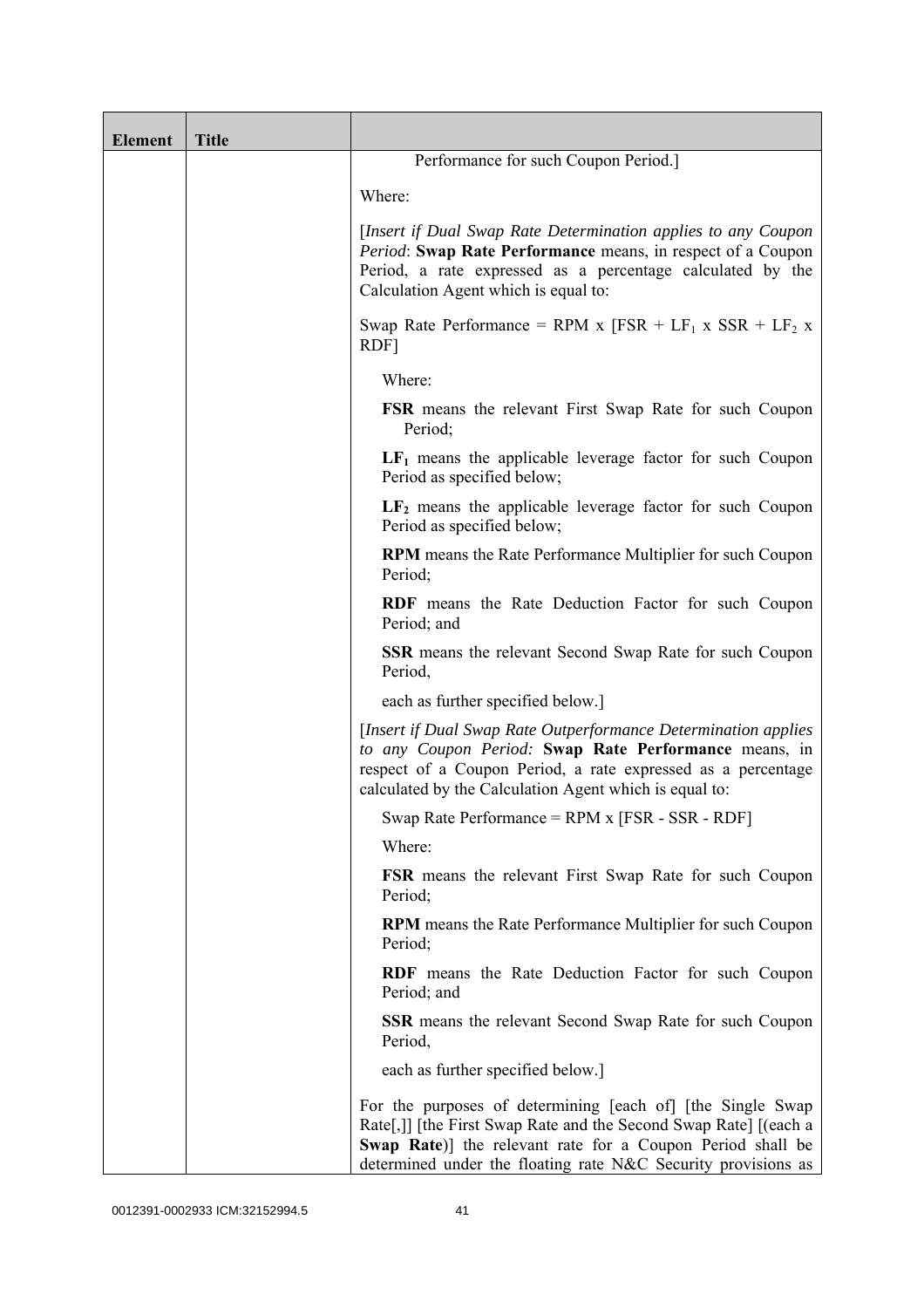| <b>Element</b> | <b>Title</b> |                                                                                                                                                                                                                                                                                                                                                                                                                                                                                                                                                                                                                                                                                                                                                                                                                                                                          |
|----------------|--------------|--------------------------------------------------------------------------------------------------------------------------------------------------------------------------------------------------------------------------------------------------------------------------------------------------------------------------------------------------------------------------------------------------------------------------------------------------------------------------------------------------------------------------------------------------------------------------------------------------------------------------------------------------------------------------------------------------------------------------------------------------------------------------------------------------------------------------------------------------------------------------|
|                |              | though the relevant swap rate was a floating rate to which ISDA<br>Determination applied and on the basis of the Floating Rate<br>Option, the Designated Maturity and the Reset Date specified in<br>respect of the [relevant][Single] Swap Rate and Coupon Period<br>below[, provided that, $[(i)]$ [if the rate so determined in the case<br>of [the First Swap Rate] [or] [the Second Swap Rate] is greater<br>than [the First Swap Rate Cap] [or] [Second Swap Rate Cap]<br>[(respectively)] for such Coupon Period, the relevant Swap Rate<br>shall be equal to such cap] [and (ii)] [if the rate so determined in<br>the case of [the First Swap Rate] [or] [the Second Swap Rate] is<br>less than [the First Swap Rate Floor] [or] [Second Swap Rate<br>Floor] [(respectively)] for such Coupon Period, the relevant Swap<br>Rate shall be equal to such floor]]. |
|                |              | [For each Coupon Period in respect of which Single Swap Rate<br>Determination applies, insert: In respect of the Coupon Period[s]<br>relevant<br>Coupon Periods Single<br>[describe<br>Swap<br>Rate<br>Determination shall apply and the following terms have the<br>following meanings:                                                                                                                                                                                                                                                                                                                                                                                                                                                                                                                                                                                 |
|                |              | <b>Designated Maturity means <math>\lceil \bullet \rceil</math>;</b>                                                                                                                                                                                                                                                                                                                                                                                                                                                                                                                                                                                                                                                                                                                                                                                                     |
|                |              | <b>Floating Rate Option means <math>[•]</math>;</b>                                                                                                                                                                                                                                                                                                                                                                                                                                                                                                                                                                                                                                                                                                                                                                                                                      |
|                |              | <b>Reference Swap Rate: means [●];and</b>                                                                                                                                                                                                                                                                                                                                                                                                                                                                                                                                                                                                                                                                                                                                                                                                                                |
|                |              | <b>Reset Date means <math>[\bullet]</math>[.][; [and]]</b>                                                                                                                                                                                                                                                                                                                                                                                                                                                                                                                                                                                                                                                                                                                                                                                                               |
|                |              | [For each Coupon Period in respect of which Dual Swap Rate<br>Determination or<br>Dual<br>Swap<br>Rate Outperformance<br>Determination applies, insert: In respect of the Coupon Period[s]<br>[describe relevant Coupon Periods] Dual Swap<br>Rate<br>[Outperformance] Determination shall apply and the following<br>terms have the following meanings:                                                                                                                                                                                                                                                                                                                                                                                                                                                                                                                 |
|                |              | LF <sub>1</sub> means $\lceil \bullet \rceil$ ;                                                                                                                                                                                                                                                                                                                                                                                                                                                                                                                                                                                                                                                                                                                                                                                                                          |
|                |              | LF <sub>2</sub> means $\lceil \bullet \rceil$ ;                                                                                                                                                                                                                                                                                                                                                                                                                                                                                                                                                                                                                                                                                                                                                                                                                          |
|                |              | Rate Deduction Factor means [ $\bullet$ ];                                                                                                                                                                                                                                                                                                                                                                                                                                                                                                                                                                                                                                                                                                                                                                                                                               |
|                |              | Rate Performance Multiplier means $[•]$ ; and                                                                                                                                                                                                                                                                                                                                                                                                                                                                                                                                                                                                                                                                                                                                                                                                                            |
|                |              | In respect of the First Swap Rate:                                                                                                                                                                                                                                                                                                                                                                                                                                                                                                                                                                                                                                                                                                                                                                                                                                       |
|                |              | Reference Swap Rate: means [ $\bullet$ ];                                                                                                                                                                                                                                                                                                                                                                                                                                                                                                                                                                                                                                                                                                                                                                                                                                |
|                |              | <b>Floating Rate Option means <math>[①]</math>;</b>                                                                                                                                                                                                                                                                                                                                                                                                                                                                                                                                                                                                                                                                                                                                                                                                                      |
|                |              | <b>Designated Maturity means <math>\lceil \bullet \rceil</math>; [and]</b>                                                                                                                                                                                                                                                                                                                                                                                                                                                                                                                                                                                                                                                                                                                                                                                               |
|                |              | <b>Reset Date</b> means $[\bullet]$ ; [and]                                                                                                                                                                                                                                                                                                                                                                                                                                                                                                                                                                                                                                                                                                                                                                                                                              |
|                |              | [First Swap Rate Cap means [ $\bullet$ ]; and]                                                                                                                                                                                                                                                                                                                                                                                                                                                                                                                                                                                                                                                                                                                                                                                                                           |
|                |              | [First Swap Rate Floor means [ <sup>o</sup> ]; and]                                                                                                                                                                                                                                                                                                                                                                                                                                                                                                                                                                                                                                                                                                                                                                                                                      |
|                |              | In respect of the Second Swap Rate:                                                                                                                                                                                                                                                                                                                                                                                                                                                                                                                                                                                                                                                                                                                                                                                                                                      |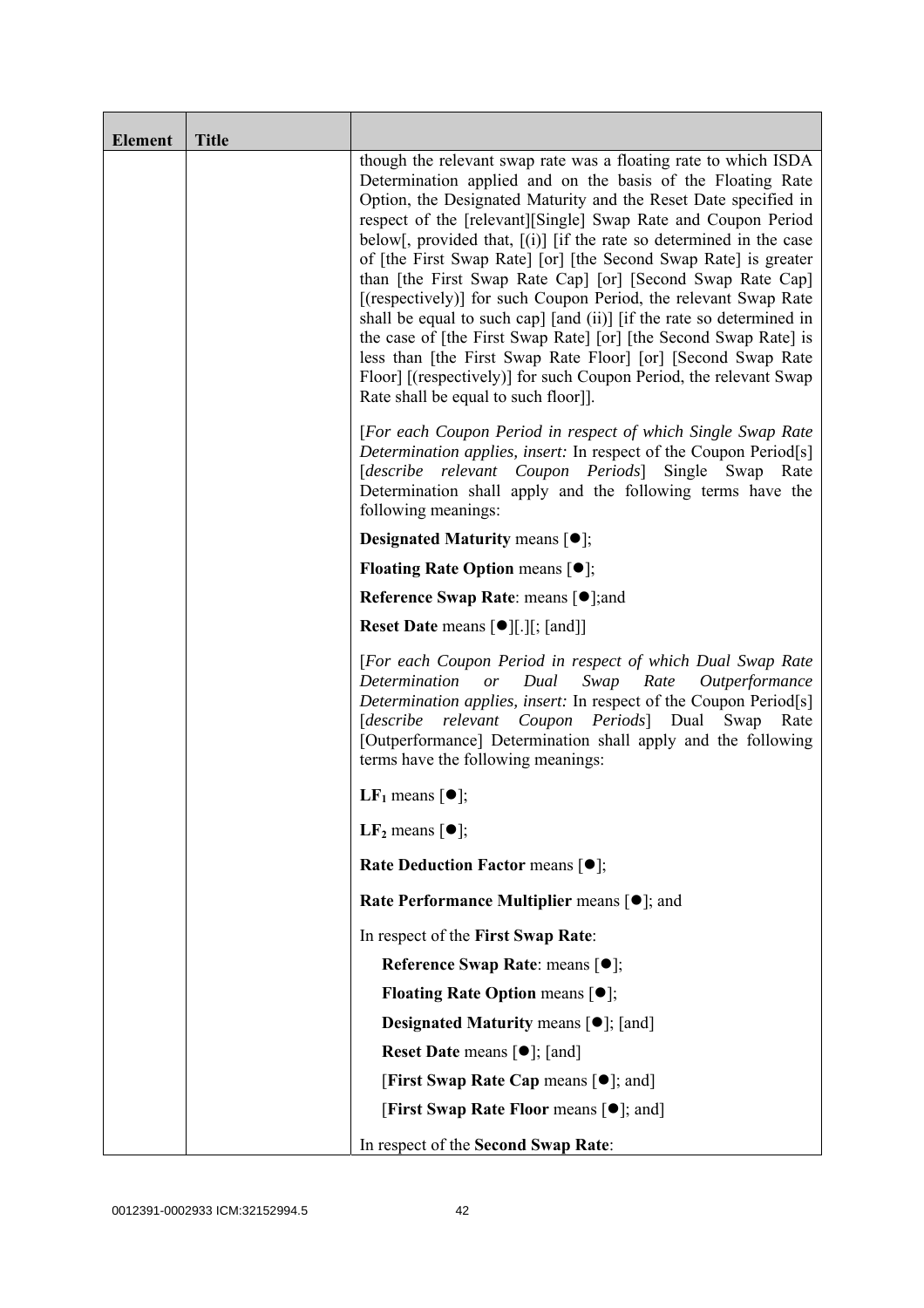| <b>Element</b> | <b>Title</b> |                                                                                                                                                                                                                                                                                                                                                                                                                                                                                                                                                                                                                                                                                                                                      |
|----------------|--------------|--------------------------------------------------------------------------------------------------------------------------------------------------------------------------------------------------------------------------------------------------------------------------------------------------------------------------------------------------------------------------------------------------------------------------------------------------------------------------------------------------------------------------------------------------------------------------------------------------------------------------------------------------------------------------------------------------------------------------------------|
|                |              | Reference Swap Rate: means [ $\bullet$ ];                                                                                                                                                                                                                                                                                                                                                                                                                                                                                                                                                                                                                                                                                            |
|                |              | <b>Floating Rate Option means <math>[①]</math>;</b>                                                                                                                                                                                                                                                                                                                                                                                                                                                                                                                                                                                                                                                                                  |
|                |              | <b>Designated Maturity means <math>[\bullet]</math>; [and]</b>                                                                                                                                                                                                                                                                                                                                                                                                                                                                                                                                                                                                                                                                       |
|                |              | <b>Reset Date means <math>[\bullet]</math>.</b> [.] [; and ]                                                                                                                                                                                                                                                                                                                                                                                                                                                                                                                                                                                                                                                                         |
|                |              | <b>[Second Swap Rate Cap means [<math>\bullet</math></b> ][.][; and]]                                                                                                                                                                                                                                                                                                                                                                                                                                                                                                                                                                                                                                                                |
|                |              | [Second Swap Rate Floor means [ $\bullet$ ].]]                                                                                                                                                                                                                                                                                                                                                                                                                                                                                                                                                                                                                                                                                       |
|                |              | (repeat as necessary to cover the bases for Single Swap Rate<br>Determination, Dual Swap Rate Determination and Dual Swap<br>Rate Outperformance Determination for all Coupon Periods)]                                                                                                                                                                                                                                                                                                                                                                                                                                                                                                                                              |
|                |              | [In the case of Equity Linked Securities, insert:                                                                                                                                                                                                                                                                                                                                                                                                                                                                                                                                                                                                                                                                                    |
|                |              | <b>Adjustment and Disruption Events</b>                                                                                                                                                                                                                                                                                                                                                                                                                                                                                                                                                                                                                                                                                              |
|                |              | The Securities may be subject to cancellation, early redemption or<br>adjustment (including as to valuation and in certain circumstances<br>share substitutions) if certain corporate events (such as events<br>affecting the value of a Share (including Share divisions or<br>consolidations, extraordinary dividends and capital calls); de-<br>listing of a Share; insolvency, merger or nationalisation of a Share<br>issuer; a tender offer or redenomination of a Share) occur, if<br>certain events (such as illegality, disruptions or cost increases)<br>occur with respect to the Issuer's or any of its affiliates' hedging<br>arrangements, or if insolvency filings are made with respect to the<br>issuer of a share. |
|                |              | If certain disruption events occur with respect to valuation of a<br>Share such valuation will be postponed and may be made by the<br>Calculation Agent. Payments may also be postponed.]                                                                                                                                                                                                                                                                                                                                                                                                                                                                                                                                            |
|                |              | [In the case of Index Linked Securities, insert:                                                                                                                                                                                                                                                                                                                                                                                                                                                                                                                                                                                                                                                                                     |
|                |              | <b>Adjustment and Disruption Events</b>                                                                                                                                                                                                                                                                                                                                                                                                                                                                                                                                                                                                                                                                                              |
|                |              | The Securities may be subject to cancellation or early redemption<br>or adjustment if an Index is modified or cancelled and there is no<br>successor Index acceptable to the Calculation Agent, if an Index's<br>sponsor fails to calculate and announce such Index, or certain<br>events (such as illegality, disruptions or cost increases) occur with<br>respect to the Issuer's or any of its affiliates' hedging<br>arrangements.                                                                                                                                                                                                                                                                                               |
|                |              | If certain disruption events occur with respect to valuation of an<br>Index such valuation will be postponed and may be made by the<br>Calculation Agent. Payments may also be postponed.]                                                                                                                                                                                                                                                                                                                                                                                                                                                                                                                                           |
|                |              | [In the case of Inflation Linked Securities, insert:                                                                                                                                                                                                                                                                                                                                                                                                                                                                                                                                                                                                                                                                                 |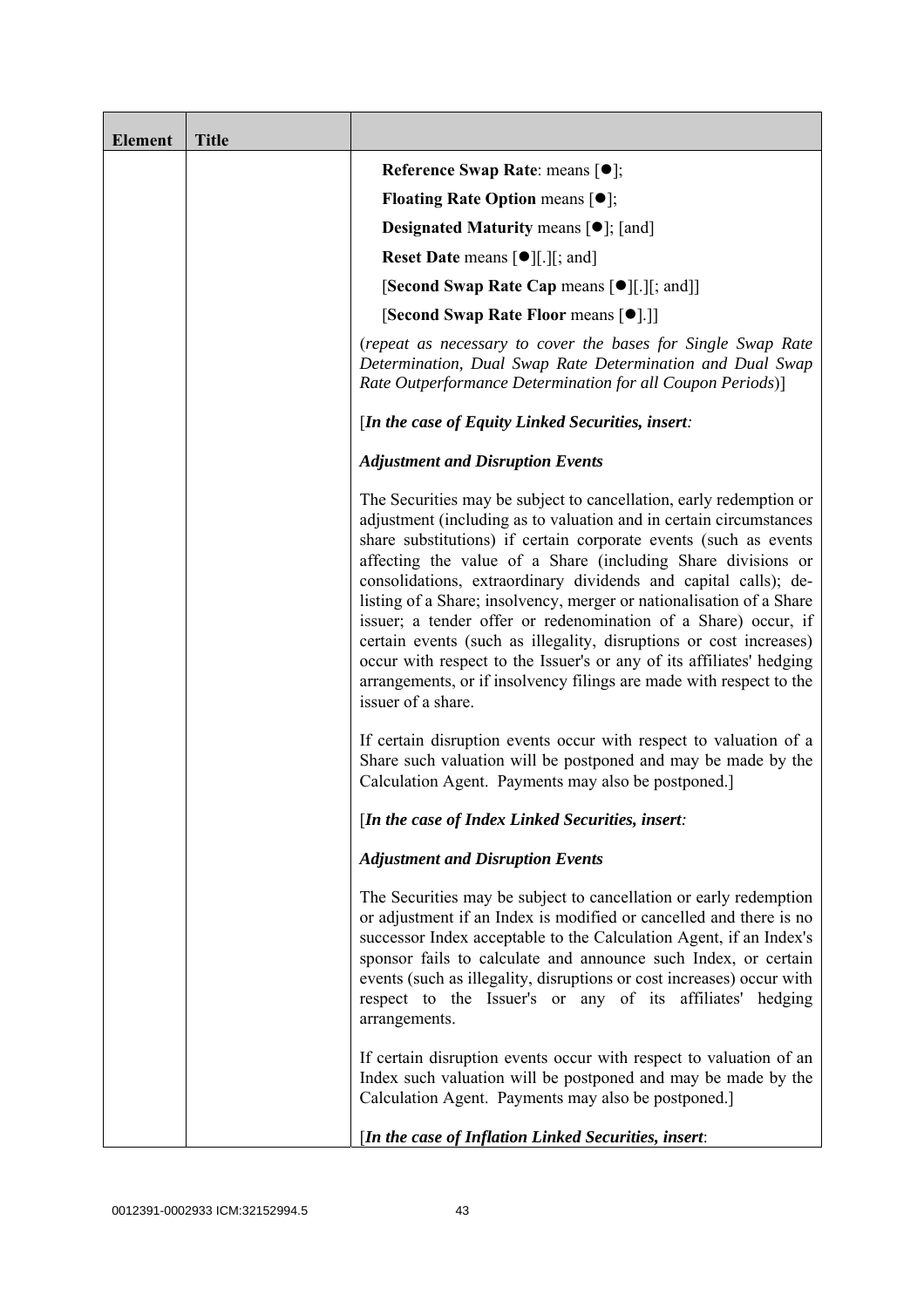| <b>Element</b> | <b>Title</b>                                                                                                                                               |                                                                                                                                                                                                                                                                                                                                                                                                                                                                                                                                                                                                                                              |
|----------------|------------------------------------------------------------------------------------------------------------------------------------------------------------|----------------------------------------------------------------------------------------------------------------------------------------------------------------------------------------------------------------------------------------------------------------------------------------------------------------------------------------------------------------------------------------------------------------------------------------------------------------------------------------------------------------------------------------------------------------------------------------------------------------------------------------------|
|                |                                                                                                                                                            | <b>Adjustment Events</b>                                                                                                                                                                                                                                                                                                                                                                                                                                                                                                                                                                                                                     |
|                |                                                                                                                                                            | The Securities may be subject to adjustment if the Index is not<br>published or announced, there is a successor Index, an Index level<br>is corrected or the Index is rebased and may be subject to early<br>redemption or cancellation if the Index ceases to be published and<br>there is no appropriate alternative index acceptable to the<br>Calculation Agent. In certain circumstances the Calculation<br>Agent may calculate the Index level itself.]                                                                                                                                                                                |
|                |                                                                                                                                                            | [In the case of FX Linked Securities, insert:                                                                                                                                                                                                                                                                                                                                                                                                                                                                                                                                                                                                |
|                |                                                                                                                                                            | <b>Disruption Events</b>                                                                                                                                                                                                                                                                                                                                                                                                                                                                                                                                                                                                                     |
|                |                                                                                                                                                            | If certain disruption events occur with respect to valuation of a<br>Currency Pair, [an alternative valuation method may be used,<br>valuation may be made by the Calculation Agent, valuation may<br>be postponed or the Securities may be subject to early redemption<br>or cancellation].]                                                                                                                                                                                                                                                                                                                                                |
|                |                                                                                                                                                            | Please also refer to Element C.9 above.                                                                                                                                                                                                                                                                                                                                                                                                                                                                                                                                                                                                      |
| [C.11]         | Admission to<br>Trading on a<br>regulated market<br>(Include this Element                                                                                  | Securities issued under the Programme may be listed and<br>admitted to trading on the Main Securities Market or Global<br>Exchange Market of Euronext Dublin or such other stock<br>exchange or market specified below, or may be issued on an<br>unlisted basis.                                                                                                                                                                                                                                                                                                                                                                            |
|                | C.11 only if the<br>relevant Securities                                                                                                                    | Issue specific summary:                                                                                                                                                                                                                                                                                                                                                                                                                                                                                                                                                                                                                      |
|                | have a minimum<br>denomination of less<br>than $\text{\textsterling}100,000$ or are<br><b>Derivative Securities</b><br>as defined in<br>Element C.9 above) | [Application [has been] [is expected to be] made by the Issuer (or<br>on its behalf) for the Securities to be admitted to the Official List<br>on [Euronext Dublin's [Main]<br>to<br>trading<br>Securities<br>and<br>Market/Global<br>Exchange<br>Market]][the<br>[regulated]<br>market][Professional Securities Market] of the London Stock<br>Exchange][the [regulated][EuroMTF] market of the Luxembourg<br>Stock Exchange][the Electronic Bond Market of Borsa Italiana<br>S.p.A. (MOT)][the Multilateral Trading Facility of securitised<br>derivatives financial instruments organised by Borsa Italiana<br>S.p.A.(the SeDeX Market)]. |
|                |                                                                                                                                                            | [Not applicable, the Securities are not intended to be admitted to<br>trading on any market.]                                                                                                                                                                                                                                                                                                                                                                                                                                                                                                                                                |
| [C.15]         | How the value of the<br>investment is<br>affected by the value<br>of the underlying<br>assets                                                              | [[If the Securities are N&C Securities, insert: The [Insert if<br>applicable: Rate of Interest and the] Final Redemption<br>Amount][If the Securities are W&C Securities, insert: The Cash<br>Settlement Amount] ([in each case,] if any) payable in respect of<br>the Securities [is/are] calculated by reference to [insert relevant                                                                                                                                                                                                                                                                                                       |

0012391-0002933 ICM:32152994.5 44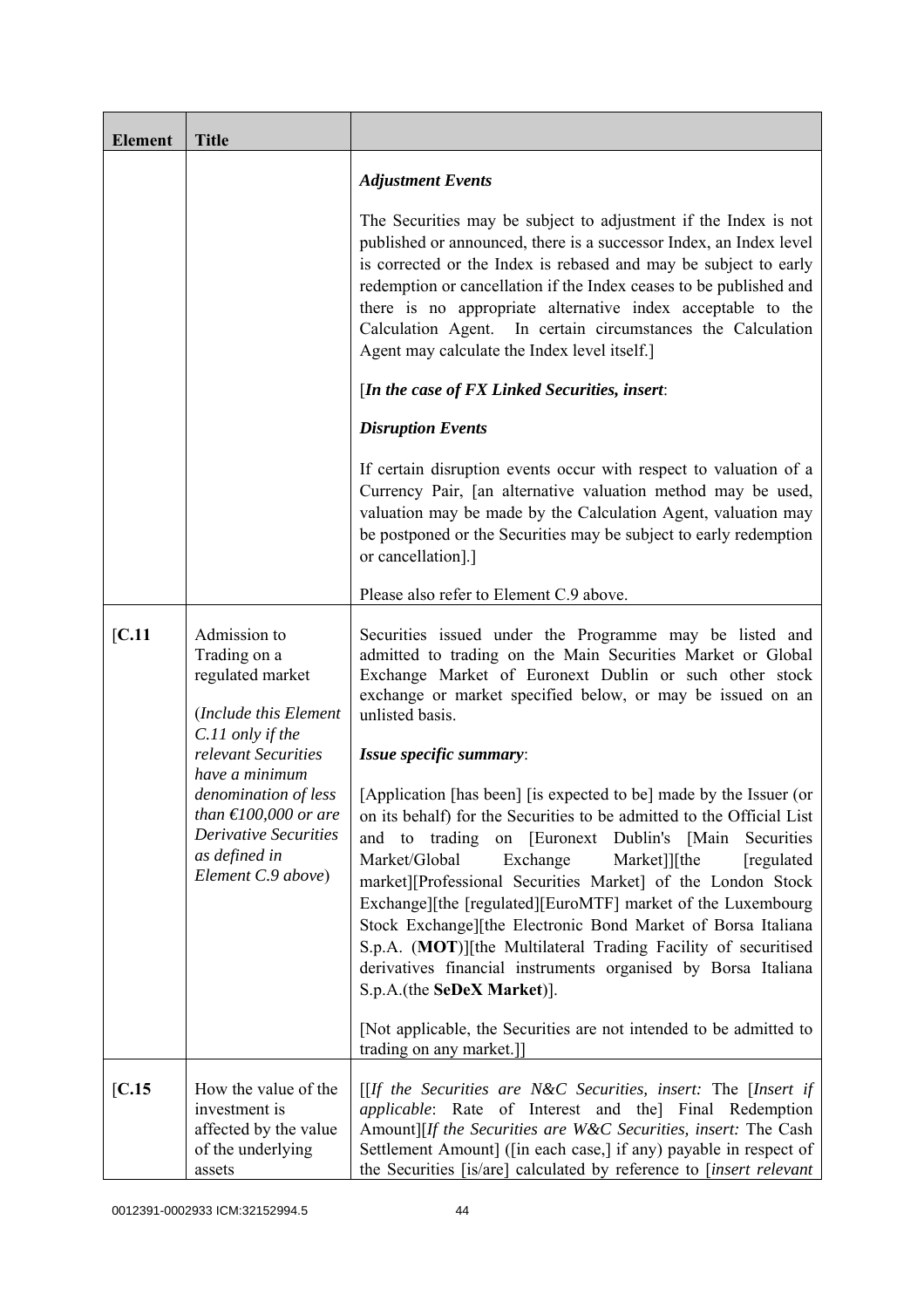| <b>Element</b> | <b>Title</b>                                                                                                                                                                                   |                                                                                                                                                                                                                                                                                                                                                                                                                                                                                                                                                                                                                                                                                                                                                                                                                                                                                                                                                                                                                                     |
|----------------|------------------------------------------------------------------------------------------------------------------------------------------------------------------------------------------------|-------------------------------------------------------------------------------------------------------------------------------------------------------------------------------------------------------------------------------------------------------------------------------------------------------------------------------------------------------------------------------------------------------------------------------------------------------------------------------------------------------------------------------------------------------------------------------------------------------------------------------------------------------------------------------------------------------------------------------------------------------------------------------------------------------------------------------------------------------------------------------------------------------------------------------------------------------------------------------------------------------------------------------------|
|                | (Include this Element<br>C.15 only if the<br>relevant Securities<br>are Derivative<br>Securities as defined<br>in Element C.9<br>above)                                                        | underlying(s) (i.e. the relevant Reference Item(s))].<br>Please also see Element C.18.]                                                                                                                                                                                                                                                                                                                                                                                                                                                                                                                                                                                                                                                                                                                                                                                                                                                                                                                                             |
| $[C.16$        | Maturity<br>(Include this Element<br>$C.16$ only if the<br>relevant<br><b>Securities</b><br>Derivative<br>are<br>Securities as defined<br>Element<br>C.9<br>in<br>above)                       | [If the Securities are N&C Securities, insert: The Maturity Date<br>of the Securities is $\lceil \bullet \rceil$ [If the N&C Securities are Zero Recovery<br>Single Name Credit Linked N&C Securities, Zero Recovery<br>Basket Credit Linked N&C Securities or Tranched Zero Recovery<br>Credit Linked N&C Securities, insert: (the Scheduled Maturity<br>Date), subject to adjustment for [insert relevant postponement<br>$events$ [].]<br>[If the Securities are W&C Securities, insert: The Settlement Date<br>of the Securities is $\lceil \bullet \rceil$ [the fifth Business Day following the last<br>occurring valuation date.]]                                                                                                                                                                                                                                                                                                                                                                                           |
| IC.17          | Settlement procedure<br>of derivative<br>securities<br>(Include this Element<br>C.17 only if the<br>relevant Securities<br>are Derivative<br>Securities as defined<br>in Element C.9<br>above) | [The Securities will be cash-settled.]]                                                                                                                                                                                                                                                                                                                                                                                                                                                                                                                                                                                                                                                                                                                                                                                                                                                                                                                                                                                             |
| [C.18]         | Return on derivative<br>securities<br>(Include this Element<br>C.18 only if the<br>relevant Securities<br>are Derivative<br>Securities as defined<br>in Element C.9<br>above)                  | Nominal interest rate and date from which interest becomes<br>payable and due dates for interest<br>[The Securities do not pay interest.]<br>[In the case of Fixed Rate Securities, insert: The Securities bear<br>interest [from their date of issue/from $\lceil \bullet \rceil$ ] at the fixed rate of $\lceil \bullet \rceil$<br>per cent. per annum. Interest will be paid [annually] in arrear on<br>$\lceil \bullet \rceil$ in each year. The first interest payment will be made on $\lceil \bullet \rceil$ .<br><i>In the case of Floating Rate Securities, insert:</i> The Securities<br>bear interest [from their date of issue/from $\lceil \bullet \rceil$ ] at floating rates<br>calculated by reference to [specify reference rate] [plus/minus] a<br>margin of $[\bullet]$ per cent. Interest will be paid [quarterly/semi-<br>annually/annually] in arrear on $[\bullet]$ in each year[, subject to<br>adjustment for non-business days]. The first interest payment will<br>be made on $\lceil \bullet \rceil$ .] |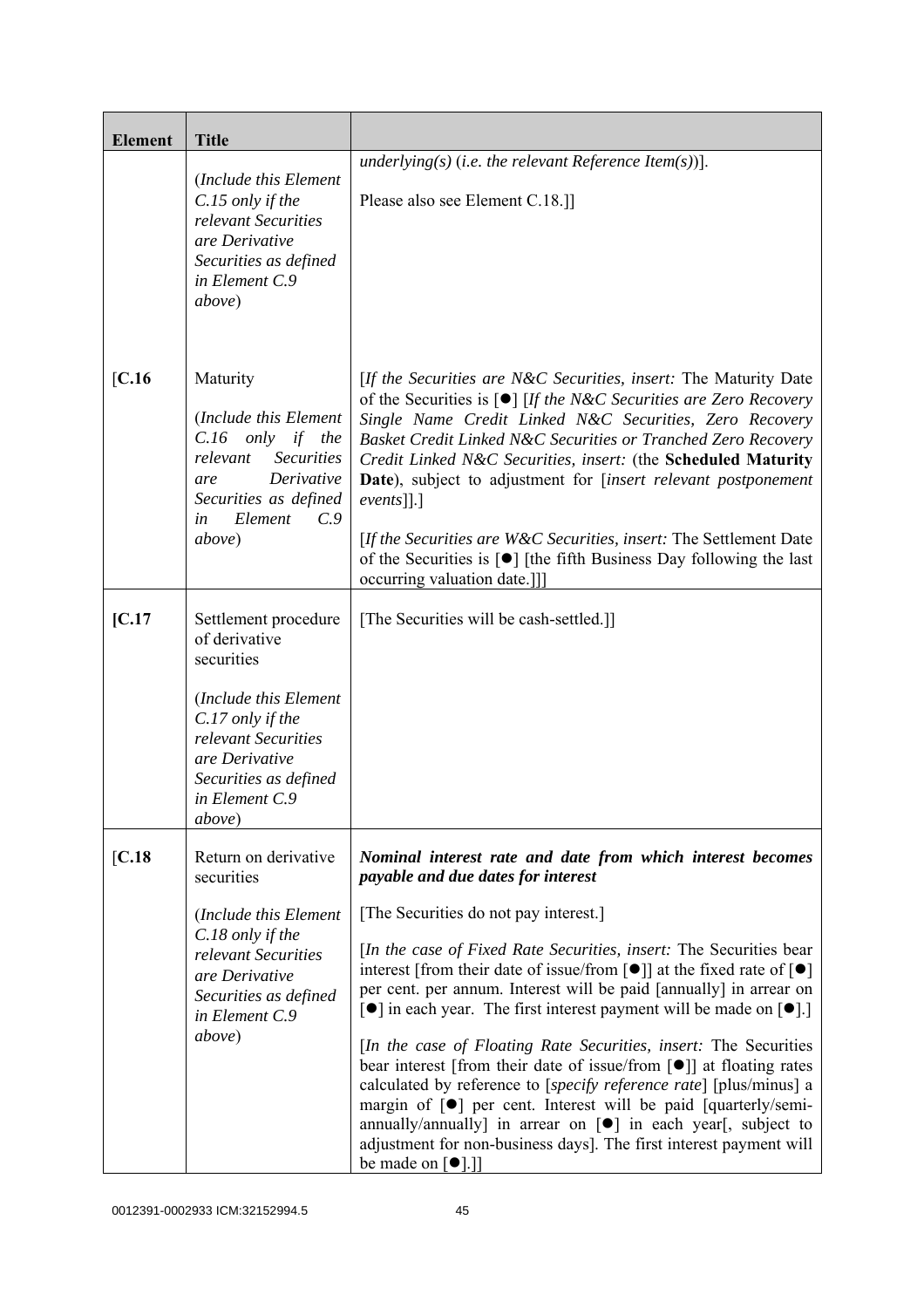| <b>Element</b> | <b>Title</b> |                                                                                                                                                                                                                                                                                                                                                                                                                                              |
|----------------|--------------|----------------------------------------------------------------------------------------------------------------------------------------------------------------------------------------------------------------------------------------------------------------------------------------------------------------------------------------------------------------------------------------------------------------------------------------------|
|                |              | [In the case of Securities whose interest payments are calculated<br>by reference to an underlying, insert: Payments of interest in<br>respect of the Securities will be determined by reference to the<br>performance of the [insert relevant underlying $(s)$ ] and extract,<br>insert here and complete the relevant pro forma disclosure from<br>item C.10 that reflects the basis for the calculation of interest of<br>the Securities] |
|                |              | [In the case of Zero Recovery Basket Credit Linked N&C<br>Securities or Tranched Zero Recovery Credit Linked N&C<br>Securities, insert: The interest payable in respect of each nominal<br>amount of Securities equal to the Calculation Amount for each<br>Coupon Period will be calculated on the Outstanding Nominal<br>Amount (as described further below) as of the last day of such<br>Coupon Period.]                                 |
|                |              | $[$ If the Securities are N&C Securities, insert: <b>Redemption at</b><br><b>Maturity</b>                                                                                                                                                                                                                                                                                                                                                    |
|                |              | Unless previously redeemed or purchased and cancelled, each<br>Security will be redeemed by the Issuer on the Maturity Date at<br>[●]/[the Final Redemption Amount] [(which shall be determined<br>as set out below in this Element $C.18$ ].]                                                                                                                                                                                               |
|                |              | [The Calculation Amount for the Securities is $[•]$ .]                                                                                                                                                                                                                                                                                                                                                                                       |
|                |              | [If the Securities are W&C Securities, insert: Settlement                                                                                                                                                                                                                                                                                                                                                                                    |
|                |              | Each Security entitles its holder, upon due exercise, to receive<br>from the Issuer on the Settlement Date a Cash Settlement Amount<br>(which shall be determined as set out below in this Element<br>$C.18$ ).                                                                                                                                                                                                                              |
|                |              | The Notional Amount per W&C Security is $[•]$ .                                                                                                                                                                                                                                                                                                                                                                                              |
|                |              | The Calculation Agent is $[•]$ .                                                                                                                                                                                                                                                                                                                                                                                                             |
|                |              | [If the Securities are interest bearing, insert: Interest Provisions                                                                                                                                                                                                                                                                                                                                                                         |
|                |              | [If the Securities are not Fixed Rate or Floating Rate Securities,<br><i>insert</i> : Coupon Accrual Date means [ $\bullet$ ].                                                                                                                                                                                                                                                                                                               |
|                |              | Coupon Period means [insert coupon period].                                                                                                                                                                                                                                                                                                                                                                                                  |
|                |              | Coupon Payment Date means [ $\bullet$ ].                                                                                                                                                                                                                                                                                                                                                                                                     |
|                |              | [If the Securities are Fixed or Floating Rate Securities, insert:<br>Day Count Fraction means [ $\bullet$ ].]                                                                                                                                                                                                                                                                                                                                |
|                |              | [Business Day Convention means [ $\bullet$ ].]                                                                                                                                                                                                                                                                                                                                                                                               |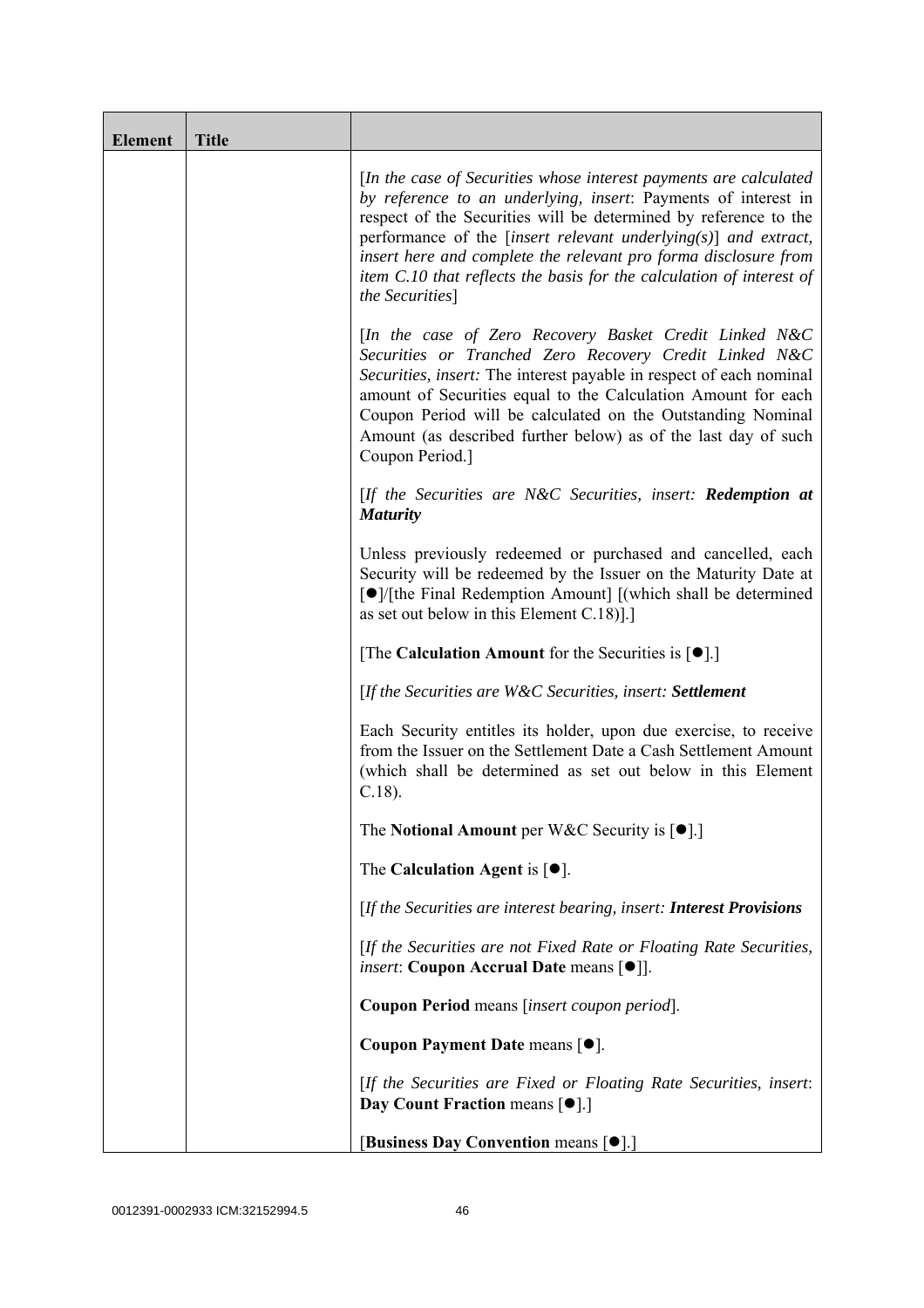| <b>Element</b> | <b>Title</b> |                                                                                                                                                                                                                                                                                                                                                                                                                                                                                                                                                 |
|----------------|--------------|-------------------------------------------------------------------------------------------------------------------------------------------------------------------------------------------------------------------------------------------------------------------------------------------------------------------------------------------------------------------------------------------------------------------------------------------------------------------------------------------------------------------------------------------------|
|                |              | [If the Securities are N&C Securities, insert: Redemption at<br><b>Maturity</b>                                                                                                                                                                                                                                                                                                                                                                                                                                                                 |
|                |              | Unless previously redeemed or purchased and cancelled, each<br>Security will be redeemed by the Issuer on the Maturity Date at<br>[specify]/[the Final Redemption Amount (which shall be<br>determined as set out below in this Element C.18).]                                                                                                                                                                                                                                                                                                 |
|                |              | [The Calculation Amount for the Securities is $[•]$ .]                                                                                                                                                                                                                                                                                                                                                                                                                                                                                          |
|                |              | [Insert in the case of FX Redemption $N\&C$ Securities: The Final<br>Redemption Amount in respect of each nominal amount of N&C<br>Securities equal to the Calculation Amount shall be an amount in<br>the Settlement Currency (which, when the Floor is zero, will not<br>be less than, but may be equal to, zero) calculated by the<br>Calculation Agent equal to the Calculation Amount multiplied by<br>the greater of (i) the Floor and (ii) a percentage calculated by the<br>Calculation Agent in accordance with the following formula: |
|                |              | Leverage $\times$ Max $\left[0, \sum_{i=1}^{n} W_i \times \frac{X_i - Y_i}{Z_i}\right]$                                                                                                                                                                                                                                                                                                                                                                                                                                                         |
|                |              | Any amount determined pursuant to the above, if not an amount<br>in the Settlement Currency, will be converted into the Settlement<br>Currency at the Exchange Rate. The Final Redemption Amount<br>will be rounded to the nearest two decimal places (or, in the case<br>of Japanese Yen, the nearest whole unit) in the relevant<br>Settlement Currency, 0.005 (or, in the case of Japanese Yen, half<br>a unit) being rounded upwards.                                                                                                       |
|                |              | Where:                                                                                                                                                                                                                                                                                                                                                                                                                                                                                                                                          |
|                |              | Alternate Currency Pair means [specify Alternate Currency<br>Pairs in form of [specify first currency]/[specify second<br>currency]] (repeat in respect of each Alternate Currency Pair).                                                                                                                                                                                                                                                                                                                                                       |
|                |              | <b>Currency Pair</b> means [specify Currency Pairs in form of [specify<br>first currency]/[specify second currency]] (repeat for each<br>Currency Pair).                                                                                                                                                                                                                                                                                                                                                                                        |
|                |              | <b>Exchange Rate</b> means the spot rate of exchange between the<br>currency in which the Calculation Amount is denominated (the<br>Calculation Amount Currency) and the Settlement Currency<br>(expressed as the number of units (or part units) of the relevant<br>Calculation Amount Currency for which one unit of the relevant<br>Settlement Currency can be exchanged) or on the basis of such<br>other applicable market convention as the Calculation Agent<br>determines appropriate.                                                  |
|                |              | <b>First Relevant Currency means <math>\lceil \bullet \rceil</math> (specify for each Currency</b><br>Pair).                                                                                                                                                                                                                                                                                                                                                                                                                                    |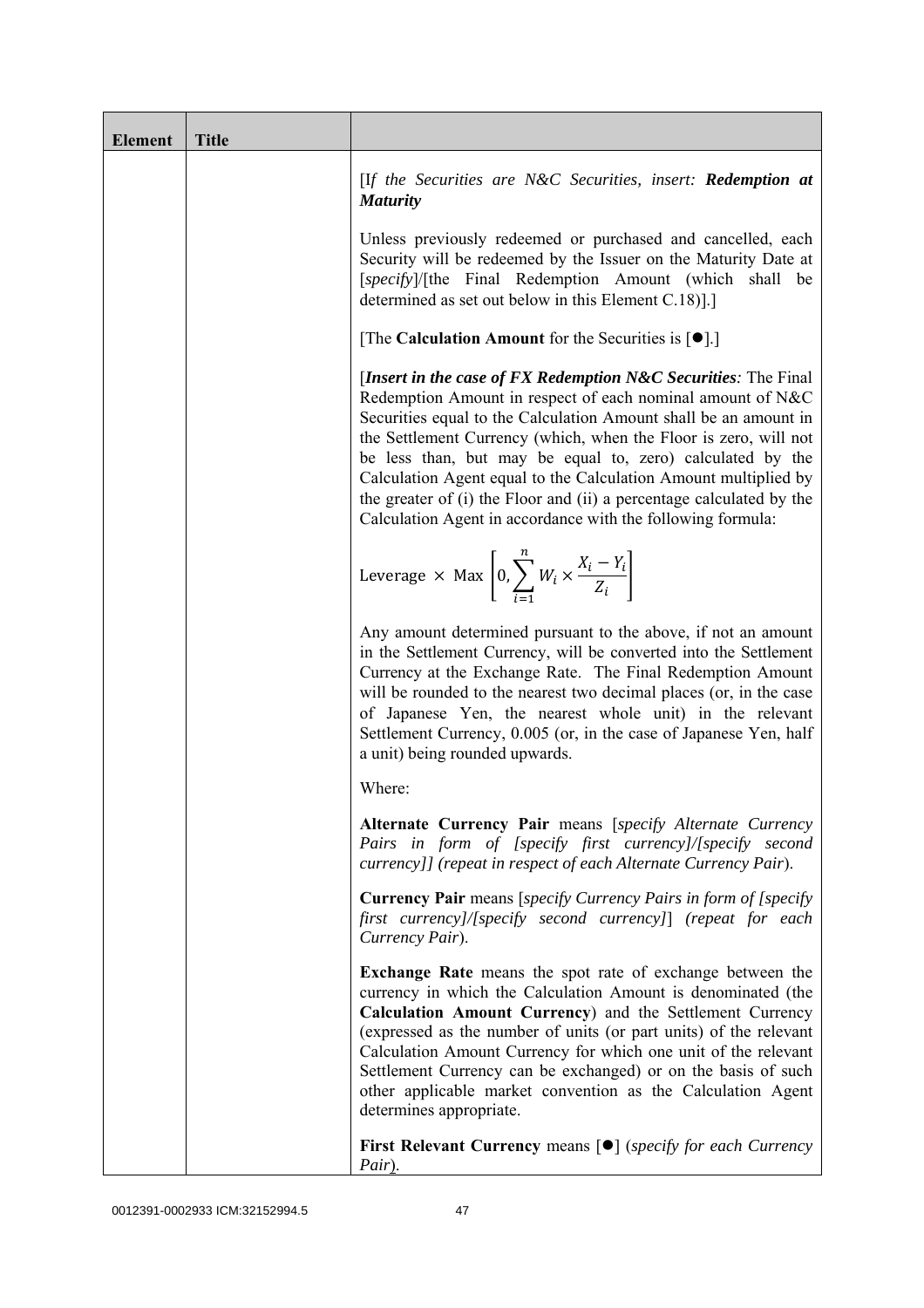| <b>Element</b> | <b>Title</b> |                                                                                                                                                                                                                                                                                                                                                                                                                                                                                                                                                                                                                                                                                                                                      |
|----------------|--------------|--------------------------------------------------------------------------------------------------------------------------------------------------------------------------------------------------------------------------------------------------------------------------------------------------------------------------------------------------------------------------------------------------------------------------------------------------------------------------------------------------------------------------------------------------------------------------------------------------------------------------------------------------------------------------------------------------------------------------------------|
|                |              | Floor means $\lceil \bullet \rceil$ .                                                                                                                                                                                                                                                                                                                                                                                                                                                                                                                                                                                                                                                                                                |
|                |              | <b>FX Price Source</b> means $[\bullet]$ (specify for each Currency Pair and<br>each Alternate Currency Pair).                                                                                                                                                                                                                                                                                                                                                                                                                                                                                                                                                                                                                       |
|                |              | i means each Currency Pair.                                                                                                                                                                                                                                                                                                                                                                                                                                                                                                                                                                                                                                                                                                          |
|                |              | Leverage means $\lceil \bullet \rceil$ per cent.                                                                                                                                                                                                                                                                                                                                                                                                                                                                                                                                                                                                                                                                                     |
|                |              | Max followed by a series of amounts inside brackets, means<br>whichever is the greater of the amounts separated by a comma<br>inside those brackets.                                                                                                                                                                                                                                                                                                                                                                                                                                                                                                                                                                                 |
|                |              | <b>n</b> means the number of Currency Pairs to which the N&C<br>Securities relate.                                                                                                                                                                                                                                                                                                                                                                                                                                                                                                                                                                                                                                                   |
|                |              | Reference Exchange Rate means, in respect of a Currency Pair,<br>the spot exchange rate for the First Relevant Currency quoted<br>against the Second Relevant Currency expressed as the number of<br>units of the First Relevant Currency quoted per one unit of the<br>Second Relevant Currency.                                                                                                                                                                                                                                                                                                                                                                                                                                    |
|                |              | <b>Relevant Currency</b> means each currency comprising a Currency<br>Pair and any references to the conversion of one Relevant<br>Currency to another shall be construed as applying in relation to a<br>Currency Pair.                                                                                                                                                                                                                                                                                                                                                                                                                                                                                                             |
|                |              | <b>Second Relevant Currency means [O]</b> (specify for each<br>Currency Pair).                                                                                                                                                                                                                                                                                                                                                                                                                                                                                                                                                                                                                                                       |
|                |              | Settlement Rate means, in respect of a Currency Pair, the<br>Reference Exchange Rate for that Currency Pair on the Valuation<br>Date at the Valuation Time as determined by the Calculation Agent<br>by reference to the Settlement Rate Option for that Currency Pair<br>(and such determination may be made, without limitation, with such<br>adjustments as are, at the discretion of the Calculation Agent,<br>necessary to the published quoting conventions and/or implying the<br>Reference Exchange Rate from more than one Settlement Rate<br>Option) unless any applicable disruption event exists or occurs, in<br>which case, the Settlement Rate for that Currency Pair will be<br>determined by the Calculation Agent. |
|                |              | <b>Settlement Rate Option</b> means, in respect of a Currency Pair,<br>the rate published for the Currency Pair fixing rate on the FX<br>Price Source for that Currency Pair at or about the Valuation<br>Time on the Valuation Date or, if Alternate Currency Pairs are<br>specified for the relevant Currency Pair, the Reference Exchange<br>Rate will be implied from more than one Settlement Rate Option<br>by determining the rate for each Alternate Currency Pair for that<br>Currency Pair, published for the Alternate Currency Pair fixing<br>rate on the FX Price Source for that Alternate Currency Pair at or<br>about the Valuation Time on the Valuation Date.                                                      |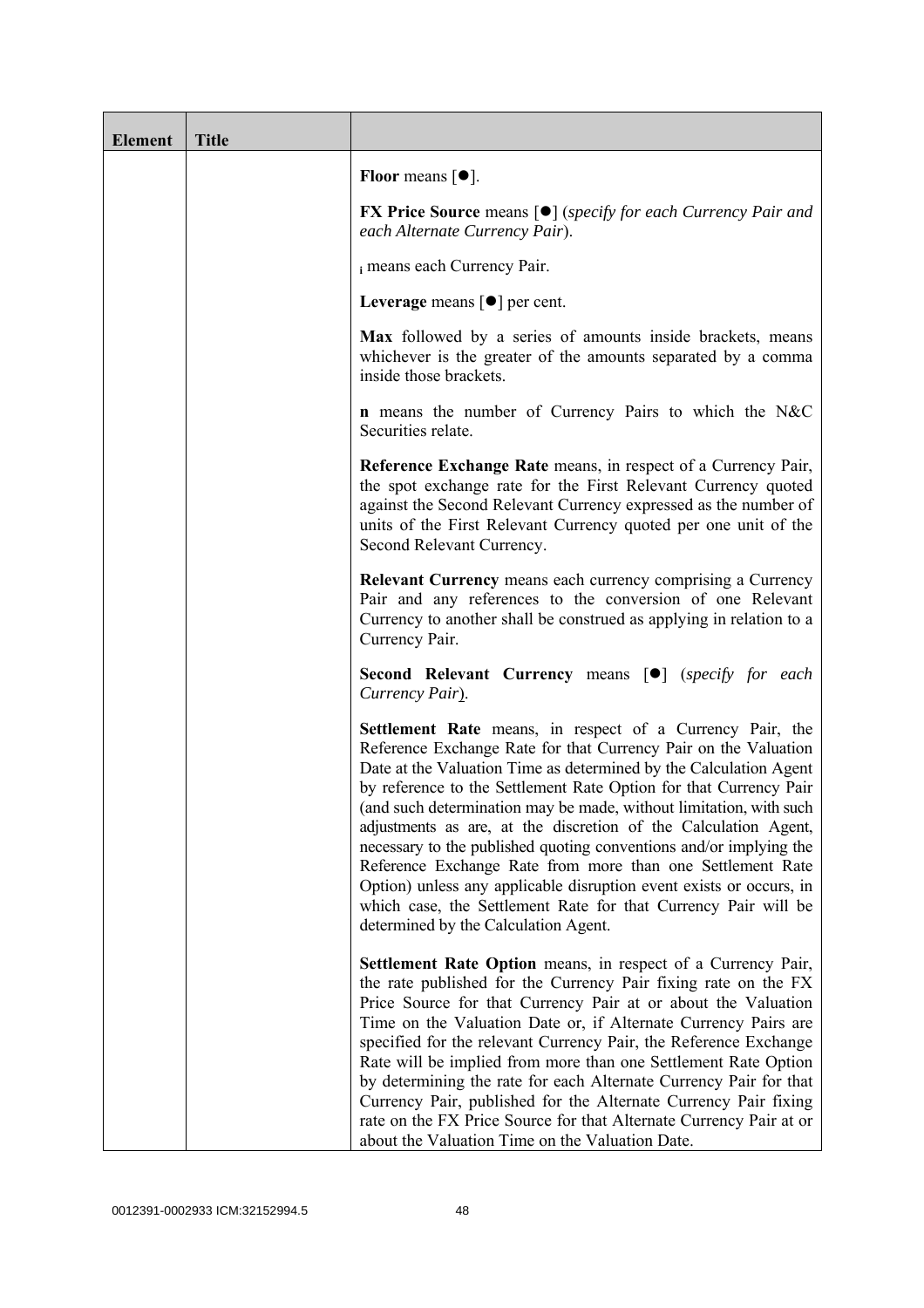| <b>Element</b> | <b>Title</b> |                                                                                                                                                                                                                                                                                                                                                                                                                                                                                                                                                                                                                                     |
|----------------|--------------|-------------------------------------------------------------------------------------------------------------------------------------------------------------------------------------------------------------------------------------------------------------------------------------------------------------------------------------------------------------------------------------------------------------------------------------------------------------------------------------------------------------------------------------------------------------------------------------------------------------------------------------|
|                |              | <b>Strike Rate</b> means $\lceil \bullet \rceil$ ( <i>specify for each Currency Pair</i> ).                                                                                                                                                                                                                                                                                                                                                                                                                                                                                                                                         |
|                |              | Valuation Date means $[•]$ .                                                                                                                                                                                                                                                                                                                                                                                                                                                                                                                                                                                                        |
|                |              | Valuation Time means $[\bullet].$                                                                                                                                                                                                                                                                                                                                                                                                                                                                                                                                                                                                   |
|                |              | $w_i$ means [specify the weighting of each Currency Pair (being a<br>number less than or equal to $1$ ].                                                                                                                                                                                                                                                                                                                                                                                                                                                                                                                            |
|                |              | $X_i$ means, in respect of a Currency Pair, the [Settlement Rate in<br>respect of such Currency Pair]/[Strike Rate in respect of such<br>Currency Pair].                                                                                                                                                                                                                                                                                                                                                                                                                                                                            |
|                |              | $Y_i$ means, in respect of a Currency Pair, the [Settlement Rate in<br>respect of such Currency Pair]/[Strike Rate in respect of such<br>Currency Pair].                                                                                                                                                                                                                                                                                                                                                                                                                                                                            |
|                |              | $Z_i$ means, in respect of a Currency Pair, the [Settlement Rate in<br>respect of such Currency Pair]/[Strike Rate in respect of such<br>Currency Pair <sup>[/[1]</sup> .]                                                                                                                                                                                                                                                                                                                                                                                                                                                          |
|                |              | [Insert in the case of Fixed Denomination FX Redemption<br>N&C Securities: The Final Redemption Amount in respect of<br>each unit or nominal amount of N&C Securities equal to the<br>Calculation Amount shall be an amount in the Settlement<br>Currency (which will not be less than, but may be equal to, zero)<br>calculated by the Calculation Agent equal to the Base Final<br>Redemption Amount divided by the Settlement Rate.                                                                                                                                                                                              |
|                |              | Where:                                                                                                                                                                                                                                                                                                                                                                                                                                                                                                                                                                                                                              |
|                |              | <b>Base Final Redemption Amount means <math>[①]</math>;</b>                                                                                                                                                                                                                                                                                                                                                                                                                                                                                                                                                                         |
|                |              | FX Price Source means, in respect of a Settlement Rate Option,<br>$\lceil \bullet \rceil;$                                                                                                                                                                                                                                                                                                                                                                                                                                                                                                                                          |
|                |              | Reference Exchange Rate means the spot exchange rate for the<br>Specified Currency quoted against the Settlement Currency<br>expressed as the number of units of the Specified Currency<br>quoted per unit of the Settlement Currency;                                                                                                                                                                                                                                                                                                                                                                                              |
|                |              | Settlement Rate means the Reference Exchange Rate on the<br>Valuation Date at the Valuation Time as determined by the<br>Calculation Agent by reference to the Settlement Rate Option(s)<br>(and such determination may be made, without limitation, with<br>such adjustments as are, at the discretion of the Calculation<br>Agent, necessary to the published quoting conventions and/or<br>implying the Reference Exchange Rate from more than one<br>Settlement Rate Option) unless any applicable disruption event<br>exists or occurs, in which case, the Settlement Rate will be<br>determined by the Calculation Agent; and |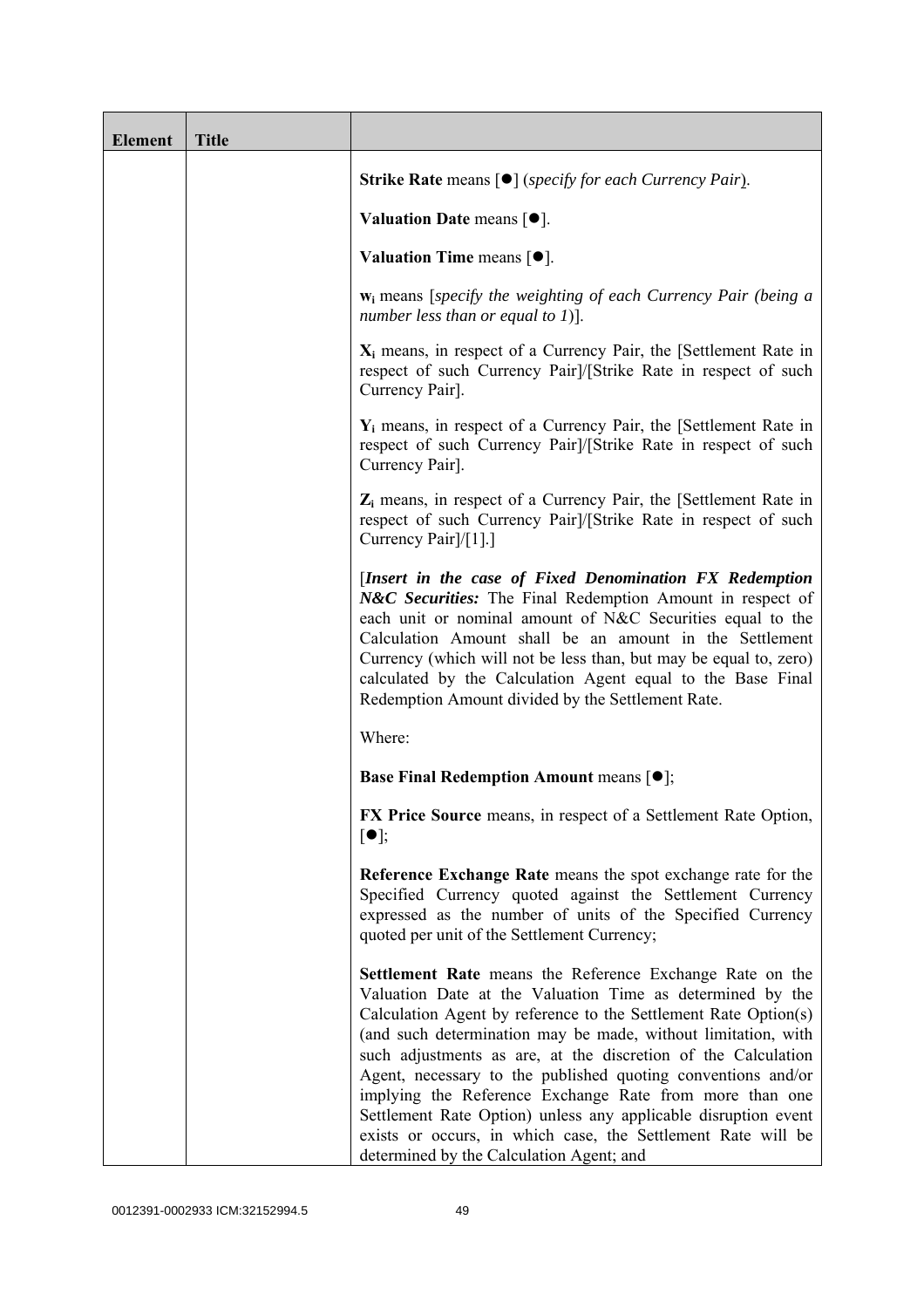| <b>Element</b> | <b>Title</b> |                                                                                                                                                                                                                                                                                                                                                                                                                                                             |
|----------------|--------------|-------------------------------------------------------------------------------------------------------------------------------------------------------------------------------------------------------------------------------------------------------------------------------------------------------------------------------------------------------------------------------------------------------------------------------------------------------------|
|                |              | Settlement Rate Option means [the rate published for the<br>Specified Currency/Settlement Currency fixing rate on the FX<br>Price Source at or about the Valuation Time on the Valuation<br>Date] [insert if the Reference Exchange Rate will be implied from<br>more than one Settlement Rate Option and delete preceding<br><i>option:</i> the relevant fixing rates on the FX Price Source(s) at or<br>about the Valuation Time on the Valuation Date.]] |
|                |              | [Insert in the case of Equity Basket Knock-In N&C Securities:<br>The Final Redemption Amount in respect of each nominal<br>amount of N&C Securities equal to the Calculation Amount shall<br>be an amount in the Specified Currency (which will not be less<br>than, but may be equal to, zero) calculated by the Calculation<br>Agent equal to:                                                                                                            |
|                |              | if no Knock-In Event has occurred, the Calculation<br>(a)<br>Amount; or                                                                                                                                                                                                                                                                                                                                                                                     |
|                |              | (b)<br>if a Knock-In Event has occurred, the product of $(x)$ the<br>Calculation Amount and (y) the Final Reference<br>Performance.                                                                                                                                                                                                                                                                                                                         |
|                |              | Where:                                                                                                                                                                                                                                                                                                                                                                                                                                                      |
|                |              | Final Reference Performance means a percentage determined<br>by the Calculation Agent equal to the Reference Performance of<br>the Share with the lowest Reference Performance.                                                                                                                                                                                                                                                                             |
|                |              | Final Price means, in respect of a Share, an amount equal to the<br>price per share in respect of such Share quoted on the applicable<br>exchange at the Valuation Time on the Final Valuation Date.                                                                                                                                                                                                                                                        |
|                |              | Final Valuation Date means $[•]$ .                                                                                                                                                                                                                                                                                                                                                                                                                          |
|                |              | i means a Share.                                                                                                                                                                                                                                                                                                                                                                                                                                            |
|                |              | Initial Valuation Date means $[•]$ .                                                                                                                                                                                                                                                                                                                                                                                                                        |
|                |              | Knock-In Event means the price of any Share quoted on the<br>applicable exchange at the Valuation Time on the Final Valuation<br>Date is equal to or less than the Knock-In Level in respect of such<br>Share, as determined by the Calculation Agent.                                                                                                                                                                                                      |
|                |              | Knock-In Level means, in respect of a Share, the Knock-In<br>Percentage multiplied by the Strike Price for such Share.                                                                                                                                                                                                                                                                                                                                      |
|                |              | Knock-In Percentage means $\lceil \bullet \rceil$ per cent.                                                                                                                                                                                                                                                                                                                                                                                                 |
|                |              | <b>Reference Performance</b> means, in respect of a Share, a rate<br>expressed as a percentage (which will not be less than, but may be<br>equal to, zero) calculated by the Calculation Agent in accordance<br>with the following formula:                                                                                                                                                                                                                 |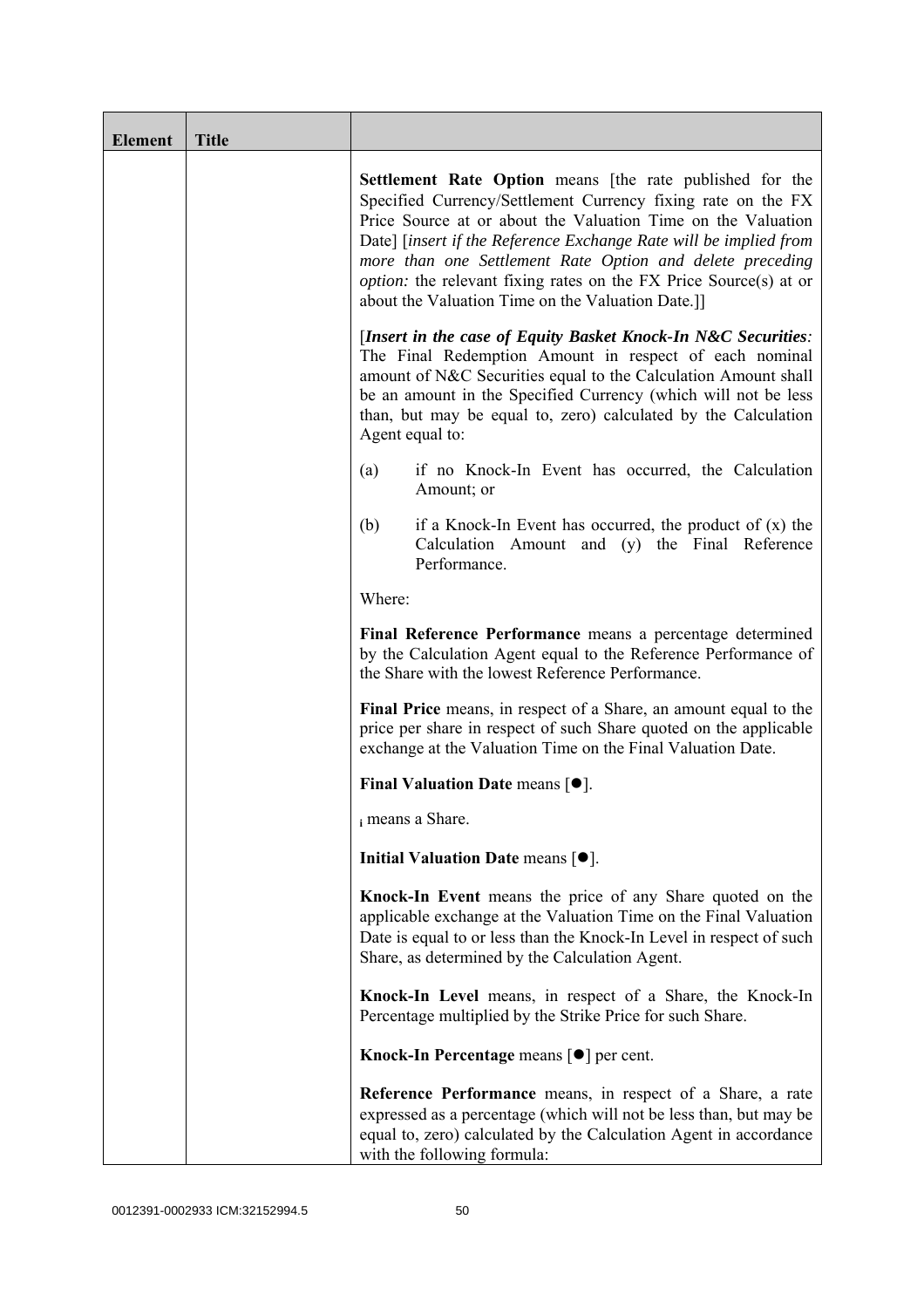| <b>Element</b> | <b>Title</b> |                                                                                                                                                                                                                                                                                 |
|----------------|--------------|---------------------------------------------------------------------------------------------------------------------------------------------------------------------------------------------------------------------------------------------------------------------------------|
|                |              | Final Price <sub>i</sub><br>Strike Price <sub>i</sub>                                                                                                                                                                                                                           |
|                |              | <b>Share</b> means $\lceil \bullet \rceil$ .                                                                                                                                                                                                                                    |
|                |              | <b>Strike Price</b> means, in relation to a Share, the price per share in<br>respect of such Share quoted on the applicable exchange at the<br>Valuation Time on the Initial Valuation Date.                                                                                    |
|                |              | <b>Valuation Time means <math>[\bullet]</math>.</b> ]                                                                                                                                                                                                                           |
|                |              | [Insert in the case of Equity Basket Barrier Knock-In N&C<br>Securities:                                                                                                                                                                                                        |
|                |              | The Final Redemption Amount in respect of each nominal<br>amount of N&C Securities equal to the Calculation Amount shall<br>be an amount in the Specified Currency (which will not be less<br>than, but may be equal to, zero) calculated by the Calculation<br>Agent equal to: |
|                |              | if no Knock-In Event has occurred, the Calculation<br>(a)<br>Amount; or                                                                                                                                                                                                         |
|                |              | if a Knock-In Event has occurred:<br>(b)                                                                                                                                                                                                                                        |
|                |              | if the Final Reference Performance is equal to or<br>(i)<br>greater than the Barrier Level, the Calculation<br>Amount; or                                                                                                                                                       |
|                |              | if the Final Reference Performance is less than<br>(ii)<br>the Barrier Level, the product of (x) the<br>Calculation Amount and (y) the Final Reference<br>Performance.                                                                                                          |
|                |              | Where:                                                                                                                                                                                                                                                                          |
|                |              | <b>Barrier Level means [<math>\bullet</math>] per cent.</b>                                                                                                                                                                                                                     |
|                |              | Final Reference Performance means a percentage determined<br>by the Calculation Agent equal to the Reference Performance of the<br>Share with the lowest Reference Performance.                                                                                                 |
|                |              | Final Price means, in respect of a Share, an amount equal to the<br>price per share in respect of such Share quoted on the applicable<br>exchange at the Valuation Time on the Final Valuation Date.                                                                            |
|                |              | Final Valuation Date means $[\bullet].$                                                                                                                                                                                                                                         |
|                |              | i means a Share.                                                                                                                                                                                                                                                                |
|                |              | Initial Valuation Date means $[•]$ .                                                                                                                                                                                                                                            |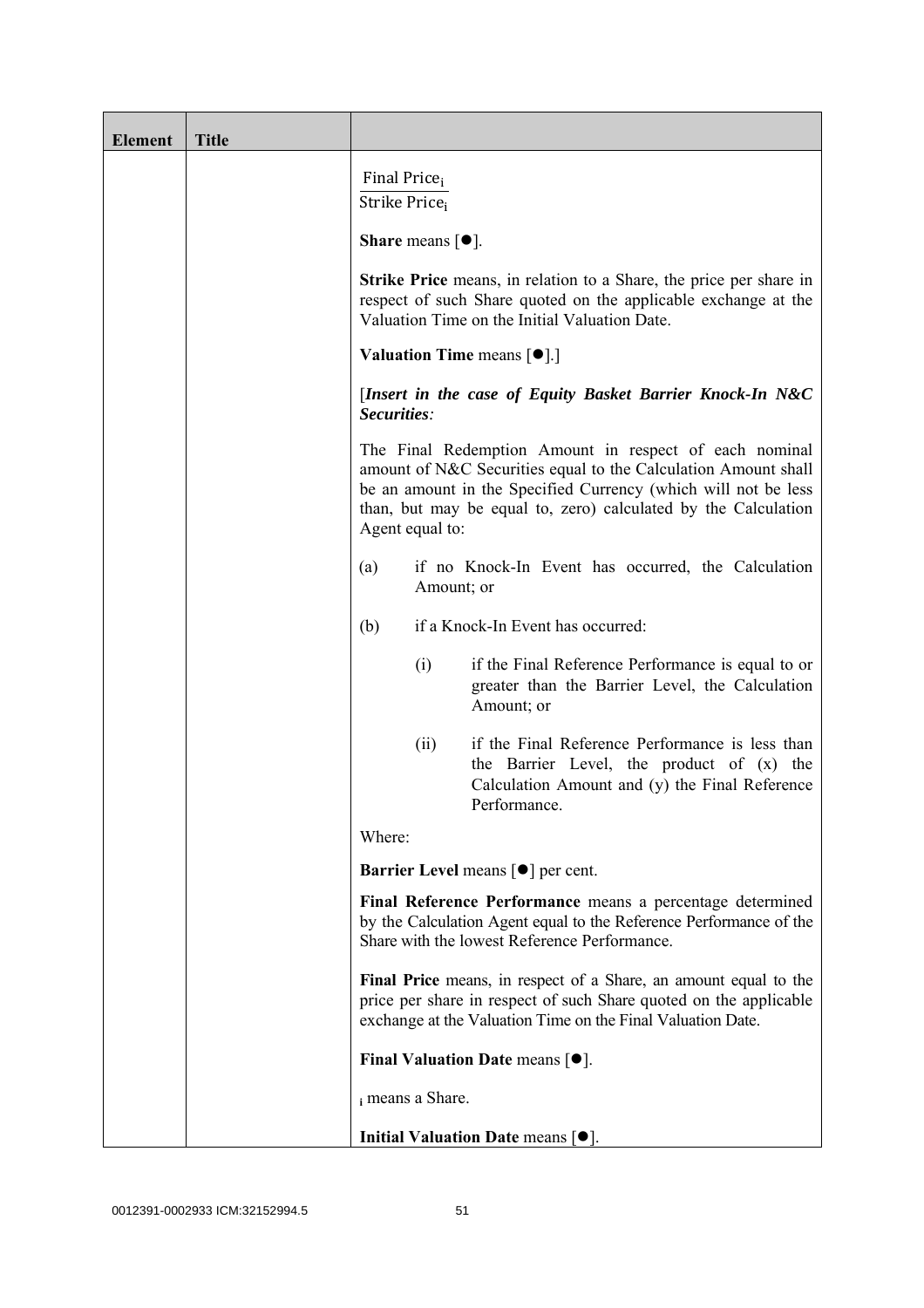| <b>Element</b> | <b>Title</b> |                                                                                                                                                                                                                                                                                                                                                                                                                                                                                                                                                                                                                                                                                                                                                                                                                                                                                                                                                                                                                                                                                                                                                                                                                                                                                                                                                                                                                                                                  |
|----------------|--------------|------------------------------------------------------------------------------------------------------------------------------------------------------------------------------------------------------------------------------------------------------------------------------------------------------------------------------------------------------------------------------------------------------------------------------------------------------------------------------------------------------------------------------------------------------------------------------------------------------------------------------------------------------------------------------------------------------------------------------------------------------------------------------------------------------------------------------------------------------------------------------------------------------------------------------------------------------------------------------------------------------------------------------------------------------------------------------------------------------------------------------------------------------------------------------------------------------------------------------------------------------------------------------------------------------------------------------------------------------------------------------------------------------------------------------------------------------------------|
|                |              | Knock-In Determination Period means the period from but<br>excluding the Initial Valuation Date to and including the Knock-<br>In Period Ending Date.                                                                                                                                                                                                                                                                                                                                                                                                                                                                                                                                                                                                                                                                                                                                                                                                                                                                                                                                                                                                                                                                                                                                                                                                                                                                                                            |
|                |              | <b>Knock-In Event</b> means the price of any Share quoted on the<br>applicable Exchange at any time during the regular trading<br>session hours on that Exchange on any scheduled trading day in<br>the Knock-In Determination Period is equal to or less than the<br>Knock-In Level in respect of such Share, as determined by the<br>Calculation Agent, Provided That, if on any such day, as of any<br>Knock-In Valuation Time, a Knock-In Event has or would have<br>occurred but the conditions for a disrupted day having been<br>satisfied at such time then such Knock-In Valuation Time shall be<br>ignored for purposes of determining whether a Knock-In Event<br>has occurred Provided Further That if no Knock-In Event has<br>occurred in the Knock-In Determination Period and the<br>conditions for a disrupted day are satisfied as of the last occurring<br>Knock-In Valuation Time on the Knock-In Period Ending Date,<br>then such day shall be treated as a Valuation Date and the<br>Calculation Agent shall determine a price of the relevant Share(s)<br>in respect of such day in accordance with such provisions for<br>purposes of determining whether a Knock-In Event shall occur.<br>For the purposes of determining under this paragraph whether the<br>conditions for a disrupted day have been satisfied at any Knock-<br>In Valuation Time, the relevant Valuation Time used shall be the<br>relevant Knock-In Valuation Time. |
|                |              | Knock-In Level means, in respect of a Share, the Knock-In<br>Percentage multiplied by the Strike Price for such Share.                                                                                                                                                                                                                                                                                                                                                                                                                                                                                                                                                                                                                                                                                                                                                                                                                                                                                                                                                                                                                                                                                                                                                                                                                                                                                                                                           |
|                |              | Knock-In Percentage means [●] per cent.                                                                                                                                                                                                                                                                                                                                                                                                                                                                                                                                                                                                                                                                                                                                                                                                                                                                                                                                                                                                                                                                                                                                                                                                                                                                                                                                                                                                                          |
|                |              | Knock-In Period Ending Date means the scheduled Final<br>Valuation Date.                                                                                                                                                                                                                                                                                                                                                                                                                                                                                                                                                                                                                                                                                                                                                                                                                                                                                                                                                                                                                                                                                                                                                                                                                                                                                                                                                                                         |
|                |              | Knock-In Valuation Time means, in respect of a Share, any time<br>during the regular trading session hours on the applicable<br>Exchange for such Share on any scheduled trading day in the<br>Knock-In Determination Period.                                                                                                                                                                                                                                                                                                                                                                                                                                                                                                                                                                                                                                                                                                                                                                                                                                                                                                                                                                                                                                                                                                                                                                                                                                    |
|                |              | Reference Performance means, in respect of a Share, a rate<br>expressed as a percentage (which will not be less than, but may be<br>equal to, zero) calculated by the Calculation Agent in accordance<br>with the following formula:                                                                                                                                                                                                                                                                                                                                                                                                                                                                                                                                                                                                                                                                                                                                                                                                                                                                                                                                                                                                                                                                                                                                                                                                                             |
|                |              | Final Price <sub>i</sub><br>Strike Price;                                                                                                                                                                                                                                                                                                                                                                                                                                                                                                                                                                                                                                                                                                                                                                                                                                                                                                                                                                                                                                                                                                                                                                                                                                                                                                                                                                                                                        |
|                |              | <b>Share</b> means $\lceil \bullet \rceil$ .                                                                                                                                                                                                                                                                                                                                                                                                                                                                                                                                                                                                                                                                                                                                                                                                                                                                                                                                                                                                                                                                                                                                                                                                                                                                                                                                                                                                                     |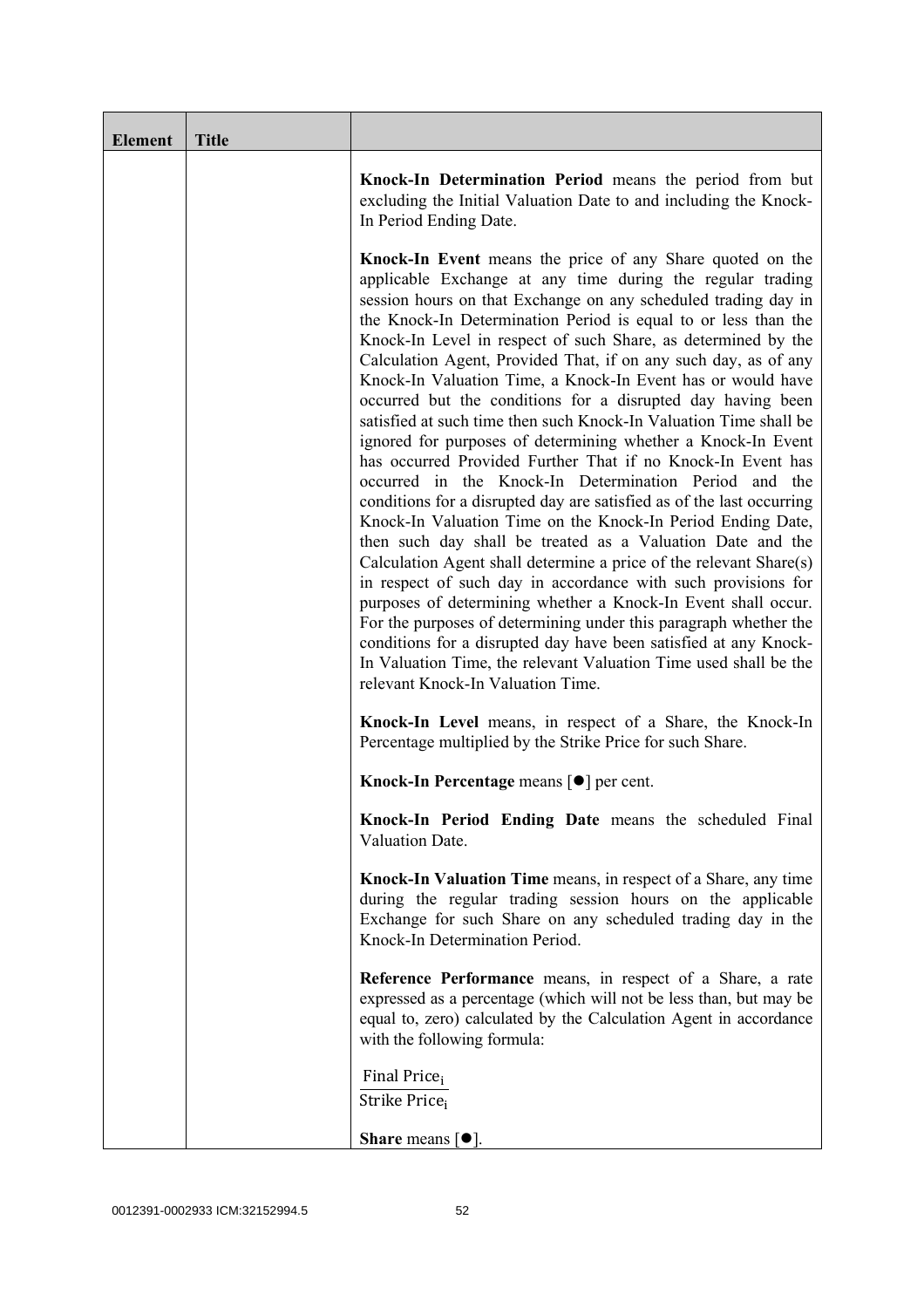| <b>Element</b> | <b>Title</b> |                          |                                                                                                                                                                                                                                                                                                                                                                |
|----------------|--------------|--------------------------|----------------------------------------------------------------------------------------------------------------------------------------------------------------------------------------------------------------------------------------------------------------------------------------------------------------------------------------------------------------|
|                |              |                          | <b>Strike Price</b> means, in relation to a Share, the price per share in<br>respect of such Share quoted on the applicable exchange at the<br>Valuation Time on the Initial Valuation Date.                                                                                                                                                                   |
|                |              |                          | <b>Valuation Time means <math>[\bullet]</math>.</b> ]                                                                                                                                                                                                                                                                                                          |
|                |              |                          | [Insert in the case of Equity Basket Bonus Barrier Knock-In<br>N&C Securities: The Final Redemption Amount in respect of<br>each nominal amount of N&C Securities equal to the Calculation<br>Amount shall be an amount in the Specified Currency (which will<br>not be less than, but may be equal to, zero) calculated by the<br>Calculation Agent equal to: |
|                |              | (a)                      | if no Knock-In Event has occurred, the product of (i) the<br>Calculation Amount and (ii) 100 per cent. plus the<br>Participation Rate; or                                                                                                                                                                                                                      |
|                |              | (b)                      | if a Knock-In Event has occurred:                                                                                                                                                                                                                                                                                                                              |
|                |              | (i)                      | if the Final Reference Performance is equal to or<br>greater than the Barrier Level, the Calculation<br>Amount; or                                                                                                                                                                                                                                             |
|                |              | (ii)                     | if the Final Reference Performance is less than<br>the Barrier Level, the product of (x) the<br>Calculation Amount and (y) the Final Reference<br>Performance.                                                                                                                                                                                                 |
|                |              | Where:                   |                                                                                                                                                                                                                                                                                                                                                                |
|                |              |                          | <b>Barrier Level</b> means $\lceil \bullet \rceil$ per cent.                                                                                                                                                                                                                                                                                                   |
|                |              |                          | Final Reference Performance means a percentage determined<br>by the Calculation Agent equal to the Reference Performance of<br>the Share with the lowest Reference Performance.                                                                                                                                                                                |
|                |              |                          | Final Price means, in respect of a Share, an amount equal to the<br>price per share in respect of such Share quoted on the applicable<br>exchange at the Valuation Time on the Final Valuation Date.                                                                                                                                                           |
|                |              |                          | Final Valuation Date means $[•]$ .                                                                                                                                                                                                                                                                                                                             |
|                |              | i means a Share.         |                                                                                                                                                                                                                                                                                                                                                                |
|                |              |                          | Initial Valuation Date means $[•]$ .                                                                                                                                                                                                                                                                                                                           |
|                |              | than the Knock-In Level. | Knock-In Event means the Final Reference Performance is less                                                                                                                                                                                                                                                                                                   |
|                |              |                          | Knock-In Level means $\lceil \bullet \rceil$ per cent.                                                                                                                                                                                                                                                                                                         |
|                |              |                          | <b>Participation Rate means <math>\lceil \bullet \rceil</math> per cent.</b>                                                                                                                                                                                                                                                                                   |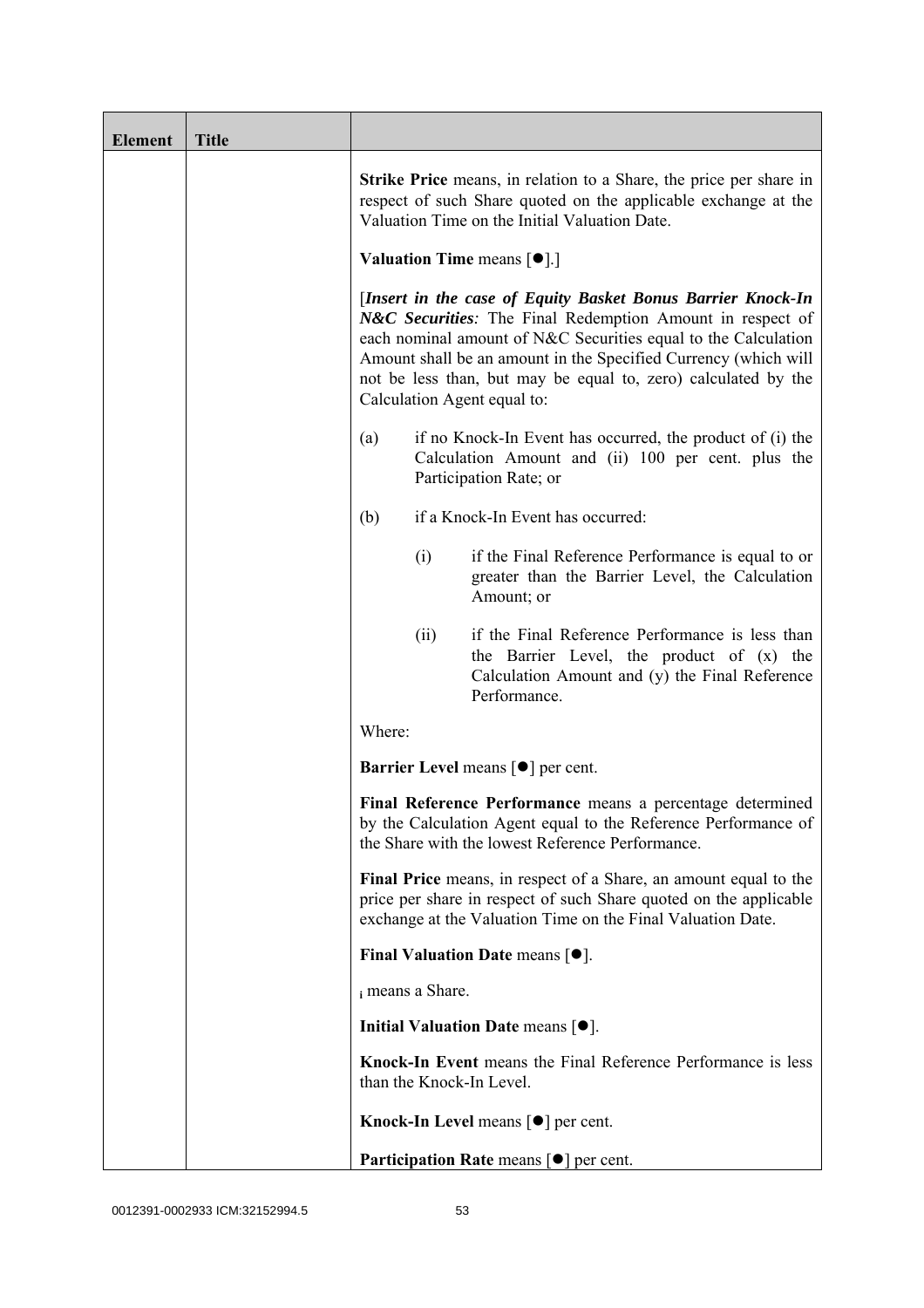| <b>Element</b> | <b>Title</b> |                                                                                                                                                                                                                                                                                                                                          |
|----------------|--------------|------------------------------------------------------------------------------------------------------------------------------------------------------------------------------------------------------------------------------------------------------------------------------------------------------------------------------------------|
|                |              | Reference Performance means, in respect of a Share, a rate<br>expressed as a percentage (which will not be less than, but may be<br>equal to, zero) calculated by the Calculation Agent in accordance<br>with the following formula:                                                                                                     |
|                |              | Final Price <sub>i</sub><br>Strike Price <sub>i</sub>                                                                                                                                                                                                                                                                                    |
|                |              | Share means $[\bullet].$                                                                                                                                                                                                                                                                                                                 |
|                |              | <b>Strike Price</b> means, in relation to a Share, the price per share in<br>respect of such Share quoted on the applicable exchange at the<br>Valuation Time on the Initial Valuation Date.                                                                                                                                             |
|                |              | <b>Valuation Time means <math>\lceil \bullet \rceil</math>.</b>                                                                                                                                                                                                                                                                          |
|                |              | [In the case of Index Basket Knock-In N&C Securities: The<br>Final Redemption Amount in respect of each nominal amount of<br>N&C Securities equal to the Calculation Amount shall be an<br>amount in the Specified Currency (which will not be less than,<br>but may be equal to, zero) calculated by the Calculation Agent<br>equal to: |
|                |              | if no Knock-In Event has occurred, the Calculation<br>(a)<br>Amount; or                                                                                                                                                                                                                                                                  |
|                |              | (b)<br>if a Knock-In Event has occurred, the product of (i) the<br>Calculation Amount and (ii) the Final Reference<br>Performance.                                                                                                                                                                                                       |
|                |              | Where:                                                                                                                                                                                                                                                                                                                                   |
|                |              | Final Reference Performance means a percentage determined<br>by the Calculation Agent equal to the Reference Performance of<br>the Index with the lowest Reference Performance.                                                                                                                                                          |
|                |              | Final Level means, in respect of an Index, an amount equal to the<br>closing level of such Index, as calculated and announced by the<br>relevant index sponsor, at the Valuation Time on the Final<br>Valuation Date.                                                                                                                    |
|                |              | Final Valuation Date means [ $\bullet$ ].                                                                                                                                                                                                                                                                                                |
|                |              | i means an Index.                                                                                                                                                                                                                                                                                                                        |
|                |              | <b>Index</b> means $\lceil \bullet \rceil$ .                                                                                                                                                                                                                                                                                             |
|                |              | <b>Index Sponsor</b> means $[•]$ .                                                                                                                                                                                                                                                                                                       |
|                |              | Initial Valuation Date means $[•]$ .                                                                                                                                                                                                                                                                                                     |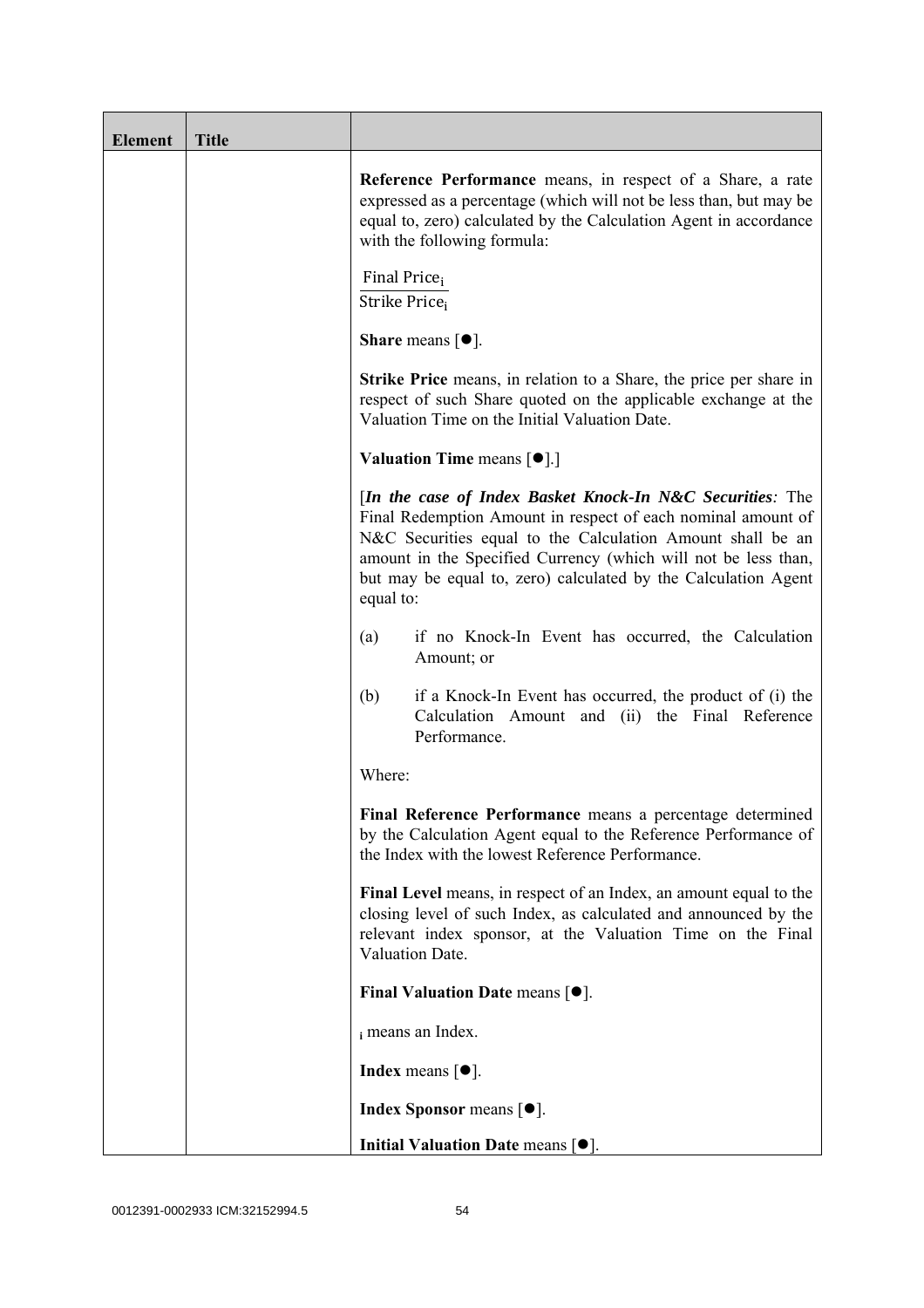| <b>Element</b> | <b>Title</b> |                                             |                                                                                                                                                                                                                                                                                                                               |  |
|----------------|--------------|---------------------------------------------|-------------------------------------------------------------------------------------------------------------------------------------------------------------------------------------------------------------------------------------------------------------------------------------------------------------------------------|--|
|                |              | Calculation Agent.                          | Knock-In Event means the closing level of the Index, as<br>calculated and announced by the relevant index sponsor, at the<br>Valuation Time on the Final Valuation Date is equal to or less than<br>the Knock-In Level in respect of such Index, as determined by the                                                         |  |
|                |              |                                             | Knock-In Level means, in respect of an Index, the Knock-In<br>Percentage multiplied by the Strike Level for such Index.                                                                                                                                                                                                       |  |
|                |              |                                             | Knock-In Percentage means $\lceil \bullet \rceil$ per cent.                                                                                                                                                                                                                                                                   |  |
|                |              |                                             | <b>Reference Performance</b> means, in respect of an Index, a rate<br>expressed as a percentage (which will not be less than, but may be<br>equal to, zero) calculated by the Calculation Agent in accordance<br>with the following formula:                                                                                  |  |
|                |              | Final Level <sub>i</sub><br>Strike Level;   |                                                                                                                                                                                                                                                                                                                               |  |
|                |              |                                             | <b>Strike Level</b> means, in relation to an Index, the closing level of<br>such Index, as calculated and announced by the relevant index<br>sponsor, at the Valuation Time on the Initial Valuation Date.                                                                                                                    |  |
|                |              |                                             | <b>Valuation Time means <math>[\bullet]</math>.</b> ]                                                                                                                                                                                                                                                                         |  |
|                |              | Agent equal to:                             | [In the case of Index Basket Barrier Knock-In N&C Securities:<br>The Final Redemption Amount in respect of each nominal<br>amount of N&C Securities equal to the Calculation Amount shall<br>be an amount in the Specified Currency (which will not be less<br>than, but may be equal to, zero) calculated by the Calculation |  |
|                |              |                                             | (a) if no Knock-In Event has occurred, the Calculation<br>Amount; or                                                                                                                                                                                                                                                          |  |
|                |              | (b)                                         | if a Knock-In Event has occurred:                                                                                                                                                                                                                                                                                             |  |
|                |              | (i)                                         | if the Final Reference Performance is equal to or<br>greater than the Barrier Level, the Calculation<br>Amount; or                                                                                                                                                                                                            |  |
|                |              | (ii)                                        | if the Final Reference Performance is less than<br>the Barrier Level, the product of (x) the<br>Calculation Amount and (y) the Final Reference<br>Performance.                                                                                                                                                                |  |
|                |              | Where:                                      |                                                                                                                                                                                                                                                                                                                               |  |
|                |              | Barrier Level means [ $\bullet$ ] per cent. |                                                                                                                                                                                                                                                                                                                               |  |
|                |              |                                             | Final Reference Performance means a percentage determined                                                                                                                                                                                                                                                                     |  |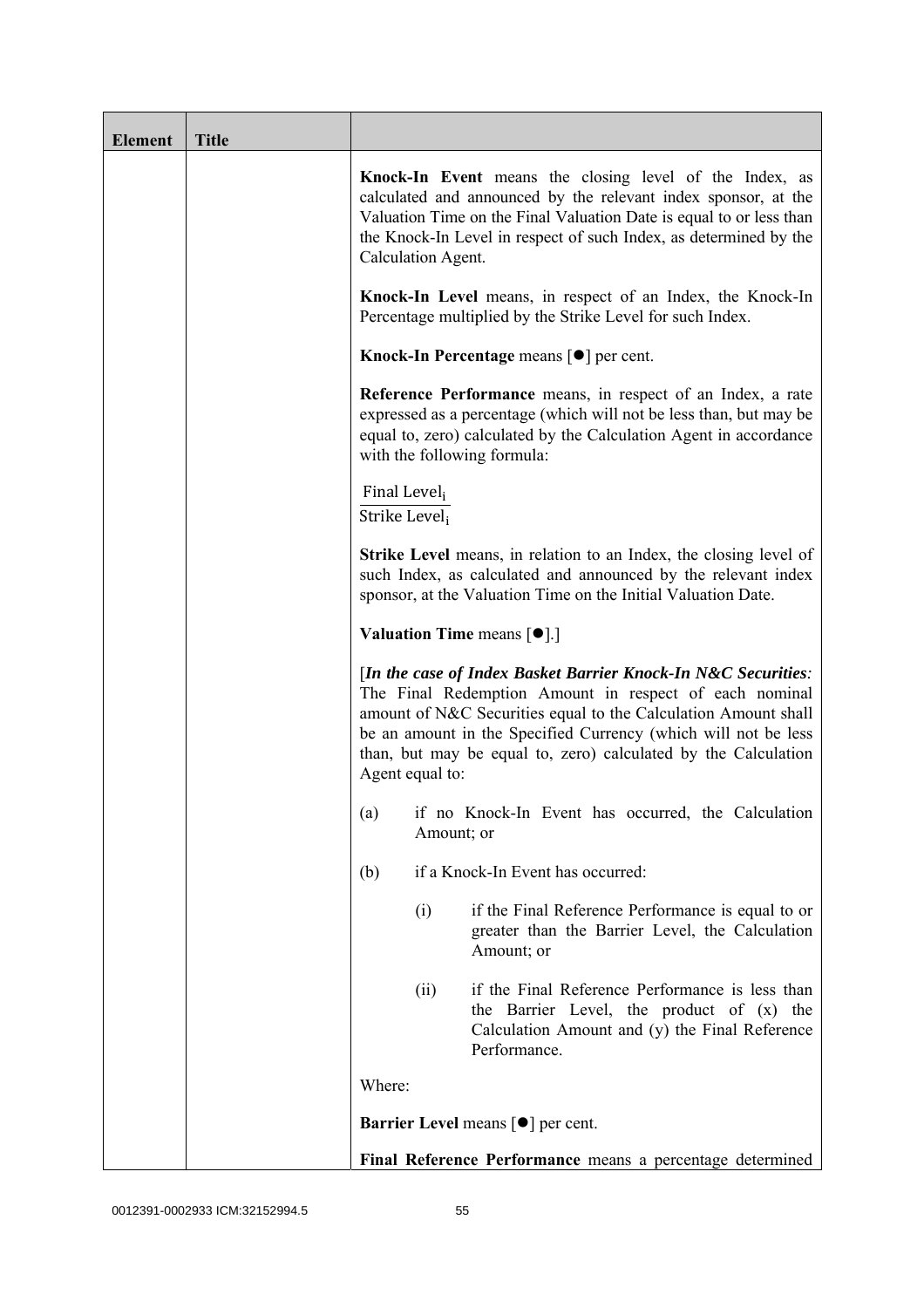| <b>Element</b> | <b>Title</b> |                                                                                                                                                                                                                                                                                                                                                        |
|----------------|--------------|--------------------------------------------------------------------------------------------------------------------------------------------------------------------------------------------------------------------------------------------------------------------------------------------------------------------------------------------------------|
|                |              | by the Calculation Agent equal to the Reference Performance of<br>the Index with the lowest Reference Performance.                                                                                                                                                                                                                                     |
|                |              | Final Level means, in respect of an Index, an amount equal to the<br>closing level of such Index, as calculated and announced by the<br>relevant index sponsor, at the Valuation Time on the Final<br>Valuation Date.                                                                                                                                  |
|                |              | Final Valuation Date means $[•]$ .                                                                                                                                                                                                                                                                                                                     |
|                |              | i means an Index.                                                                                                                                                                                                                                                                                                                                      |
|                |              | <b>Index</b> means $[•]$ .                                                                                                                                                                                                                                                                                                                             |
|                |              | <b>Index Sponsor</b> means $[•]$ .                                                                                                                                                                                                                                                                                                                     |
|                |              | Initial Valuation Date means [ $\bullet$ ].                                                                                                                                                                                                                                                                                                            |
|                |              | Knock-In Event means the closing level of any Index, as<br>calculated and announced by the relevant index sponsor at the<br>Valuation Time on the Final Valuation Date is equal to or less<br>than the Knock-In Level in respect of such Index, as determined<br>by the Calculation Agent.                                                             |
|                |              | Knock-In Level means, in respect of an Index, the Knock-In<br>Percentage multiplied by the Strike Level for such Index.                                                                                                                                                                                                                                |
|                |              | Knock-In Percentage means [●] per cent.                                                                                                                                                                                                                                                                                                                |
|                |              | Reference Performance means, in respect of an Index, a rate<br>expressed as a percentage (which will not be less than, but may be<br>equal to, zero) calculated by the Calculation Agent in accordance<br>with the following formula:                                                                                                                  |
|                |              | Final Level <sub>i</sub><br>Strike Level <sub>i</sub>                                                                                                                                                                                                                                                                                                  |
|                |              | Strike Level means, in relation to an Index, the closing level of<br>such Index, as calculated and announced by the relevant index<br>sponsor, at the Valuation Time on the Initial Valuation Date.                                                                                                                                                    |
|                |              | <b>Valuation Time means <math>\lceil \bullet \rceil</math>.</b>                                                                                                                                                                                                                                                                                        |
|                |              | [In the case of Index Basket Bonus Barrier Knock-In N&C<br>Securities: The Final Redemption Amount in respect of each<br>nominal amount of N&C Securities equal to the Calculation<br>Amount shall be an amount in the Specified Currency (which will<br>not be less than, but may be equal to, zero) calculated by the<br>Calculation Agent equal to: |
|                |              | (a)<br>if no Knock-In Event has occurred, the product of (i) the<br>Calculation Amount and (ii) 100 per cent. plus the                                                                                                                                                                                                                                 |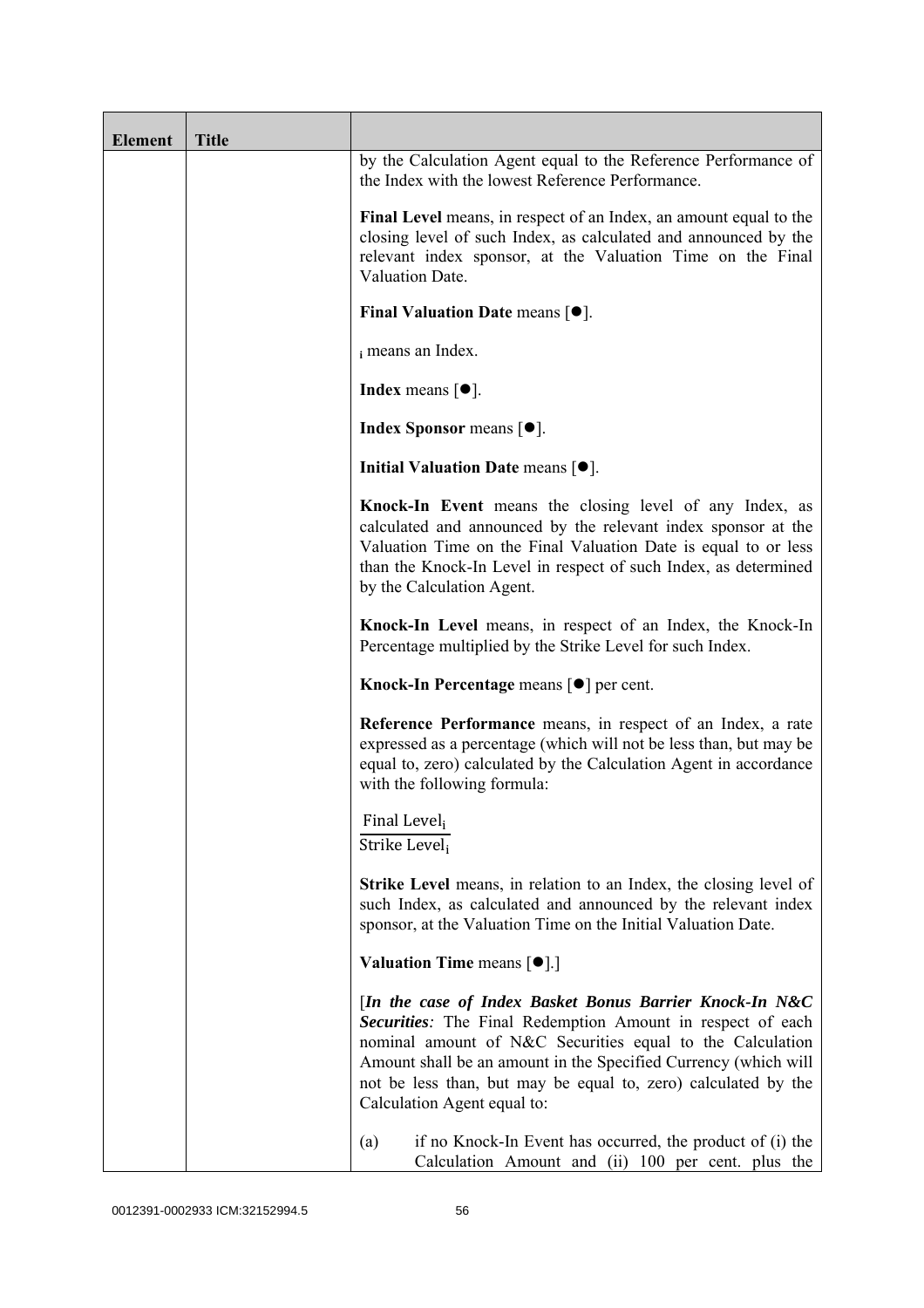| <b>Element</b> | <b>Title</b> |                                           |                                       |                                                                                                                                                                                                                                       |
|----------------|--------------|-------------------------------------------|---------------------------------------|---------------------------------------------------------------------------------------------------------------------------------------------------------------------------------------------------------------------------------------|
|                |              |                                           |                                       | Participation Rate; or                                                                                                                                                                                                                |
|                |              | (b)                                       |                                       | if a Knock-In Event has occurred:                                                                                                                                                                                                     |
|                |              |                                           | (i)                                   | if the Final Reference Performance is equal to or<br>greater than the Barrier Level, the Calculation<br>Amount; or                                                                                                                    |
|                |              |                                           | (ii)                                  | if the Final Reference Performance is less than<br>the Barrier Level, the product of (x) the<br>Calculation Amount and (y) the Final Reference<br>Performance.                                                                        |
|                |              | Where:                                    |                                       |                                                                                                                                                                                                                                       |
|                |              |                                           |                                       | <b>Barrier Level means [<math>\bullet</math>] per cent.</b>                                                                                                                                                                           |
|                |              |                                           |                                       | Final Reference Performance means a percentage determined<br>by the Calculation Agent equal to the Reference Performance of<br>the Index with the lowest Reference Performance.                                                       |
|                |              |                                           | Valuation Date.                       | Final Level means, in respect of an Index, an amount equal to the<br>closing level of such Index, as calculated and announced by the<br>relevant index sponsor, at the Valuation Time on the Final                                    |
|                |              |                                           |                                       | Final Valuation Date means $[•]$ .                                                                                                                                                                                                    |
|                |              |                                           | i means an Index.                     |                                                                                                                                                                                                                                       |
|                |              |                                           | Index means $\lceil \bullet \rceil$ . |                                                                                                                                                                                                                                       |
|                |              |                                           |                                       | Initial Valuation Date means $[•]$ .                                                                                                                                                                                                  |
|                |              |                                           |                                       | Knock-In Event means the Final Reference Performance is less<br>than the Knock-In Level.                                                                                                                                              |
|                |              |                                           |                                       | <b>Knock-In Level means <math>\lceil \bullet \rceil</math> per cent.</b>                                                                                                                                                              |
|                |              |                                           |                                       | <b>Participation Rate</b> means $\lceil \bullet \rceil$ per cent.                                                                                                                                                                     |
|                |              |                                           |                                       | Reference Performance means, in respect of an Index, a rate<br>expressed as a percentage (which will not be less than, but may be<br>equal to, zero) calculated by the Calculation Agent in accordance<br>with the following formula: |
|                |              | Final Level,<br>Strike Level <sub>i</sub> |                                       |                                                                                                                                                                                                                                       |
|                |              |                                           |                                       | <b>Strike Level</b> means, in relation to an Index, the closing level of<br>such Index, as calculated and announced by the relevant index<br>sponsor, at the Valuation Time on the Initial Valuation Date.                            |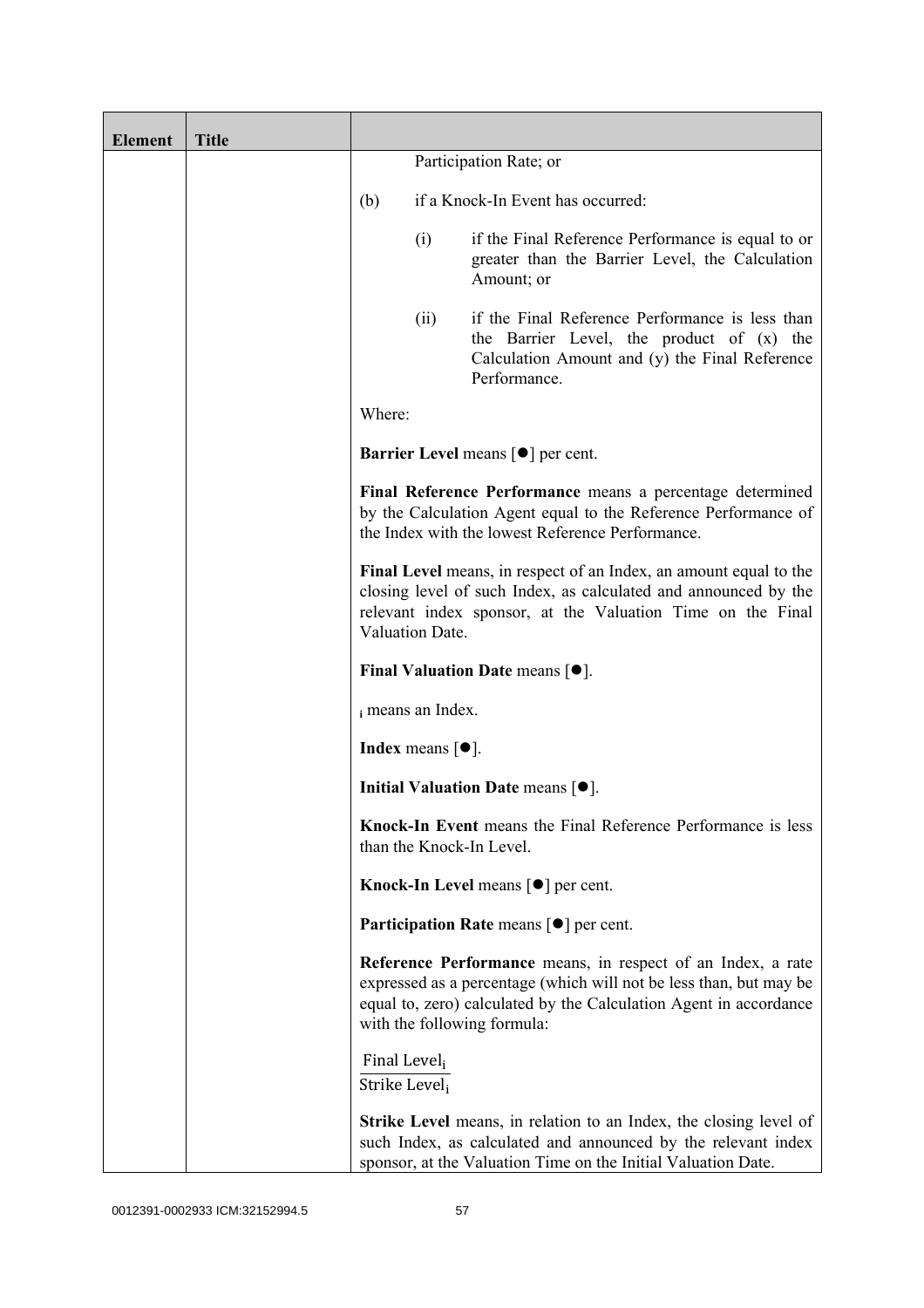| <b>Element</b> | <b>Title</b> |                                                                                                                                                                                                                                                                                                                                                                                                                                                                                                                                                                                                                                                             |
|----------------|--------------|-------------------------------------------------------------------------------------------------------------------------------------------------------------------------------------------------------------------------------------------------------------------------------------------------------------------------------------------------------------------------------------------------------------------------------------------------------------------------------------------------------------------------------------------------------------------------------------------------------------------------------------------------------------|
|                |              | <b>Valuation Time means <math>[\bullet]</math>.</b> ]                                                                                                                                                                                                                                                                                                                                                                                                                                                                                                                                                                                                       |
|                |              | [In the case of Equity Basket Autocall N&C Securities: Unless<br>the N&C Securities have been previously redeemed or cancelled,<br>if on any Observation Date an Autocall Event occurs the Issuer<br>will, on giving notice to Securityholders, redeem all, but not some<br>only, of the Securities, each nominal amount of the Securities<br>equal to the Calculation Amount being redeemed on the Early<br>Redemption Date at the Early Redemption Amount specified<br>below [If the Securities are interest bearing and not Conditional<br>Interest N&C Securities, insert, together with interest accrued to<br>(but excluding) the date of redemption. |
|                |              | Where:                                                                                                                                                                                                                                                                                                                                                                                                                                                                                                                                                                                                                                                      |
|                |              | Autocall Event means the Autocall Reference Performance in<br>respect of an Observation Date (the Relevant Observation Date)<br>is equal to or greater than the Autocall Level in respect of such<br>Observation Date.                                                                                                                                                                                                                                                                                                                                                                                                                                      |
|                |              | <b>Autocall Level</b> means [specify % for each Observation Date].                                                                                                                                                                                                                                                                                                                                                                                                                                                                                                                                                                                          |
|                |              | <b>Autocall Rate</b> means [specify % for each Observation Date].                                                                                                                                                                                                                                                                                                                                                                                                                                                                                                                                                                                           |
|                |              | Autocall Reference Performance means, in respect of an<br>Observation Date, a percentage determined by the Calculation<br>Agent equal to the Reference Performance of the Share with the<br>lowest Reference Performance in respect of such Observation<br>Date.                                                                                                                                                                                                                                                                                                                                                                                            |
|                |              | Early Redemption Amount means, in respect of each nominal<br>amount of the N&C Securities equal to the Calculation Amount,<br>an amount in the Specified Currency (which will not be less than,<br>but may be equal to, zero) calculated by the Calculation Agent<br>equal to [in the case of a Fixed Autocall N&C Security: the<br>Calculation Amount] [in the case of an Uplift Autocall N&C<br>Security: the product of (i) the Calculation Amount and (ii) 100<br>per cent. plus the Autocall Rate in respect of the Relevant<br>Observation Date].                                                                                                     |
|                |              | Early Redemption Date means the day falling the Number of<br>Autocall Business Days immediately succeeding the Relevant<br>Observation Date.                                                                                                                                                                                                                                                                                                                                                                                                                                                                                                                |
|                |              | i means a Share.                                                                                                                                                                                                                                                                                                                                                                                                                                                                                                                                                                                                                                            |
|                |              | Initial Valuation Date means $[•]$ .                                                                                                                                                                                                                                                                                                                                                                                                                                                                                                                                                                                                                        |
|                |              | o means an Observation Date.                                                                                                                                                                                                                                                                                                                                                                                                                                                                                                                                                                                                                                |
|                |              | <b>Observation Date means <math>[•]</math>.</b>                                                                                                                                                                                                                                                                                                                                                                                                                                                                                                                                                                                                             |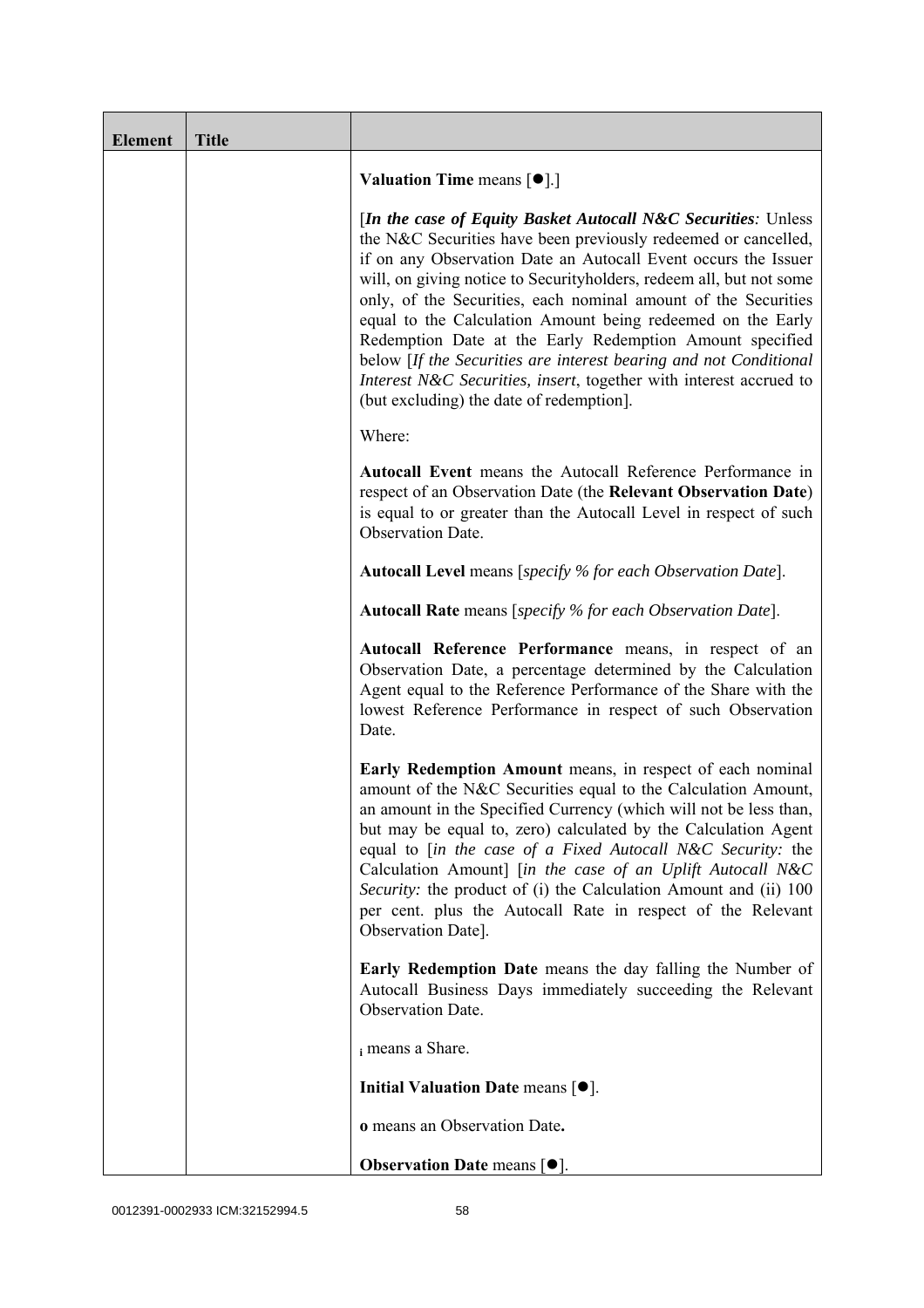| <b>Element</b> | <b>Title</b> |                                                                                                                                                                                                                                                                                                                                                                                                                                                                                                                                                                                                                                                                          |
|----------------|--------------|--------------------------------------------------------------------------------------------------------------------------------------------------------------------------------------------------------------------------------------------------------------------------------------------------------------------------------------------------------------------------------------------------------------------------------------------------------------------------------------------------------------------------------------------------------------------------------------------------------------------------------------------------------------------------|
|                |              | <b>Observation Price</b> means, in respect of an Observation Date and<br>a Share, an amount equal to the price per share in respect of such<br>Share quoted on the applicable exchange at the Valuation Time<br>on such Observation Date.                                                                                                                                                                                                                                                                                                                                                                                                                                |
|                |              | Number of Autocall Business Days means $[•]$ .                                                                                                                                                                                                                                                                                                                                                                                                                                                                                                                                                                                                                           |
|                |              | Reference Performance means, in respect of an Observation<br>Date and a Share, a rate expressed as a percentage (which will not<br>be less than, but may be equal to, zero) calculated by the<br>Calculation Agent in accordance with the following formula:                                                                                                                                                                                                                                                                                                                                                                                                             |
|                |              | Observation Level <sub>i,0</sub><br>Strike Level,                                                                                                                                                                                                                                                                                                                                                                                                                                                                                                                                                                                                                        |
|                |              | <b>Share</b> means $\lceil \bullet \rceil$ .                                                                                                                                                                                                                                                                                                                                                                                                                                                                                                                                                                                                                             |
|                |              | Strike Price means, in relation to a Share, the price per share in<br>respect of such Share quoted on the applicable exchange at the<br>Valuation Time on the Initial Valuation Date.                                                                                                                                                                                                                                                                                                                                                                                                                                                                                    |
|                |              | <b>Valuation Time means <math>\lceil \bullet \rceil</math>.</b>                                                                                                                                                                                                                                                                                                                                                                                                                                                                                                                                                                                                          |
|                |              | <i>In the case of Index Basket Autocall N&amp;C Securities: Unless the</i><br>N&C Securities have been previously redeemed or cancelled, if on<br>any Observation Date an Autocall Event occurs the Issuer will, on<br>giving notice to Securityholders, redeem all, but not some only, of<br>the N&C Securities, each nominal amount of N&C Securities equal<br>to the Calculation Amount being redeemed on the Early<br>Redemption Date at the Early Redemption Amount specified<br>below[If the Securities are interest bearing and not Conditional<br>Interest N&C Securities, insert:, together with interest accrued to<br>(but excluding) the date of redemption. |
|                |              | Where:                                                                                                                                                                                                                                                                                                                                                                                                                                                                                                                                                                                                                                                                   |
|                |              | Autocall Event means the Autocall Reference Performance in<br>respect of an Observation Date (the Relevant Observation Date)<br>is equal to or greater than the Autocall Level in respect of such<br>Observation Date.                                                                                                                                                                                                                                                                                                                                                                                                                                                   |
|                |              | Autocall Level means [specify % for each Observation Date].                                                                                                                                                                                                                                                                                                                                                                                                                                                                                                                                                                                                              |
|                |              | <b>Autocall Rate</b> means [specify % for each Observation Date].                                                                                                                                                                                                                                                                                                                                                                                                                                                                                                                                                                                                        |
|                |              | Autocall Reference Performance means, in respect of an<br>Observation Date, a percentage determined by the Calculation<br>Agent equal to the Reference Performance of the Index with the<br>lowest Reference Performance in respect of such Observation<br>Date.                                                                                                                                                                                                                                                                                                                                                                                                         |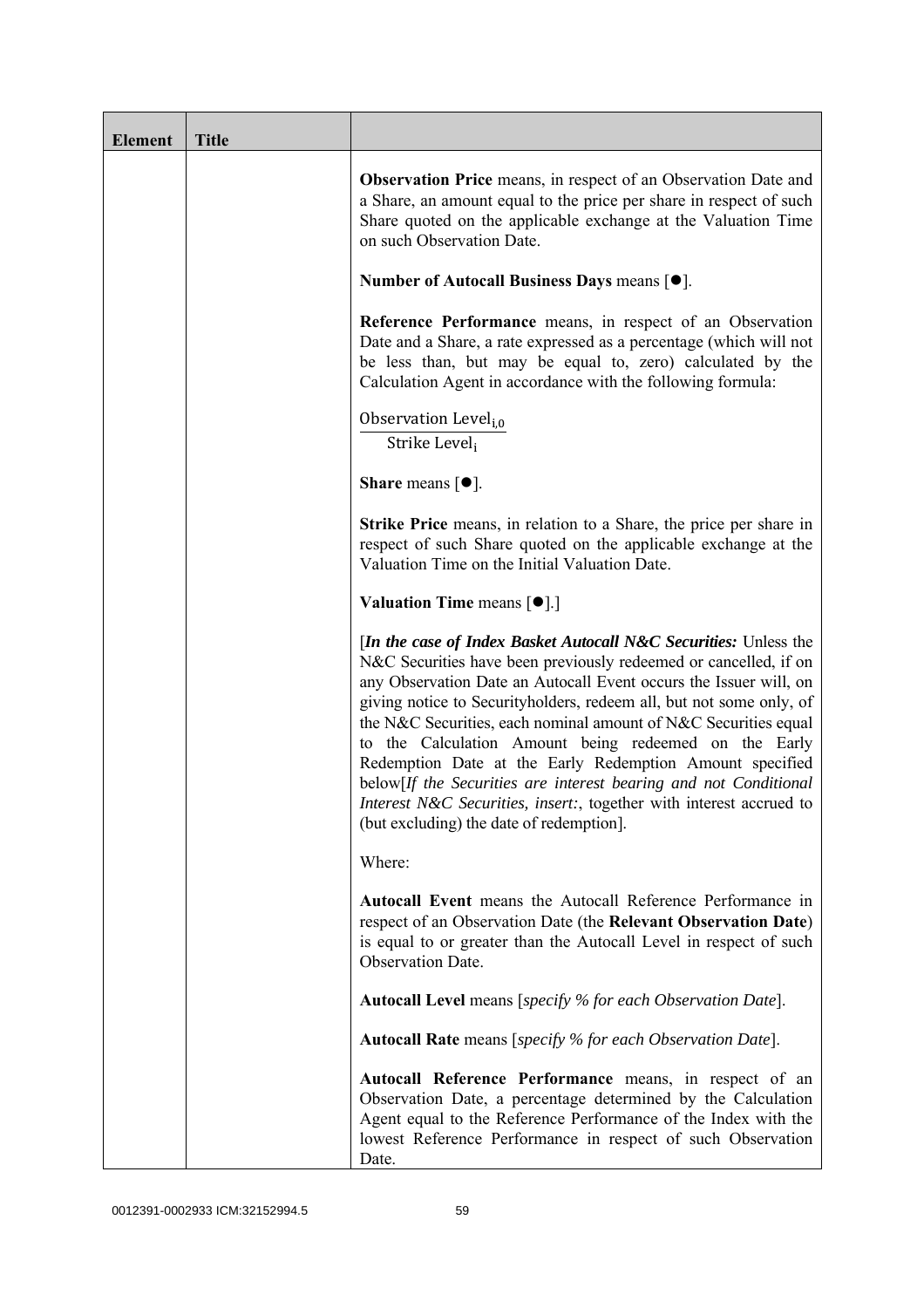| <b>Element</b> | <b>Title</b> |                                                                                                                                                                                                                                                                                                                                                                                                                                                                                                                                              |
|----------------|--------------|----------------------------------------------------------------------------------------------------------------------------------------------------------------------------------------------------------------------------------------------------------------------------------------------------------------------------------------------------------------------------------------------------------------------------------------------------------------------------------------------------------------------------------------------|
|                |              | Early Redemption Amount means, in respect of each nominal<br>amount of Securities equal to the Calculation Amount, an amount<br>in the Specified Currency (which will not be less than, but may be<br>equal to, zero) calculated by the Calculation Agent equal to [in<br>the case of a Fixed Autocall N&C Security: the Calculation<br>Amount] [in the case of an Uplift Autocall N&C Security: the<br>product of (i) the Calculation Amount and (ii) 100 per cent. plus<br>the Autocall Rate in respect of the Relevant Observation Date]. |
|                |              | <b>Early Redemption Date</b> means the day falling the Number of<br>Autocall Business Days immediately succeeding the Relevant<br>Observation Date.                                                                                                                                                                                                                                                                                                                                                                                          |
|                |              | i means an Index.                                                                                                                                                                                                                                                                                                                                                                                                                                                                                                                            |
|                |              | <b>Index</b> means $\lceil \bullet \rceil$ .                                                                                                                                                                                                                                                                                                                                                                                                                                                                                                 |
|                |              | Initial Valuation Date means $[•]$ .                                                                                                                                                                                                                                                                                                                                                                                                                                                                                                         |
|                |              | o means an Observation Date.                                                                                                                                                                                                                                                                                                                                                                                                                                                                                                                 |
|                |              | <b>Observation Date means <math>[•]</math>.</b>                                                                                                                                                                                                                                                                                                                                                                                                                                                                                              |
|                |              | <b>Observation Level</b> means, in respect of an Observation Date and<br>an Index, an amount equal to the closing level of such Index, as<br>calculated and announced by the relevant index sponsor, at the<br>Valuation Time on such Observation Date.                                                                                                                                                                                                                                                                                      |
|                |              | Number of Autocall Business Days means [●].                                                                                                                                                                                                                                                                                                                                                                                                                                                                                                  |
|                |              | Reference Performance means, in respect of an Observation<br>Date and an Index, a rate expressed as a percentage (which will<br>not be less than, but may be equal to, zero) calculated by the<br>Calculation Agent in accordance with the following formula:                                                                                                                                                                                                                                                                                |
|                |              | Observation Level <sub>i,0</sub><br>Strike Leveli                                                                                                                                                                                                                                                                                                                                                                                                                                                                                            |
|                |              | <b>Strike Level</b> means, in relation to an Index, the closing level of<br>such Index, as calculated and announced by the relevant index<br>sponsor, at the Valuation Time on the Initial Valuation Date.                                                                                                                                                                                                                                                                                                                                   |
|                |              | <b>Valuation Time means <math>[\bullet]</math>.</b> ]                                                                                                                                                                                                                                                                                                                                                                                                                                                                                        |
|                |              | [In the case of Zero Recovery Single Name Credit Linked N&C<br>Securities, insert: Subject to any prior purchase and cancellation<br>or early redemption and the occurrence of a Credit Event<br>Determination Date as described below, each Security will be<br>redeemed by the Issuer at [insert Calculation Amount], being its<br>Final Redemption Amount on the Maturity Date.                                                                                                                                                           |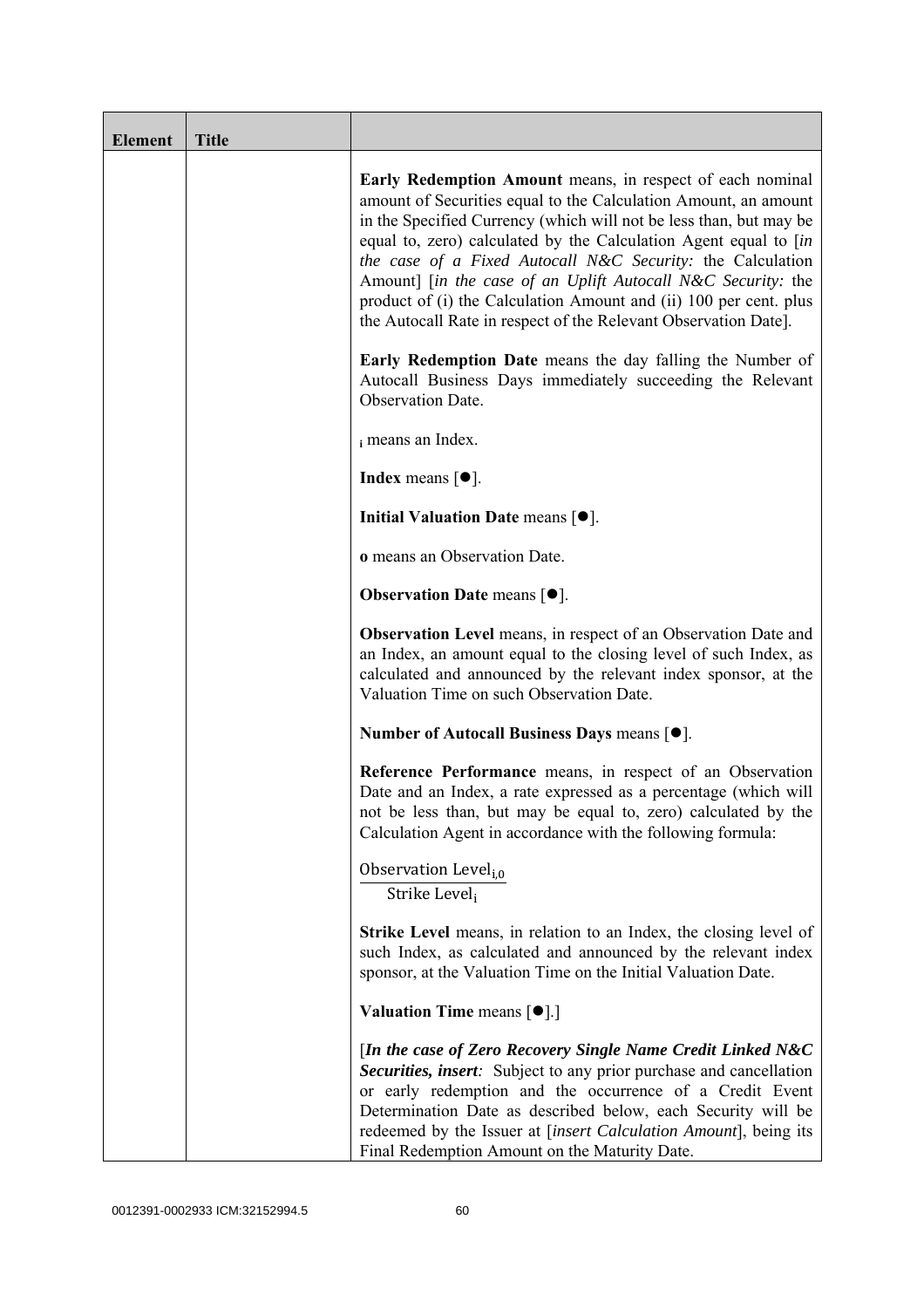| <b>Element</b> | <b>Title</b> |                                                                                                                                                                                                                                                                                                                                                                                                                                                                                                                                                                                            |
|----------------|--------------|--------------------------------------------------------------------------------------------------------------------------------------------------------------------------------------------------------------------------------------------------------------------------------------------------------------------------------------------------------------------------------------------------------------------------------------------------------------------------------------------------------------------------------------------------------------------------------------------|
|                |              | Discharge of the Issuer's obligations following a Credit Event                                                                                                                                                                                                                                                                                                                                                                                                                                                                                                                             |
|                |              | If a Credit Event (being a [bankruptcy[,]] [failure to pay[,]]<br>[obligation]<br>[obligation]<br>acceleration[,]]<br>$default[,$ ]]<br>[repudiation/moratorium[,]] [governmental intervention[,]] [or]<br>[restructuring] (include all that apply)), occurs in respect of the<br>Reference Entity (being [specify reference entity] or any<br>successor(s)) (the Reference Entity), the Calculation Agent may<br>determine that a Credit Event Determination Date has occurred.                                                                                                           |
|                |              | If a Credit Event Determination Date occurs, the Issuer shall give<br>notice to the holders, and, subject to any adjustment and any prior<br>redemption, the Issuer's obligations in respect of the N&C<br>Securities will be discharged on the Credit Event Redemption<br>Date and no redemption or other amounts shall be payable in<br>respect of such discharge and the Issuer will have no further<br>liability or obligation in respect of the N&C Securities.                                                                                                                       |
|                |              | If the Calculation Agent determines that a Credit Event<br>Determination Date has occurred, [each Security shall cease to<br>bear interest from (and including) the Coupon Payment Date<br>immediately preceding, or if the Credit Event Determination Date<br>is a Coupon Payment Date, coinciding with the Credit Event<br>Determination Date, or if the Credit Event Determination Date<br>falls on or prior to the first Coupon Payment Date, no interest<br>shall accrue on the Securities] [each Security shall cease to bear<br>interest from the Credit Event Determination Date]. |
|                |              | Where:                                                                                                                                                                                                                                                                                                                                                                                                                                                                                                                                                                                     |
|                |              | Credit Event Determination Date means the date in respect of<br>which a Credit Event is determined to have occurred for the<br>purposes of the Securities.                                                                                                                                                                                                                                                                                                                                                                                                                                 |
|                |              | Credit Event Redemption Date means the day falling [specify]<br>[ten] business days following the latest of (i) the Credit Event<br>Determination Date and (ii) the date when the Credit Event<br>Notice is delivered.                                                                                                                                                                                                                                                                                                                                                                     |
|                |              | [If Restructuring is a Credit Event and either Restructuring<br>Maturity Limitation and Fully Transferable Obligation, Modified<br>Restructuring<br><i>Maturity</i><br>Limitation<br>and<br>Conditionally<br>Transferable Obligation, Mod R or Mod Mod R applies, insert:                                                                                                                                                                                                                                                                                                                  |
|                |              | <b>Partial Reduction on Restructuring Credit Event</b>                                                                                                                                                                                                                                                                                                                                                                                                                                                                                                                                     |
|                |              | If the type of Credit Event is a Restructuring, the Calculation<br>Agent may choose not to discharge the Issuer's obligations in<br>respect of the full nominal amount of the N&C Securities but may<br>instead determine that the Issuer's obligations shall be discharged                                                                                                                                                                                                                                                                                                                |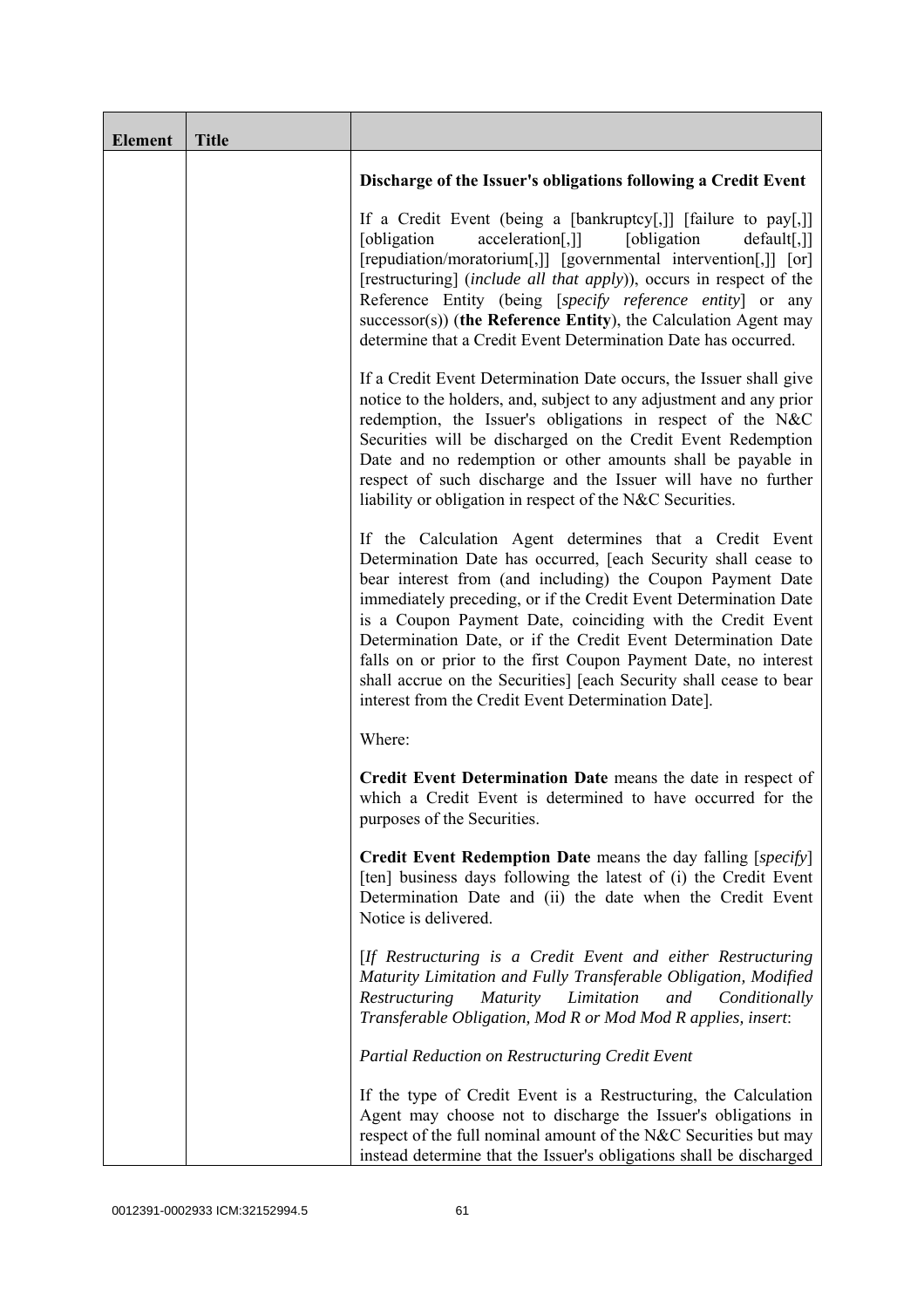| <b>Element</b> | <b>Title</b> |                                                                                                                                                                                                                                                                                                                                                                                                                                                                                                                                                                                                                                                                                                                                                                                                                                                                                                                                                                   |
|----------------|--------------|-------------------------------------------------------------------------------------------------------------------------------------------------------------------------------------------------------------------------------------------------------------------------------------------------------------------------------------------------------------------------------------------------------------------------------------------------------------------------------------------------------------------------------------------------------------------------------------------------------------------------------------------------------------------------------------------------------------------------------------------------------------------------------------------------------------------------------------------------------------------------------------------------------------------------------------------------------------------|
|                |              | in respect of a portion of such nominal amount (the Partial<br>Discharge Amount) only and, subject to the occurrence of further<br>Credit Events, leave the remaining portion of the nominal amount<br>of the N&C Securities outstanding (in which case the terms and<br>conditions of the Securities shall continue to apply to such<br>outstanding portion of the nominal amount).]                                                                                                                                                                                                                                                                                                                                                                                                                                                                                                                                                                             |
|                |              | [In the case of Zero Recovery Basket Credit Linked N&C<br>Securities, insert: The Final Redemption Amount in respect of<br>each nominal amount of Securities equal to the Calculation<br>Amount shall be an amount in the Specified Currency equal to the<br>Outstanding Nominal Amount as of the Maturity Date. For the<br>avoidance of doubt if the Outstanding Nominal Amount as of the<br>Maturity Date is zero, no amounts will be payable on the Maturity<br>Date.                                                                                                                                                                                                                                                                                                                                                                                                                                                                                          |
|                |              | The Outstanding Nominal Amount is the Calculation Amount,<br>subject to reduction in accordance with the following paragraph.                                                                                                                                                                                                                                                                                                                                                                                                                                                                                                                                                                                                                                                                                                                                                                                                                                     |
|                |              | If [Insert if Annex 7 applies: Conditions to Settlement are<br>satisfied][Insert if Annex 15 applies: a Credit Event<br>Determination Date occurs] with respect to a Reference Entity,<br>the Calculation Agent will thereupon reduce the Outstanding<br>Nominal Amount by an amount equal to the Credit Event<br>Reduction Amount in respect of such Reference Entity, subject to<br>the effective date of such reduction being adjusted or such<br>reduction being reversed in certain circumstances.                                                                                                                                                                                                                                                                                                                                                                                                                                                           |
|                |              | If the Outstanding Nominal Amount is equal to zero, the Issuer's<br>obligations in respect of the Securities will be discharged and the<br>Issuer will have no further liability in respect thereof.                                                                                                                                                                                                                                                                                                                                                                                                                                                                                                                                                                                                                                                                                                                                                              |
|                |              | Where:                                                                                                                                                                                                                                                                                                                                                                                                                                                                                                                                                                                                                                                                                                                                                                                                                                                                                                                                                            |
|                |              | [Insert if Annex 7 applies: Conditions to Settlement means [(a)]<br>the occurrence of a Credit Event Determination Date except<br>where such is reversed [and (b) either (i) the delivery by the<br>Calculation Agent to the Issuer of a notice of publicly available<br>information confirming the occurrence of the Credit Event that is<br>effective during one of the periods specified in paragraph (a) of<br>the definition of Credit Event Determination Date or (ii) the<br>public announcement by the International Swaps and Derivatives<br>Association, Inc. (ISDA) on or prior to the last day of a<br>period<br>that<br>the relevant Credit<br>prescribed<br>Derivatives<br>Determinations Committee established by ISDA has resolved that<br>an event that constitutes a Credit Event has occurred with respect<br>to the relevant Reference Entity or obligation thereof] [Include if<br>Notice of Publicly Available Information is applicable].] |
|                |              | Credit Event Determination Date means the date in respect of<br>which a Credit Event is determined to have occurred for the                                                                                                                                                                                                                                                                                                                                                                                                                                                                                                                                                                                                                                                                                                                                                                                                                                       |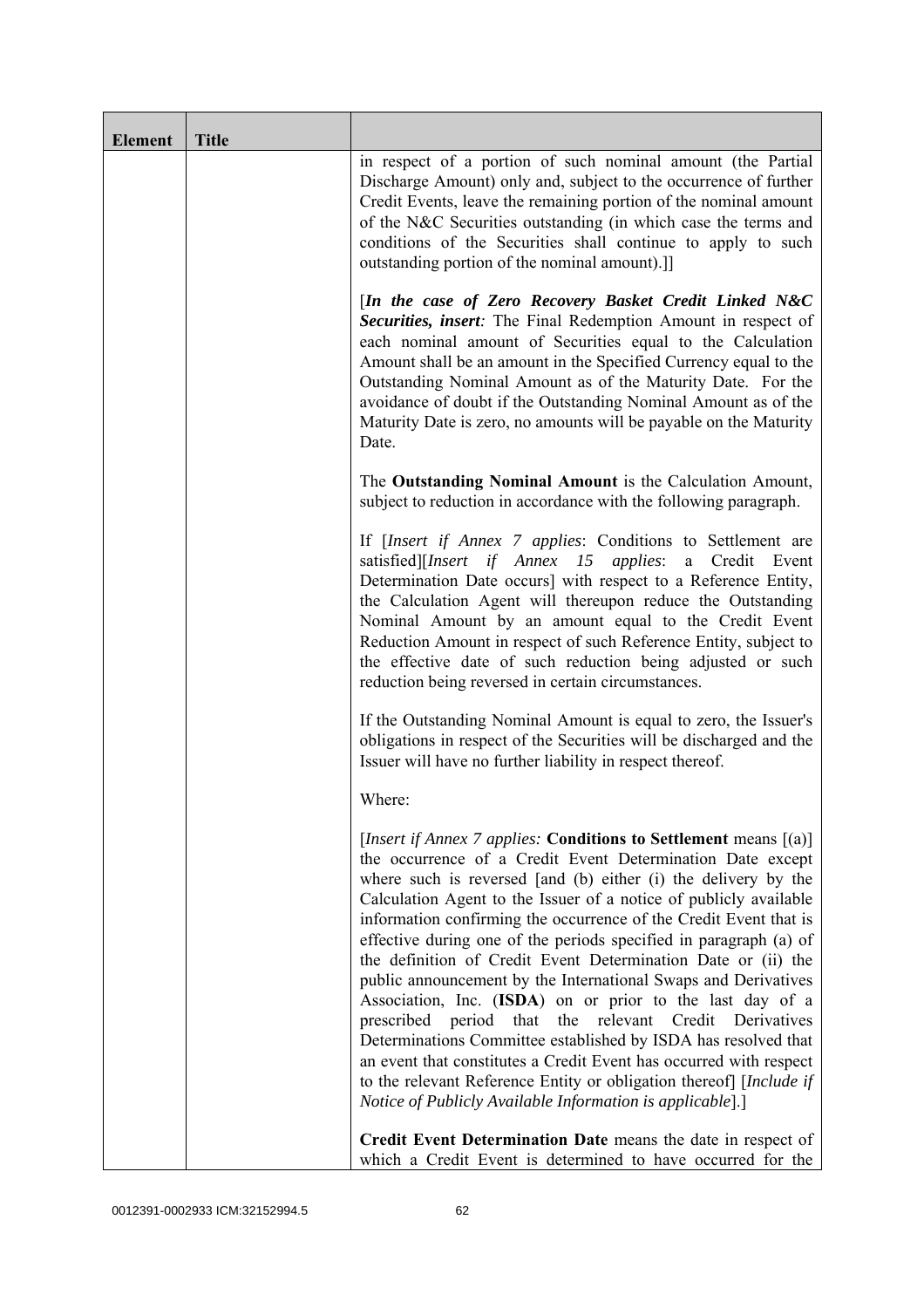| <b>Element</b> | <b>Title</b> |                                                                                                                                                                                                                                                                                                                                                                                                                                                                                                                                                                                                                                                                |
|----------------|--------------|----------------------------------------------------------------------------------------------------------------------------------------------------------------------------------------------------------------------------------------------------------------------------------------------------------------------------------------------------------------------------------------------------------------------------------------------------------------------------------------------------------------------------------------------------------------------------------------------------------------------------------------------------------------|
|                |              | purposes of the Securities.                                                                                                                                                                                                                                                                                                                                                                                                                                                                                                                                                                                                                                    |
|                |              | Credit Event Reduction Amount means, in respect of a<br>Reference Entity, the product of (a) the Calculation Amount and<br>(b) the Weighting in respect of such Reference Entity.                                                                                                                                                                                                                                                                                                                                                                                                                                                                              |
|                |              | Credit Event means [Bankruptcy, Failure to Pay, Obligation<br>Obligation Default, Repudiation/Moratorium,<br>Acceleration,<br>Restructuring or Governmental Intervention]. [Delete<br>as<br>applicable and include brief description of each Credit Event]                                                                                                                                                                                                                                                                                                                                                                                                     |
|                |              | Reference Entity means $[•]$ .                                                                                                                                                                                                                                                                                                                                                                                                                                                                                                                                                                                                                                 |
|                |              | Weighting means, with respect to a Reference Entity, (a) the<br>Weighting Percentage for such Reference Entity or, if prior to<br>[Insert if Annex 7 applies: the satisfaction of Conditions to<br>Settlement with respect to such Reference Entity] [Insert if Annex<br>15 applies: the occurrence of a Credit Event Determination Date<br>with respect to such Reference Entity], such Reference Entity is a<br>successor to another Reference Entity, (b) the sum of $(x)$ the<br>Weighting Percentage for such Reference Entity and (y) the<br>Weighting Percentage for each Reference Entity in respect of<br>which such Reference Entity is a successor. |
|                |              | Weighting Percentage means [specify for each Reference<br>Entity].                                                                                                                                                                                                                                                                                                                                                                                                                                                                                                                                                                                             |
|                |              | [If Restructuring is a Credit Event and either Restructuring<br>Maturity Limitation and Fully Transferable Obligation, Modified<br>Maturity Limitation<br>Restructuring<br>and<br>Conditionally<br>Transferable Obligation, Mod R or Mod Mod R applies, insert:                                                                                                                                                                                                                                                                                                                                                                                                |
|                |              | Partial Reduction on Restructuring Credit Event                                                                                                                                                                                                                                                                                                                                                                                                                                                                                                                                                                                                                |
|                |              | If the type of Credit Event is a Restructuring, the Calculation<br>Agent may choose not to reduce the Outstanding Nominal<br>Amount by the full Credit Event Reduction Amount in respect of<br>the relevant Reference Entity, but may choose to apply a<br>reduction of part of the relevant Credit Event Reduction Amount<br>and, subject to the occurrence of further Credit Events, leave the<br>remaining Credit Event Reduction Amount outstanding (in which<br>case the terms and conditions of the Securities shall continue to<br>apply to such amount).]                                                                                              |
|                |              | [In the case of Auction to Cash Settled Credit Linked N&C<br>Securities, insert: Subject to any prior purchase and cancellation<br>or early redemption and the occurrence of a Credit Event<br>Determination Date as described below, each Security will be<br>redeemed by the Issuer at [insert Calculation Amount], being its<br>Final Redemption Amount on the Maturity Date.                                                                                                                                                                                                                                                                               |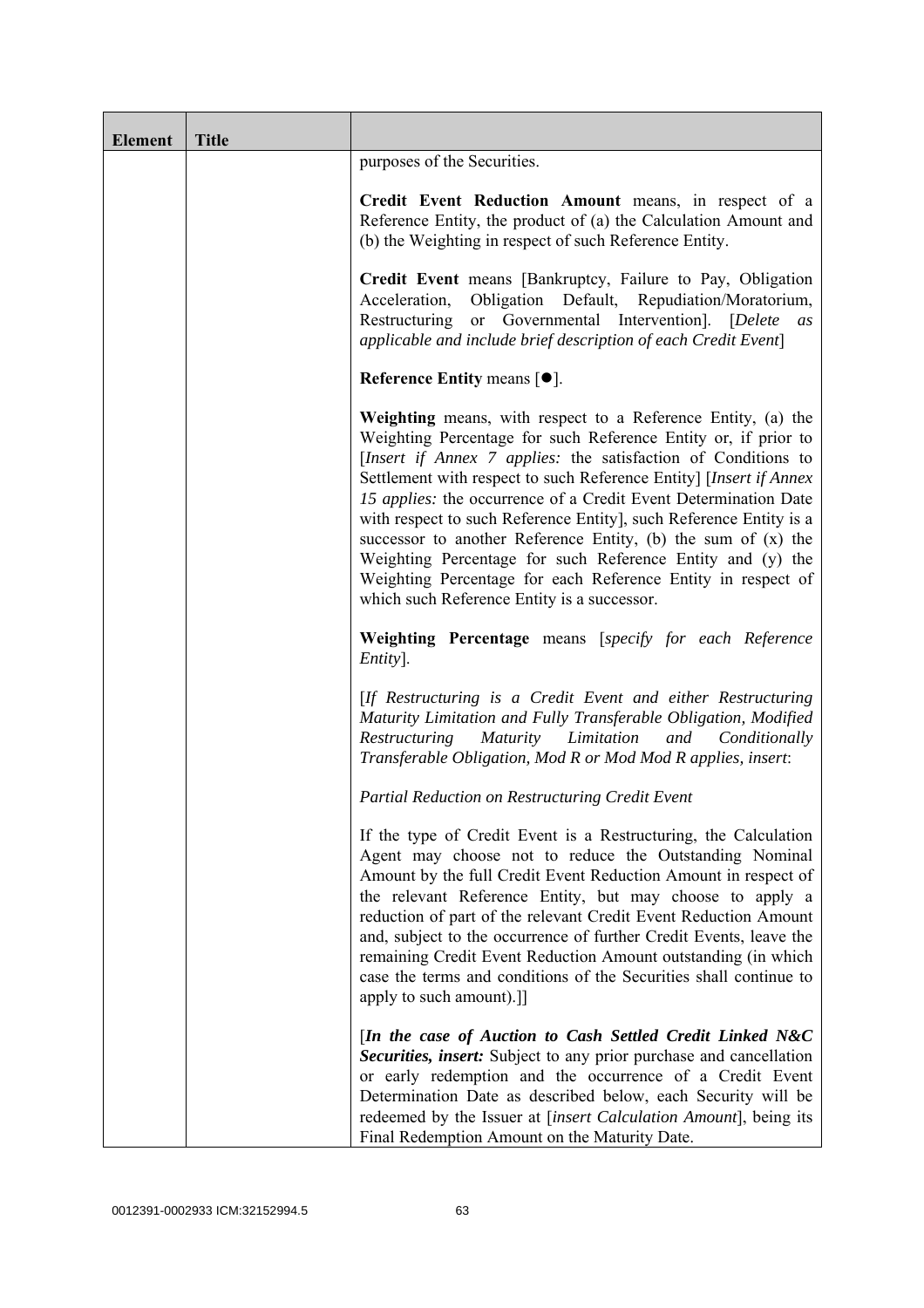| <b>Element</b> | <b>Title</b> |                                                                                                                                                                                                                                                                                                                                                                                                                                                                                                                                                                                            |
|----------------|--------------|--------------------------------------------------------------------------------------------------------------------------------------------------------------------------------------------------------------------------------------------------------------------------------------------------------------------------------------------------------------------------------------------------------------------------------------------------------------------------------------------------------------------------------------------------------------------------------------------|
|                |              | <b>Redemption following a Credit Event</b>                                                                                                                                                                                                                                                                                                                                                                                                                                                                                                                                                 |
|                |              | If a Credit Event (being a [bankruptcy[,]] [failure to pay[,]]<br>acceleration[,]]<br>[obligation<br>[obligation]<br>default[,]]<br>[repudiation/moratorium[,]] [governmental intervention[,]] [or]<br>[restructuring] (include all that apply)), occurs in respect of the<br>Reference Entity (being [specify reference entity] or any<br>$successor(s)$ ) (the Reference Entity), the Calculation Agent may<br>determine that a Credit Event Determination Date has occurred.                                                                                                            |
|                |              | If a Credit Event Determination Date occurs, the Issuer shall give<br>notice to the holders, and, subject to any adjustment and any prior<br>redemption, redeem all but not some only of the Securities and<br>pay in respect of each Security the Credit Event Redemption<br>Amount on the Credit Event Redemption Date.                                                                                                                                                                                                                                                                  |
|                |              | If the Calculation Agent determines that a Credit Event<br>Determination Date has occurred, [each Security shall cease to<br>bear interest from (and including) the Coupon Payment Date<br>immediately preceding, or if the Credit Event Determination Date<br>is a Coupon Payment Date, coinciding with the Credit Event<br>Determination Date, or if the Credit Event Determination Date<br>falls on or prior to the first Coupon Payment Date, no interest<br>shall accrue on the Securities] [each Security shall cease to bear<br>interest from the Credit Event Determination Date]. |
|                |              | Where:                                                                                                                                                                                                                                                                                                                                                                                                                                                                                                                                                                                     |
|                |              | Auction Final Price means the recovery amount (expressed as a<br>percentage) determined by the Calculation Agent by reference to<br>the price determined for obligations of the relevant Reference<br>Entity by the relevant auction procedure.                                                                                                                                                                                                                                                                                                                                            |
|                |              | Credit Event Determination Date means the date in respect of<br>which a Credit Event is determined to have occurred for the<br>purposes of the Securities.                                                                                                                                                                                                                                                                                                                                                                                                                                 |
|                |              | <b>Credit Event Redemption Date</b> means the day falling [specify]<br>[ten] business days following the latest of (i) the [auction<br>settlement date] [or] [the calculation of the Final Price] and (ii)<br>the Credit Event Determination Date.                                                                                                                                                                                                                                                                                                                                         |
|                |              | Credit Event Redemption Amount means: [[specify] per<br>Calculation Amount] / [an amount calculated by the Calculation<br>Agent equal to $(A \times B) - C$ , where                                                                                                                                                                                                                                                                                                                                                                                                                        |
|                |              | A is the Calculation Amount;                                                                                                                                                                                                                                                                                                                                                                                                                                                                                                                                                               |
|                |              | <b>B</b> is the Auction Final Price or, if the Auction Final Price is not to<br>be determined following the occurrence of certain events, the                                                                                                                                                                                                                                                                                                                                                                                                                                              |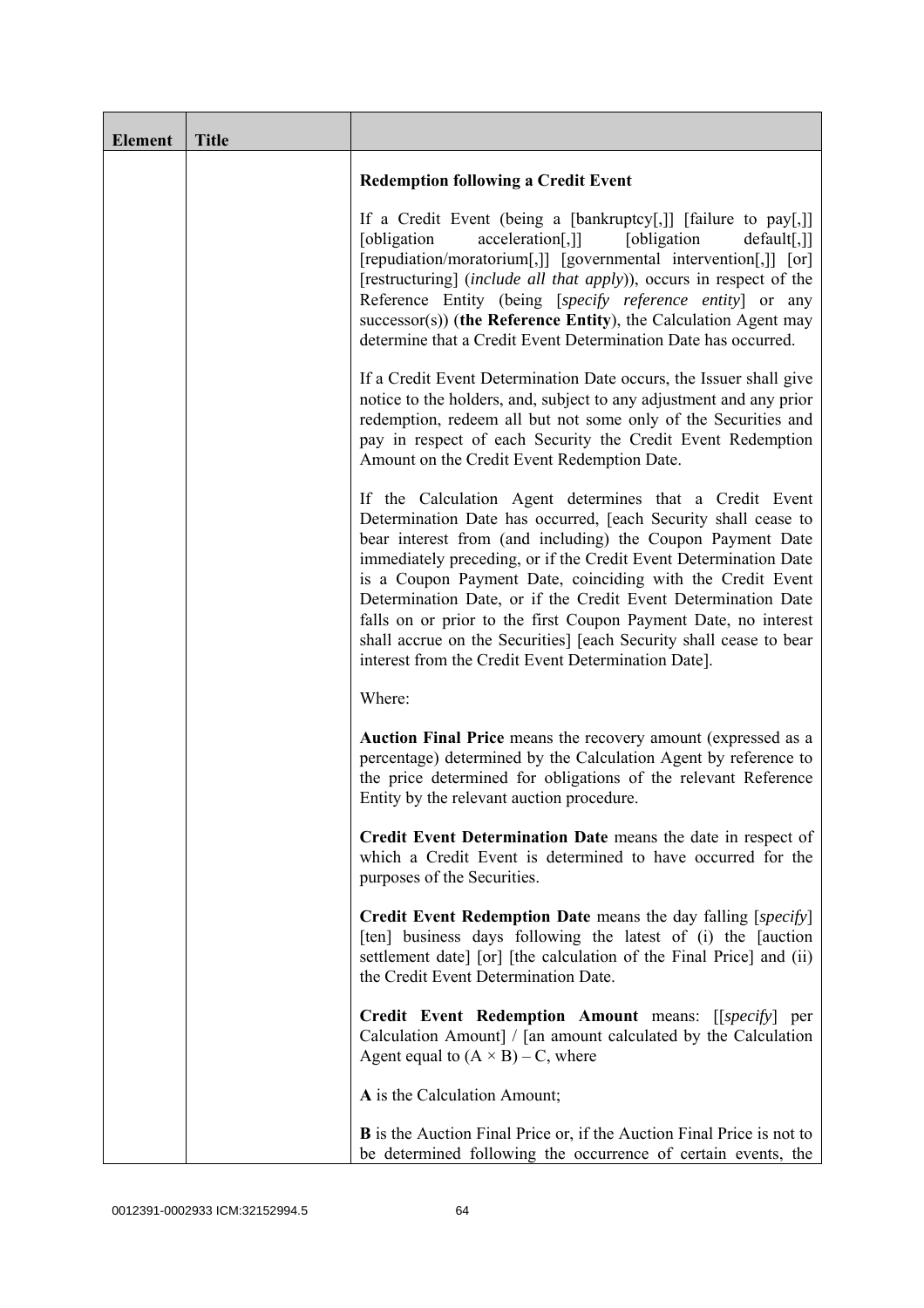| <b>Element</b> | <b>Title</b> |                                                                                                                                                                                                                                                                                                                                                                                                                                                                                                                                                                                                                                                                                                                                                                                                                             |
|----------------|--------------|-----------------------------------------------------------------------------------------------------------------------------------------------------------------------------------------------------------------------------------------------------------------------------------------------------------------------------------------------------------------------------------------------------------------------------------------------------------------------------------------------------------------------------------------------------------------------------------------------------------------------------------------------------------------------------------------------------------------------------------------------------------------------------------------------------------------------------|
|                |              | Final Price; and                                                                                                                                                                                                                                                                                                                                                                                                                                                                                                                                                                                                                                                                                                                                                                                                            |
|                |              | C is relevant unwind costs].]                                                                                                                                                                                                                                                                                                                                                                                                                                                                                                                                                                                                                                                                                                                                                                                               |
|                |              | The Credit Event Redemption Amount shall not be less than<br>zero.]]                                                                                                                                                                                                                                                                                                                                                                                                                                                                                                                                                                                                                                                                                                                                                        |
|                |              | Final Price means the recovery amount (expressed as a<br>percentage) determined by the Calculation Agent in respect of<br>obligations of the relevant Reference Entity.                                                                                                                                                                                                                                                                                                                                                                                                                                                                                                                                                                                                                                                     |
|                |              | [If Restructuring is a Credit Event, insert:                                                                                                                                                                                                                                                                                                                                                                                                                                                                                                                                                                                                                                                                                                                                                                                |
|                |              | Partial reduction on restructuring credit event                                                                                                                                                                                                                                                                                                                                                                                                                                                                                                                                                                                                                                                                                                                                                                             |
|                |              | If the type of credit event is a restructuring, the Calculation Agent<br>may choose not to redeem the Securities in full, but may choose<br>to pay a partial Credit Event Redemption Amount and, subject to<br>the occurrence of further credit events, the terms and conditions<br>of the Securities shall continue to apply.]                                                                                                                                                                                                                                                                                                                                                                                                                                                                                             |
|                |              | [In the case of Tranched Zero Recovery Credit Linked N&C<br>Securities, insert: The Final Redemption Amount in respect of<br>each nominal amount of Securities equal to the Calculation<br>Amount shall be an amount in the Specified Currency equal to the<br>Outstanding Nominal Amount as of the Maturity Date. For the<br>avoidance of doubt if the Outstanding Nominal Amount as of the<br>Maturity Date is zero, no amounts will be payable on the Maturity<br>Date. On and from any date on which the Outstanding Nominal<br>Amount is reduced as provided below, interest will be calculated<br>on the Outstanding Nominal Amount immediately prior to the<br>relevant interest payment date. If the Outstanding Nominal<br>Amount is reduced to zero no further interest will be payable on<br>the N&C Securities. |
|                |              | The Outstanding Nominal Amount is the Calculation Amount,<br>subject to reduction in accordance with the following paragraph.                                                                                                                                                                                                                                                                                                                                                                                                                                                                                                                                                                                                                                                                                               |
|                |              | If a Credit Event Determination Date occurs with respect to a<br>Reference Entity, the Calculation Agent will thereupon reduce the<br>Outstanding Nominal Amount by an amount equal to the<br>Aggregate Reduction Amount, subject to the effective date of<br>such reduction being adjusted or such reduction being reversed in<br>certain circumstances.                                                                                                                                                                                                                                                                                                                                                                                                                                                                   |
|                |              | If the Outstanding Nominal Amount is equal to zero, the Issuer's<br>obligations in respect of the Securities will be discharged and the<br>Issuer will have no further liability in respect thereof.                                                                                                                                                                                                                                                                                                                                                                                                                                                                                                                                                                                                                        |
|                |              | Where:                                                                                                                                                                                                                                                                                                                                                                                                                                                                                                                                                                                                                                                                                                                                                                                                                      |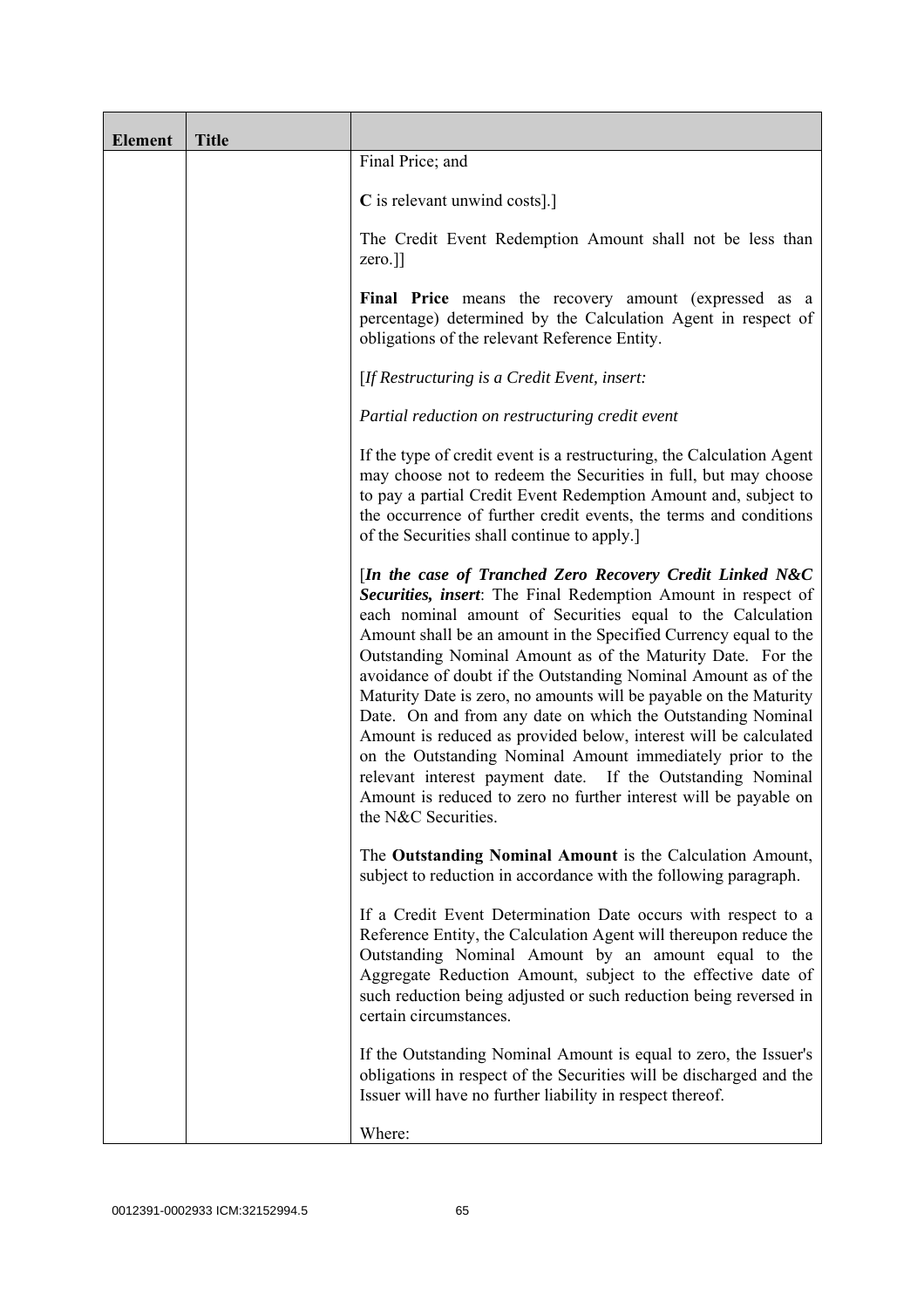| <b>Element</b> | <b>Title</b> |                                                                                                                                                                                                                                                                                                                                                                                           |
|----------------|--------------|-------------------------------------------------------------------------------------------------------------------------------------------------------------------------------------------------------------------------------------------------------------------------------------------------------------------------------------------------------------------------------------------|
|                |              | Aggregate Reduction Amount means, with respect to any day,<br>an amount equal to the product of (a) the Calculation Amount and<br>(b) the Tranche Loss Percentage divided by the Tranche Width.                                                                                                                                                                                           |
|                |              | Credit Event Determination Date means the date in respect of<br>which a Credit Event is determined to have occurred for the<br>purposes of the Securities.                                                                                                                                                                                                                                |
|                |              | Credit Event means each of the Credit Events listed in the<br>Physical Settlement Matrix in respect of each of the Reference<br>Entities listed in the Index.                                                                                                                                                                                                                             |
|                |              | Index means $[①]$ .                                                                                                                                                                                                                                                                                                                                                                       |
|                |              | Loss Percentage means, with respect to each Reference Entity<br>and the occurrence of a Credit Event Determination Date, the<br>Reference Entity Weighting.                                                                                                                                                                                                                               |
|                |              | <b>Reference Entity means the References Entities comprising the</b><br>Index as at the Trade Date and any Successor(s) thereto.                                                                                                                                                                                                                                                          |
|                |              | Reference Entity Weighting means, in respect of each Reference<br>Entity the relevant percentage as set out in the Index, provided<br>that if a Succession Event occurs in respect of a Reference Entity<br>the Reference Entity Weightings of all affected Reference Entities<br>will be subject to adjustment by the Calculation Agent as<br>provided in the definition of "Successor". |
|                |              | <b>Tranche Loss Percentage</b> means, with respect to a Credit Event<br>Determination Date, (each a Relevant Day), an amount equal to<br>the lowest of:                                                                                                                                                                                                                                   |
|                |              | the Tranche Width; and<br>(a)                                                                                                                                                                                                                                                                                                                                                             |
|                |              | (b)<br>an amount expressed as a percentage equal to (subject)<br>to a minimum of zero):                                                                                                                                                                                                                                                                                                   |
|                |              | (i)<br>the aggregate of all Loss Percentages<br>(calculated for the period from and<br>including the relevant Trade Date to and<br>including such Relevant Day)(including<br>the Loss Percentage in respect of such<br>Relevant Day) as determined by the<br>Calculation Agent; minus                                                                                                     |
|                |              | the Tranche Attachment Level.<br>(ii)                                                                                                                                                                                                                                                                                                                                                     |
|                |              | <b>Tranche Attachment Level means [●] per cent.</b>                                                                                                                                                                                                                                                                                                                                       |
|                |              | Tranche Detachment Level means [●] per cent.                                                                                                                                                                                                                                                                                                                                              |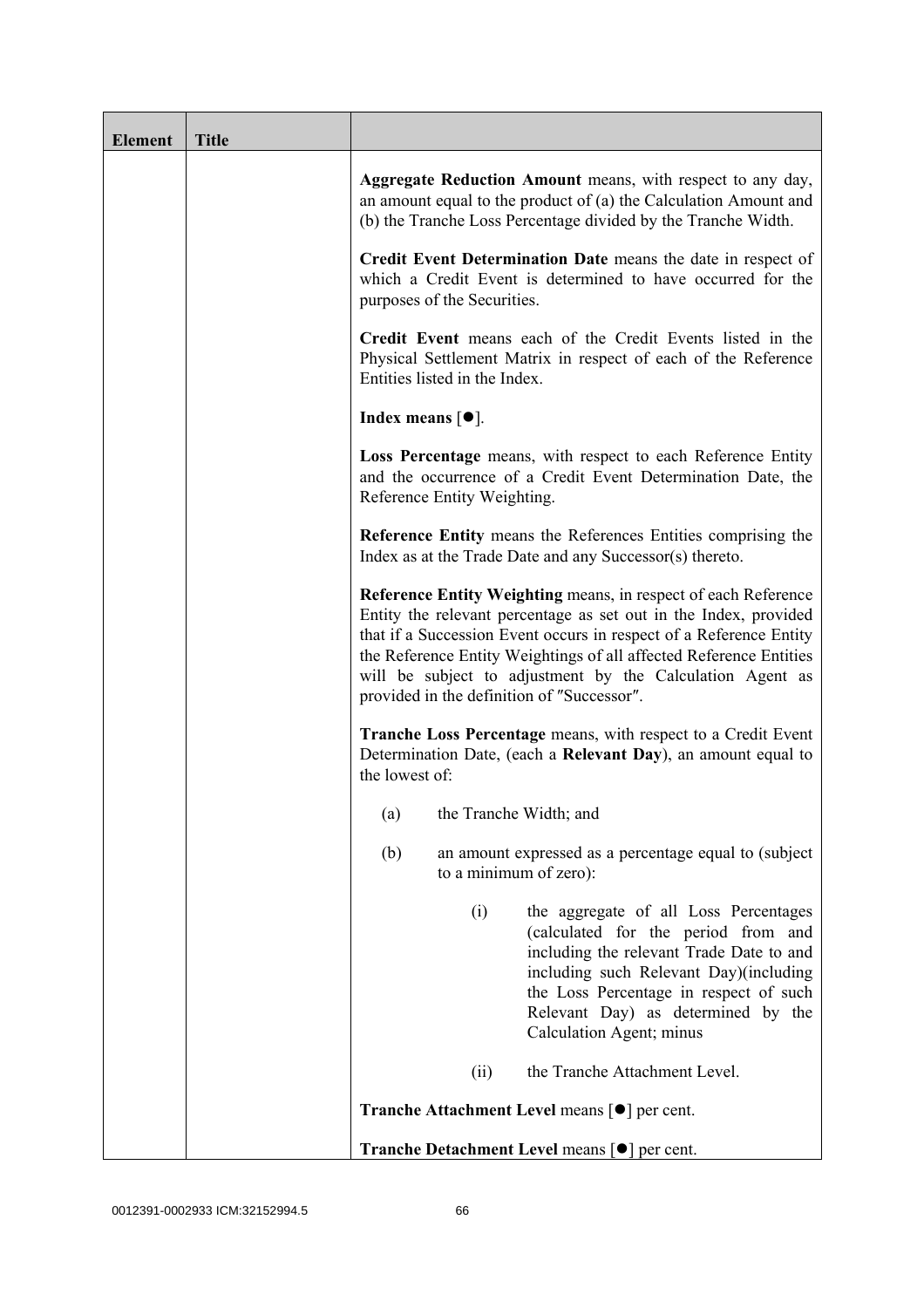| <b>Element</b> | <b>Title</b> |                                                                                                                                                                                                                                                                                                                                                                                                                                                                                                                                                                                                                                                                                                                                                                                              |
|----------------|--------------|----------------------------------------------------------------------------------------------------------------------------------------------------------------------------------------------------------------------------------------------------------------------------------------------------------------------------------------------------------------------------------------------------------------------------------------------------------------------------------------------------------------------------------------------------------------------------------------------------------------------------------------------------------------------------------------------------------------------------------------------------------------------------------------------|
|                |              | <b>Tranche Width</b> means $\lceil \bullet \rceil$ per cent. (being equal to the Tranche<br>Detachment Level minus the Tranche Attachment Level).                                                                                                                                                                                                                                                                                                                                                                                                                                                                                                                                                                                                                                            |
|                |              | Partial Reduction on Restructuring Credit Event                                                                                                                                                                                                                                                                                                                                                                                                                                                                                                                                                                                                                                                                                                                                              |
|                |              | If the type of Credit Event is a Restructuring, the Calculation<br>Agent may choose not to reduce the Outstanding Nominal<br>Amount by the full Aggregate Reduction Amount in respect of<br>the relevant Reference Entity, but may choose to apply a<br>reduction of part of the relevant Aggregate Reduction Amount<br>and, subject to the occurrence of further Credit Events, leave the<br>remaining Aggregate Reduction Amount outstanding (in which<br>case the terms and conditions of the Securities shall continue to<br>apply to such amount).]]                                                                                                                                                                                                                                    |
|                |              | [In the case of Equity Delta One Redemption $N\&C$ Securities:<br>The Final Redemption Amount in respect of each nominal<br>amount of Securities equal to the Calculation Amount shall be an<br>amount in the Specified Currency (which will not be less than,<br>but may be equal to, zero) calculated by the Calculation Agent<br>equal to:                                                                                                                                                                                                                                                                                                                                                                                                                                                |
|                |              | $[V_F \times Exchange Rate] - C$                                                                                                                                                                                                                                                                                                                                                                                                                                                                                                                                                                                                                                                                                                                                                             |
|                |              | Any such amount will be rounded to the nearest sub-unit of the<br>relevant Specified Currency, half of any such sub-unit being<br>rounded upwards or otherwise in accordance with applicable<br>market convention.                                                                                                                                                                                                                                                                                                                                                                                                                                                                                                                                                                           |
|                |              | Where:                                                                                                                                                                                                                                                                                                                                                                                                                                                                                                                                                                                                                                                                                                                                                                                       |
|                |              | $V_F$ means the Final Price.                                                                                                                                                                                                                                                                                                                                                                                                                                                                                                                                                                                                                                                                                                                                                                 |
|                |              | C means the Specified Currency equivalent of the Costs as<br>determined by the Calculation Agent using such foreign exchange<br>rate as the Calculation Agent deems appropriate with respect to<br>the relevant time(s) the Costs arise or may arise.                                                                                                                                                                                                                                                                                                                                                                                                                                                                                                                                        |
|                |              | Costs means, in respect of each nominal amount of Securities<br>equal to the Calculation Amount, such Securities' pro rata share<br>of the total amount of any commissions, costs, expenses, duties,<br>taxes (including but not limited to any capital gains tax or<br>withholding tax), levies, registration fees, custodial fees or other<br>charges which may be required to be made, paid, withheld or<br>deducted by the Issuer and/or any of its affiliates and/or any of<br>their respective nominees as a result of, or in connection with, the<br>Issuer and/or any of its affiliates and/or any of their respective<br>nominees (a) being a direct holder of any Hedging Shares and/or<br>selling and/or realising any Hedging Shares and/or (b) unwinding<br>any Hedge Position. |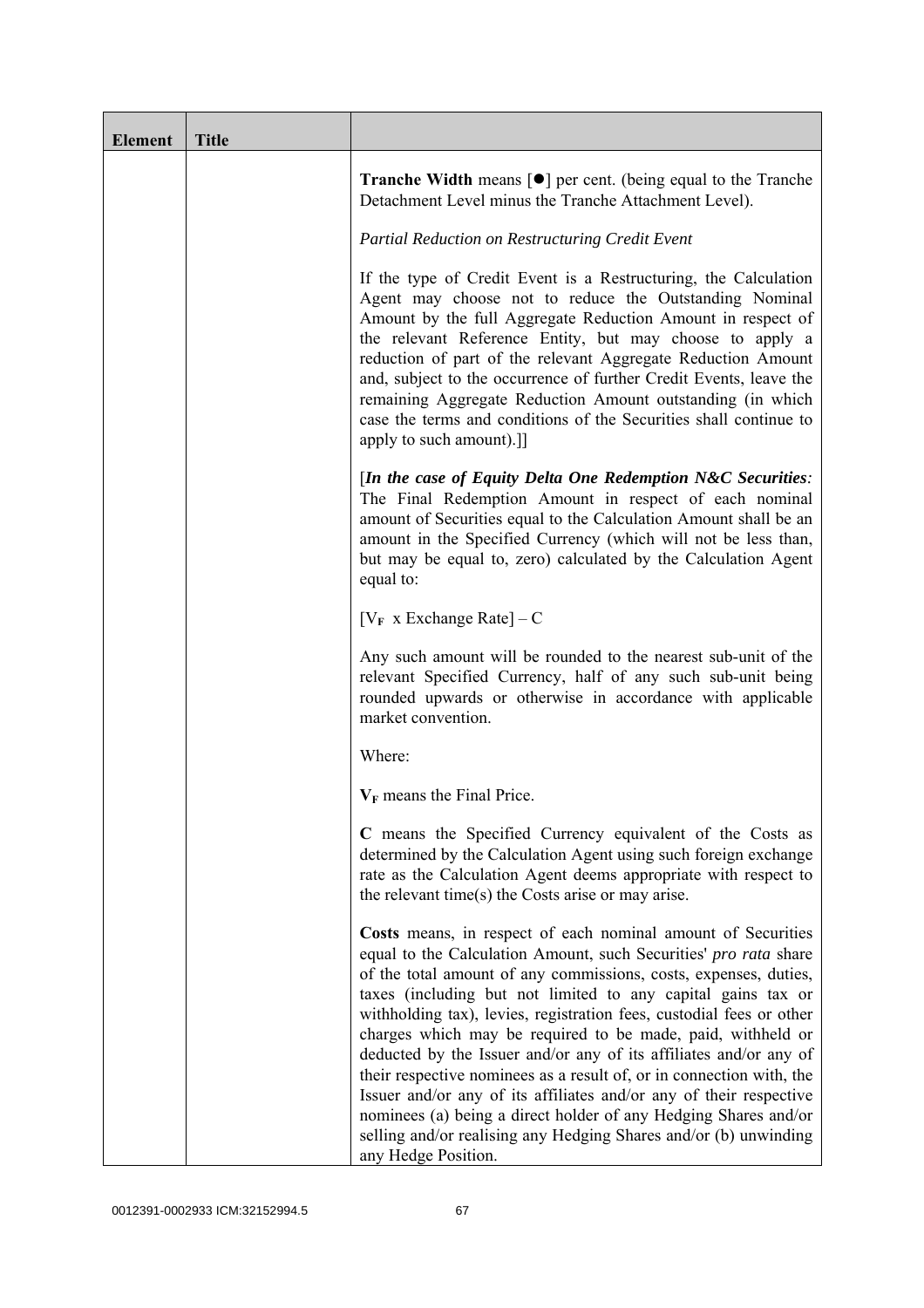| <b>Element</b> | <b>Title</b> |                                                                                                                                                                                                                                                                                                                                                                                                                                                                                                                                                                                                                                                                                                                                                                                                                                                                                                                                                                                                                                              |
|----------------|--------------|----------------------------------------------------------------------------------------------------------------------------------------------------------------------------------------------------------------------------------------------------------------------------------------------------------------------------------------------------------------------------------------------------------------------------------------------------------------------------------------------------------------------------------------------------------------------------------------------------------------------------------------------------------------------------------------------------------------------------------------------------------------------------------------------------------------------------------------------------------------------------------------------------------------------------------------------------------------------------------------------------------------------------------------------|
|                |              | Equity Currency means $[\bullet].$                                                                                                                                                                                                                                                                                                                                                                                                                                                                                                                                                                                                                                                                                                                                                                                                                                                                                                                                                                                                           |
|                |              | <b>Exchange Rate</b> means (i) the rate of exchange between the Equity<br>Currency and the Specified Currency (expressed as a number of<br>units of the Specified Currency for which a unit of the Equity<br>Currency can be exchanged) determined at or around the Final<br>Valuation Date which the Calculation Agent determines<br>appropriate in its sole discretion, or (ii) where the Equity Currency<br>is the same as the Specified Currency, one.                                                                                                                                                                                                                                                                                                                                                                                                                                                                                                                                                                                   |
|                |              | Final Valuation Date means $[•]$ .                                                                                                                                                                                                                                                                                                                                                                                                                                                                                                                                                                                                                                                                                                                                                                                                                                                                                                                                                                                                           |
|                |              | <b>Hedge Position</b> means any Product that the Issuer and/or any of<br>its Affiliates and/or any of their respective nominees (a) enters<br>into as a result of being the direct holder of the Hedging Shares<br>and/or selling and/or realising the Hedging Shares or (b) would<br>have entered into if they were to fully hedge the market, equity or<br>other price risk of the Issuer entering into and performing its<br>obligations with respect to the Securities, using such Products as<br>may be determined by the Calculation Agent.                                                                                                                                                                                                                                                                                                                                                                                                                                                                                            |
|                |              | Hedging Shares means the number of shares that the Calculation<br>Agent deems necessary to hedge the equity or other price risk of<br>the Issuer entering into and performing its obligations with<br>respect to the relevant Securities.                                                                                                                                                                                                                                                                                                                                                                                                                                                                                                                                                                                                                                                                                                                                                                                                    |
|                |              | <b>Product</b> means an exchange traded fund, share, an instrument<br>representing such exchange traded fund or share (including,<br>without limitation, participation notes), futures contracts or<br>exchange-traded options commonly used to hedge the issuance or<br>sale of a security that is linked to the Hedging Shares.                                                                                                                                                                                                                                                                                                                                                                                                                                                                                                                                                                                                                                                                                                            |
|                |              | <b>Cash Dividends</b>                                                                                                                                                                                                                                                                                                                                                                                                                                                                                                                                                                                                                                                                                                                                                                                                                                                                                                                                                                                                                        |
|                |              | (i)<br>Following the declaration by a share issuer of a cash<br>dividend (other than any dividend or portion thereof that<br>the Calculation Agent determines to be an extraordinary<br>dividend) (each a Cash Dividend) in respect of which the<br>In-dividend Date (as defined below) falls in the period<br>from and including the Trade Date to but excluding the<br>originally scheduled Final Valuation Date without regard<br>to any scheduled trading day or disrupted day adjustment<br>(the Dividend Period), the Issuer will pay a Coupon<br>Amount in respect of each Security on the related Coupon<br>Payment Date (as defined below). Each such Coupon<br>Amount will equal the amount of such Cash Dividend<br>declared in relation to one share (less (a) all withholding<br>taxes, if any, including, but without limitation, those that<br>would have been withheld in relation to the payment of<br>such cash dividend to a foreign investor and (b) any other<br>expenses or deductions which would apply to or be made |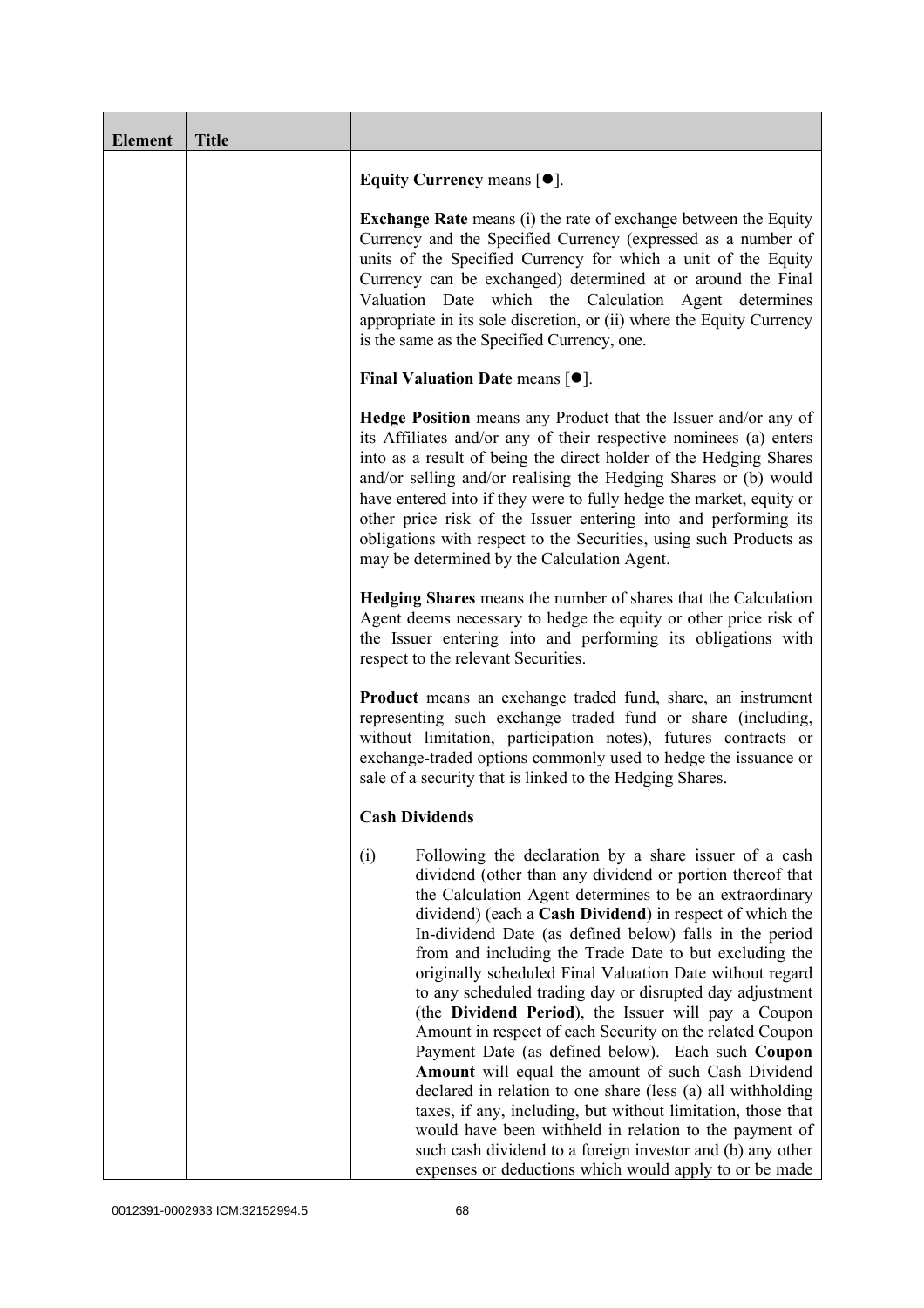| <b>Element</b> | <b>Title</b> |       |                                                                                                                                                                                                                                                                                                                                                                                                                                                                                                                       |
|----------------|--------------|-------|-----------------------------------------------------------------------------------------------------------------------------------------------------------------------------------------------------------------------------------------------------------------------------------------------------------------------------------------------------------------------------------------------------------------------------------------------------------------------------------------------------------------------|
|                |              |       | in relation to the payment of such cash dividend to a<br>foreign investor all determined in the Equity Currency<br>and on a per share basis, multiplied by the Dividend<br>Exchange Rate as defined below).                                                                                                                                                                                                                                                                                                           |
|                |              |       | Dividend Exchange Rate means, in relation to a Cash<br>Dividend, (i) the rate of exchange between the Equity<br>Currency and the Specified Currency (expressed as a<br>number of units of the Specified Currency for which a<br>unit of the Equity Currency can be exchanged) at or<br>around the Dividend Receipt Date, as determined by the<br>Calculation Agent, or (ii) where the Equity Currency is<br>the same as the Specified Currency, one.                                                                  |
|                |              |       | Dividend Receipt Date means the date upon which a<br>holder of shares entitled to the relevant Cash Dividend<br>would have received such Cash Dividend according to<br>prevailing market practice, as determined by the<br>Calculation Agent.                                                                                                                                                                                                                                                                         |
|                |              |       | In-dividend Date means, in relation to a Cash Dividend,<br>the final date upon which a purchaser of shares on the<br>exchange would, according to prevailing market practice,<br>be entitled to receive the Cash Dividend.                                                                                                                                                                                                                                                                                            |
|                |              | (ii)  | Coupon Amounts (if any) will only be payable on the<br>Securities in the <b>circumstances</b> set out in paragraph (i)<br>above and subject to the provisions of paragraphs (iii) and<br>(iv) below and will be deemed only to have accrued on<br>the Securities as of the relevant Coupon Payment Date.<br>No interest will accrue or be payable in any other<br>circumstance.                                                                                                                                       |
|                |              | (iii) | In the event any Coupon Payment Date would fall after<br>the Maturity Date the Issuer will give notice to the<br>Securityholders of procedures for payment of such<br>Coupon Amount(s) which may be made outside of DTC<br>or Euroclear and Clearstream, Luxembourg and may<br>require Securityholders as of a record date selected by the<br>Issuer in its sole discretion to provide a notice to the<br>Issuer giving all necessary details required by the Issuer<br>in its sole discretion to make such payments. |
|                |              | (iv)  | Following<br>Dividend<br>Cash<br>declaration,<br>the<br>any<br>Calculation Agent shall as soon as is reasonably<br>practicable under the circumstances procure that the<br>Issuer will give notice to the Securityholders stating the<br>occurrence of the Cash Dividend, giving details thereof<br>and setting out the method and anticipated date of the<br>related Coupon Payment Date provided that any failure to<br>give, or non-receipt of, such notice will not affect the                                    |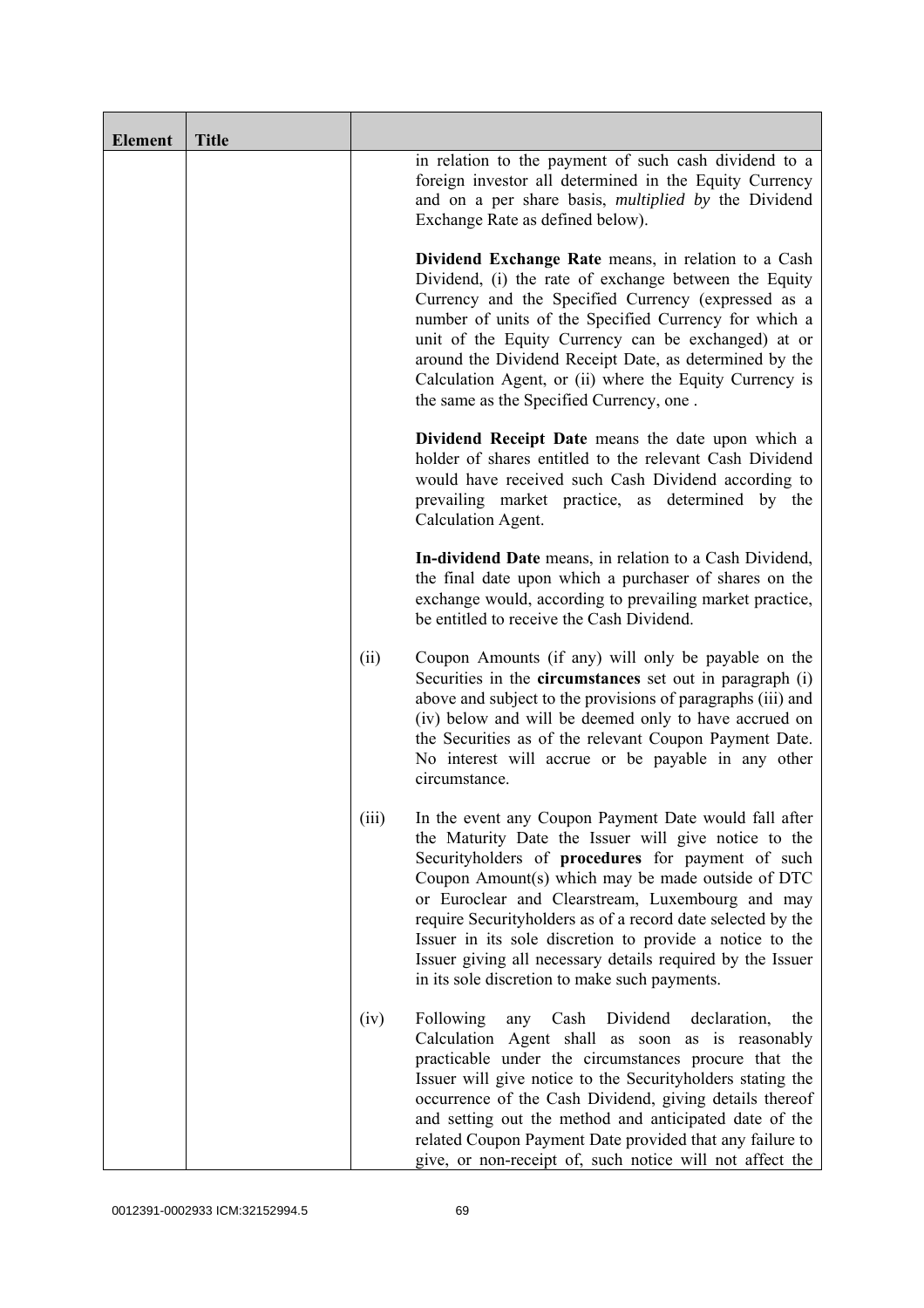| <b>Element</b> | <b>Title</b> |                                                                                                                                                                                                                                                                                                                                                             |
|----------------|--------------|-------------------------------------------------------------------------------------------------------------------------------------------------------------------------------------------------------------------------------------------------------------------------------------------------------------------------------------------------------------|
|                |              | validity of any such Coupon Amount payment and the<br>Calculation Agent will determine the basis on which the<br>Coupon Amount will be paid.                                                                                                                                                                                                                |
|                |              | <b>Coupon Payment Date</b> means the date that is three $(3)$<br>Business Days following the relevant Dividend Receipt<br>Date.]                                                                                                                                                                                                                            |
|                |              | [In the case of Reverse Convertible Swap Rate Redemption<br><b>N&amp;C</b> Securities:                                                                                                                                                                                                                                                                      |
|                |              | The Final Redemption Amount in respect of each nominal<br>amount of N&C Securities equal to the Calculation Amount shall<br>be an amount in the Specified Currency (which will not be less<br>than, but may be equal to, zero) calculated by the Calculation<br>Agent equal to its <i>pro rata</i> share of:                                                |
|                |              | If Swap Rate $_{\text{FINAL}}$ < Barrier:<br>(i)                                                                                                                                                                                                                                                                                                            |
|                |              | $Max[0, Swap Rate_{FINAL} / Swap Rate_{INITIAL}] \times Aggregate$<br>Nominal Amount                                                                                                                                                                                                                                                                        |
|                |              | otherwise:<br>(ii)                                                                                                                                                                                                                                                                                                                                          |
|                |              | Redemption Factor $\times$ Aggregate Nominal Amount                                                                                                                                                                                                                                                                                                         |
|                |              | Any such amount will be rounded to the nearest sub-unit of the<br>relevant Specified Currency, half of any such sub-unit being<br>rounded upwards or otherwise in accordance with applicable<br>market convention.                                                                                                                                          |
|                |              | Where:                                                                                                                                                                                                                                                                                                                                                      |
|                |              | <b>Barrier</b> means $\lceil \bullet \rceil$ per cent.;                                                                                                                                                                                                                                                                                                     |
|                |              | Designated Maturity means, in respect of the Reference Swap<br>Rate, $\lceil \bullet \rceil$ ;                                                                                                                                                                                                                                                              |
|                |              | Floating Rate Option means, in respect of the Reference Swap<br>Rate, $\lceil \bullet \rceil$ ;                                                                                                                                                                                                                                                             |
|                |              | <b>Redemption Factor means [O] per cent.;</b>                                                                                                                                                                                                                                                                                                               |
|                |              | <b>Reference Swap Rate</b> means the [ <i>specify relevant swap rate</i> ];                                                                                                                                                                                                                                                                                 |
|                |              | <b>Reset Date</b> means, in respect of the Reference Swap Rate, $[•]$ ;                                                                                                                                                                                                                                                                                     |
|                |              | <b>Swap Rate</b> <sub>FINAL</sub> means the rate determined under the floating rate<br>N&C Security provisions as though the Reference Swap Rate was<br>a floating rate to which ISDA Determination applied and on the<br>basis of the Floating Rate Option, the Designated Maturity and<br>the Reset Date specified in respect of the Reference Swap Rate; |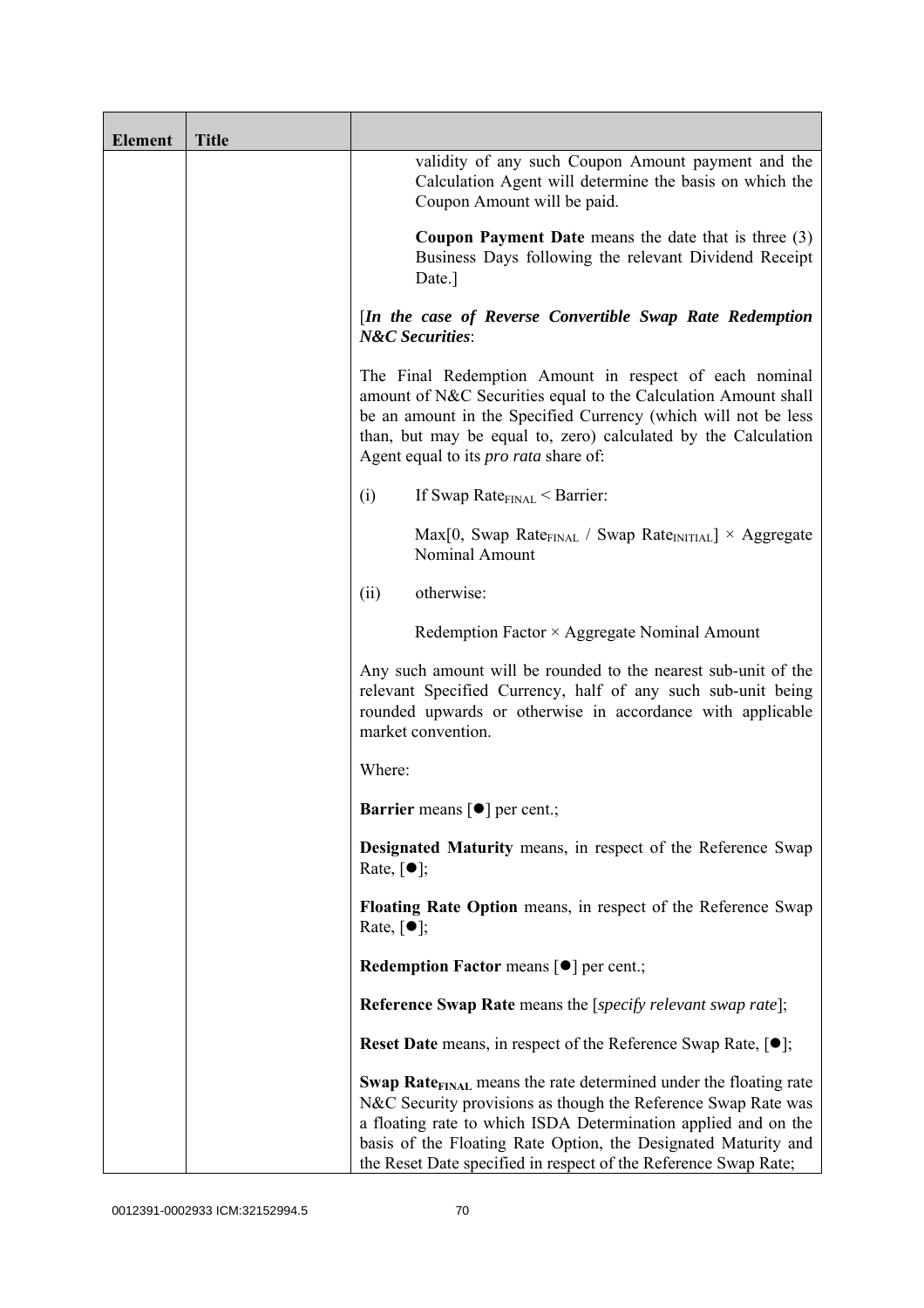| <b>Element</b> | <b>Title</b> |                                                                                                                                                                                                                                                                                                              |
|----------------|--------------|--------------------------------------------------------------------------------------------------------------------------------------------------------------------------------------------------------------------------------------------------------------------------------------------------------------|
|                |              | <b>Swap Rate</b> <sub>INITIAL</sub> means $[\bullet]$ ; and                                                                                                                                                                                                                                                  |
|                |              | <b>Valuation Date</b> means $[\bullet]$ , provided that, if such Valuation Date<br>would fall on a day which is not a Business Day, then such<br>Valuation Date shall be postponed to the next day which is a<br>Business Day.]                                                                              |
|                |              | [In the case of Geared Put Swap Rate Redemption N&C<br>Securities:                                                                                                                                                                                                                                           |
|                |              | The Final Redemption Amount in respect of each nominal<br>amount of N&C Securities equal to the Calculation Amount shall<br>be an amount in the Specified Currency (which will not be less<br>than, but may be equal to, zero) calculated by the Calculation<br>Agent equal to its <i>pro rata</i> share of: |
|                |              | If Swap Rate $_{\text{FINAL}}$ < Barrier:<br>(i)                                                                                                                                                                                                                                                             |
|                |              | $Max[0, Swap Rate_{FNAL} / Gearing Factor \times Swap$<br>$RateINITIAL$ × Aggregate Nominal Amount                                                                                                                                                                                                           |
|                |              | otherwise:<br>(ii)                                                                                                                                                                                                                                                                                           |
|                |              | Redemption Factor × Aggregate Nominal Amount                                                                                                                                                                                                                                                                 |
|                |              | Any such amount will be rounded to the nearest sub-unit of the<br>relevant Specified Currency, half of any such sub-unit being<br>rounded upwards or otherwise in accordance with applicable<br>market convention.                                                                                           |
|                |              | Where:                                                                                                                                                                                                                                                                                                       |
|                |              | <b>Barrier</b> means the rate calculated by the Calculation Agent equal<br>to the product of (a) the Barrier Factor and (b) Swap Rate <sub>INITIAL</sub> ;                                                                                                                                                   |
|                |              | <b>Barrier Factor means [<math>\bullet</math>] per cent.;</b>                                                                                                                                                                                                                                                |
|                |              | Designated Maturity means, in respect of the Reference Swap<br>Rate, $\lceil \bullet \rceil$ ;                                                                                                                                                                                                               |
|                |              | Floating Rate Option means, in respect of the Reference Swap<br>Rate, $\lceil \bullet \rceil$ ;                                                                                                                                                                                                              |
|                |              | Gearing Factor means [ $\bullet$ ] per cent.;                                                                                                                                                                                                                                                                |
|                |              | Redemption Factor means [ $\bullet$ ] per cent.;                                                                                                                                                                                                                                                             |
|                |              | <b>Reference Swap Rate</b> means the [specify relevant swap rate];                                                                                                                                                                                                                                           |
|                |              | <b>Reset Date</b> means, in respect of the Reference Swap Rate, $[•]$ ;                                                                                                                                                                                                                                      |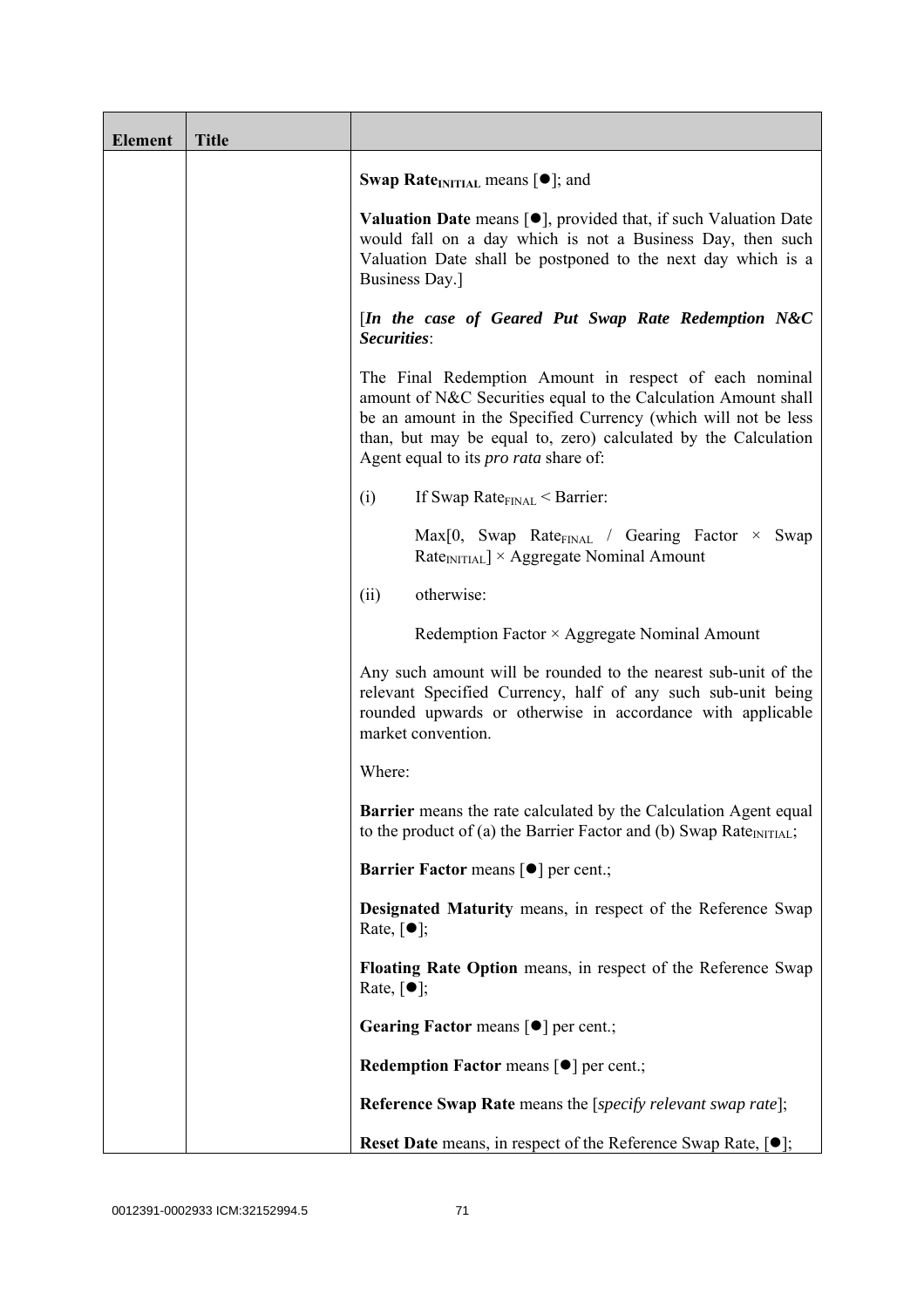| <b>Element</b> | <b>Title</b> |                                                                                                                                                                                                                                                                                                                                                                                                                                                                                                                                                                                                                                                       |
|----------------|--------------|-------------------------------------------------------------------------------------------------------------------------------------------------------------------------------------------------------------------------------------------------------------------------------------------------------------------------------------------------------------------------------------------------------------------------------------------------------------------------------------------------------------------------------------------------------------------------------------------------------------------------------------------------------|
|                |              | <b>Swap Rate</b> <sub>FINAL</sub> means the rate determined under the floating rate<br>N&C Security provisions as though the Reference Swap Rate was<br>a floating rate to which ISDA Determination applied and on the<br>basis of the Floating Rate Option, the Designated Maturity and<br>the Reset Date specified in respect of the Reference Swap Rate;                                                                                                                                                                                                                                                                                           |
|                |              | <b>Swap Rate</b> <sub>INITIAL</sub> means $[\bullet]$ ; and                                                                                                                                                                                                                                                                                                                                                                                                                                                                                                                                                                                           |
|                |              | <b>Valuation Date</b> means $[\bullet]$ , provided that, if such Valuation Date<br>would fall on a day which is not a Business Day, then such<br>Valuation Date shall be postponed to the next day which is a<br>Business Day.]                                                                                                                                                                                                                                                                                                                                                                                                                       |
|                |              | [In the case of FX Basket Knock-Out W&C Securities: Each<br>Security entitles its holder in respect of an actual exercise date,<br>upon due exercise, to receive from the Issuer on the Settlement<br>Date a Cash Settlement Amount calculated by the Calculation<br>Agent (which shall not be less than zero) equal to:                                                                                                                                                                                                                                                                                                                              |
|                |              | if the Continuous Knock-Out Condition has been met,<br>(a)<br>zero; or                                                                                                                                                                                                                                                                                                                                                                                                                                                                                                                                                                                |
|                |              | if the Continuous Knock-Out Condition has not been met,<br>(b)<br>the Notional Amount per W&C Security multiplied by a<br>percentage calculated by the Calculation Agent in<br>accordance with the following formula:                                                                                                                                                                                                                                                                                                                                                                                                                                 |
|                |              | Leverage $\times$ Max $\left  0, \sum_{i=1}^{n} w_i \times \frac{X_i - Y_i}{Z_i} \right $                                                                                                                                                                                                                                                                                                                                                                                                                                                                                                                                                             |
|                |              | Any amount determined pursuant to the above, if not an amount<br>in the Specified Currency, will be converted into the Specified<br>Currency at the Exchange Rate. The Cash Settlement Amount<br>will be rounded to the nearest two decimal places (or, in the case<br>of Japanese Yen, the nearest whole unit) in the relevant Specified<br>Currency, 0.005 (or, in the case of Japanese Yen, half a unit)<br>being rounded upwards, with W&C Securities exercised at the<br>same time by the same Securityholder being aggregated for the<br>purpose of determining the aggregate Cash Settlement Amounts<br>payable in respect of such Securities. |
|                |              | Where:                                                                                                                                                                                                                                                                                                                                                                                                                                                                                                                                                                                                                                                |
|                |              | Alternate Currency Pair means [specify Alternate Currency<br>Pairs in form of [insert first currency]/[insert second currency]]<br>(repeat in respect of each Alternate Currency Pair).                                                                                                                                                                                                                                                                                                                                                                                                                                                               |
|                |              | <b>Barrier Start Date means [<math>\bullet</math>].</b>                                                                                                                                                                                                                                                                                                                                                                                                                                                                                                                                                                                               |
|                |              | Continuous Knock-Out Condition means at any time on any                                                                                                                                                                                                                                                                                                                                                                                                                                                                                                                                                                                               |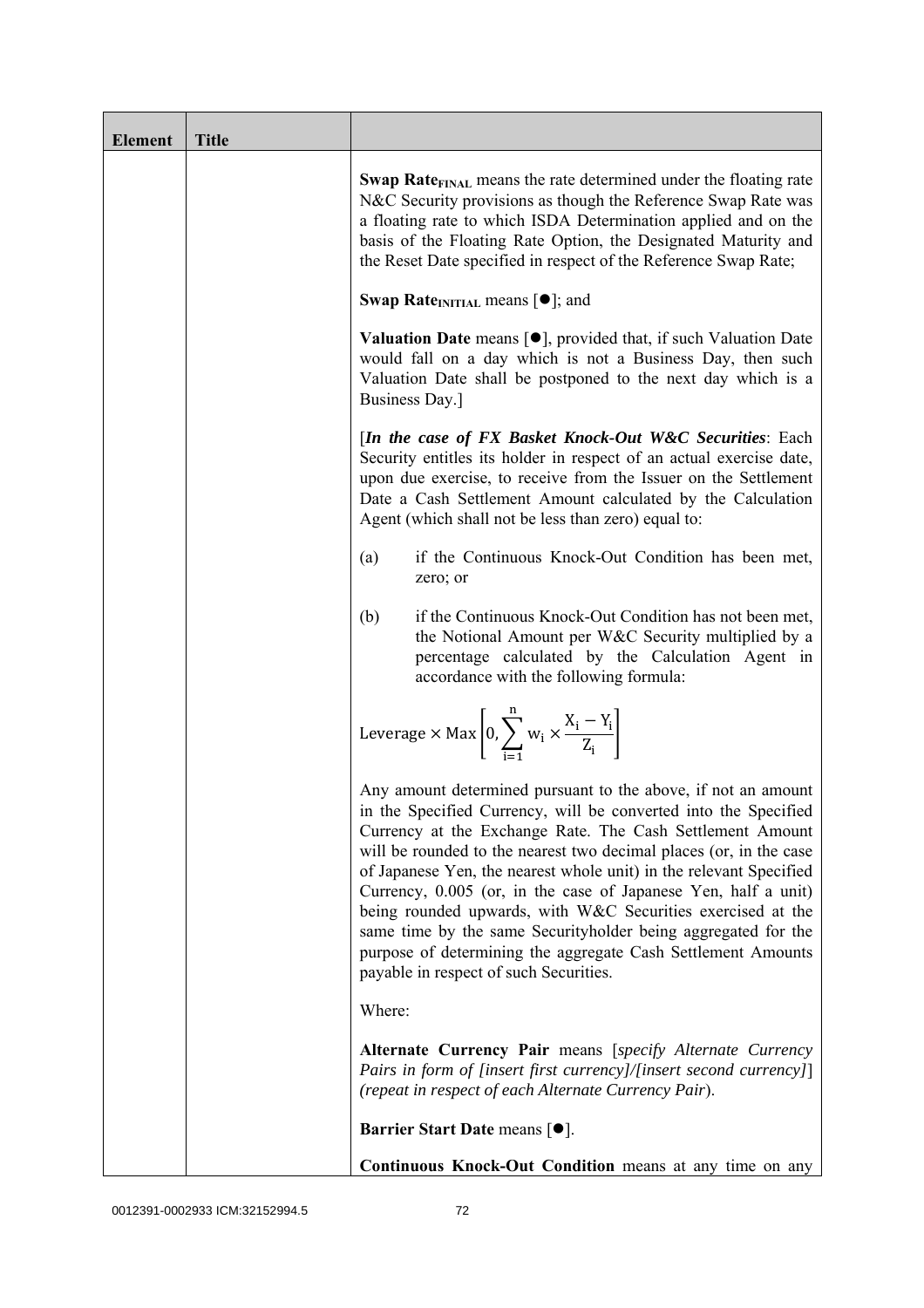| <b>Element</b> | <b>Title</b> |                                                                                                                                                                                                                                                                                                                                                                                                                                                                                      |
|----------------|--------------|--------------------------------------------------------------------------------------------------------------------------------------------------------------------------------------------------------------------------------------------------------------------------------------------------------------------------------------------------------------------------------------------------------------------------------------------------------------------------------------|
|                |              | Observation Date during any Weekly Observation Interval falling<br>within the period commencing on and including 7:00 am London<br>time on the Barrier Start Date and ending on and including 4:00<br>pm London time on the Observation Cut-off Date, any Settlement<br>Rate in respect of any Currency Pair is equal to or less than the<br>Knock-Out Level in respect of such Currency Pair, as determined<br>by the Calculation Agent.                                            |
|                |              | <b>Currency Pair</b> means [specify Currency Pairs in form of [insert]<br>first currency]/[insert second currency]] (repeat for each<br>Currency Pair).                                                                                                                                                                                                                                                                                                                              |
|                |              | <b>Exchange Rate</b> means the spot rate of exchange between the<br>currency in which the Notional Amount is denominated (the<br>Notional Amount Currency) and the Settlement Currency<br>expressed as the number of units (or part units) of the relevant<br>Notional Amount Currency for which one unit of the relevant<br>Settlement Currency can be exchanged) or on the basis of such<br>other applicable market convention as the Calculation Agent<br>determines appropriate. |
|                |              | <b>Exercise Price</b> means $\lceil \bullet \rceil$ ( <i>specify for each Currency Pair</i> ).                                                                                                                                                                                                                                                                                                                                                                                       |
|                |              | <b>First Relevant Currency means [O]</b> (specify for each Currency<br>Pair).                                                                                                                                                                                                                                                                                                                                                                                                        |
|                |              | <b>FX Price Source</b> means $\lceil \bullet \rceil$ (specify for each Currency Pair and<br>each Alternate Currency Pair).                                                                                                                                                                                                                                                                                                                                                           |
|                |              | i means each Currency Pair.                                                                                                                                                                                                                                                                                                                                                                                                                                                          |
|                |              | <b>Knock-Out Level</b> means (specify for each Currency Pair).                                                                                                                                                                                                                                                                                                                                                                                                                       |
|                |              | Leverage means $[•]$ .                                                                                                                                                                                                                                                                                                                                                                                                                                                               |
|                |              | Max followed by a series of amounts inside brackets, means<br>whichever is the greater of the amounts separated by a comma<br>inside those brackets.                                                                                                                                                                                                                                                                                                                                 |
|                |              | <b>n</b> means the number of Currency Pairs to which the W&C<br>Securities relate.                                                                                                                                                                                                                                                                                                                                                                                                   |
|                |              | <b>Observation Cut-Off Date means <math>[•]</math>.</b>                                                                                                                                                                                                                                                                                                                                                                                                                              |
|                |              | <b>Observation Date means <math>[•]</math>.</b>                                                                                                                                                                                                                                                                                                                                                                                                                                      |
|                |              | Reference Exchange Rate means, in respect of a Currency Pair,<br>the spot exchange rate for the First Relevant Currency quoted<br>against the Second Relevant Currency expressed as the number of<br>units of the First Relevant Currency quoted per one unit of the<br>Second Relevant Currency.                                                                                                                                                                                    |
|                |              | <b>Relevant Currency</b> means each currency comprising a Currency<br>Pair and any references to the conversion of one Relevant<br>Currency to another shall be construed as applying in relation to a                                                                                                                                                                                                                                                                               |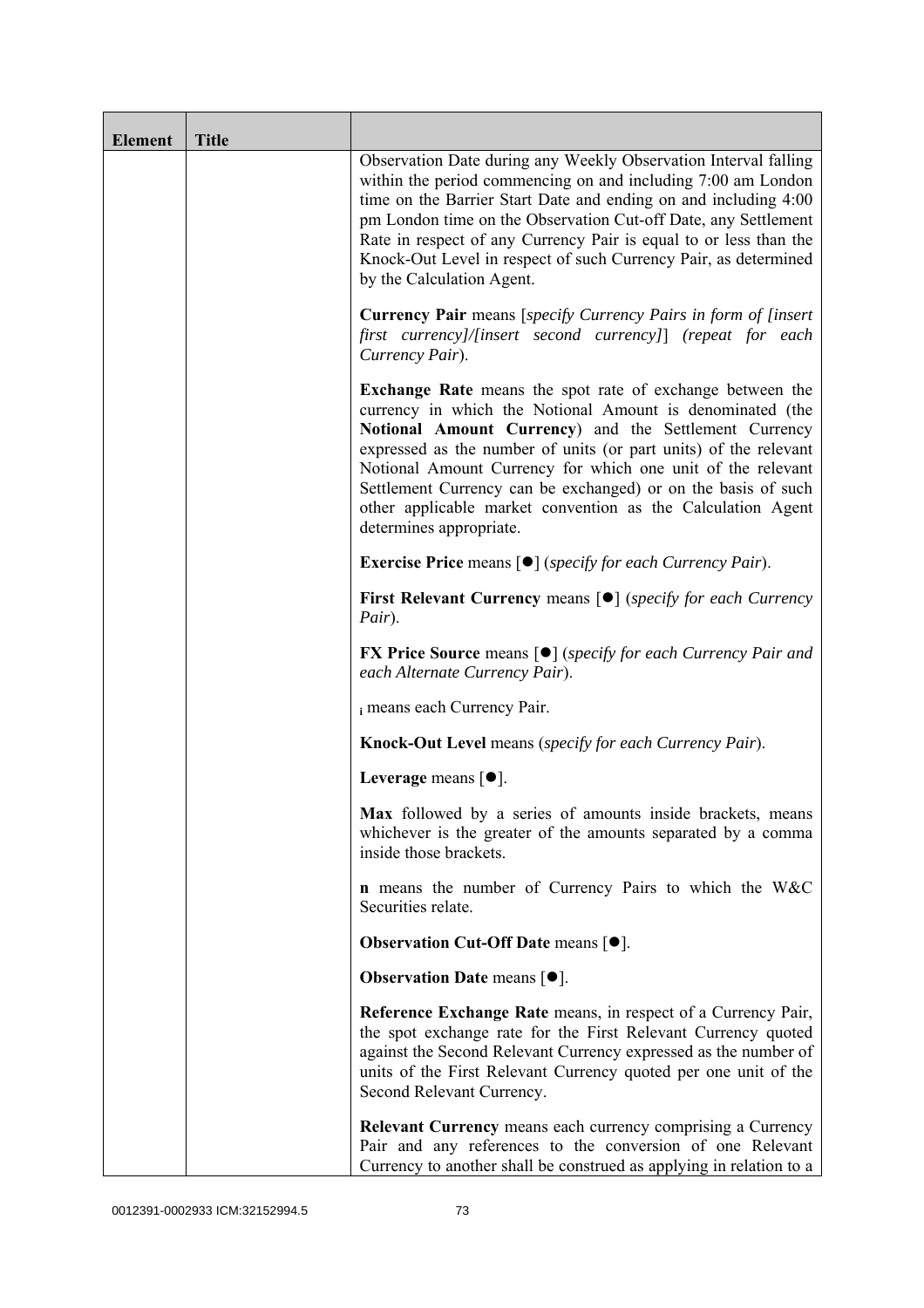| <b>Element</b> | <b>Title</b> |                                                                                                                                                                                                                                                                                                                                                                                                                                                                                                                                                                                                                                                                                                                                                                                                                                                             |
|----------------|--------------|-------------------------------------------------------------------------------------------------------------------------------------------------------------------------------------------------------------------------------------------------------------------------------------------------------------------------------------------------------------------------------------------------------------------------------------------------------------------------------------------------------------------------------------------------------------------------------------------------------------------------------------------------------------------------------------------------------------------------------------------------------------------------------------------------------------------------------------------------------------|
|                |              | Currency Pair.                                                                                                                                                                                                                                                                                                                                                                                                                                                                                                                                                                                                                                                                                                                                                                                                                                              |
|                |              | <b>Relevant Time</b> means the time at which the relevant Settlement<br>Rate is determined.                                                                                                                                                                                                                                                                                                                                                                                                                                                                                                                                                                                                                                                                                                                                                                 |
|                |              | Second Relevant Currency means [ $\bullet$ ] (specify for each<br>Currency Pair).                                                                                                                                                                                                                                                                                                                                                                                                                                                                                                                                                                                                                                                                                                                                                                           |
|                |              | <b>Settlement Rate</b> means, in respect of a Currency Pair and an<br>Observation Date or the Valuation Date, the Reference Exchange<br>Rate for that Currency Pair on such Observation Date or<br>Valuation Date at the Relevant Time or Valuation Time<br>respectively as determined by the Calculation Agent by reference<br>to the Settlement Rate Option for that Currency Pair (and such<br>determination may be made, without limitation, with such<br>adjustments as are, at the discretion of the Calculation Agent,<br>necessary to the published quoting conventions and/or implying<br>the Reference Exchange Rate from more than one Settlement<br>Rate Option) unless any applicable disruption event exists or<br>occurs, in which case, the relevant Settlement Rate for that<br>Currency Pair will be determined by the Calculation Agent. |
|                |              | Settlement Rate Option means, in respect of a Currency Pair and<br>an Observation Date or the Valuation Date, the rate published for<br>the Currency Pair fixing rate on the FX Price Source for that<br>Currency Pair at or about (i) the Relevant Time on such<br>Observation Date or, (ii) the Valuation Time on the Valuation<br>Date or, if Alternate Currency Pairs are specified for the relevant<br>Currency Pair, the Reference Exchange Rate will be implied from<br>more than one Settlement Rate Option by determining the rate for<br>each Alternate Currency Pair for that Currency Pair, published for<br>the Alternate Currency Pair fixing rate on the FX Price Source for<br>that Alternate Currency Pair at or about (i) the Relevant Time on<br>such Observation Date or (ii) the Valuation Time on the<br>Valuation Date.              |
|                |              | <b>Trade Date means <math>\lceil \bullet \rceil</math>.</b>                                                                                                                                                                                                                                                                                                                                                                                                                                                                                                                                                                                                                                                                                                                                                                                                 |
|                |              | Valuation Date means $[•]$ .                                                                                                                                                                                                                                                                                                                                                                                                                                                                                                                                                                                                                                                                                                                                                                                                                                |
|                |              | Valuation Time means $[\bullet].$                                                                                                                                                                                                                                                                                                                                                                                                                                                                                                                                                                                                                                                                                                                                                                                                                           |
|                |              | Weekly Observation Interval means the period between 5:00<br>am Sydney time on each Monday and 5:00 pm New York City<br>time on the immediately succeeding Friday (inclusive).                                                                                                                                                                                                                                                                                                                                                                                                                                                                                                                                                                                                                                                                              |
|                |              | $w_i$ means [specify the weighting of each Currency Pair (being a<br>number less than or equal to 1)].                                                                                                                                                                                                                                                                                                                                                                                                                                                                                                                                                                                                                                                                                                                                                      |
|                |              | $X_i$ means, in respect of a Currency Pair, the [Exercise Price in<br>respect of such Currency Pair]/[Settlement Rate in respect of such                                                                                                                                                                                                                                                                                                                                                                                                                                                                                                                                                                                                                                                                                                                    |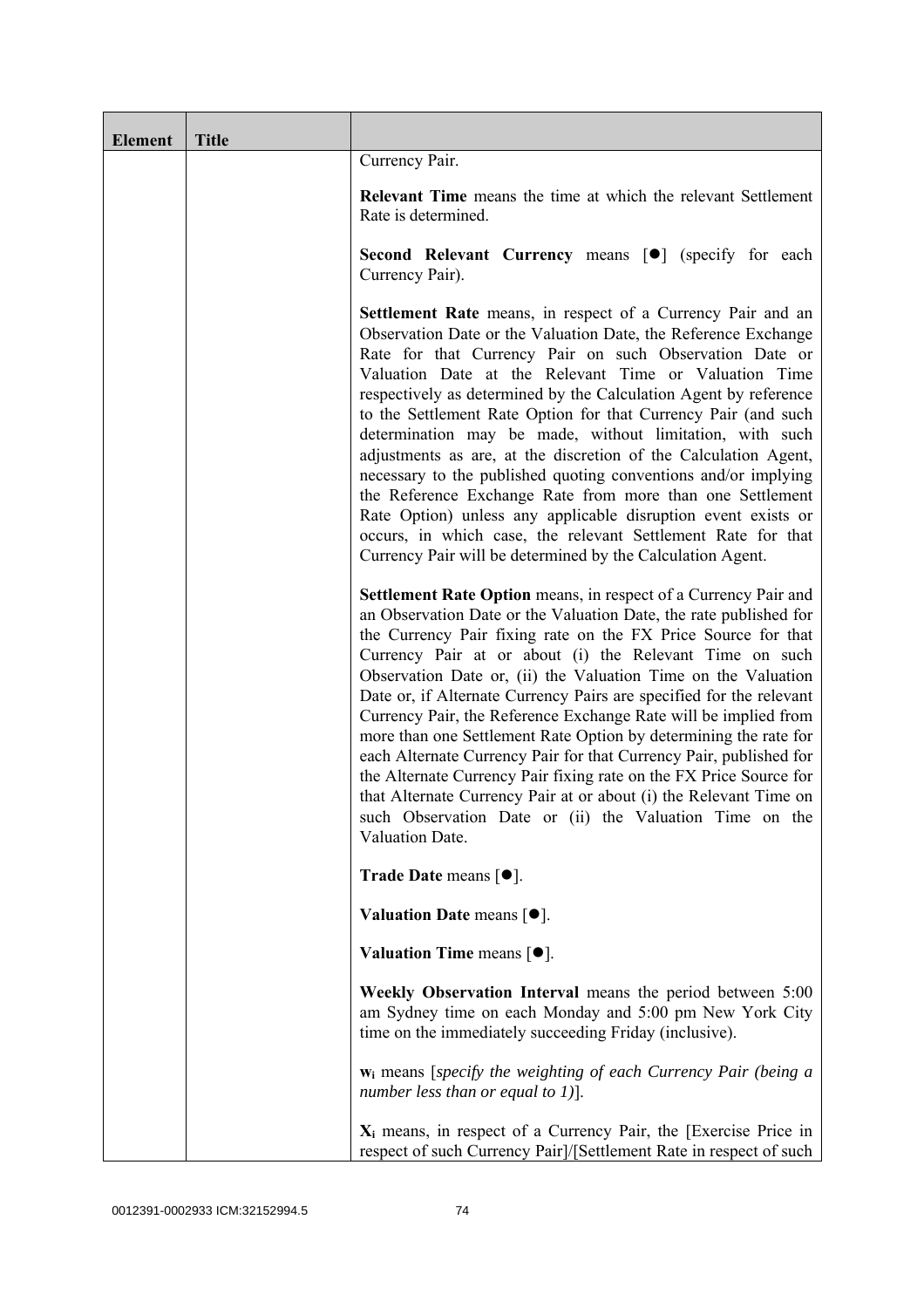| <b>Element</b> | <b>Title</b> |                                                                                                                                                                                                                                                                                                                                                                                                                                                                                                                                                                                                                                                       |
|----------------|--------------|-------------------------------------------------------------------------------------------------------------------------------------------------------------------------------------------------------------------------------------------------------------------------------------------------------------------------------------------------------------------------------------------------------------------------------------------------------------------------------------------------------------------------------------------------------------------------------------------------------------------------------------------------------|
|                |              | Currency Pair and the Valuation Date].                                                                                                                                                                                                                                                                                                                                                                                                                                                                                                                                                                                                                |
|                |              | $Y_i$ means, in respect of a Currency Pair, the [Exercise Price in<br>respect of such Currency Pair]/[Settlement Rate in respect of such<br>Currency Pair and the Valuation Date].                                                                                                                                                                                                                                                                                                                                                                                                                                                                    |
|                |              | $Z_i$ means, in respect of a Currency Pair, the [Exercise Price in<br>respect of such Currency Pair]/[Settlement Rate in respect of such<br>Currency Pair and the Valuation Date]/[1].]                                                                                                                                                                                                                                                                                                                                                                                                                                                               |
|                |              | [In the case of FX Basket Knock-In W&C Securities:                                                                                                                                                                                                                                                                                                                                                                                                                                                                                                                                                                                                    |
|                |              | Each Security entitles its holder in respect of an actual exercise<br>date, upon due exercise, to receive from the Issuer on the<br>Settlement Date a Cash Settlement Amount calculated by the<br>Calculation Agent (which shall not be less than zero) equal to:                                                                                                                                                                                                                                                                                                                                                                                     |
|                |              | if the Continuous Knock-In Condition has been met, zero;<br>(a)<br>or                                                                                                                                                                                                                                                                                                                                                                                                                                                                                                                                                                                 |
|                |              | if the Continuous Knock-In Condition has not been met,<br>(b)<br>the Notional Amount per Security multiplied by an<br>amount calculated by the Calculation Agent<br>in<br>accordance with the following formula:                                                                                                                                                                                                                                                                                                                                                                                                                                      |
|                |              | Leverage $\times$ Max $\left[0, \sum_{i=1}^{n} w_i \times \frac{X_i - Y_i}{Z_i}\right]$                                                                                                                                                                                                                                                                                                                                                                                                                                                                                                                                                               |
|                |              | Any amount determined pursuant to the above, if not an amount<br>in the Specified Currency, will be converted into the Specified<br>Currency at the Exchange Rate. The Cash Settlement Amount<br>will be rounded to the nearest two decimal places (or, in the case<br>of Japanese Yen, the nearest whole unit) in the relevant Specified<br>Currency, 0.005 (or, in the case of Japanese Yen, half a unit)<br>being rounded upwards, with W&C Securities exercised at the<br>same time by the same Securityholder being aggregated for the<br>purpose of determining the aggregate Cash Settlement Amounts<br>payable in respect of such Securities. |
|                |              | Where:                                                                                                                                                                                                                                                                                                                                                                                                                                                                                                                                                                                                                                                |
|                |              | Alternate Currency Pair means [specify Alternate Currency<br>Pairs in form of [specify first currency]/[specify second<br>currency]] (repeat in respect of each Alternate Currency Pair).                                                                                                                                                                                                                                                                                                                                                                                                                                                             |
|                |              | Continuous Knock-In Condition means at any time on any<br>Observation Date during any Weekly Observation Interval falling<br>within the period commencing on and including 7:00 am London<br>time on the Trade Date and ending on and including 4:00 pm<br>London time on the Observation Cut-Off Date, the Settlement<br>Rate in respect of any Currency Pair is equal to or greater than the                                                                                                                                                                                                                                                        |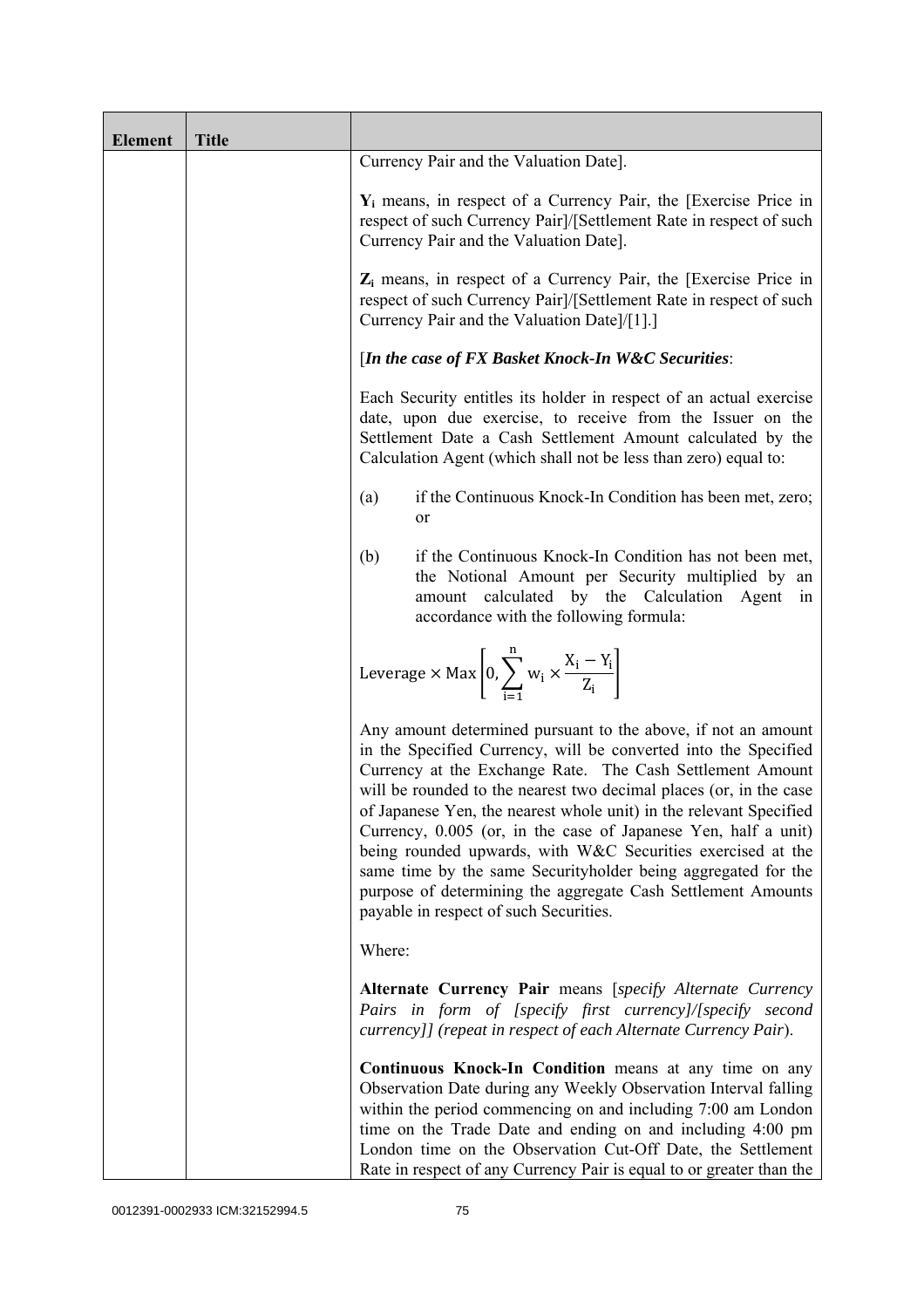| <b>Element</b> | <b>Title</b> |                                                                                                                                                                                                                                                                                                                                                                                                                                                                                      |
|----------------|--------------|--------------------------------------------------------------------------------------------------------------------------------------------------------------------------------------------------------------------------------------------------------------------------------------------------------------------------------------------------------------------------------------------------------------------------------------------------------------------------------------|
|                |              | Knock-In Level in respect of such Currency Pair, as determined<br>by the Calculation Agent.                                                                                                                                                                                                                                                                                                                                                                                          |
|                |              | <b>Currency Pair</b> means [specify Currency Pairs in form of [insert]<br>first currency]/[insert second currency]] (repeat for each<br>Currency Pair).                                                                                                                                                                                                                                                                                                                              |
|                |              | <b>Exchange Rate</b> means the spot rate of exchange between the<br>currency in which the Notional Amount is denominated (the<br>Notional Amount Currency) and the Settlement Currency<br>expressed as the number of units (or part units) of the relevant<br>Notional Amount Currency for which one unit of the relevant<br>Settlement Currency can be exchanged) or on the basis of such<br>other applicable market convention as the Calculation Agent<br>determines appropriate. |
|                |              | <b>Exercise Price</b> means: $\lceil \bullet \rceil$ ( <i>specify for each Currency Pair</i> ).                                                                                                                                                                                                                                                                                                                                                                                      |
|                |              | <b>First Relevant Currency means [O]</b> ( <i>specify for each Currency</i><br>Pair).                                                                                                                                                                                                                                                                                                                                                                                                |
|                |              | <b>FX Price Source</b> means $\lceil \bullet \rceil$ (specify for each Currency Pair and<br>each Alternate Currency Pair).                                                                                                                                                                                                                                                                                                                                                           |
|                |              | i means each Currency Pair.                                                                                                                                                                                                                                                                                                                                                                                                                                                          |
|                |              | <b>Knock-In Level means <math>\lceil \bullet \rceil</math> (specify for each Currency Pair).</b>                                                                                                                                                                                                                                                                                                                                                                                     |
|                |              | Leverage means [ $\bullet$ ].                                                                                                                                                                                                                                                                                                                                                                                                                                                        |
|                |              | Max followed by a series of amounts inside brackets, means<br>whichever is the greater of the amounts separated by a comma<br>inside those brackets.                                                                                                                                                                                                                                                                                                                                 |
|                |              | <b>n</b> means the number of Currency Pairs to which the W&C<br>Securities relate.                                                                                                                                                                                                                                                                                                                                                                                                   |
|                |              | <b>Observation Cut-Off Date means <math>[•]</math>.</b>                                                                                                                                                                                                                                                                                                                                                                                                                              |
|                |              | <b>Observation Date means <math>\lceil \bullet \rceil</math>.</b>                                                                                                                                                                                                                                                                                                                                                                                                                    |
|                |              | Reference Exchange Rate means, in respect of a Currency Pair,<br>the spot exchange rate for the First Relevant Currency quoted<br>against the Second Relevant Currency expressed as the number of<br>units of the First Relevant Currency quoted per one unit of the<br>Second Relevant Currency.                                                                                                                                                                                    |
|                |              | Relevant Currency means each currency comprising a Currency<br>Pair and any references to the conversion of one Relevant<br>Currency to another shall be construed as applying in relation to a<br>Currency Pair.                                                                                                                                                                                                                                                                    |
|                |              | <b>Relevant Time</b> means the time at which the relevant Settlement                                                                                                                                                                                                                                                                                                                                                                                                                 |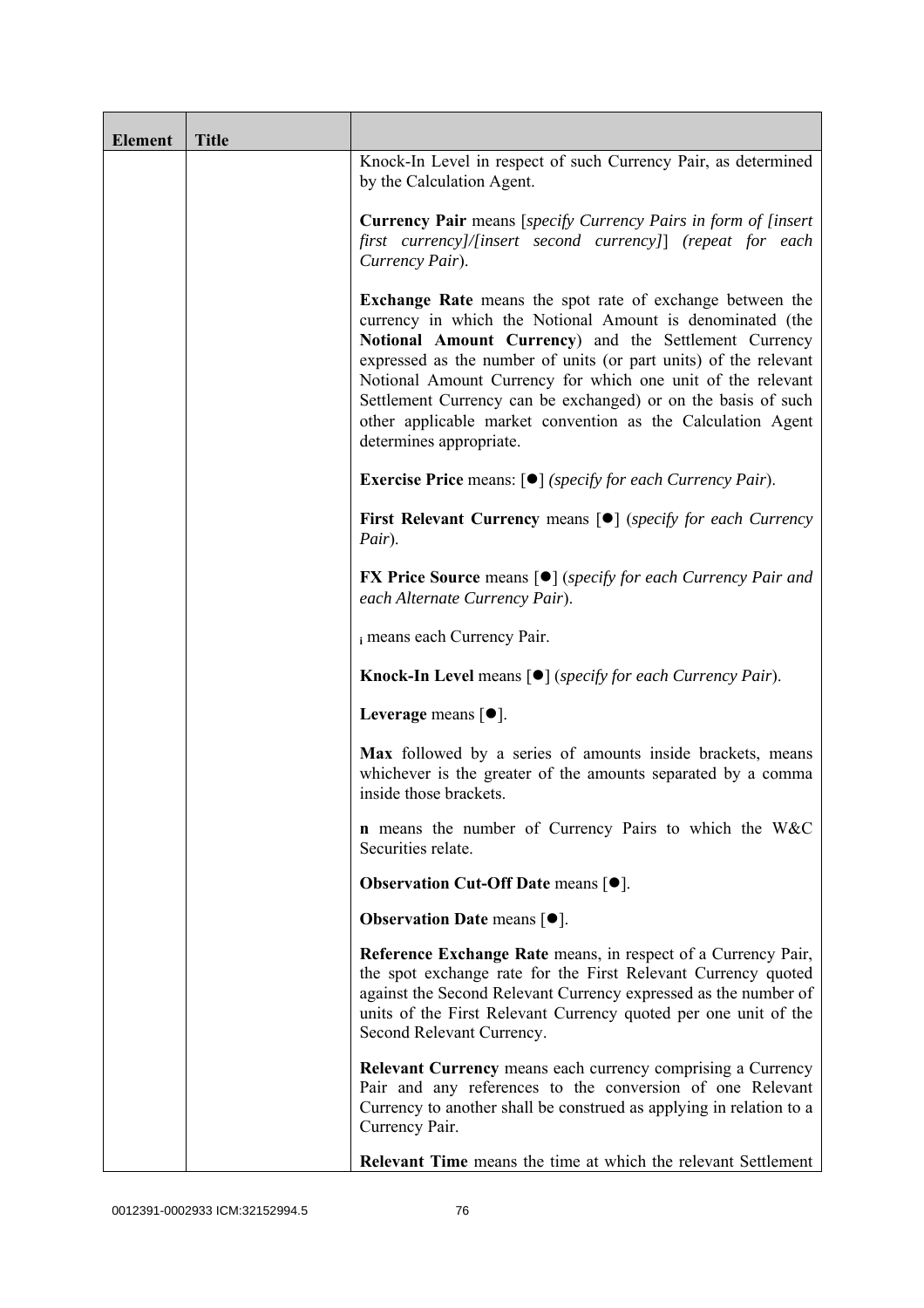| <b>Element</b> | <b>Title</b> |                                                                                                                                                                                                                                                                                                                                                                                                                                                                                                                                                                                                                                                                                                                                                                                                                                                             |
|----------------|--------------|-------------------------------------------------------------------------------------------------------------------------------------------------------------------------------------------------------------------------------------------------------------------------------------------------------------------------------------------------------------------------------------------------------------------------------------------------------------------------------------------------------------------------------------------------------------------------------------------------------------------------------------------------------------------------------------------------------------------------------------------------------------------------------------------------------------------------------------------------------------|
|                |              | Rate is determined.                                                                                                                                                                                                                                                                                                                                                                                                                                                                                                                                                                                                                                                                                                                                                                                                                                         |
|                |              | <b>Second Relevant Currency means [O]</b> (specify for each<br>Currency Pair).                                                                                                                                                                                                                                                                                                                                                                                                                                                                                                                                                                                                                                                                                                                                                                              |
|                |              | <b>Settlement Rate</b> means, in respect of a Currency Pair and an<br>Observation Date or the Valuation Date, the Reference Exchange<br>Rate for that Currency Pair on such Observation Date or<br>Valuation Date at the Relevant Time or Valuation Time<br>respectively as determined by the Calculation Agent by reference<br>to the Settlement Rate Option for that Currency Pair (and such<br>determination may be made, without limitation, with such<br>adjustments as are, at the discretion of the Calculation Agent,<br>necessary to the published quoting conventions and/or implying<br>the Reference Exchange Rate from more than one Settlement<br>Rate Option) unless any applicable disruption event exists or<br>occurs, in which case, the relevant Settlement Rate for that<br>Currency Pair will be determined by the Calculation Agent. |
|                |              | Settlement Rate Option means, in respect of a Currency Pair and<br>an Observation Date or the Valuation Date, the rate published for<br>the Currency Pair fixing rate on the FX Price Source for that<br>Currency Pair at or about (i) the Relevant Time on such<br>Observation Date or, (ii) the Valuation Time on the Valuation Date<br>or, if Alternate Currency Pairs are specified for the relevant<br>Currency Pair, the Reference Exchange Rate will be implied from<br>more than one Settlement Rate Option by determining the rate for<br>each Alternate Currency Pair for that Currency Pair, published for<br>the Alternate Currency Pair fixing rate on the FX Price Source for<br>that Alternate Currency Pair at or about (i) the Relevant Time on<br>such Observation Date or (ii) the Valuation Time on the Valuation<br>Date.              |
|                |              | <b>Trade Date means <math>[\bullet]</math>.</b>                                                                                                                                                                                                                                                                                                                                                                                                                                                                                                                                                                                                                                                                                                                                                                                                             |
|                |              | Valuation Date means $[•]$ .                                                                                                                                                                                                                                                                                                                                                                                                                                                                                                                                                                                                                                                                                                                                                                                                                                |
|                |              | Valuation Time means $[•]$ .                                                                                                                                                                                                                                                                                                                                                                                                                                                                                                                                                                                                                                                                                                                                                                                                                                |
|                |              | Weekly Observation Interval means the period between 5:00<br>am Sydney time on each Monday and 5:00 pm New York City<br>time on the immediately succeeding Friday (inclusive).                                                                                                                                                                                                                                                                                                                                                                                                                                                                                                                                                                                                                                                                              |
|                |              | $w_i$ means [specify the weighting of each Currency Pair (being a<br>number less than or equal to $1$ ]                                                                                                                                                                                                                                                                                                                                                                                                                                                                                                                                                                                                                                                                                                                                                     |
|                |              | $X_i$ means, in respect of a Currency Pair, the [Exercise Price in<br>respect of such Currency Pair]/[Settlement Rate in respect of such<br>Currency Pair and the Valuation Date].                                                                                                                                                                                                                                                                                                                                                                                                                                                                                                                                                                                                                                                                          |
|                |              | $Y_i$ means, in respect of a Currency Pair, the [Exercise Price in<br>respect of such Currency Pair]/[Settlement Rate in respect of such                                                                                                                                                                                                                                                                                                                                                                                                                                                                                                                                                                                                                                                                                                                    |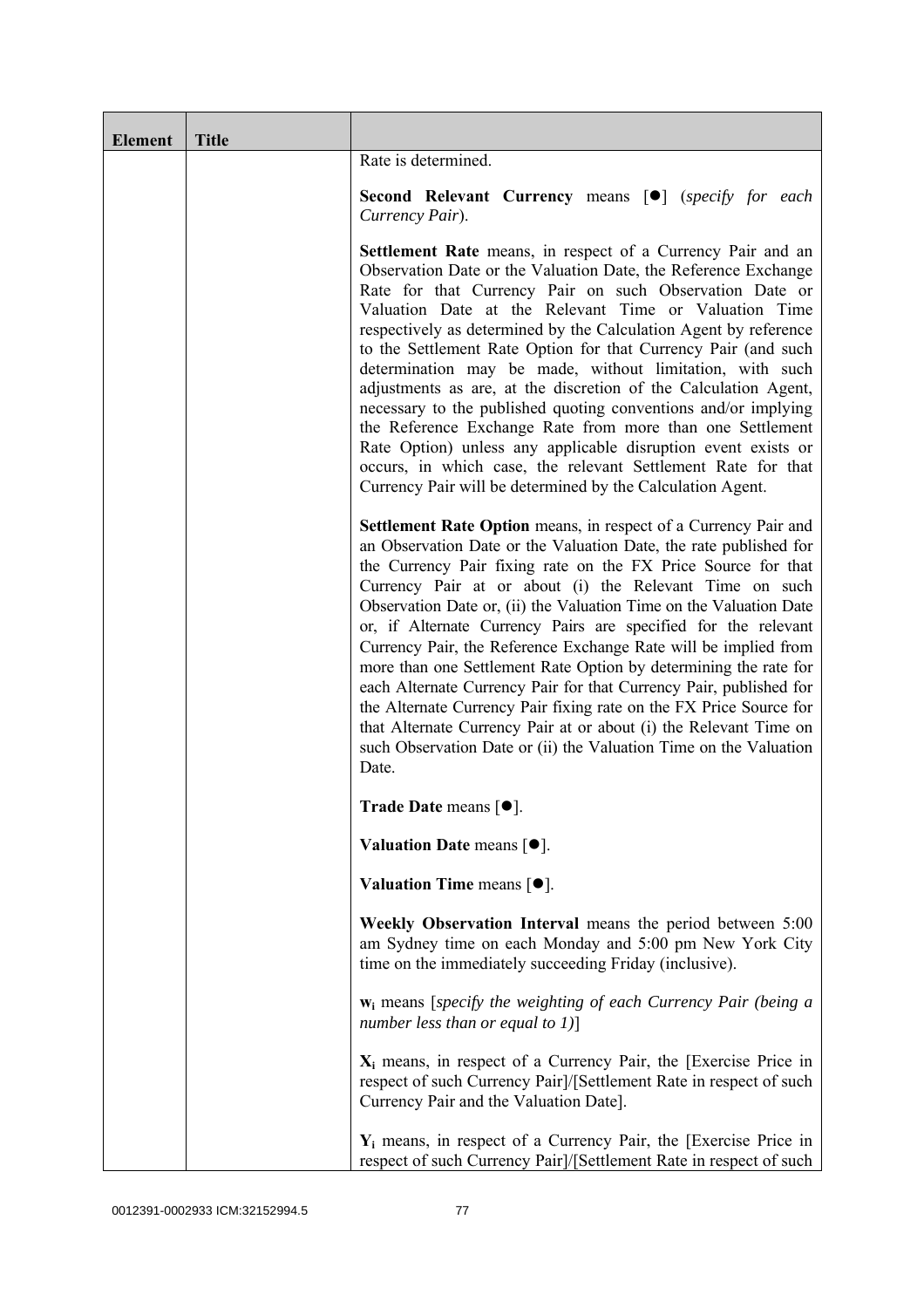| <b>Element</b> | <b>Title</b> |                                                                                                                                                                                                                                                                                                                                                                                                                                                                                                                                                                                                                                                                                                                                   |
|----------------|--------------|-----------------------------------------------------------------------------------------------------------------------------------------------------------------------------------------------------------------------------------------------------------------------------------------------------------------------------------------------------------------------------------------------------------------------------------------------------------------------------------------------------------------------------------------------------------------------------------------------------------------------------------------------------------------------------------------------------------------------------------|
|                |              | Currency Pair and the Valuation Date].                                                                                                                                                                                                                                                                                                                                                                                                                                                                                                                                                                                                                                                                                            |
|                |              | $Z_i$ means, in respect of a Currency Pair, the [Exercise Price in<br>respect of such Currency Pair]/[Settlement Rate in respect of such<br>Currency Pair and the Valuation Date]/[1].]                                                                                                                                                                                                                                                                                                                                                                                                                                                                                                                                           |
|                |              | [In the case of Equity Delta One W&C Securities:                                                                                                                                                                                                                                                                                                                                                                                                                                                                                                                                                                                                                                                                                  |
|                |              | Each Security entitles its holder in respect of an Actual Exercise<br>Date, upon due exercise, to receive from the Issuer on the<br>Settlement Date a Cash Settlement Amount calculated by the<br>Calculation Agent (which shall not be less than zero) equal to:                                                                                                                                                                                                                                                                                                                                                                                                                                                                 |
|                |              | $[V_F x]$ Exchange Rate] – C                                                                                                                                                                                                                                                                                                                                                                                                                                                                                                                                                                                                                                                                                                      |
|                |              | The Cash Settlement Amount will be rounded to the nearest two<br>decimal places (or, in the case of Japanese Yen, the nearest whole<br>unit) in the relevant Specified Currency, 0.005 (or, in the case of<br>Japanese Yen, half a unit) being rounded upwards, with Securities<br>exercised at the same time by the same Securityholder being<br>aggregated for the purpose of determining the aggregate Cash<br>Settlement Amounts payable in respect of such Securities.                                                                                                                                                                                                                                                       |
|                |              | Where:                                                                                                                                                                                                                                                                                                                                                                                                                                                                                                                                                                                                                                                                                                                            |
|                |              | $V_F$ means the Final Price.                                                                                                                                                                                                                                                                                                                                                                                                                                                                                                                                                                                                                                                                                                      |
|                |              | C means the Specified Currency equivalent of the Costs as<br>determined by the Calculation Agent using such foreign exchange<br>rate as the Calculation Agent deems appropriate with respect to<br>the relevant time(s) the Costs arise or may arise.                                                                                                                                                                                                                                                                                                                                                                                                                                                                             |
|                |              | Costs means, in respect of a Security, such Security's pro rata<br>share of the total amount of any commissions, costs, expenses,<br>duties, taxes (including but not limited to any capital gains tax or<br>withholding tax), levies, registration fees, custodial fees or other<br>charges which may be required to be made, paid, withheld or<br>deducted by the Issuer and/or any of its affiliates and/or any of<br>their respective nominees as a result of, or in connection with, the<br>Issuer and/or any of its affiliates and/or any of their respective<br>nominees (a) being a direct holder of any Hedging Shares and/or<br>selling and/or realising any Hedging Shares and/or (b) unwinding<br>any Hedge Position. |
|                |              | Equity Currency means $[•]$ .                                                                                                                                                                                                                                                                                                                                                                                                                                                                                                                                                                                                                                                                                                     |
|                |              | <b>Exchange Rate</b> means (i) the rate of exchange between the<br>Equity Currency and the Specified Currency (expressed as a<br>number of units of the Specified Currency for which a unit of the<br>Equity Currency can be exchanged) determined at or around the<br>Final Valuation Date which the Calculation Agent determines                                                                                                                                                                                                                                                                                                                                                                                                |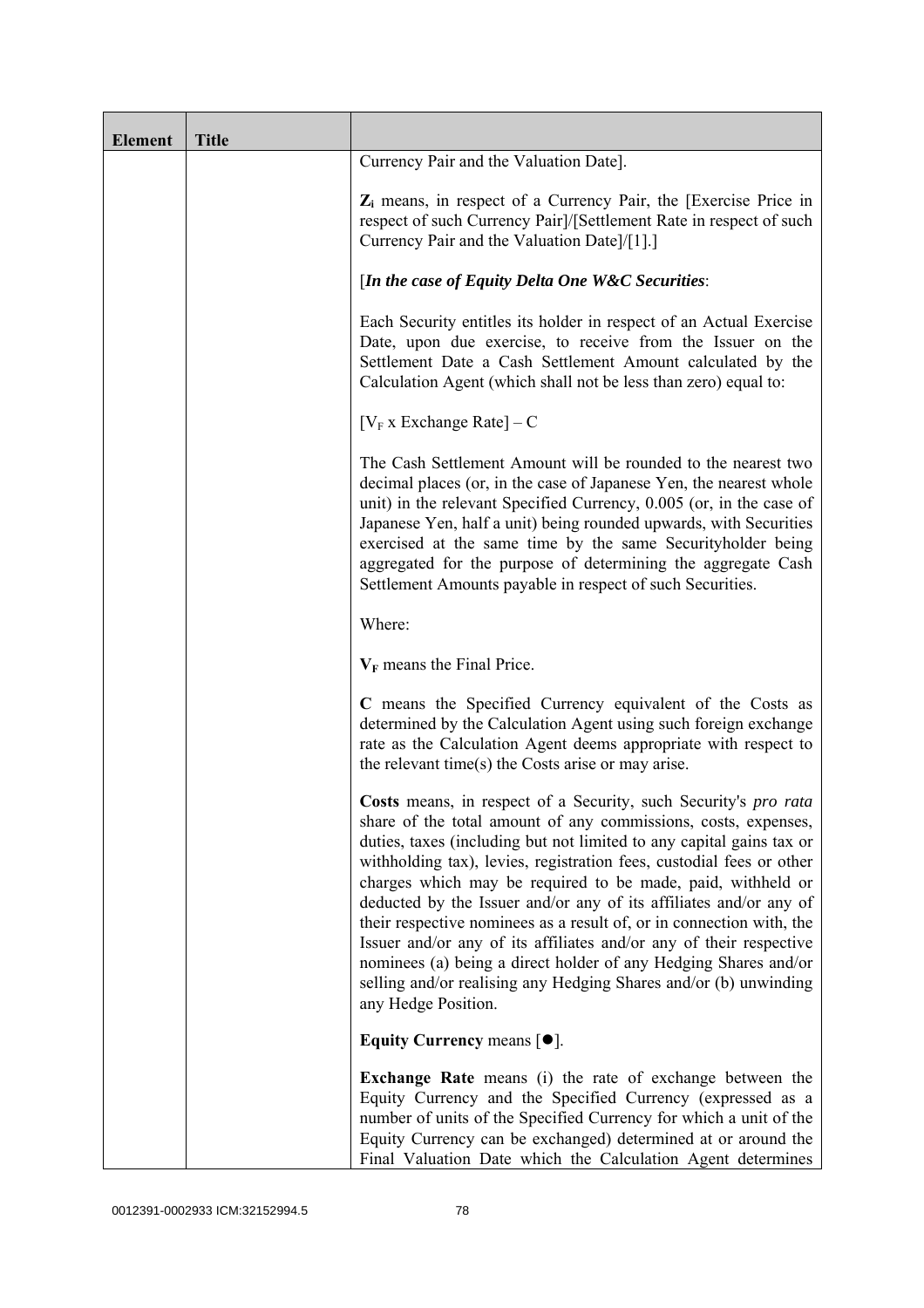| <b>Element</b> | <b>Title</b> |                                                                                                                                                                                                                                                                                                                                                                                                                                                                                                                                                                                                                                                                                                                                                                                                                                                                                                                                                                                                                                                                                                                                                                                                                                                             |
|----------------|--------------|-------------------------------------------------------------------------------------------------------------------------------------------------------------------------------------------------------------------------------------------------------------------------------------------------------------------------------------------------------------------------------------------------------------------------------------------------------------------------------------------------------------------------------------------------------------------------------------------------------------------------------------------------------------------------------------------------------------------------------------------------------------------------------------------------------------------------------------------------------------------------------------------------------------------------------------------------------------------------------------------------------------------------------------------------------------------------------------------------------------------------------------------------------------------------------------------------------------------------------------------------------------|
|                |              | appropriate in its sole discretion, or (ii) where the Equity<br>Currency is the same as the Specified Currency, one.                                                                                                                                                                                                                                                                                                                                                                                                                                                                                                                                                                                                                                                                                                                                                                                                                                                                                                                                                                                                                                                                                                                                        |
|                |              | Final Valuation Date means $[•]$ .                                                                                                                                                                                                                                                                                                                                                                                                                                                                                                                                                                                                                                                                                                                                                                                                                                                                                                                                                                                                                                                                                                                                                                                                                          |
|                |              | Hedge Position means any Product that the Issuer and/or any of<br>its Affiliates and/or any of their respective nominees (a) enters<br>into as a result of being the direct holder of the Hedging Shares<br>and/or selling and/or realising the Hedging Shares, or (b) would<br>have entered into if they were to fully hedge the market, equity or<br>other price risk of the Issuer entering into and performing its<br>obligations with respect to the W&C Securities, using such<br>Products as may be determined by the Calculation Agent.                                                                                                                                                                                                                                                                                                                                                                                                                                                                                                                                                                                                                                                                                                             |
|                |              | Hedging Shares means the number of shares that the Calculation<br>Agent deems necessary to hedge the equity or other price risk of<br>the Issuer entering into and performing its obligations with<br>respect to the relevant Securities.                                                                                                                                                                                                                                                                                                                                                                                                                                                                                                                                                                                                                                                                                                                                                                                                                                                                                                                                                                                                                   |
|                |              | <b>Product</b> means an exchange traded fund, share, an instrument<br>representing such exchange traded fund or share (including,<br>without limitation, participation notes), futures contracts or<br>exchange-traded options commonly used to hedge the issuance or<br>sale of a security that is linked to the Hedging Shares.                                                                                                                                                                                                                                                                                                                                                                                                                                                                                                                                                                                                                                                                                                                                                                                                                                                                                                                           |
|                |              | Valuation Date means the Final Valuation Date.                                                                                                                                                                                                                                                                                                                                                                                                                                                                                                                                                                                                                                                                                                                                                                                                                                                                                                                                                                                                                                                                                                                                                                                                              |
|                |              | <b>Cash Dividends</b>                                                                                                                                                                                                                                                                                                                                                                                                                                                                                                                                                                                                                                                                                                                                                                                                                                                                                                                                                                                                                                                                                                                                                                                                                                       |
|                |              | Following the declaration by a share issuer of a cash<br>(i)<br>dividend (other than any dividend or portion thereof that<br>the Calculation Agent determines to be an extraordinary<br>dividend) (each a Cash Dividend) in respect of which the<br>In-dividend Date (as defined below) falls in the period<br>from and including the Trade Date to but excluding the<br>originally scheduled Final Valuation Date without regard<br>to any scheduled trading day or disrupted day adjustment<br>(the Dividend Period), the Issuer will pay a Coupon<br>Amount in respect of each Security on the related Coupon<br>Payment Date (as defined below). Each such Coupon<br>Amount will equal the amount of such Cash Dividend<br>declared in relation to one share (less (a) all withholding<br>taxes, if any, including, but without limitation, those that<br>would have been withheld in relation to the payment of<br>such cash dividend to a foreign investor and (b) any other<br>expenses or deductions which would apply to or be made<br>in relation to the payment of such cash dividend to a<br>foreign investor all determined in the Equity Currency and<br>on a per share basis, multiplied by the Dividend Exchange<br>Rate as defined below). |
|                |              | Dividend Exchange Rate means, in relation to a Cash                                                                                                                                                                                                                                                                                                                                                                                                                                                                                                                                                                                                                                                                                                                                                                                                                                                                                                                                                                                                                                                                                                                                                                                                         |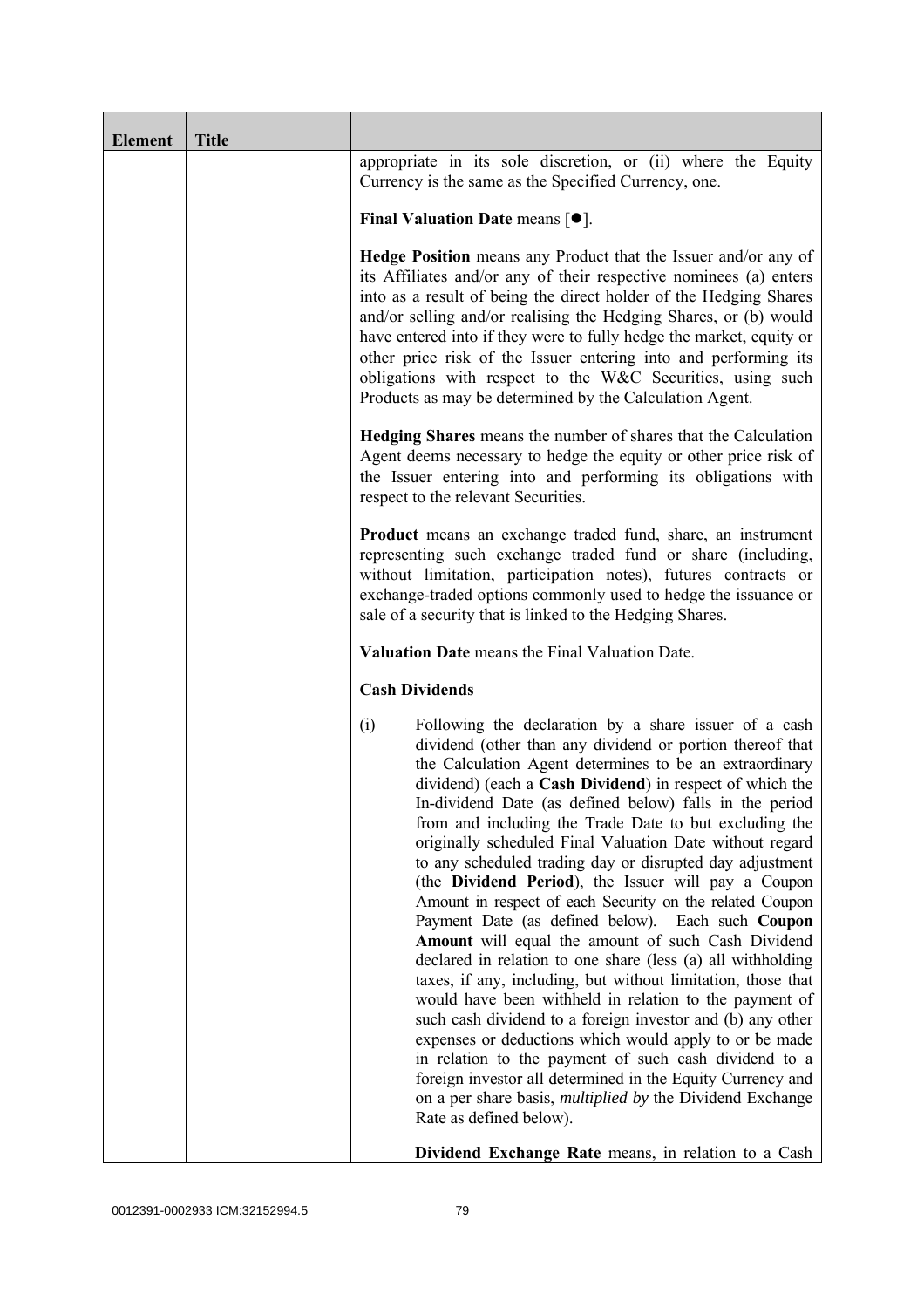| <b>Element</b> | <b>Title</b> |       |                                                                                                                                                                                                                                                                                                                                                                                                                                                                                                                                                                                                                                    |
|----------------|--------------|-------|------------------------------------------------------------------------------------------------------------------------------------------------------------------------------------------------------------------------------------------------------------------------------------------------------------------------------------------------------------------------------------------------------------------------------------------------------------------------------------------------------------------------------------------------------------------------------------------------------------------------------------|
|                |              |       | Dividend, (i) the rate of exchange between the Equity<br>Currency and the Specified Currency (expressed as a<br>number of units of the Specified Currency for which a<br>unit of the Equity Currency can be exchanged) at or<br>around the Dividend Receipt Date, as determined by the<br>Calculation Agent or, (ii) where the Equity Currency is<br>the same as the Specified Currency, one.                                                                                                                                                                                                                                      |
|                |              |       | Dividend Receipt Date means the date upon which a<br>holder of shares entitled to the relevant Cash Dividend<br>would have received such Cash Dividend according to<br>prevailing market practice, as determined by the<br>Calculation Agent.                                                                                                                                                                                                                                                                                                                                                                                      |
|                |              |       | In-dividend Date means, in relation to a Cash Dividend,<br>the final date upon which a purchaser of shares on the<br>exchange would, according to prevailing market practice,<br>be entitled to receive the Cash Dividend.                                                                                                                                                                                                                                                                                                                                                                                                         |
|                |              | (ii)  | Coupon Amounts (if any) will only be payable on the<br>Securities in the circumstances set out in paragraph (i)<br>above and subject to the provisions of paragraphs (iii) and<br>(iv) below and will be deemed only to have accrued on<br>the Securities as of the relevant Coupon Payment Date.<br>No interest will accrue or be payable in any other<br>circumstance.                                                                                                                                                                                                                                                           |
|                |              | (iii) | In the event any Coupon Payment Date would fall after<br>the Maturity Date the Issuer will give notice to the<br>Securityholders of procedures for payment of such<br>Coupon Amount(s) which may be made outside of DTC<br>or Euroclear and Clearstream, Luxembourg and may<br>require Securityholders as of a record date selected by the<br>Issuer in its sole discretion to provide a notice to the<br>Issuer giving all necessary details required by the Issuer<br>in its sole discretion to make such payments.                                                                                                              |
|                |              | (iv)  | Following<br>Dividend<br>Cash<br>declaration,<br>any<br>the<br>Calculation Agent shall as soon as is reasonably<br>practicable under the circumstances procure that the<br>Issuer will give notice to the Securityholders stating the<br>occurrence of the Cash Dividend, giving details thereof<br>and setting out the method and anticipated date of the<br>related Coupon Payment Date provided that any failure to<br>give, or non-receipt of, such notice will not affect the<br>validity of any such Coupon Amount payment and the<br>Calculation Agent will determine the basis on which the<br>Coupon Amount will be paid. |
|                |              | (v)   | <b>Coupon Payment Date</b> means the date that is three $(3)$<br>Business Days following the relevant Dividend Receipt<br>Date.]                                                                                                                                                                                                                                                                                                                                                                                                                                                                                                   |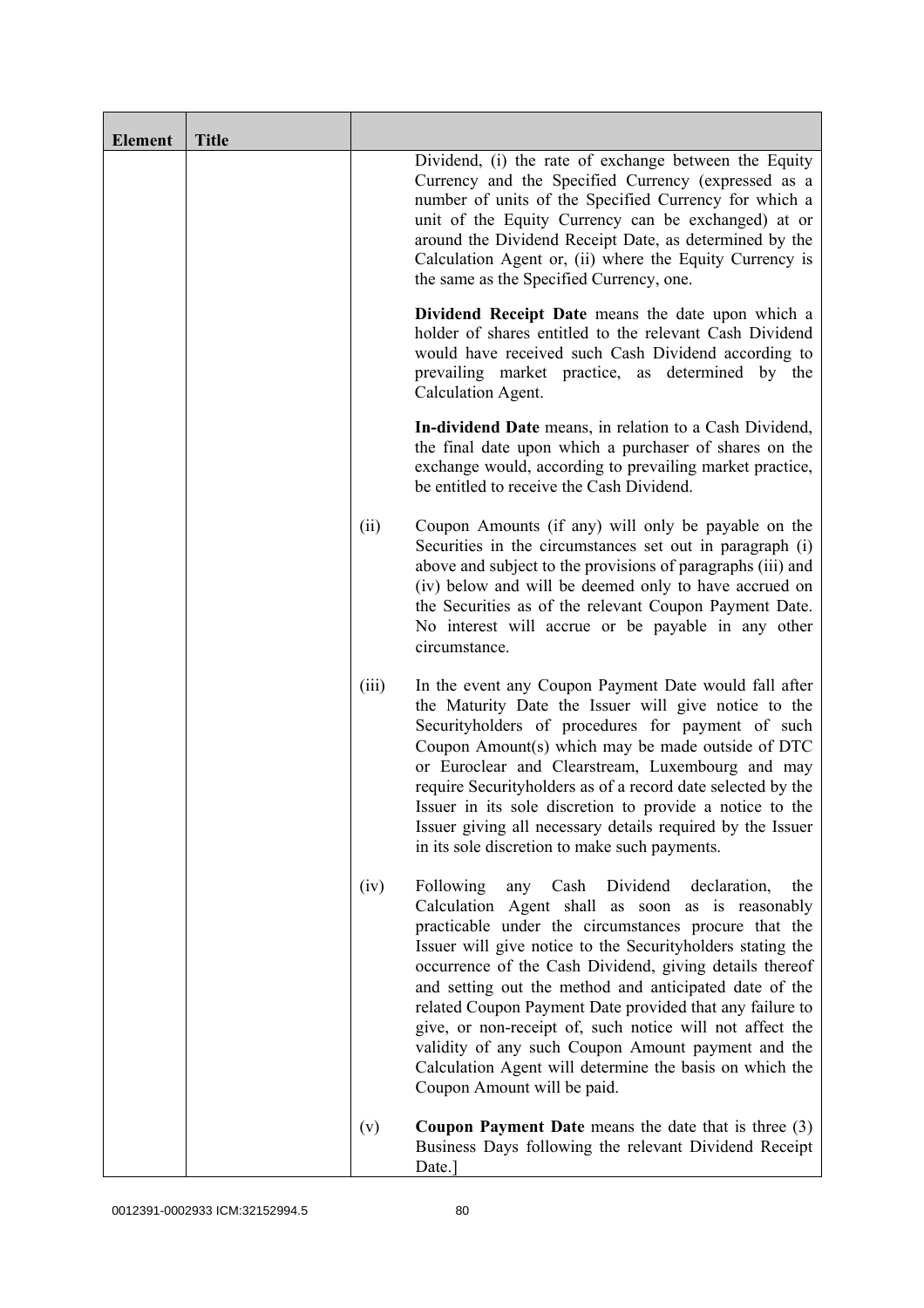| <b>Element</b> | <b>Title</b> |                                                                                                                                                                                                                                                                                                                                                                                                                                                                                                                                                                                                                                                                                                                                                                                                                                                                                                                                                                                                                                                                                                                  |
|----------------|--------------|------------------------------------------------------------------------------------------------------------------------------------------------------------------------------------------------------------------------------------------------------------------------------------------------------------------------------------------------------------------------------------------------------------------------------------------------------------------------------------------------------------------------------------------------------------------------------------------------------------------------------------------------------------------------------------------------------------------------------------------------------------------------------------------------------------------------------------------------------------------------------------------------------------------------------------------------------------------------------------------------------------------------------------------------------------------------------------------------------------------|
|                |              | [In the case of Equity Linked Securities, insert:                                                                                                                                                                                                                                                                                                                                                                                                                                                                                                                                                                                                                                                                                                                                                                                                                                                                                                                                                                                                                                                                |
|                |              | <b>Adjustment and Disruption Events</b>                                                                                                                                                                                                                                                                                                                                                                                                                                                                                                                                                                                                                                                                                                                                                                                                                                                                                                                                                                                                                                                                          |
|                |              | The Securities may be subject to cancellation or early redemption<br>or adjustment (including as to valuation and in certain<br>circumstances share substitutions) if certain corporate events<br>(such as events affecting the value of a Share (including Share)<br>divisions or consolidations, extraordinary dividends and capital<br>calls); de-listing of a Share; insolvency, merger or nationalisation<br>of a Share issuer; a tender offer or redenomination of a Share)<br>occur, if certain events (such as illegality, disruptions or cost<br>increases) occur with respect to the Issuer's or any of its affiliates'<br>hedging arrangements, or if insolvency filings are made with<br>respect to the issuer of a share [Insert if the relevant Securities<br>are Equity Delta One Redemption N&C Securities or Equity<br>Delta One W&C Securities: or, where the relevant event is a<br>potential adjustment event which has a dilutive effect on the<br>theoretical value of the relevant shares and the Calculation Agent<br>considers it appropriate, the distribution of further Securities]. |
|                |              | If certain disruption events occur with respect to valuation of a<br>Share such valuation will be postponed and may be made by the<br>Calculation Agent. Payments may also be postponed.]                                                                                                                                                                                                                                                                                                                                                                                                                                                                                                                                                                                                                                                                                                                                                                                                                                                                                                                        |
|                |              | [In the case of Index Linked Securities, insert:                                                                                                                                                                                                                                                                                                                                                                                                                                                                                                                                                                                                                                                                                                                                                                                                                                                                                                                                                                                                                                                                 |
|                |              | <b>Adjustment and Disruption Events</b>                                                                                                                                                                                                                                                                                                                                                                                                                                                                                                                                                                                                                                                                                                                                                                                                                                                                                                                                                                                                                                                                          |
|                |              | The Securities may be subject to cancellation or early redemption<br>or adjustment if an Index is modified or cancelled and there is no<br>successor Index acceptable to the Calculation Agent, if an Index's<br>sponsor fails to calculate and announce such Index, or certain<br>events (such as illegality, disruptions or cost increases) occur with<br>respect to the Issuer's or any of its affiliates' hedging<br>arrangements.                                                                                                                                                                                                                                                                                                                                                                                                                                                                                                                                                                                                                                                                           |
|                |              | If certain disruption events occur with respect to valuation of an<br>Index such valuation will be postponed and may be made by the<br>Calculation Agent. Payments may also be postponed.]                                                                                                                                                                                                                                                                                                                                                                                                                                                                                                                                                                                                                                                                                                                                                                                                                                                                                                                       |
|                |              | [In the case of Inflation Linked Securities, insert:                                                                                                                                                                                                                                                                                                                                                                                                                                                                                                                                                                                                                                                                                                                                                                                                                                                                                                                                                                                                                                                             |
|                |              | <b>Adjustment Events</b>                                                                                                                                                                                                                                                                                                                                                                                                                                                                                                                                                                                                                                                                                                                                                                                                                                                                                                                                                                                                                                                                                         |
|                |              | The Securities may be subject to adjustment if the Index is not<br>published or announced, there is a successor Index, an Index level<br>is corrected or the Index is rebased and may be subject to early<br>redemption or cancellation if the Index ceases to be published and<br>there is no appropriate alternative index acceptable to the                                                                                                                                                                                                                                                                                                                                                                                                                                                                                                                                                                                                                                                                                                                                                                   |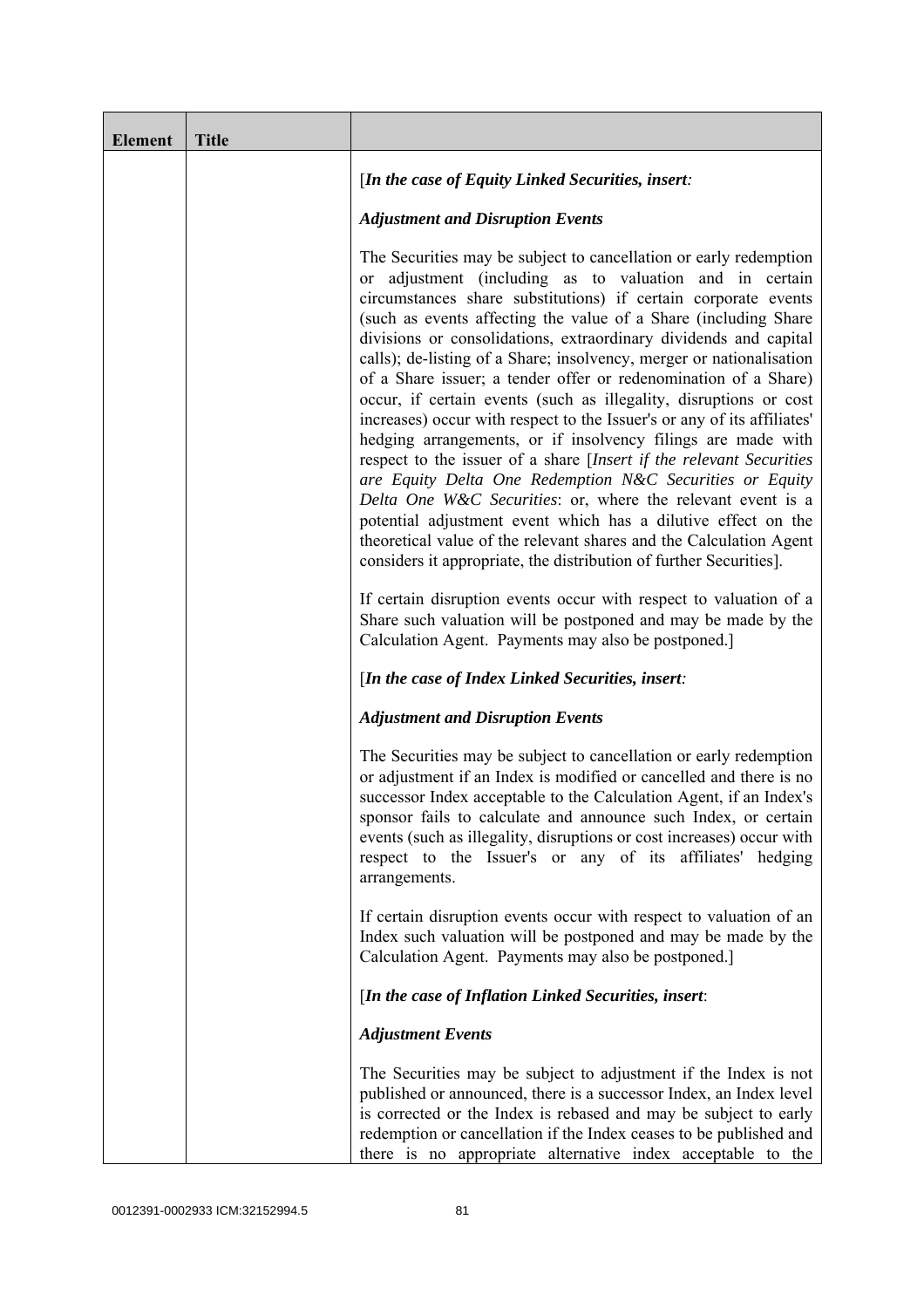| <b>Element</b> | <b>Title</b>                                                                                                                                                                                                               |                                                                                                                                                                                                                                                                                                                                                                                                                                                                                                                                                                                                                                                                                                                                                                                                                                                                                                                                                                                                              |
|----------------|----------------------------------------------------------------------------------------------------------------------------------------------------------------------------------------------------------------------------|--------------------------------------------------------------------------------------------------------------------------------------------------------------------------------------------------------------------------------------------------------------------------------------------------------------------------------------------------------------------------------------------------------------------------------------------------------------------------------------------------------------------------------------------------------------------------------------------------------------------------------------------------------------------------------------------------------------------------------------------------------------------------------------------------------------------------------------------------------------------------------------------------------------------------------------------------------------------------------------------------------------|
|                |                                                                                                                                                                                                                            | Calculation Agent. In certain circumstances the Calculation<br>Agent may calculate the Index level itself.]                                                                                                                                                                                                                                                                                                                                                                                                                                                                                                                                                                                                                                                                                                                                                                                                                                                                                                  |
|                |                                                                                                                                                                                                                            | [In the case of FX Linked Securities, insert:                                                                                                                                                                                                                                                                                                                                                                                                                                                                                                                                                                                                                                                                                                                                                                                                                                                                                                                                                                |
|                |                                                                                                                                                                                                                            | <b>Disruption Events</b>                                                                                                                                                                                                                                                                                                                                                                                                                                                                                                                                                                                                                                                                                                                                                                                                                                                                                                                                                                                     |
|                |                                                                                                                                                                                                                            | If certain disruption events occur with respect to valuation of a<br>Currency Pair, [an alternative valuation method may be used,<br>valuation may be made by the Calculation Agent, valuation may<br>be postponed or the Securities may be subject to early redemption or<br>cancellation].]                                                                                                                                                                                                                                                                                                                                                                                                                                                                                                                                                                                                                                                                                                                |
|                |                                                                                                                                                                                                                            | [In the case of Zero Recovery Single Name Credit Linked N&C<br>Securities and Zero Recovery Basket Credit Linked N&C<br>Securities, insert:                                                                                                                                                                                                                                                                                                                                                                                                                                                                                                                                                                                                                                                                                                                                                                                                                                                                  |
|                |                                                                                                                                                                                                                            | <b>Merger Event</b>                                                                                                                                                                                                                                                                                                                                                                                                                                                                                                                                                                                                                                                                                                                                                                                                                                                                                                                                                                                          |
|                |                                                                                                                                                                                                                            | A merger event may occur, <i>inter alia</i> , if the Issuer[, the<br>Guarantor] or the Reference Entity consolidates or amalgamates<br>with, or merges into, or transfers all or substantially all of its<br>assets to, the Reference Entity or the Issuer [or the Guarantor], as<br>applicable, or the Issuer [or the Guarantor] and the Reference<br>Entity become affiliates.]                                                                                                                                                                                                                                                                                                                                                                                                                                                                                                                                                                                                                            |
| [C.19]         | Final reference price<br>of the Underlying                                                                                                                                                                                 | [Not applicable, there is no final reference price of the<br>underlying.]                                                                                                                                                                                                                                                                                                                                                                                                                                                                                                                                                                                                                                                                                                                                                                                                                                                                                                                                    |
|                | (Include this Element<br>$C.19$ only if the<br><b>Securities</b><br>relevant<br>Derivative<br>are<br>Securities as defined<br>C.9<br>Element<br>in<br><i>above</i> )                                                       | [The final reference price of the underlying will be determined in<br>accordance with the valuation mechanics set out in item C.18<br>above]]                                                                                                                                                                                                                                                                                                                                                                                                                                                                                                                                                                                                                                                                                                                                                                                                                                                                |
| C.20           | Underlying and<br>where the<br>information on the<br>underlying can be<br>found<br>(Include this Element<br>C.20 only if the<br>relevant Securities<br>are Derivative<br>Securities as defined<br>in Element C.9<br>above) | [Not applicable, there is no underlying] [The underlying]<br>[index/basket of indices/share[s]/reference<br>entit[y][ies]/ $FX$<br>rate[s], interest rate[s]] specified in item C.18 above] [insert<br>details of relevant underlying $(s)$ [If the Securities are Zero<br>Recovery Single Name Credit Linked N&C Securities or Zero<br>Recovery Basket Credit Linked N&C Securities, insert: The<br>"Credit Events" are [insert relevant Credit Events].] [If the<br>Securities are Tranched Zero Recovery Credit Linked N&C<br>Securities, insert: The "Credit Events" are each of the "Credit<br>Events" listed in the Physical Settlement Matrix in respect of each<br>of the Reference Entities listed in the Index. [Insert details of the<br>Index]] [Insert details of where information on the underlying<br>can be found. Where relevant this may include references to the<br>respective Bloomberg and/or Reuters screen pages on which<br>information relating to each underlying can be found]] |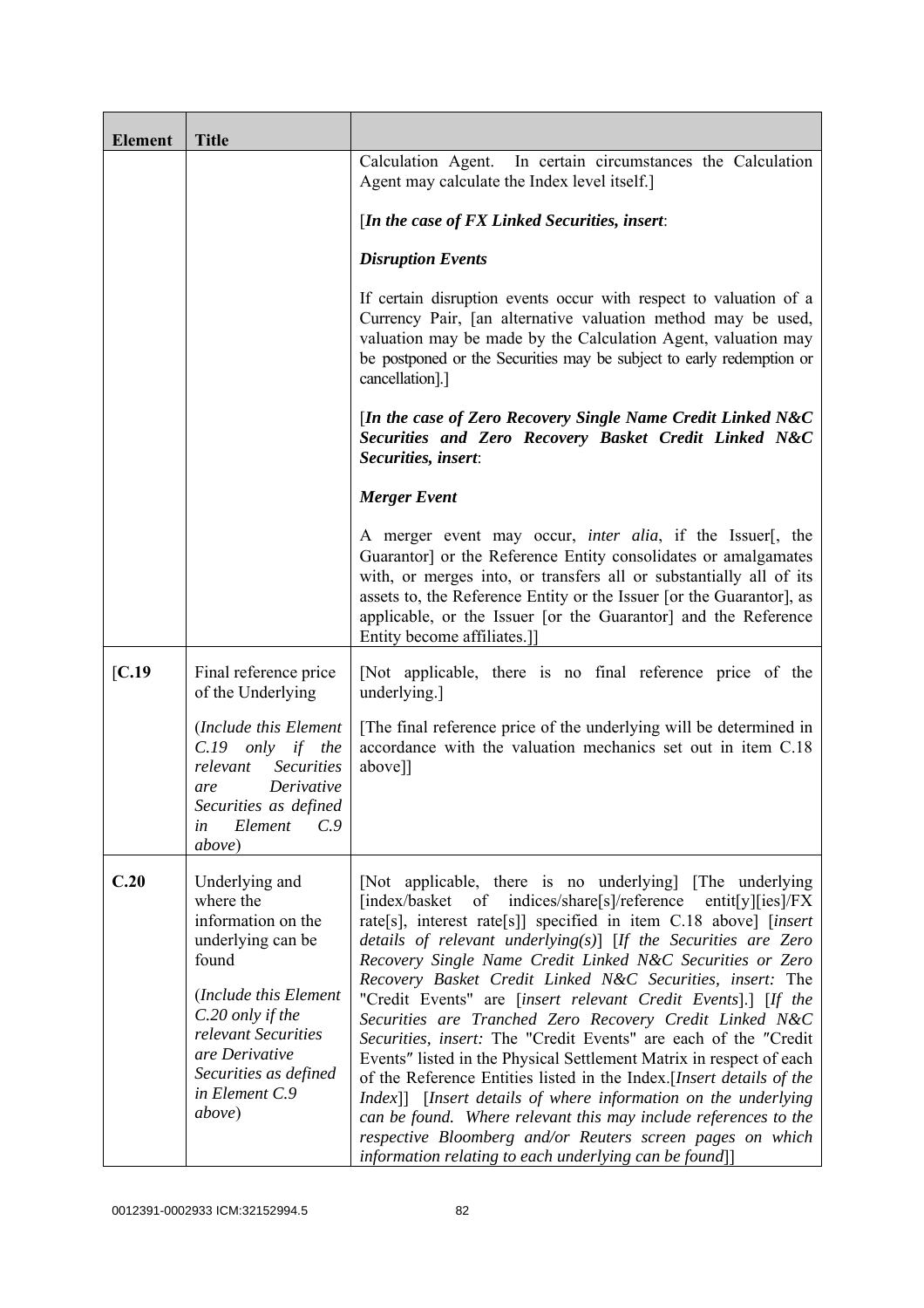|  | <b>Section D - Risks</b> |
|--|--------------------------|
|--|--------------------------|

| <b>Element</b> | <b>Title</b>                                             |                                                                                                                                                                                                                                                                                                                                                                                                                                                                                                                                                                                                                                                                                                                                                                                                                                                                                                                                                                                                                                                                                                                                                                                                                     |
|----------------|----------------------------------------------------------|---------------------------------------------------------------------------------------------------------------------------------------------------------------------------------------------------------------------------------------------------------------------------------------------------------------------------------------------------------------------------------------------------------------------------------------------------------------------------------------------------------------------------------------------------------------------------------------------------------------------------------------------------------------------------------------------------------------------------------------------------------------------------------------------------------------------------------------------------------------------------------------------------------------------------------------------------------------------------------------------------------------------------------------------------------------------------------------------------------------------------------------------------------------------------------------------------------------------|
| D.2            | Key risks regarding<br>the Issuer [and the<br>Guarantor] | In purchasing Securities, investors assume the risk that the Issuer<br>[and the Guarantor] may become insolvent or otherwise be unable<br>to perform [its/their] obligations (including, where relevant,<br>payment obligations) in respect of the Securities [or under the<br>Guarantee (respectively)]. There is a wide range of factors which<br>individually or together could result in the Issuer [and the<br>Guarantor] becoming unable to perform [its/their] obligations<br>under the Securities [or Guarantee (respectively)]. It is not<br>possible to identify all such factors or to determine which factors<br>are most likely to occur, as the Issuer [and the Guarantor] may<br>not be aware of all relevant factors and certain factors which<br>[it/they] currently deem not to be material may become material<br>as a result of the occurrence of events outside the Issuer's [and the<br>Guarantor's] control. The Issuer [and the Guarantor] [has/have]<br>identified a number of factors which could materially adversely<br>affect [its/their] business[es] and ability to perform [its/their]<br>obligations under the Securities [or Guarantee (respectively)].<br>These factors include: |
|                |                                                          | Issuer:<br>(i) the Issuer is an indirectly owned, wholly owned subsidiary of<br>Nomura Holdings, Inc. and there are substantial inter-relationships<br>between the Issuer and other Nomura Group companies.<br>Accordingly, if the financial condition of the Nomura Group were to<br>deteriorate, the Issuer and its investors may suffer direct and<br>materially adverse consequences, (ii) changes in market prices<br>affecting asset values may adversely affect the performance of assets<br>in which the Issuer holds positions and therefore would adversely<br>affect the Issuer's financial situation and its profits (iii) strategies for<br>hedging against market risk may prove to be ineffective, (iv) changes<br>in interest rates, (v) foreign exchange risk, (vi) liquidity risk, (vii)<br>credit risk of third parties with whom the Issuer does business (viii)<br>increased regulation of the financial services industry, (ix)<br>competition risk, (x) reputational risk, and (xi) operational risk<br>(including as a result of the United Kingdom's potential exit from the<br>European Union).                                                                                           |
|                |                                                          | Guarantor:<br>If the financial condition of the Guarantor were to deteriorate, the<br>Issuer and investors in the Securities may suffer direct and<br>materially adverse consequences. The Guarantor is the holding<br>company for the Nomura Group and its ability to fulfil its<br>obligations under the Guarantee may therefore be affected by<br>certain factors affecting the Guarantor directly or other entities<br>within<br>the Nomura Group, including: (i) a sustained                                                                                                                                                                                                                                                                                                                                                                                                                                                                                                                                                                                                                                                                                                                                   |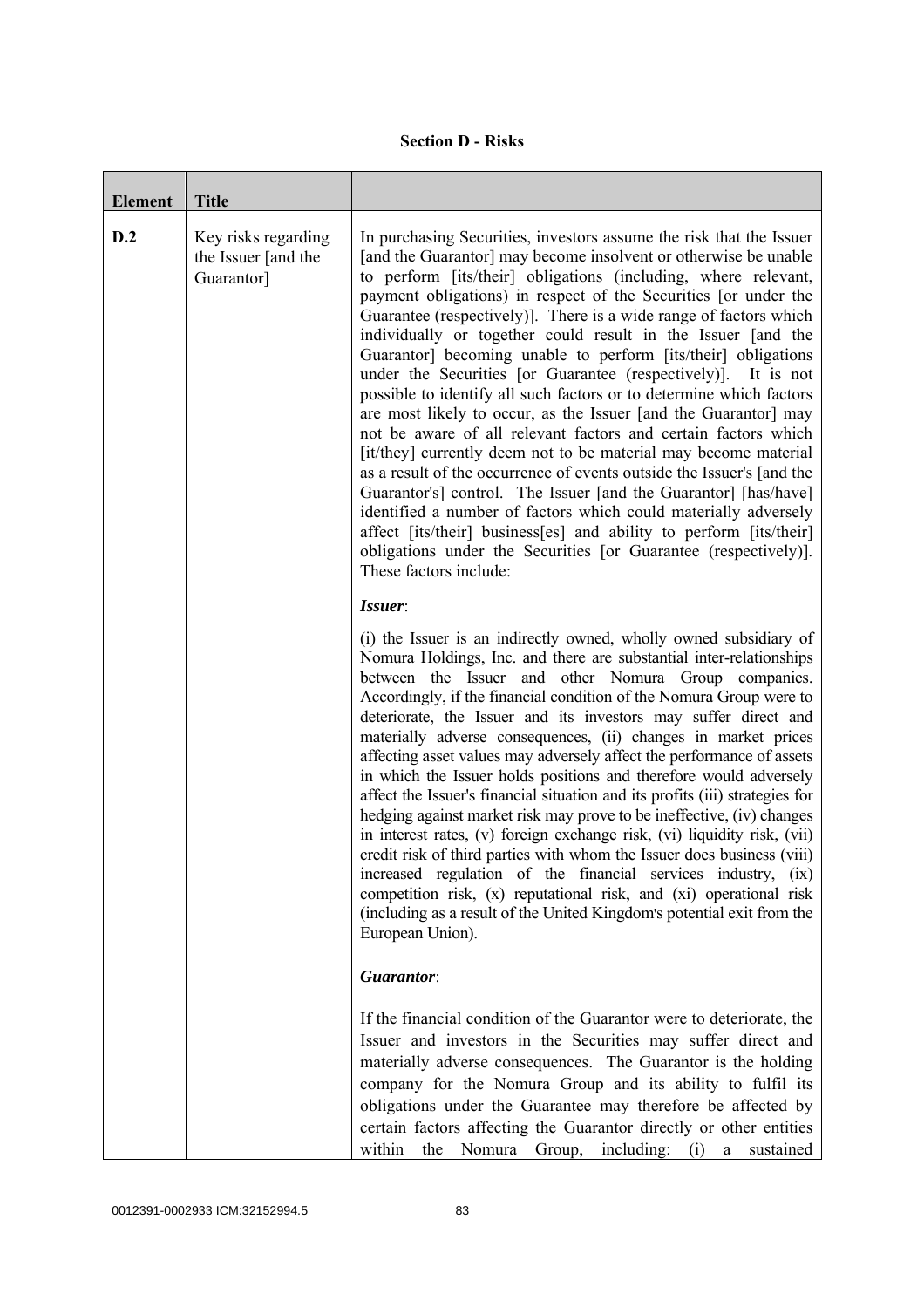| <b>Element</b> | <b>Title</b>                                                                                                                                                                                                    |                                                                                                                                                                                                                                                                                                                                                                                                                                                                                                                                                                                                                                                                                                                                                                                                                                                                                                                                                                                                                                                                                                                                                                                                                                                                                                                                                                                                                                                                                                                                                                                                                                                                                                                                                                                                                                                                                                                                                                                                                                                                                                                                                                                                                                                                                                                                                                                                                                                                                                                                                                                                                                                                                                                                                                                                                                                                                                                                                           |
|----------------|-----------------------------------------------------------------------------------------------------------------------------------------------------------------------------------------------------------------|-----------------------------------------------------------------------------------------------------------------------------------------------------------------------------------------------------------------------------------------------------------------------------------------------------------------------------------------------------------------------------------------------------------------------------------------------------------------------------------------------------------------------------------------------------------------------------------------------------------------------------------------------------------------------------------------------------------------------------------------------------------------------------------------------------------------------------------------------------------------------------------------------------------------------------------------------------------------------------------------------------------------------------------------------------------------------------------------------------------------------------------------------------------------------------------------------------------------------------------------------------------------------------------------------------------------------------------------------------------------------------------------------------------------------------------------------------------------------------------------------------------------------------------------------------------------------------------------------------------------------------------------------------------------------------------------------------------------------------------------------------------------------------------------------------------------------------------------------------------------------------------------------------------------------------------------------------------------------------------------------------------------------------------------------------------------------------------------------------------------------------------------------------------------------------------------------------------------------------------------------------------------------------------------------------------------------------------------------------------------------------------------------------------------------------------------------------------------------------------------------------------------------------------------------------------------------------------------------------------------------------------------------------------------------------------------------------------------------------------------------------------------------------------------------------------------------------------------------------------------------------------------------------------------------------------------------------------|
|                |                                                                                                                                                                                                                 | market/economic or other downturn, changes in financial or<br>economic conditions and/or market volatility, (ii) liquidity risk,<br>(iii) unpredictable events causing large unexpected market price<br>movements ("event risk") (iv) credit risk of third parties with<br>whom the Guarantor does business, (v) competition risk, (vi)<br>substantial legal, regulatory, operational and reputational risks<br>(including regulatory and operational risk as a result of the United<br>Kingdom's potential exit from the European Union).                                                                                                                                                                                                                                                                                                                                                                                                                                                                                                                                                                                                                                                                                                                                                                                                                                                                                                                                                                                                                                                                                                                                                                                                                                                                                                                                                                                                                                                                                                                                                                                                                                                                                                                                                                                                                                                                                                                                                                                                                                                                                                                                                                                                                                                                                                                                                                                                                |
| [D.3]          | Key risks regarding<br>the Securities<br>(Include this Element<br>only<br>D.3<br>if<br>the<br>relevant<br><b>Securities</b><br>not Derivative<br>are<br>Securities as defined<br>in<br>Element<br>C.9<br>above) | There are also certain factors which are material for the purpose of<br>assessing the risks associated with investing in any issue of<br>Securities, which include, without limitation, (i) risks relating to<br>current market conditions including sovereign debt concerns in<br>certain countries in Europe, (ii) Rule 144A Securities Transfer<br>Restrictions, (iii) risks relating to the fact that the Securities are<br>unsecured obligations of the Issuer, (iv) the possibility that holders<br>may receive payments subject to withholding or other deductions<br>imposed on the Securities, (v) there may be no, or a limited,<br>secondary market for the Securities and this would adversely affect<br>the value at which an investor could sell his Securities, (vi) risks<br>relating to postponement of valuation dates, following the<br>occurrence of a disruption event which may adversely affect the<br>value of the Securities, (vii) adjustments to the terms and conditions<br>of the Securities being made by the Calculation Agent following the<br>occurrence of certain events and any early redemption or<br>cancellation (as applicable) of the Securities by the Issuer, (viii)<br>modification of the terms and conditions of the Securities and/or the<br>Agency Agreement by the Issuer and the relevant Agent without the<br>consent of Securityholders, (ix) modification of the terms and<br>conditions of the Securities by majority votes binding all holders, (x)<br>the existence, where specified, of any right of the Issuer to redeem<br>the Securities at its option and the effect this may have on the market<br>value of the Securities, which will mean that an investor may not<br>be able to reinvest the redemption proceeds to achieve a similar<br>effective return, (xi) hedging activities and conflicts of interest of<br>the Issuer, the Guarantor (where applicable) and/or any of its/their<br>affiliates and Securityholders, (xii) where the Securities are linked to<br>a Reference Item, risks relating to the value and liquidity of such<br>Reference Item and the markets in which such Reference Item is<br>traded, (xiii) movements in interest rates, which may affect the value<br>of Securities which bear interest at a fixed rate and (where the<br>Securities are not denominated in an investor's own currency)<br>exchange rates may affect the value of the Securities, (xiv) any credit<br>rating assigned to the Securities may not adequately reflect all risks<br>associated with an investment in the Securities, is not a<br>recommendation to buy, sell or hold securities and may be subject<br>to suspension, reduction or withdrawal at any time by the<br>assigning rating agency, (xv) Investors who hold less than the<br>minimum specified denomination may be unable to sell their<br>Securities and may be adversely affected if definitive Securities are |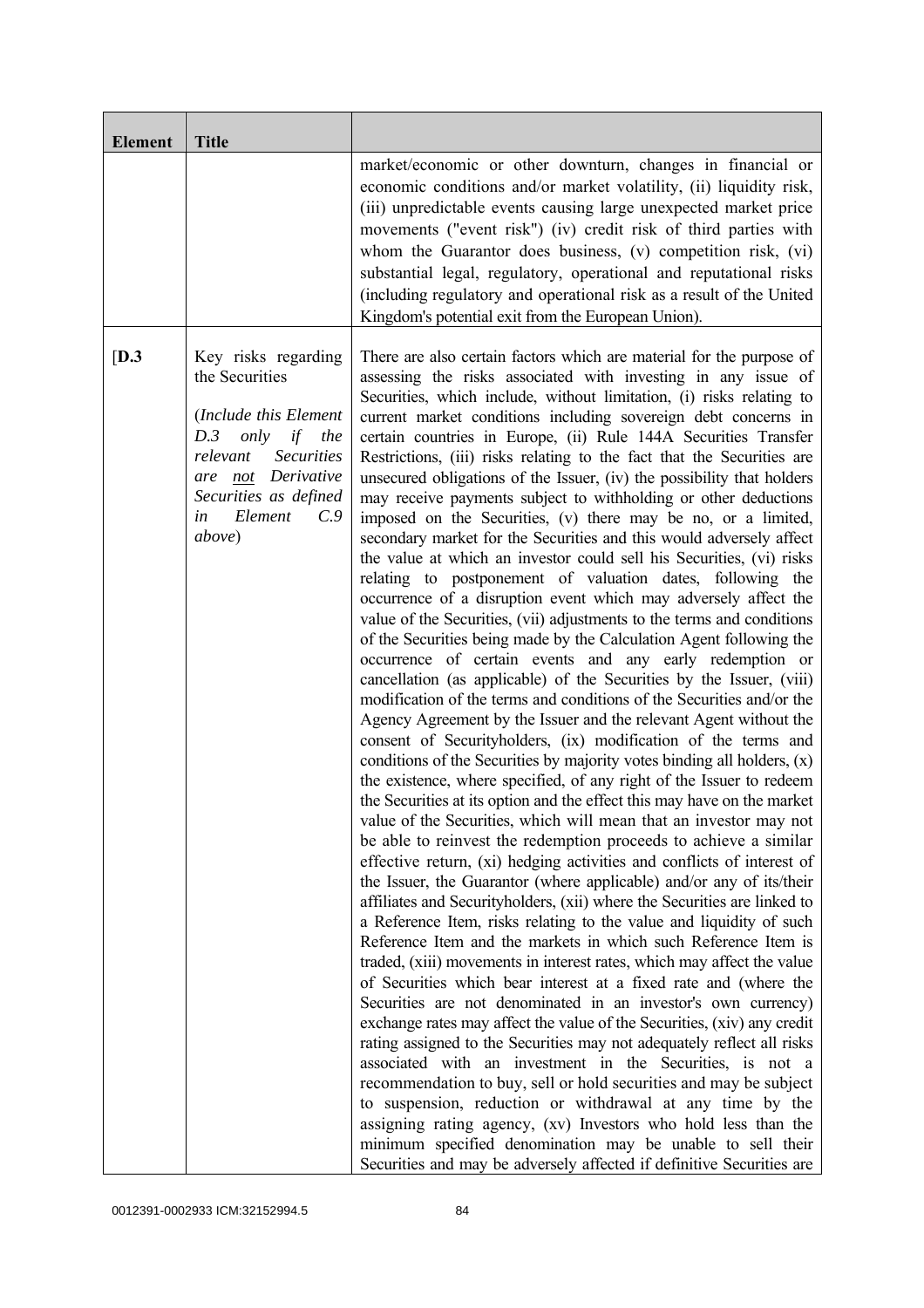| <b>Element</b> | <b>Title</b>                                                                                                                                                                         |                                                                                                                                                                                                                                                                                                                                                                                                                                                                                                                                                                                                                                                                                                                                                                                                                                                                                                                                                                           |
|----------------|--------------------------------------------------------------------------------------------------------------------------------------------------------------------------------------|---------------------------------------------------------------------------------------------------------------------------------------------------------------------------------------------------------------------------------------------------------------------------------------------------------------------------------------------------------------------------------------------------------------------------------------------------------------------------------------------------------------------------------------------------------------------------------------------------------------------------------------------------------------------------------------------------------------------------------------------------------------------------------------------------------------------------------------------------------------------------------------------------------------------------------------------------------------------------|
|                |                                                                                                                                                                                      | subsequently required to be issued, (xvi) fees and commissions not<br>being taken into account when determining secondary market prices<br>of Securities, (xvii) illegality of securities, (xviii) change in law<br>and/or regulatory reform (xix) the regulation and reform of and<br>changes to "benchmarks" may adversely affect the value of<br>Securities linked to or referencing such "benchmarks", (xx) future<br>discontinuance of LIBOR or other major interest rate benchmarks<br>may adversely affect the value of Securities which reference such<br>benchmarks and (xxi) where payments in respect of the Securities<br>are payable in Renminbi, risks associated with the illiquidity,<br>inconvertibility or non-transferability of Renminbi, exchange rate<br>and interest rate risks and, if CNY Currency Event is applicable, the<br>option for the Issuer to make payments in U.S. dollars if Renminbi is<br>not available in certain circumstances.] |
| [D.6]          | Risk warning<br>(Include this Element<br>only if the<br>D.6<br>relevant Securities<br>Derivative<br>are<br>Securities as defined<br>Element<br>$C_{\cdot}$ 9<br>in<br><i>above</i> ) | [Copy and paste the information from Element D.3 above and<br><i>insert here</i> ]<br>In addition, investors may lose all or part of their investment in<br>the Securities.]                                                                                                                                                                                                                                                                                                                                                                                                                                                                                                                                                                                                                                                                                                                                                                                              |

## **Section E - Offer**

| <b>Element</b> | <b>Title</b>                                 |                                                                                                                                                                                                                                                                                                                                                                                                |
|----------------|----------------------------------------------|------------------------------------------------------------------------------------------------------------------------------------------------------------------------------------------------------------------------------------------------------------------------------------------------------------------------------------------------------------------------------------------------|
| E.2b           | Reasons for the offer<br>and use of proceeds | The net proceeds from the issue of the Securities will be applied<br>by the Issuer for general corporate purposes, which include<br>making a profit. A substantial portion of the proceeds from the<br>issue of the Securities may be used to hedge market risk with<br>respect to such Securities.                                                                                            |
|                |                                              | Issue specific summary                                                                                                                                                                                                                                                                                                                                                                         |
|                |                                              | The net proceeds from the issue of Securities will be applied by<br>the Issuer for its general corporate purposes, which include<br>making a profit [and [specify any other relevant corporate<br><i>purposes of the Issuer</i> ]].]                                                                                                                                                           |
| E.3            | Terms and conditions<br>of the offer         | Under the programme, the Securities may be offered to the public<br>in a Non-Exempt Offer in Austria, Belgium, Denmark, France,<br>Germany, Hungary, Italy, Ireland, Luxembourg, Poland,<br>Portugal, Spain, Sweden, The Netherlands and the United<br>Kingdom.<br>The terms and conditions of each offer of Securities will be<br>determined by agreement between the Issuer and the relevant |
|                |                                              | Dealer at the time of issue and specified in the applicable Final                                                                                                                                                                                                                                                                                                                              |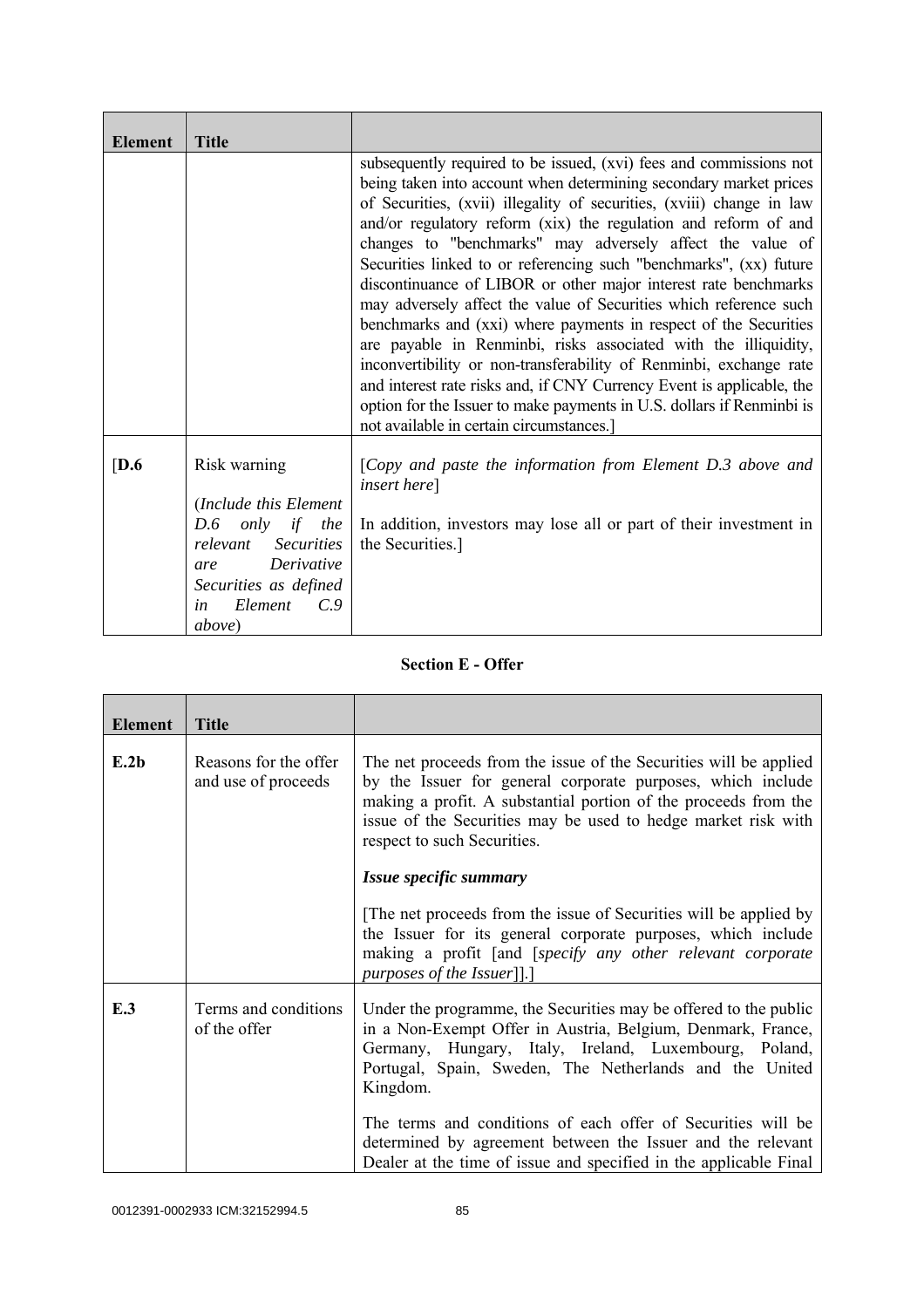| <b>Element</b> | <b>Title</b>                                                                                 |                                                                                                                                                                                                                                                                                                                                                                                                                                                                                    |
|----------------|----------------------------------------------------------------------------------------------|------------------------------------------------------------------------------------------------------------------------------------------------------------------------------------------------------------------------------------------------------------------------------------------------------------------------------------------------------------------------------------------------------------------------------------------------------------------------------------|
|                |                                                                                              | An Investor intending to acquire or acquiring any<br>Terms.<br>Securities in a Non-Exempt Offer from an Authorised Offeror<br>will do so, and offers and sales of such Securities to an Investor<br>by such Authorised Offeror will be made, in accordance with any<br>terms and other arrangements in place between such Authorised<br>Offeror and such Investor including as to price, allocations and<br>settlement arrangements.                                               |
|                |                                                                                              | Issue specific summary:                                                                                                                                                                                                                                                                                                                                                                                                                                                            |
|                |                                                                                              | [Not applicable, the Securities are not being offered to the public<br>as part of a Non-Exempt Offer.]                                                                                                                                                                                                                                                                                                                                                                             |
|                |                                                                                              | [This issue of Securities is being offered in a Non-Exempt Offer<br>in [specify particular country/ies].                                                                                                                                                                                                                                                                                                                                                                           |
|                |                                                                                              | The issue price of the Securities is $[\bullet] [[\bullet] ]$ per cent. of their<br>nominal amount].                                                                                                                                                                                                                                                                                                                                                                               |
|                |                                                                                              | The offer price of the Securities to which this Summary relates is<br>$\lceil \bullet \rceil$ [the issue price].                                                                                                                                                                                                                                                                                                                                                                   |
|                |                                                                                              | [The offer period of the Securities is the period from [ <i>specify date</i> ]<br>until [specify date]/the Issue Date/the date which falls $[\bullet]$<br>Business Days thereafter.]                                                                                                                                                                                                                                                                                               |
|                |                                                                                              | [Summarise any public offer, copying the language from<br>paragraphs $9(x)$ and 11 of Part B of the Final Terms for N&C<br>Securities or paragraphs 6(viii) or 8 of Part B of the Final Terms<br>for W&C Securities (as applicable)]                                                                                                                                                                                                                                               |
| E.4            | of<br>natural<br>Interest<br>and<br>legal<br>persons<br>involved<br>the<br>in<br>issue/offer | The relevant Dealers may be paid fees in relation to any issue of<br>Securities under the Programme.<br>Any such Dealer and its<br>affiliates may also have engaged, and may in the future engage,<br>in investment banking and/or commercial banking transactions<br>with, and may perform other services for, the Issuer and the<br>Guarantor (if applicable) and their respective affiliates in the<br>ordinary course of business.                                             |
|                |                                                                                              | Issue specific summary                                                                                                                                                                                                                                                                                                                                                                                                                                                             |
|                |                                                                                              | [The [Dealer[s]/Manager[s]] will be paid aggregate commissions<br>equal to $\lceil \bullet \rceil$ per cent. of the nominal amount of the Securities.<br>Any [Dealer/Manager] and its affiliates may also have engaged,<br>and may in the future engage, in investment banking and/or<br>commercial banking transactions with, and may perform other<br>services for, the Issuer [and the Guarantor] and [its/their<br>respective] affiliates in the ordinary course of business.] |
|                |                                                                                              | [Other than as mentioned above,] and save for $\lceil \bullet \rceil$ [the [fees]<br>[commissions] payable to [●][the Authorised Offerors],]] so][So]<br>far as the Issuer is aware, no person involved in the issue of the<br>Securities has an interest material to the offer, including                                                                                                                                                                                         |